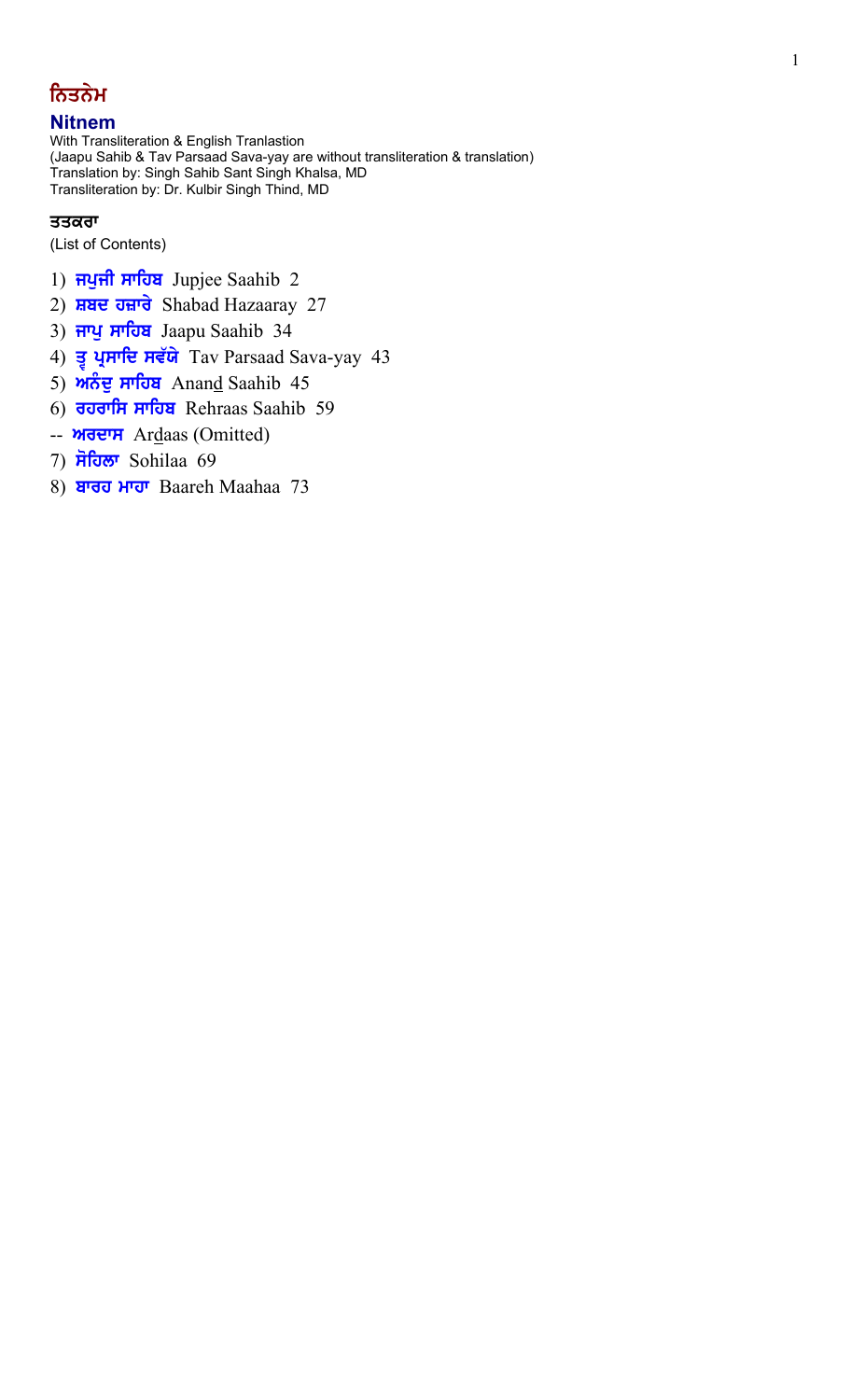# ਜਪਜੀ ਸਾਹਿਬ

Jupjee Saahib

# ੧ੳੱੇਸਤਿ ਨਾਮੂ ਕਰਤਾ ਪੂਰਖੂ ਨਿਰਭਉ ਨਿਰਵੈਰੂ ਅਕਾਲ ਮੁਰਤਿ ਅਜੂਨੀ ਸੈਭੰ ਗੁਰ ਪ੍ਰਸਾਦਿ ॥

ik-o<sup>N</sup>kaar sat naam kartaa pura<u>kh</u> nir<u>bh</u>a-o nirvair akaal moorat ajoonee sai<u>bh</u>a<sup>n</sup> gur parsaa<u>d</u>. One Universal Creator God. The Name Is Truth. Creative Being Personified. No Fear. No Hatred. Image Of The Undying, Beyond Birth, Self-Existent. By Guru's Grace ~

# $\parallel$  ਜਪੁ $\parallel$

jap. Chant And Meditate:

# ਆਦਿ ਸਚ ਜਗਾਦਿ ਸਚ $\parallel$

aad sach jugaad sach. True In The Primal Beginning. True Throughout The Ages.

# ਹੈ ਭੀ ਸਚੂ ਨਾਨਕ ਹੋਸੀ ਭੀ ਸਚੂ ॥੧॥

hai bhee sach naanak hosee bhee sach. ||1|| True Here And Now. O Nanak, Forever And Ever True. ||1||

# ਸੋਚੈ ਸੋਚਿ ਨ ਹੋਵਈ ਜੇ ਸੋਚੀ ਲਖ ਵਾਰ ॥

sochai soch na hova-ee jay sochee lakh vaar. By thinking, He cannot be reduced to thought, even by thinking hundreds of thousands of times.

# ਚੁਪੈ ਚੁਪ ਨ ਹੋਵਈ ਜੇ ਲਾਇ ਰਹਾ ਲਿਵ ਤਾਰ ॥

chupai chup na hova-ee jay laa-ay rahaa liv taar. By remaining silent, inner silence is not obtained, even by remaining lovingly absorbed deep within.

# ਭਖਿਆ ਭਖ ਨ ੳਤਰੀ ਜੇ ਬੰਨਾ ਪਰੀਆ ਭਾਰ ॥

bhukhi-aa bhukh na utree jay bannaa puree-aa bhaar. The hunger of the hungry is not appeased, even by piling up loads of worldly goods.

# ਸਹਸ ਸਿਆਣਪਾ ਲਖ ਹੋਹਿ ਤ ਇਕ ਨ ਚਲੈ ਨਾਲਿ ॥

sahas si-aanpaa lakh hohi ta ik na chalai naal. Hundreds of thousands of clever tricks, but not even one of them will go along with you in the end.

# ਕਿਵ ਸਚਿਆਰਾ ਹੋਈਐ ਕਿਵ ਕੜੈ ਤਟੈ ਪਾਲਿ ॥

kiv sachi-aaraa ho-ee-ai kiv koorhai tutai paal. So how can you become truthful? And how can the veil of illusion be torn away?

# ਹਕਮਿ ਰਜਾਈ ਚਲਣਾ ਨਾਨਕ ਲਿਖਿਆ ਨਾਲਿ ॥੧॥

hukam rajaa-ee chalnaa naanak likhi-aa naal. [[1]] O Nanak, it is written that you shall obey the Hukam of His Command, and walk in the Way of His Will. ||1||

# ਹਕਮੀ ਹੋਵਨਿ ਆਕਾਰ ਹਕਮ ਨ ਕਹਿਆ ਜਾਈ ॥

hukmee hovan aakaar hukam na kahi-aa jaa-ee. By His Command, bodies are created; His Command cannot be described.

# ਹੁਕਮੀ ਹੋਵਨਿ ਜੀਅ ਹੁਕਮਿ ਮਿਲੈ ਵਡਿਆਈ ॥

hukmee hovan jee-a hukam milai vadi-aa-ee. By His Command, souls come into being; by His Command, glory and greatness are obtained.

# ਹੁਕਮੀ ਉਤਮੁ ਨੀਚੁ ਹੁਕਮਿ ਲਿਖਿ ਦੁਖ ਸੁਖ ਪਾਈਅਹਿ ॥

hukmee utam neech hukam likh dukh sukh paa-ee-ah. By His Command, some are high and some are low; by His Written Command, pain and pleasure are obtained.

# ਇਕਨਾ ਹਕਮੀ ਬਖਸੀਸ ਇਕਿ ਹਕਮੀ ਸਦਾ ਭਵਾਈਅਹਿ ॥

iknaa hukmee bakhsees ik hukmee sadaa bhavaa-ee-ah. Some, by His Command, are blessed and forgiven; others, by His Command, wander aimlessly forever.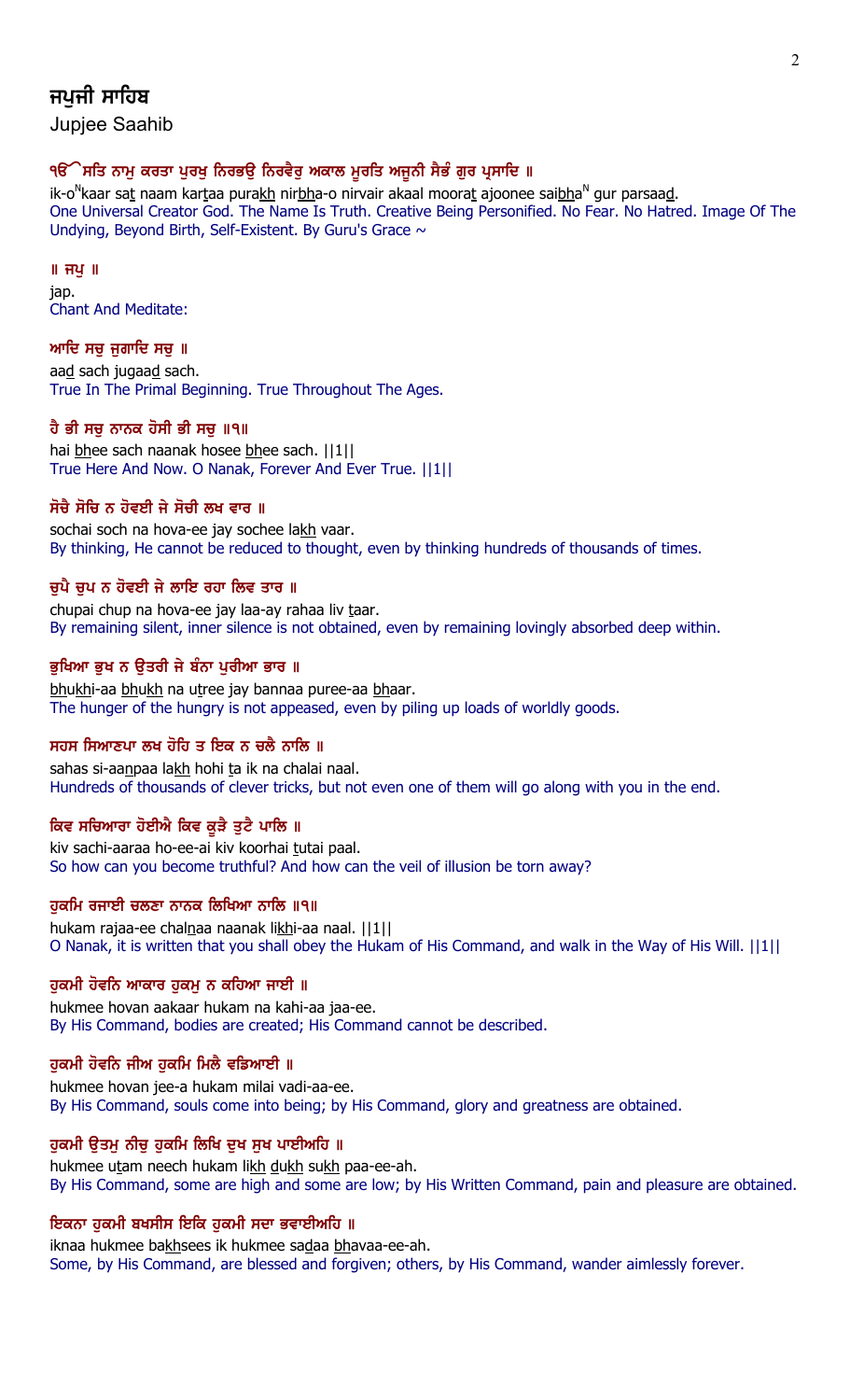### ਹਕਮੈ ਅੰਦਰਿ ਸਭ ਕੋ ਬਾਹਰਿ ਹਕਮ ਨ ਕੋਇ ॥

hukmai andar sabh ko baahar hukam na ko-ay. Everyone is subject to His Command; no one is beyond His Command.

## ਨਾਨਕ ਹੁਕਮੈ ਜੇ ਬੁਝੈ ਤ ਹਉਮੈ ਕਹੈ ਨ ਕੋਇ ॥੨॥

naanak hukmai jay bujhai ta ha-umai kahai na ko-ay. ||2|| O Nanak, one who understands His Command, does not speak in ego. ||2||

# ਗਾਵੈ ਕੋ ਤਾਣੂ ਹੋਵੈ ਕਿਸੈ ਤਾਣੂ ॥

gaavai ko taan hovai kisai taan. Some sing of His Power-who has that Power?

#### ਗਾਵੈ ਕੋ ਦਾਤਿ ਜਾਣੈ ਨੀਸਾਣ ॥

gaavai ko daat jaanai neesaan. Some sing of His Gifts, and know His Sign and Insignia.

#### ਗਾਵੈ ਕੋ ਗਣ ਵਡਿਆਈਆ ਚਾਰ ॥

gaavai ko gun vadi-aa-ee-aa chaar. Some sing of His Glorious Virtues, Greatness and Beauty.

#### ਗਾਵੈ ਕੋ ਵਿਦਿਆ ਵਿਖਮੂ ਵੀਚਾਰੂ ॥

gaavai ko vidi-aa vikham veechaar. Some sing of knowledge obtained of Him, through difficult philosophical studies.

#### ਗਾਵੈ ਕੋ ਸਾਜਿ ਕਰੇ ਤਨ ਖੇਹ ॥

gaavai ko saaj karay tan khayh. Some sing that He fashions the body, and then again reduces it to dust.

#### ਗਾਵੈ ਕੋ ਜੀਅ ਲੈ ਫਿਰਿ ਦੇਹ ॥

gaavai ko jee-a lai fir dayh. Some sing that He takes life away, and then again restores it.

#### ਗਾਵੈ ਕੋ ਜਾਪੈ ਦਿਸੈ ਦੁਰਿ ॥

gaavai ko jaapai disai door. Some sing that He seems so very far away.

# ਗਾਵੈ ਕੋ ਵੇਖੈ ਹਾਦਰਾ ਹਦੁਰਿ ॥

gaavai ko vaykhai haadraa hadoor. Some sing that He watches over us, face to face, ever-present.

# ਕਥਨਾ ਕਥੀ ਨ ਆਵੈ ਤੋਟਿ ॥

kathnaa kathee na aavai tot. There is no shortage of those who preach and teach.

## ਕਥਿ ਕਥਿ ਕਥੀ ਕੋਟੀ ਕੋਟਿ ਕੋਟਿ ॥

kath kath kathee kotee kot kot. Millions upon millions offer millions of sermons and stories.

### ਦੇਦਾ ਦੇ ਲੈਦੇ ਥਕਿ ਪਾਹਿ ॥

daydaa day laiday thak paahi. The Great Giver keeps on giving, while those who receive grow weary of receiving.

## ਜੁਗਾ ਜੁਗੰਤਰਿ ਖਾਹੀ ਖਾਹਿ ॥

jugaa jugantar khaahee khaahi. Throughout the ages, consumers consume.

#### ਹੁਕਮੀ ਹੁਕਮੁ ਚਲਾਏ ਰਾਹੁ ॥

hukmee hukam chalaa-ay raahu. The Commander, by His Command, leads us to walk on the Path.

#### ਨਾਨਕ ਵਿਗਸੈ ਵੇਪਰਵਾਹੁ ॥੩॥

naanak vigsai vayparvaahu. ||3|| O Nanak, He blossoms forth, Carefree and Untroubled. ||3||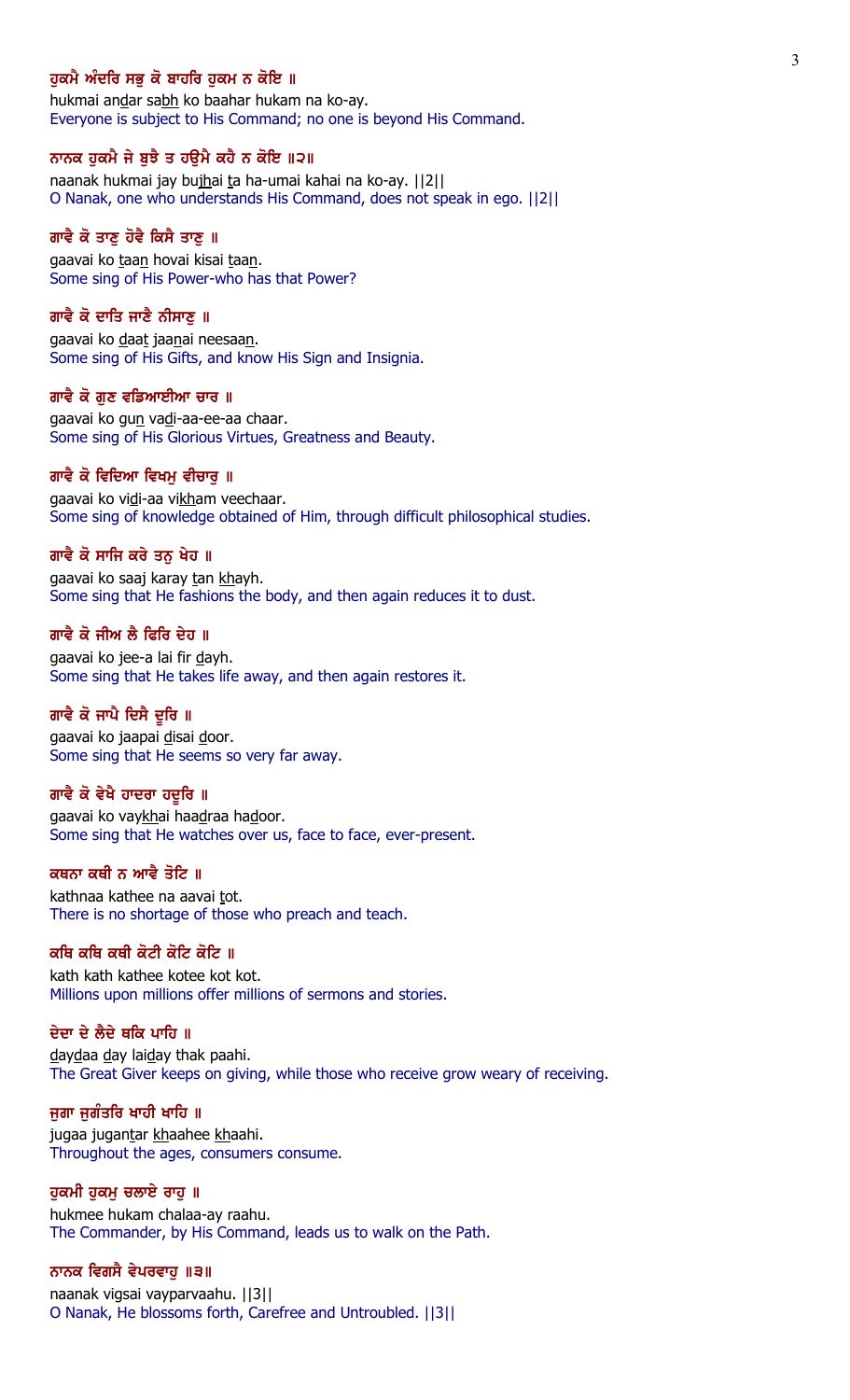### ਸਾਚਾ ਸਾਹਿਬ ਸਾਚ ਨਾਇ ਭਾਖਿਆ ਭਾੳ ਅਪਾਰ ॥

saachaa saahib saach naa-ay bhaakhi-aa bhaa-o apaar. True is the Master, True is His Name-speak it with infinite love.

#### ਆਖਹਿ ਮੰਗਹਿ ਦੇਹਿ ਦੇਹਿ ਦਾਤਿ ਕਰੇ ਦਾਤਾਰੂ ॥

aakhahi mangahi dahi dahi daat karay daataar. People beg and pray, "Give to us, give to us", and the Great Giver gives His Gifts.

### ਫੇਰਿ ਕਿ ਅਗੈ ਰਖੀਐ ਜਿਤੂ ਦਿਸੈ ਦਰਬਾਰੂ ॥

fayr ke agai rakhee-ai jit disai darbaar. So what offering can we place before Him, by which we might see the Darbaar of His Court?

#### ਮੁਹੌ ਕਿ ਬੋਲਣੂ ਬੋਲੀਐ ਜਿਤੂ ਸੁਣਿ ਧਰੇ ਪਿਆਰੂ ॥

muhou ke bolan bolee-ai jit sun Dharay pi-aar. What words can we speak to evoke His Love?

#### ਅੰਮ੍ਰਿਤ ਵੇਲਾ ਸਚੂ ਨਾਉ ਵਡਿਆਈ ਵੀਚਾਰੂ ॥

amrit vaylaa sach naa-o vadi-aa-ee veechaar. In the Amrit Vaylaa, the ambrosial hours before dawn, chant the True Name, and contemplate His Glorious Greatness.

#### ਕਰਮੀ ਆਵੈ ਕਪੜਾ ਨਦਰੀ ਮੋਖ਼ ਦੁਆਰੂ ॥

karmee aavai kaprhaa nadree mokh du-aar. By the karma of past actions, the robe of this physical body is obtained. By His Grace, the Gate of Liberation is found.

#### ਨਾਨਕ ਏਵੈ ਜਾਣੀਐ ਸਭ ਆਪੇ ਸਚਿਆਰ ॥੪॥

naanak ayvai jaanee-ai sabh aapay sachiaar. ||4|| O Nanak, know this well: the True One Himself is All. ||4||

#### ਥਾਪਿਆ ਨ ਜਾਇ ਕੀਤਾ ਨ ਹੋਇ ॥

thaapi-aa na jaa-ay keetaa na ho-ay. He cannot be established, He cannot be created.

#### ਆਪੇ ਆਪਿ ਨਿਰੰਜਨੂ ਸੋਇ ॥

aapay aap niranjan so-ay. He Himself is Immaculate and Pure.

## ਜਿਨਿ ਸੇਵਿਆ ਤਿਨਿ ਪਾਇਆ ਮਾਨੂ ॥

jin sayvi-aa tin paa-i-aa maan. Those who serve Him are honored.

#### ਨਾਨਕ ਗਾਵੀਐ ਗੁਣੀ ਨਿਧਾਨੂ ॥

naanak gaavee-ai gunee niDhaan. O Nanak, sing of the Lord, the Treasure of Excellence.

#### ਗਾਵੀਐ ਸੁਣੀਐ ਮਨਿ ਰਖੀਐ ਭਾਉ ॥

gaavee-ai sunee-ai man rakhee-ai bhaa-o. Sing, and listen, and let your mind be filled with love.

#### ਦੁਖੁ ਪਰਹਰਿ ਸੁਖੁ ਘਰਿ ਲੈ ਜਾਇ ॥

dukh parhar sukh ghar lai jaa-ay. Your pain shall be sent far away, and peace shall come to your home.

## ਗੁਰਮੁਖਿ ਨਾਦੰ ਗੁਰਮੁਖਿ ਵੇਦੰ ਗੁਰਮੁਖਿ ਰਹਿਆ ਸਮਾਈ ॥

gurmu<u>kh</u> naa<u>d</u>a<sup>n</sup> gurmu<u>kh</u> vay<u>d</u>a<sup>n</sup> gurmu<u>kh</u> rahi-aa samaa-ee. The Guru's Word is the Sound-current of the Naad; the Guru's Word is the Wisdom of the Vedas; the Guru's Word is all-pervading.

#### ਗੁਰੁ ਈਸਰੁ ਗੁਰੁ ਗੋਰਖੁ ਬਰਮਾ ਗੁਰੁ ਪਾਰਬਤੀ ਮਾਈ ॥

gur eesar gur gorakh barmaa gur paarbatee maa-ee. The Guru is Shiva, the Guru is Vishnu and Brahma; the Guru is Paarvati and Lakhshmi.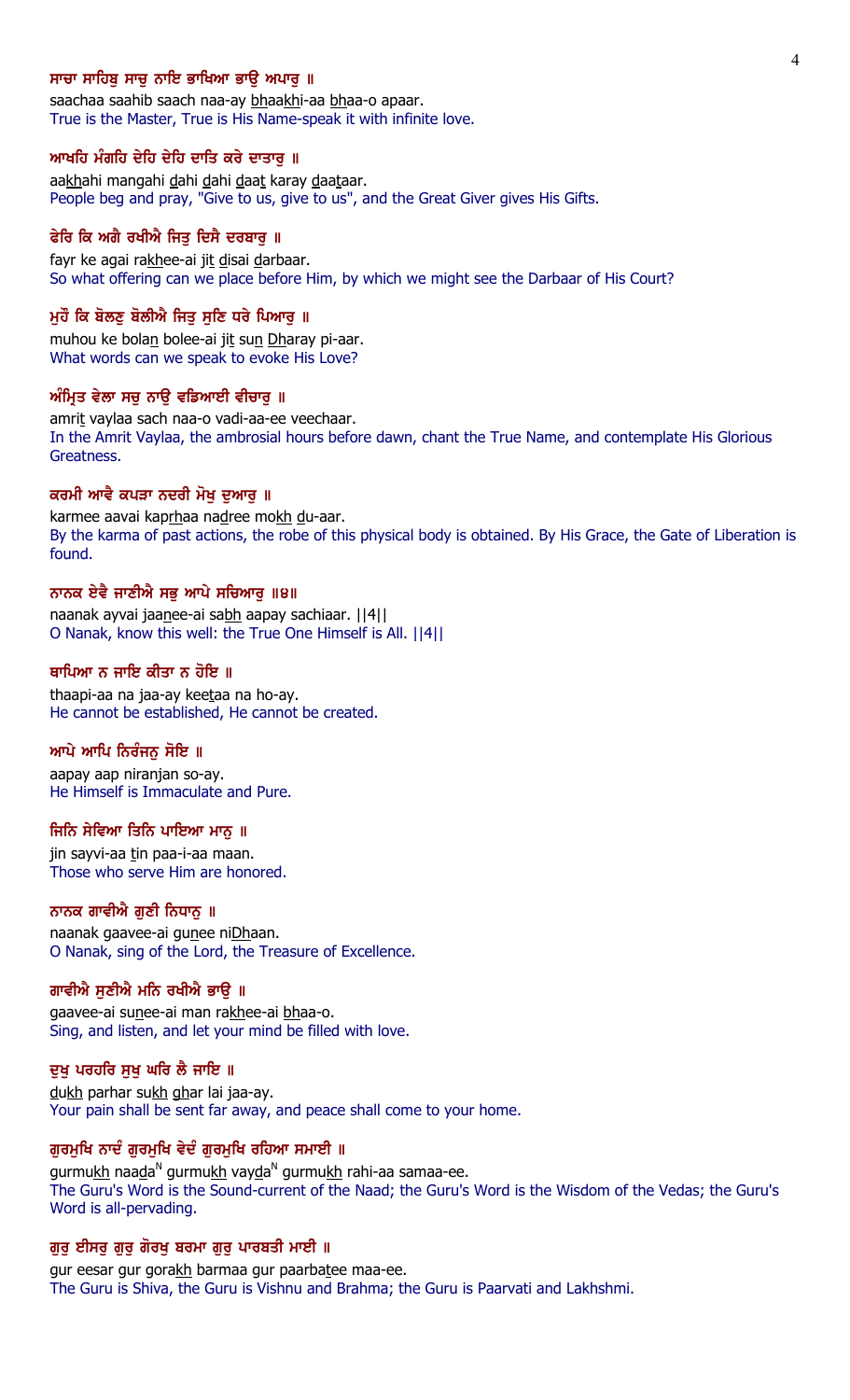## ਜੇ ਹੳ ਜਾਣਾ ਆਖਾ ਨਾਹੀ ਕਹਣਾ ਕਥਨ ਨ ਜਾਈ ॥

jay ha-o jaanaa aakhaa naahee kahnaa kathan na jaa-ee. Even knowing God, I cannot describe Him; He cannot be described in words.

#### ਗੁਰਾ ਇਕ ਦੇਹਿ ਬੁਝਾਈ ॥

guraa ik dahi bujhaa-ee. The Guru has given me this one understanding:

### ਸਭਨਾ ਜੀਆ ਕਾ ਇਕੁ ਦਾਤਾ ਸੋ ਮੈ ਵਿਸਰਿ ਨ ਜਾਈ ॥੫॥

sabhnaa jee-aa kaa ik daataa so mai visar na jaa-ee. ||5|| there is only the One, the Giver of all souls. May I never forget Him! ||5||

#### ਤੀਰਥਿ ਨਾਵਾ ਜੇ ਤਿਸੁ ਭਾਵਾ ਵਿਣੁ ਭਾਣੇ ਕਿ ਨਾਇ ਕਰੀ ॥

tirath naavaa jay tis bhaavaa vin bhaanay ke naa-ay karee. If I am pleasing to Him, then that is my pilgrimage and cleansing bath. Without pleasing Him, what good are ritual cleansings?

#### ਜੇਤੀ ਸਿਰਠਿ ੳਪਾਈ ਵੇਖਾ ਵਿਣ ਕਰਮਾ ਕਿ ਮਿਲੈ ਲਈ ॥

jaytee sirath upaa-ee vaykhaa vin karmaa ke milai la-ee. I gaze upon all the created beings: without the karma of good actions, what are they given to receive?

#### ਮਤਿ ਵਿਚਿ ਰਤਨ ਜਵਾਹਰ ਮਾਣਿਕ ਜੇ ਇਕ ਗਰ ਕੀ ਸਿਖ ਸਣੀ ॥

mat vich ratan javaahar maanik jay ik gur kee sikh sunee. Within the mind are gems, jewels and rubies, if you listen to the Guru's Teachings, even once.

#### ਗਰਾ ਇਕ ਦੇਹਿ ਬਝਾਈ ॥

guraa ik dahi bujhaa-ee. The Guru has given me this one understanding:

### ਸਭਨਾ ਜੀਆ ਕਾ ਇਕੁ ਦਾਤਾ ਸੋ ਮੈ ਵਿਸਰਿ ਨ ਜਾਈ ॥੬॥

sabhnaa jee-aa kaa ik daataa so mai visar na jaa-ee. ||6|| there is only the One, the Giver of all souls. May I never forget Him! ||6||

#### ਜੇ ਜੁਗ ਚਾਰੇ ਆਰਜਾ ਹੋਰ ਦਸੂਣੀ ਹੋਇ ॥

jay jug chaaray aarjaa hor dasoonee ho-ay. Even if you could live throughout the four ages, or even ten times more,

#### ਨਵਾ ਖੰਡਾ ਵਿਚਿ ਜਾਣੀਐ ਨਾਲਿ ਚਲੈ ਸਭੁ ਕੋਇ ॥

navaa khanda vich jaanee-ai naal chalai sabh ko-ay. and even if you were known throughout the nine continents and followed by all,

# ਚੰਗਾ ਨਾੳ ਰਖਾਇ ਕੈ ਜਸ ਕੀਰਤਿ ਜਗਿ ਲੇਇ ॥

changa naa-o rakhaa-ay kai jas keerat jag lay-ay. with a good name and reputation, with praise and fame throughout the world-

#### ਜੇ ਤਿਸੁ ਨਦਰਿ ਨ ਆਵਈ ਤ ਵਾਤ ਨ ਪੁਛੋ ਕੇ ॥

jay tis nadar na aavee ta vaat na puchhai kay. still, if the Lord does not bless you with His Glance of Grace, then who cares? What is the use?

## ਕੀਟਾ ਅੰਦਰਿ ਕੀਟੂ ਕਰਿ ਦੋਸੀ ਦੋਸੂ ਧਰੇ ॥

keetaa andar keet kar dosee dos Dharay. Among worms, you would be considered a lowly worm, and even contemptible sinners would hold you in contempt.

#### ਨਾਨਕ ਨਿਰਗੁਣਿ ਗੁਣੁ ਕਰੇ ਗੁਣਵੰਤਿਆ ਗੁਣੁ ਦੇ ॥

naanak nirgun gun karay gunvanti-aa gun day. O Nanak, God blesses the unworthy with virtue, and bestows virtue on the virtuous.

#### ਤੇਹਾ ਕੋਇ ਨ ਸੁਝਈ ਜਿ ਤਿਸੁ ਗੁਣੁ ਕੋਇ ਕਰੇ ॥੭॥

tayhaa ko-ay na sujh-ee je tis gun ko-ay karay. ||7|| No one can even imagine anyone who can bestow virtue upon Him. ||7||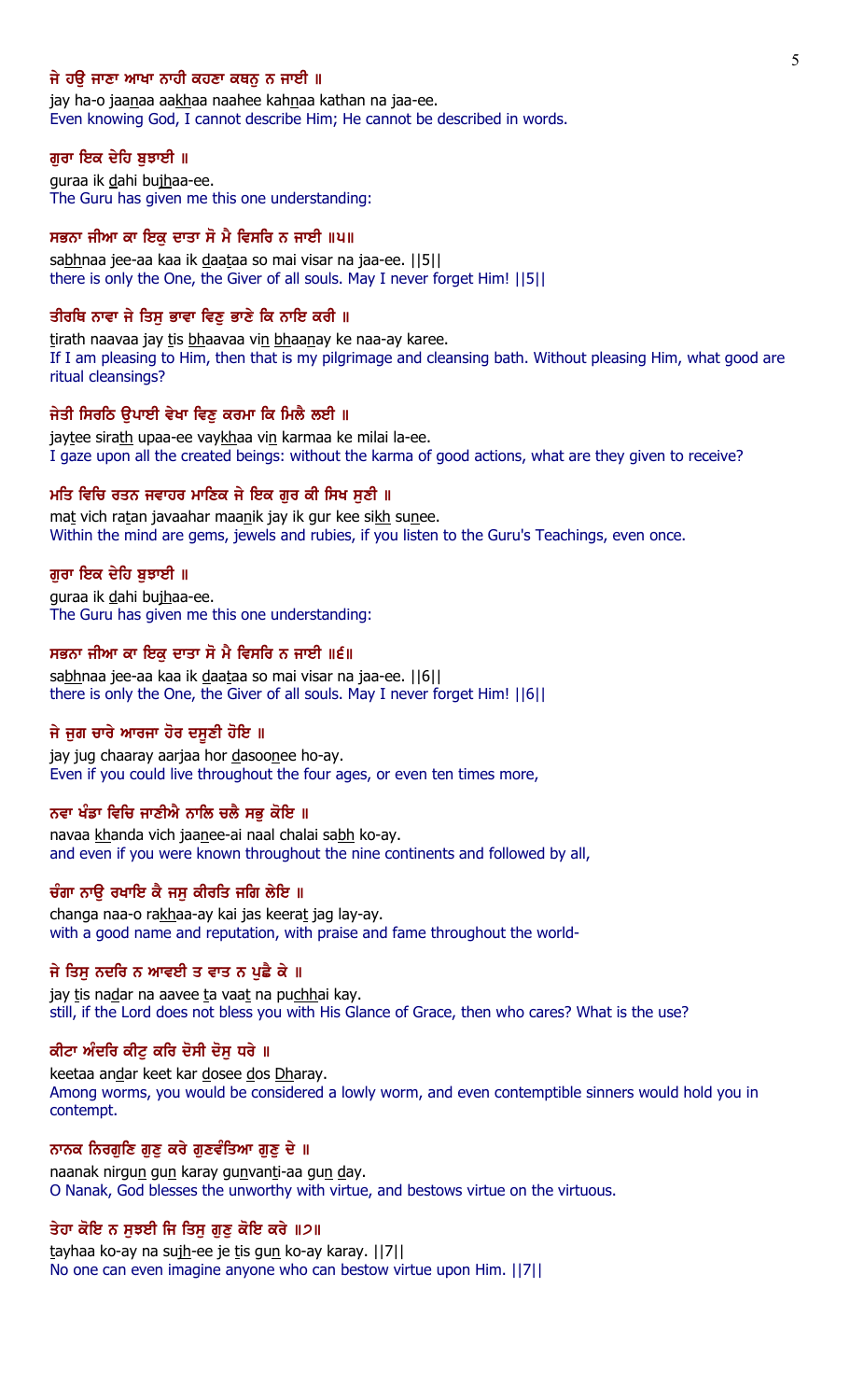## ਸਣਿਐ ਸਿਧ ਪੀਰ ਸਰਿ ਨਾਥ ॥

suni-ai siDh peer sur naath. Listening-the Siddhas, the spiritual teachers, the heroic warriors, the yogic masters.

#### ਸੁਣਿਐ ਧਰਤਿ ਧਵਲ ਆਕਾਸ ॥

suni-ai Dharat Dhaval aakaas. Listening-the earth, its support and the Akaashic ethers.

#### ਸੁਣਿਐ ਦੀਪ ਲੋਅ ਪਾਤਾਲ ॥

suni-ai deep lo-a paataal. Listening-the oceans, the lands of the world and the nether regions of the underworld.

#### ਸਣਿਐ ਪੋਹਿ ਨ ਸਕੈ ਕਾਲ ॥

suni-ai pohi na sakai kaal. Listening-Death cannot even touch you.

# ਨਾਨਕ ਭਗਤਾ ਸਦਾ ਵਿਗਾਸ ॥

naanak bhagtaa sadaa vigaas. O Nanak, the devotees are forever in bliss.

### ਸੁਣਿਐ ਦੁਖ ਪਾਪ ਕਾ ਨਾਸੁ ॥੮॥

suni-ai dookh paap kaa naas. | 8| | Listening-pain and sin are erased. ||8||

#### ਸਣਿਐ ਈਸਰ ਬਰਮਾ ਇੰਦ ॥

suni-ai eesar barmaa ind. Listening-Shiva, Brahma and Indra.

#### ਸੁਣਿਐ ਮੁਖਿ ਸਾਲਾਹਣ ਮੰਦੂ ॥

suni-ai mukh saalaahan mand. Listening-even foul-mouthed people praise Him.

#### ਸੁਣਿਐ ਜੋਗ ਜੁਗਤਿ ਤਨਿ ਭੇਦ ॥

suni-ai jog jugat tan bhayd. Listening-the technology of Yoga and the secrets of the body.

## ਸੁਣਿਐ ਸਾਸਤ ਸਿਮ੍ਰਿਤਿ ਵੇਦ ॥

suni-ai saasat simrit vayd. Listening-the Shaastras, the Simritees and the Vedas.

# ਨਾਨਕ ਭਗਤਾ ਸਦਾ ਵਿਗਾਸੁ ॥

naanak bhagtaa sadaa vigaas. O Nanak, the devotees are forever in bliss.

#### ਸੁਣਿਐ ਦੁਖ ਪਾਪ ਕਾ ਨਾਸੁ ॥੯॥

suni-ai dookh paap kaa naas. [[9]] Listening-pain and sin are erased. ||9||

#### ਸੁਣਿਐ ਸਤੁ ਸੰਤੋਖੁ ਗਿਆਨੂ ॥

suni-ai sat santokh gi-aan. Listening-truth, contentment and spiritual wisdom.

### ਸੁਣਿਐ ਅਠਸਠਿ ਕਾ ਇਸਨਾਨੁ ॥

suni-ai athsath kaa isnaan. Listening-take your cleansing bath at the sixty-eight places of pilgrimage.

### ਸੁਣਿਐ ਪੜਿ ਪੜਿ ਪਾਵਹਿ ਮਾਨੂ ॥

suni-ai parh parh paavahi maan. Listening-reading and reciting, honor is obtained.

### ਸੁਣਿਐ ਲਾਗੈ ਸਹਜਿ ਧਿਆਨੂ ॥

su<u>n</u>i-ai laagai sahj <u>Dh</u>i-aan. Listening-intuitively grasp the essence of meditation.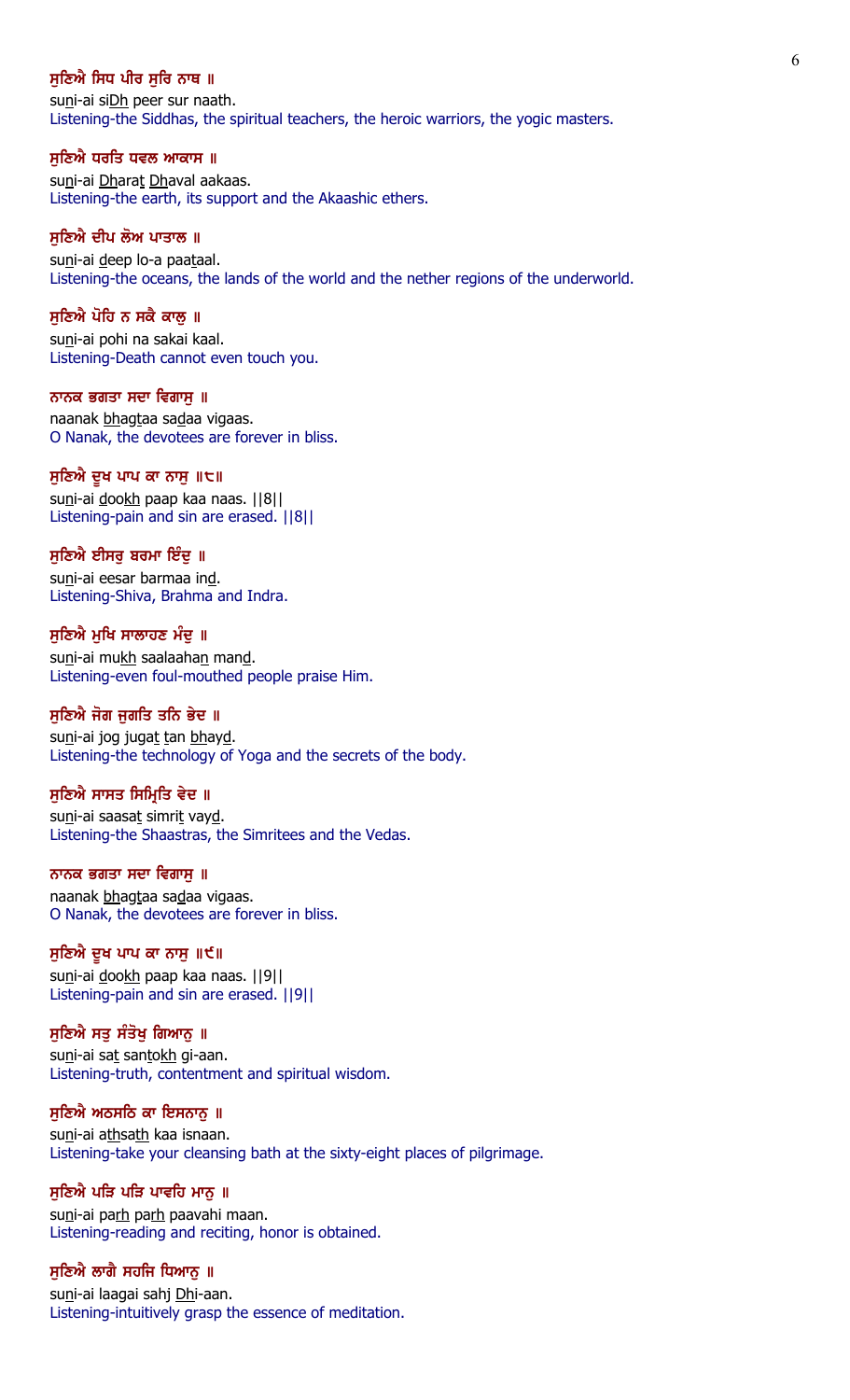#### ਨਾਨਕ ਭਗਤਾ ਸਦਾ ਵਿਗਾਸ ॥

naanak bhagtaa sadaa vigaas. O Nanak, the devotees are forever in bliss.

ਸੁਣਿਐ ਦੁਖ ਪਾਪ ਕਾ ਨਾਸੁ ॥੧੦॥

suni-ai dookh paap kaa naas. | | 10 | | Listening-pain and sin are erased. ||10||

#### ਸੁਣਿਐ ਸਰਾ ਗੁਣਾ ਕੇ ਗਾਹ ॥

suni-ai saraa gunaa kay gaah. Listening-dive deep into the ocean of virtue.

#### ਸਣਿਐ ਸੇਖ ਪੀਰ ਪਾਤਿਸਾਹ ॥

suni-ai saykh peer paatisaah. Listening-the Shaykhs, religious scholars, spiritual teachers and emperors.

#### ਸਣਿਐ ਅੰਧੇ ਪਾਵਹਿ ਰਾਹ ॥

suni-ai anDhay paavahi raahu. Listening-even the blind find the Path.

# ਸੁਣਿਐ ਹਾਥ ਹੋਵੈ ਅਸਗਾਹੁ ॥

suni-ai haath hovai asgaahu. Listening-the Unreachable comes within your grasp.

### ਨਾਨਕ ਭਗਤਾ ਸਦਾ ਵਿਗਾਸ ॥

naanak bhagtaa sadaa vigaas. O Nanak, the devotees are forever in bliss.

### ਸੁਣਿਐ ਦੁਖ ਪਾਪ ਕਾ ਨਾਸੁ ॥੧੧॥

suni-ai dookh paap kaa naas. | | 11| | Listening-pain and sin are erased. ||11||

# ਮੰਨੇ ਕੀ ਗਤਿ ਕਹੀ ਨ ਜਾਇ ॥

mannay kee gat kahee na jaa-ay. The state of the faithful cannot be described.

### ਜੇ ਕੋ ਕਹੈ ਪਿਛੈ ਪਛਤਾਇ ॥

jay ko kahai pichhai pachhutaa-ay. One who tries to describe this shall regret the attempt.

# ਕਾਗਦਿ ਕਲਮ ਨ ਲਿਖਣਹਾਰੁ ॥

kaagad kalam na likhanhaar. No paper, no pen, no scribe

# ਮੰਨੇ ਕਾ ਬਹਿ ਕਰਨਿ ਵੀਚਾਰ ॥

mannay kaa bahi karan veechaar. can record the state of the faithful.

### ਐਸਾ ਨਾਮੂ ਨਿਰੰਜਨੂ ਹੋਇ ॥

aisaa naam niranjan ho-ay. Such is the Name of the Immaculate Lord.

# ਜੇ ਕੋ ਮੰਨਿ ਜਾਣੈ ਮਨਿ ਕੋਇ ॥੧੨॥

jay ko man jaanai man ko-ay. | | 12| | Only one who has faith comes to know such a state of mind. ||12||

## ਮੰਨੈ ਸੁਰਤਿ ਹੋਵੈ ਮਨਿ ਬੁਧਿ ॥

mannai surat hovai man buDh. The faithful have intuitive awareness and intelligence.

#### ਮੰਨੈ ਸਗਲ ਭਵਣ ਕੀ ਸੁਧਿ ॥

mannai sagal bhavan kee suDh. The faithful know about all worlds and realms.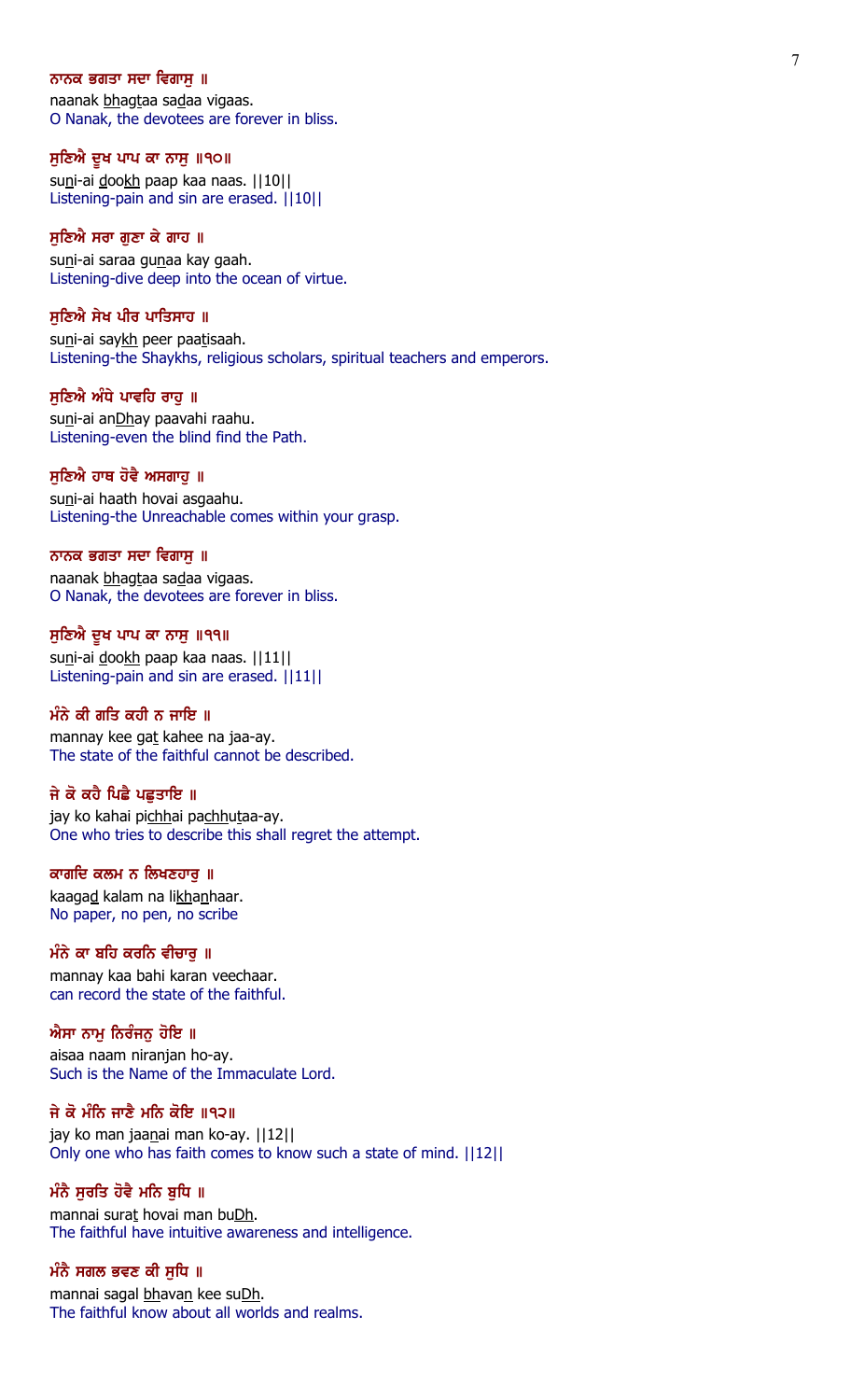### ਮੰਨੈ ਮਹਿ ਚੋਟਾ ਨਾ ਖਾਇ ॥

mannai muhi chotaa naa khaa-ay. The faithful shall never be struck across the face.

# ਮੰਨੈ ਜਮ ਕੈ ਸਾਥਿ ਨ ਜਾਇ ॥

mannai jam kai saath na jaa-ay. The faithful do not have to go with the Messenger of Death.

### ਐਸਾ ਨਾਮੂ ਨਿਰੰਜਨੂ ਹੋਇ ॥

aisaa naam niranjan ho-ay. Such is the Name of the Immaculate Lord.

# ਜੇ ਕੋ ਮੰਨਿ ਜਾਣੈ ਮਨਿ ਕੋਇ ॥੧੩॥

jay ko man jaanai man ko-ay. ||13|| Only one who has faith comes to know such a state of mind. ||13||

#### ਮੰਨੈ ਮਾਰਗਿ ਠਾਕ ਨ ਪਾਇ ॥

mannai maarag thaak na paa-ay. The path of the faithful shall never be blocked.

## ਮੰਨੈ ਪਤਿ ਸਿਉ ਪਰਗਟੂ ਜਾਇ ॥

mannai pat si-o pargat jaa-ay. The faithful shall depart with honor and fame.

#### ਮੰਨੈ ਮਗ ਨ ਚਲੈ ਪੰਥ ॥

mannai mag na chalai panth. The faithful do not follow empty religious rituals.

#### ਮੰਨੈ ਧਰਮ ਸੇਤੀ ਸਨਬੰਧ ॥

mannai Dharam saytee san-banDh. The faithful are firmly bound to the Dharma.

# ਐਸਾ ਨਾਮੁ ਨਿਰੰਜਨੁ ਹੋਇ ॥

aisaa naam niranjan ho-ay. Such is the Name of the Immaculate Lord.

## ਜੇ ਕੋ ਮੰਨਿ ਜਾਣੈ ਮਨਿ ਕੋਇ ॥੧੪॥

jay ko man jaanai man ko-ay. ||14|| Only one who has faith comes to know such a state of mind. ||14||

# ਮੰਨੈ ਪਾਵਹਿ ਮੋਖੁ ਦੁਆਰੁ ॥

mannai paavahi mokh du-aar. The faithful find the Door of Liberation.

#### ਮੰਨੈ ਪਰਵਾਰੈ ਸਾਧਾਰ ॥

mannai parvaarai saaDhaar. The faithful uplift and redeem their family and relations.

### ਮੰਨੈ ਤਰੈ ਤਾਰੇ ਗੁਰੂ ਸਿਖ ॥

mannai tarai taaray gur sikh. The faithful are saved, and carried across with the Sikhs of the Guru.

# ਮੰਨੈ ਨਾਨਕ ਭਵਹਿ ਨ ਭਿਖ $\,$  ॥

mannai naanak bhavahi na bhikh. The faithful, O Nanak, do not wander around begging.

## ਐਸਾ ਨਾਮੂ ਨਿਰੰਜਨੂ ਹੋਇ ॥

aisaa naam niranjan ho-ay. Such is the Name of the Immaculate Lord.

# ਜੇ ਕੋ ਮੰਨਿ ਜਾਣੈ ਮਨਿ ਕੋਇ ॥੧੫॥

jay ko man jaanai man ko-ay. | | 15| | Only one who has faith comes to know such a state of mind. ||15||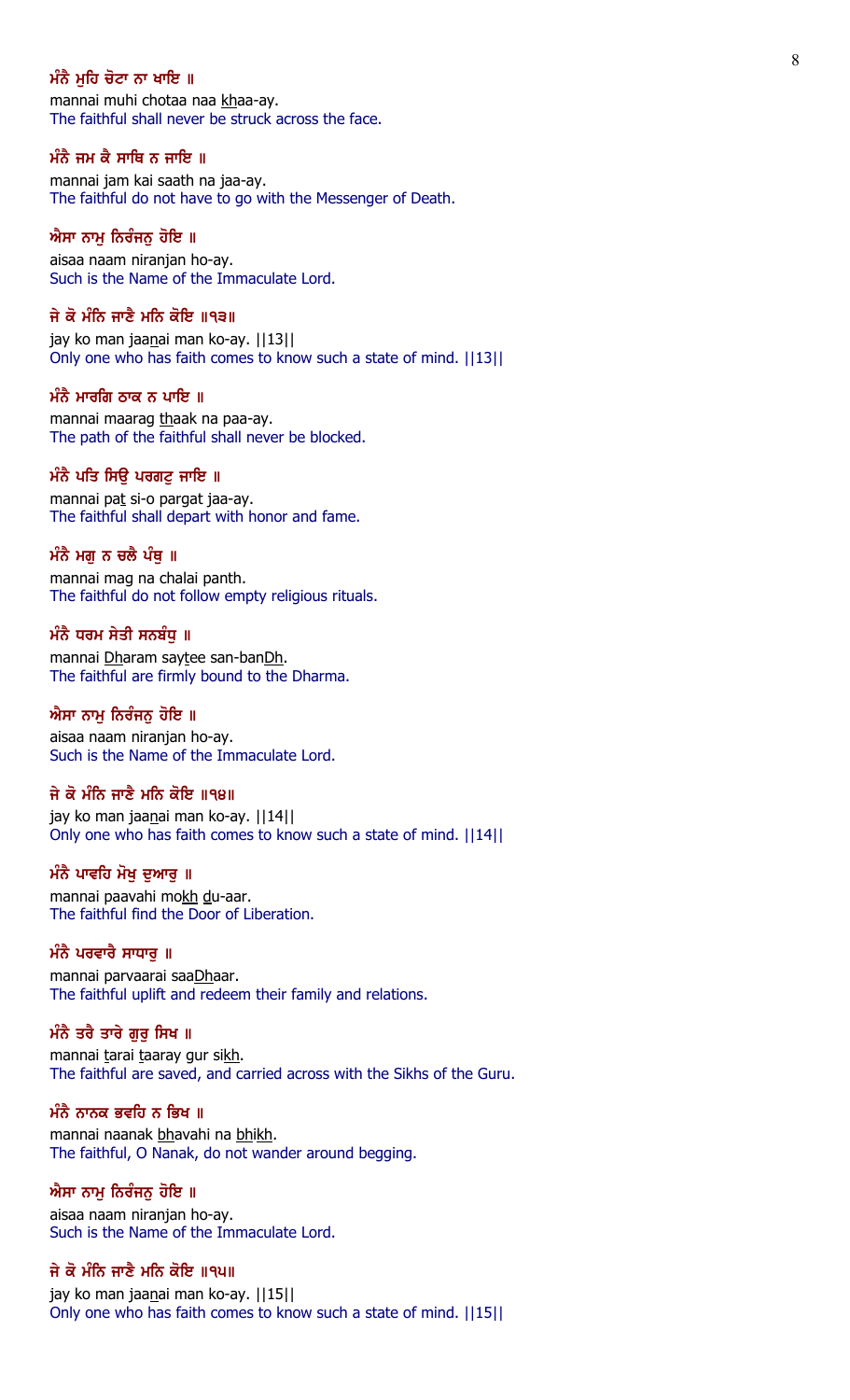## ਪੰਚ ਪਰਵਾਣ ਪੰਚ ਪਰਧਾਨ ॥

panch parvaan panch parDhaan. The chosen ones, the self-elect, are accepted and approved.

## ਪੰਚੇ ਪਾਵਹਿ ਦਰਗਹਿ ਮਾਨੂ ॥

panchay paavahi dargahi maan. The chosen ones are honored in the Court of the Lord.

### ਪੰਚੇ ਸੋਹਹਿ ਦਰਿ ਰਾਜਾਨੂ ॥

panchay sohahi dar raajaan. The chosen ones look beautiful in the courts of kings.

#### ਪੰਚਾ ਕਾ ਗਰ ਏਕ ਧਿਆਨ ॥

panchaa kaa gur ayk Dhi-aan. The chosen ones meditate single-mindedly on the Guru.

#### ਜੇ ਕੋ ਕਹੈ ਕਰੈ ਵੀਚਾਰ ॥

jay ko kahai karai veechaar. No matter how much anyone tries to explain and describe them,

# ਕਰਤੇ ਕੈ ਕਰਣੈ ਨਾਹੀ ਸੁਮਾਰੂ ॥

kartay kai karnai naahee sumaar. the actions of the Creator cannot be counted.

#### ਧੌਲ ਧਰਮ ਦਇਆ ਕਾ ਪਤ ॥

Dhoul Dharam da-i-aa kaa poot. The mythical bull is Dharma, the son of compassion;

### ਸੰਤੋਖ਼ ਥਾਪਿ ਰਖਿਆ ਜਿਨਿ ਸੁਤਿ ॥

santokh thaap rakhi-aa jin soot. this is what patiently holds the earth in its place.

### ਜੇ ਕੋ ਬਝੈ ਹੋਵੈ ਸਚਿਆਰ ॥

jay ko bujhai hovai sachiaar. One who understands this becomes truthful.

## ਧਵਲੈ ੳਪਰਿ ਕੇਤਾ ਭਾਰ ॥

Dhavlai upar kaytaa bhaar. What a great load there is on the bull!

# ਧਰਤੀ ਹੋਰੂ ਪਰੈ ਹੋਰੂ ਹੋਰੂ ॥

Dhartee hor parai hor hor. So many worlds beyond this world-so very many!

## ਤਿਸ ਤੇ ਭਾਰੂ ਤਲੈ ਕਵਣੂ ਜੋਰੂ ॥

tis tay bhaar talai kavan jor. What power holds them, and supports their weight?

### ਜੀਅ ਜਾਤਿ ਰੰਗਾ ਕੇ ਨਾਵ ॥

jee-a jaat rangaa kay naav. The names and the colors of the assorted species of beings

### ਸਭਨਾ ਲਿਖਿਆ ਵੁੜੀ ਕਲਾਮ ॥

sabhnaa likhi-aa vurhee kalaam. were all inscribed by the Ever-flowing Pen of God.

#### ਏਹ ਲੇਖਾ ਲਿਖਿ ਜਾਣੈ ਕੋਇ ॥

ayhu laykhaa likh jaanai ko-ay. Who knows how to write this account?

# ਲੇਖਾ ਲਿਖਿਆ ਕੇਤਾ ਹੋਇ ॥

laykhaa likhi-aa kaytaa ho-ay. Just imagine what a huge scroll it would take!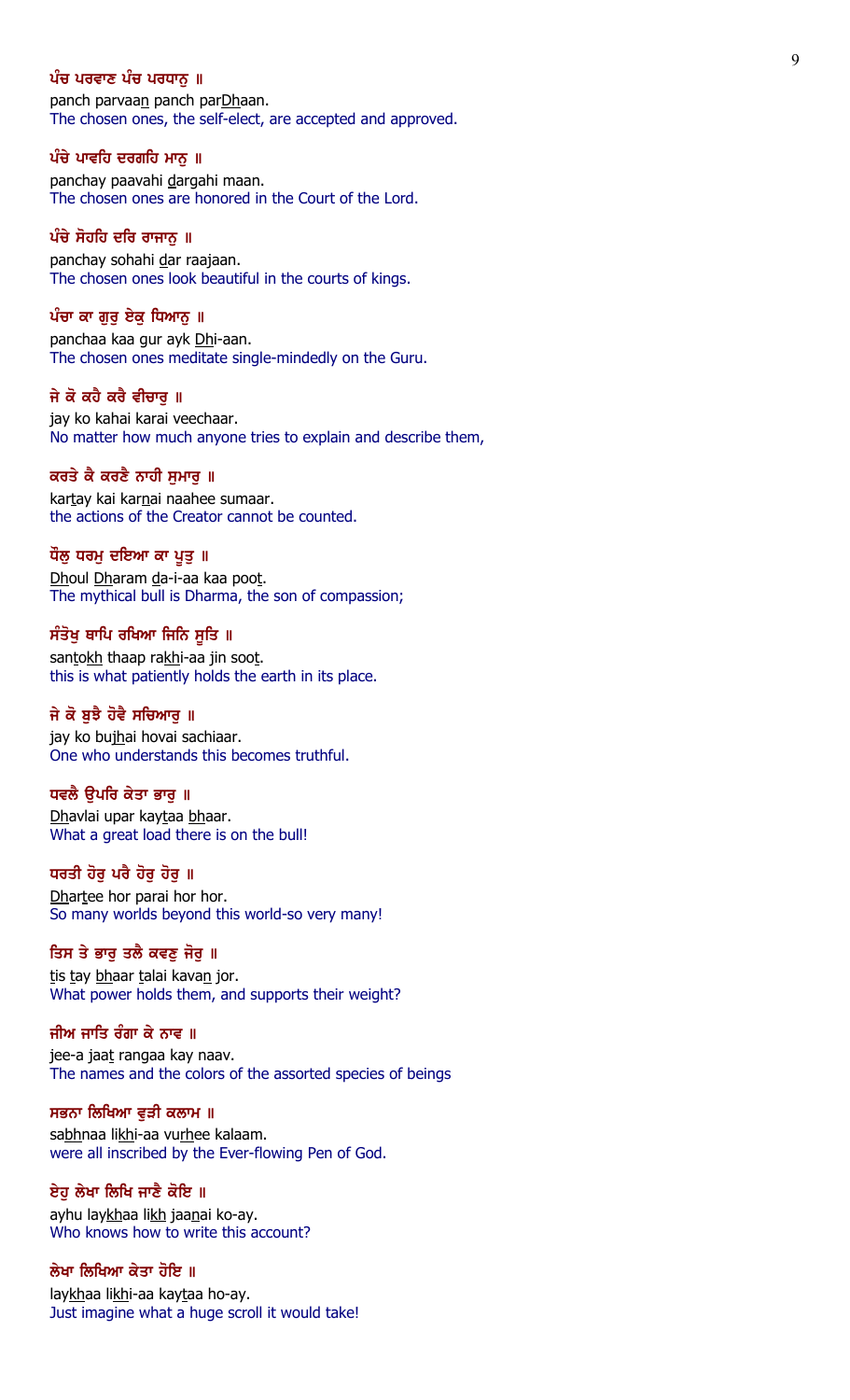# ਕੇਤਾ ਤਾਣੁ ਸੁਆਲਿਹੁ ਰੁਪੁ ॥

kaytaa taan su-aalihu roop. What power! What fascinating beauty!

# ਕੇਤੀ ਦਾਤਿ ਜਾਣੈ ਕੌਣੁ ਕੁਤੁ ॥

kaytee daat jaanai koun koot. And what gifts! Who can know their extent?

## ਕੀਤਾ ਪਸਾਉ ਏਕੋ ਕਵਾਉ ॥

keetaa pasaa-o ayko kavaa-o. You created the vast expanse of the Universe with One Word!

### ਤਿਸ ਤੇ ਹੋਏ ਲਖ ਦਰੀਆੳ ॥

tis tay ho-ay lakh daree-aa-o. Hundreds of thousands of rivers began to flow.

#### ਕਦਰਤਿ ਕਵਣ ਕਹਾ ਵੀਚਾਰ ॥

kudrat kavan kahaa veechaar. How can Your Creative Potency be described?

### ਵਾਰਿਆ ਨ ਜਾਵਾ ਏਕ ਵਾਰ ॥

vaari-aa na jaavaa ayk vaar. I cannot even once be a sacrifice to You.

## ਜੋ ਤਧ ਭਾਵੈ ਸਾਈ ਭਲੀ ਕਾਰ ॥

jo tuDh bhaavai saa-ee bhalee kaar. Whatever pleases You is the only good done,

### ਤੂ ਸਦਾ ਸਲਾਮਤਿ ਨਿਰੰਕਾਰ ॥੧੬॥

too sadaa salaamat nirankaar. | 16| | You, Eternal and Formless One! ||16||

### ਅਸੰਖ ਜਪ ਅਸੰਖ ਭਾੳ ॥

asa<sup>n</sup><u>kh</u> jap asa<sup>n</sup>kh <u>bh</u>aa-o. Countless meditations, countless loves.

# ਅਸੰਖ ਪੂਜਾ ਅਸੰਖ ਤਪ ਤਾੳ ॥

asa<sup>n</sup>kh poojaa asa<sup>n</sup>kh <u>t</u>ap <u>t</u>aa-o. Countless worship services, countless austere disciplines.

# ਅਸੰਖ ਗਰੰਥ ਮੁਖਿ ਵੇਦ ਪਾਠ ॥

asa<sup>n</sup><u>kh</u> garanth mu<u>kh</u> vay<u>d</u> paa<u>th</u>. Countless scriptures, and ritual recitations of the Vedas.

# ਅਸੰਖ ਜੋਗ ਮਨਿ ਰਹਹਿ ੳਦਾਸ ॥

asa<sup>n</sup><u>kh</u> jog man rahahi u<u>d</u>aas. Countless Yogis, whose minds remain detached from the world.

### ਅਸੰਖ ਭਗਤ ਗੁਣ ਗਿਆਨ ਵੀਚਾਰ ॥

asa<sup>n</sup>kh bhagat gun gi-aan veechaar. Countless devotees contemplate the Wisdom and Virtues of the Lord.

# ਅਸੰਖ ਸਤੀ ਅਸੰਖ ਦਾਤਾਰ ॥

asa<sup>n</sup><u>kh</u> sa<u>t</u>ee asa<sup>n</sup>kh <u>d</u>aa<u>t</u>aar. Countless the holy, countless the givers.

## ਅਸੰਖ ਸੁਰ ਮੁਹ ਭਖ ਸਾਰ ॥

asa<sup>n</sup><u>kh</u> soor muh <u>bhakh</u> saar. Countless heroic spiritual warriors, who bear the brunt of the attack in battle (who with their mouths eat steel).

# ਅਸੰਖ ਮੋਨਿ ਲਿਵ ਲਾਇ ਤਾਰ ॥

asa<sup>n</sup><u>kh</u> mon liv laa-ay <u>t</u>aar. Countless silent sages, vibrating the String of His Love.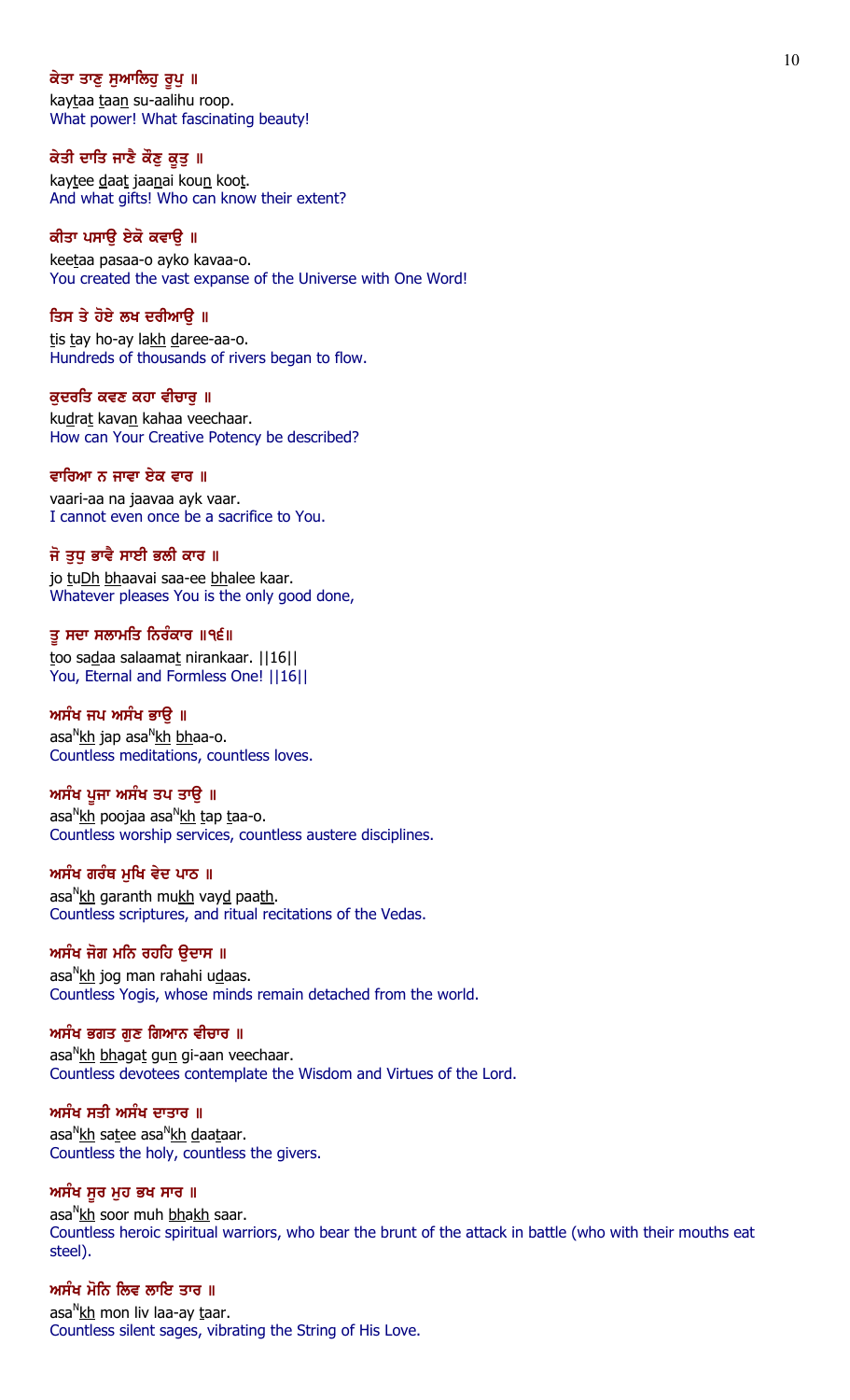## ਕੁਦਰਤਿ ਕਵਣ ਕਹਾ ਵੀਚਾਰੁ ॥

kudrat kavan kahaa veechaar. How can Your Creative Potency be described?

#### ਵਾਰਿਆ ਨ ਜਾਵਾ ਏਕ ਵਾਰ ॥

vaari-aa na jaavaa ayk vaar. I cannot even once be a sacrifice to You.

### ਜੋ ਤੁਧੁ ਭਾਵੈ ਸਾਈ ਭਲੀ ਕਾਰ ॥

jo tuDh bhaavai saa-ee bhalee kaar. Whatever pleases You is the only good done,

### ਤੂ ਸਦਾ ਸਲਾਮਤਿ ਨਿਰੰਕਾਰ ॥੧੭॥

too sadaa salaamat nirankaar. ||17|| You, Eternal and Formless One. ||17||

#### ਅਸੰਖ ਮੁਰਖ ਅੰਧ ਘੋਰ ॥

asa<sup>n</sup><u>kh</u> moora<u>kh</u> an<u>Dh gh</u>or. Countless fools, blinded by ignorance.

### ਅਸੰਖ ਚੋਰ ਹਰਾਮਖੋਰ ॥

asa<sup>n</sup><u>kh</u> chor haraam<u>kh</u>or. Countless thieves and embezzlers.

## ਅਸੰਖ ਅਮਰ ਕਰਿ ਜਾਹਿ ਜੋਰ ॥

asa<sup>n</sup><u>kh</u> amar kar jaahi jor. Countless impose their will by force.

### ਅਸੰਖ ਗਲਵਢ ਹਤਿਆ ਕਮਾਹਿ ॥

asa<sup>n</sup><u>kh</u> galva<u>dh</u> ha<u>t</u>i-aa kamaahi. Countless cut-throats and ruthless killers.

### ਅਸੰਖ ਪਾਪੀ ਪਾਪ ਕਰਿ ਜਾਹਿ ॥

asa<sup>n</sup>kh paapee paap kar jaahi. Countless sinners who keep on sinning.

#### ਅਸੰਖ ਕੁੜਿਆਰ ਕੁੜੇ ਫਿਰਾਹਿ ॥

asa<sup>n</sup><u>kh</u> koo<u>rh</u>i-aar koo<u>rh</u>ay firaahi. Countless liars, wandering lost in their lies.

## ਅਸੰਖ ਮਲੇਛ ਮਲੂ ਭਖਿ ਖਾਹਿ ॥

asa<sup>n</sup><u>kh</u> malay<u>chh</u> mal <u>bhakh kh</u>aahi. Countless wretches, eating filth as their ration.

## ਅਸੰਖ ਨਿੰਦਕ ਸਿਰਿ ਕਰਹਿ ਭਾਰ ॥

asa<sup>n</sup>kh nin<u>d</u>ak sir karahi <u>bh</u>aar. Countless slanderers, carrying the weight of their stupid mistakes on their heads.

## ਨਾਨਕੁ ਨੀਚੁ ਕਹੈ ਵੀਚਾਰੁ ॥

naanak neech kahai veechaar. Nanak describes the state of the lowly.

## ਵਾਰਿਆ ਨ ਜਾਵਾ ਏਕ ਵਾਰ ॥

vaari-aa na jaavaa ayk vaar. I cannot even once be a sacrifice to You.

# ਜੋ ਤੁਧੁ ਭਾਵੈ ਸਾਈ ਭਲੀ ਕਾਰ ॥

jo tuDh bhaavai saa-ee bhalee kaar. Whatever pleases You is the only good done,

### ਤੂ ਸਦਾ ਸਲਾਮਤਿ ਨਿਰੰਕਾਰ ॥੧੮॥

too sadaa salaamat nirankaar. | | 18 | | You, Eternal and Formless One. ||18||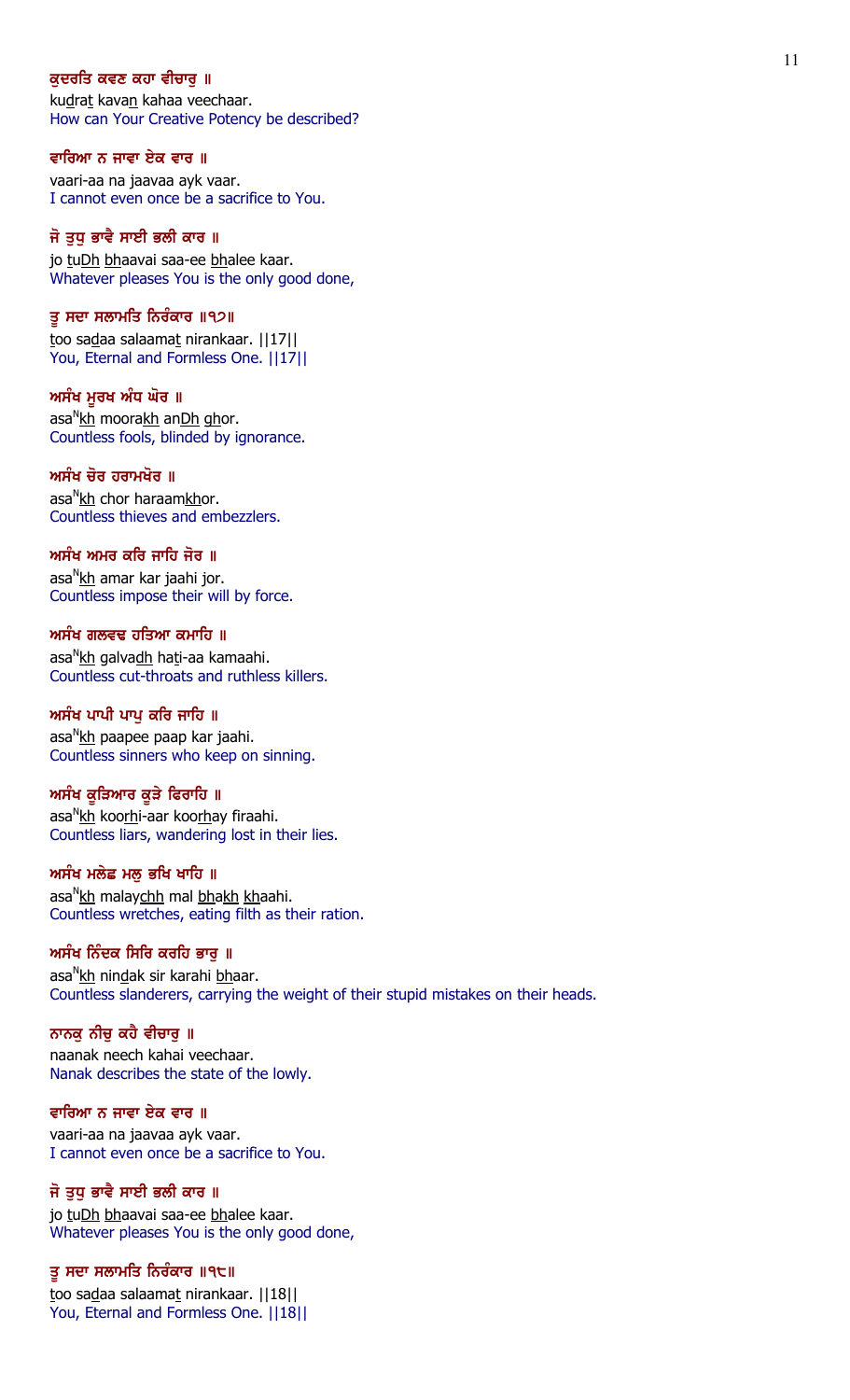### ਅਸੰਖ ਨਾਵ ਅਸੰਖ ਥਾਵ ॥

asa<sup>n</sup><u>kh</u> naav asa<sup>n</sup>kh thaav. Countless names, countless places.

### ਅਗੰਮ ਅਗੰਮ ਅਸੰਖ ਲੋਅ ॥

agamm agamm asa<sup>n</sup>kh lo-a. Inaccessible, unapproachable, countless celestial realms.

# ਅਸੰਖ ਕਹਹਿ ਸਿਰਿ ਭਾਰੂ ਹੋਇ ॥

asa<sup>n</sup>kh kehahi sir <u>bh</u>aar ho-ay. Even to call them countless is to carry the weight on your head.

## ਅਖਰੀ ਨਾਮ ਅਖਰੀ ਸਾਲਾਹ ॥

akhree naam akhree saalaah. From the Word, comes the Naam; from the Word, comes Your Praise.

### ਅਖਰੀ ਗਿਆਨ ਗੀਤ ਗਣ ਗਾਹ ॥

akhree gi-aan geet gun gaah. From the Word, comes spiritual wisdom, singing the Songs of Your Glory.

## ਅਖਰੀ ਲਿਖਣੂ ਬੋਲਣੂ ਬਾਣਿ ॥

akhree likhan bolan baan. From the Word, come the written and spoken words and hymns.

# ਅਖਰਾ ਸਿਰਿ ਸੰਜੋਗ ਵਖਾਣਿ ॥

akhraa sir sanjog vakhaan. From the Word, comes destiny, written on one's forehead.

### ਜਿਨਿ ਏਹਿ ਲਿਖੇ ਤਿਸ ਸਿਰਿ ਨਾਹਿ ॥

jin ayhi likhay tis sir naahi. But the One who wrote these Words of Destiny-no words are written on His Forehead.

# ਜਿਵ ਫਰਮਾਏ ਤਿਵ ਤਿਵ ਪਾਹਿ ॥

jiv furmaa-ay tiv tiv paahi. As He ordains, so do we receive.

## ਜੇਤਾ ਕੀਤਾ ਤੇਤਾ ਨਾੳ ॥

jaytaa keetaa taytaa naa-o. The created universe is the manifestation of Your Name.

# ਵਿਣੂ ਨਾਵੈ ਨਾਹੀ ਕੋ ਥਾਉ ॥

vin naavai naahee ko thaa-o. Without Your Name, there is no place at all.

### ਕਦਰਤਿ ਕਵਣ ਕਹਾ ਵੀਚਾਰ ॥

kudrat kavan kahaa veechaar. How can I describe Your Creative Power?

### ਵਾਰਿਆ ਨ ਜਾਵਾ ਏਕ ਵਾਰ ॥

vaari-aa na jaavaa ayk vaar. I cannot even once be a sacrifice to You.

# ਜੋ ਤੁਧ ਭਾਵੈ ਸਾਈ ਭਲੀ ਕਾਰ ॥

jo tuDh bhaavai saa-ee bhalee kaar. Whatever pleases You is the only good done,

# ਤੂ ਸਦਾ ਸਲਾਮਤਿ ਨਿਰੰਕਾਰ ॥੧੯॥

too sadaa salaamat nirankaar. ||19|| You, Eternal and Formless One. ||19||

# ਭਰੀਐ ਹਥੂ ਪੈਰੂ ਤਨੂ ਦੇਹ ॥

bharee-ai hath pair tan dayh. When the hands and the feet and the body are dirty,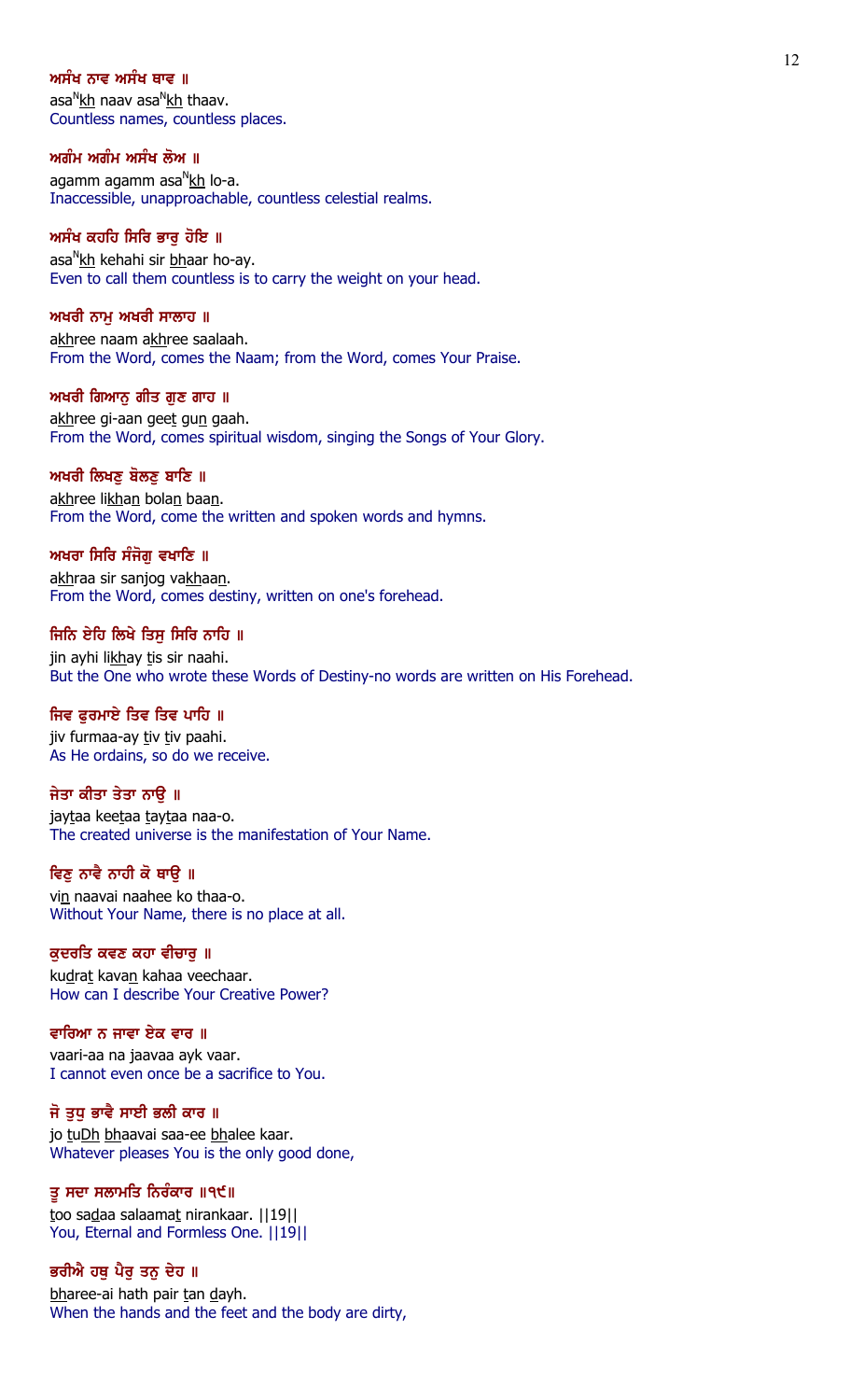# ਪਾਣੀ ਧੋਤੈ ੳਤਰਸ ਖੇਹ ॥

paanee Dhotai utras khayh. water can wash away the dirt.

### ਮੁਤ ਪਲੀਤੀ ਕਪੜ ਹੋਇ ॥

moot paleetee kaparh ho-ay. When the clothes are soiled and stained by urine,

### ਦੇ ਸਾਬੁਣੂ ਲਈਐ ਓਹੁ ਧੋਇ ॥

day saaboon la-ee-ai oh Dho-ay. soap can wash them clean.

# ਭਰੀਐ ਮਤਿ ਪਾਪਾ ਕੈ ਸੰਗਿ ॥

bharee-ai mat paapaa kai sang. But when the intellect is stained and polluted by sin,

### ਓਹ ਧੋਪੈ ਨਾਵੈ ਕੈ ਰੰਗਿ ॥

oh Dhopai naavai kai rang. it can only be cleansed by the Love of the Name.

# ਪੁੰਨੀ ਪਾਪੀ ਆਖਣੂ ਨਾਹਿ ॥

punnee paapee aakhan naahi. Virtue and vice do not come by mere words;

## ਕਰਿ ਕਰਿ ਕਰਣਾ ਲਿਖਿ ਲੈ ਜਾਹ ॥

kar kar karnaa likh lai jaahu. actions repeated, over and over again, are engraved on the soul.

### ਆਪੇ ਬੀਜਿ ਆਪੇ ਹੀ ਖਾਹ ॥

aapay beej aapay hee khaahu. You shall harvest what you plant.

# ਨਾਨਕ ਹੁਕਮੀ ਆਵਹੁ ਜਾਹੁ ॥੨੦॥

naanak hukmee aavhu jaahu. ||20|| O Nanak, by the Hukam of God's Command, we come and go in reincarnation. ||20||

# ਤੀਰਥੁ ਤਪੁ ਦਇਆ ਦਤੁ ਦਾਨੁ ॥

tirath tap da-i-aa dat daan. Pilgrimages, austere discipline, compassion and charity

# ਜੇ ਕੋ ਪਾਵੈ ਤਿਲ ਕਾ ਮਾਨੁ ॥

jay ko paavai til kaa maan. -these, by themselves, bring only an iota of merit.

### ਸਣਿਆ ਮੰਨਿਆ ਮਨਿ ਕੀਤਾ ਭਾੳ ॥

suni-aa mani-aa man keetaa bhaa-o. Listening and believing with love and humility in your mind,

### ਅੰਤਰਗਤਿ ਤੀਰਥਿ ਮਲਿ ਨਾਉ $\,$  ॥

antargat tirath mal naa-o. cleanse yourself with the Name, at the sacred shrine deep within.

# ਸਭਿ ਗੁਣ ਤੇਰੇ ਮੈ ਨਾਹੀ ਕੋਇ ॥

sabh gun tayray mai naahee ko-ay. All virtues are Yours, Lord, I have none at all.

# ਵਿਣੂ ਗੁਣ ਕੀਤੇ ਭਗਤਿ ਨ ਹੋਇ ॥

vin gun keetay bhagat na ho-ay. Without virtue, there is no devotional worship.

#### ਸੁਅਸਤਿ ਆਥਿ ਬਾਣੀ ਬਰਮਾਉ ॥

su-asat aath banee barmaa-o. I bow to the Lord of the World, to His Word, to Brahma the Creator.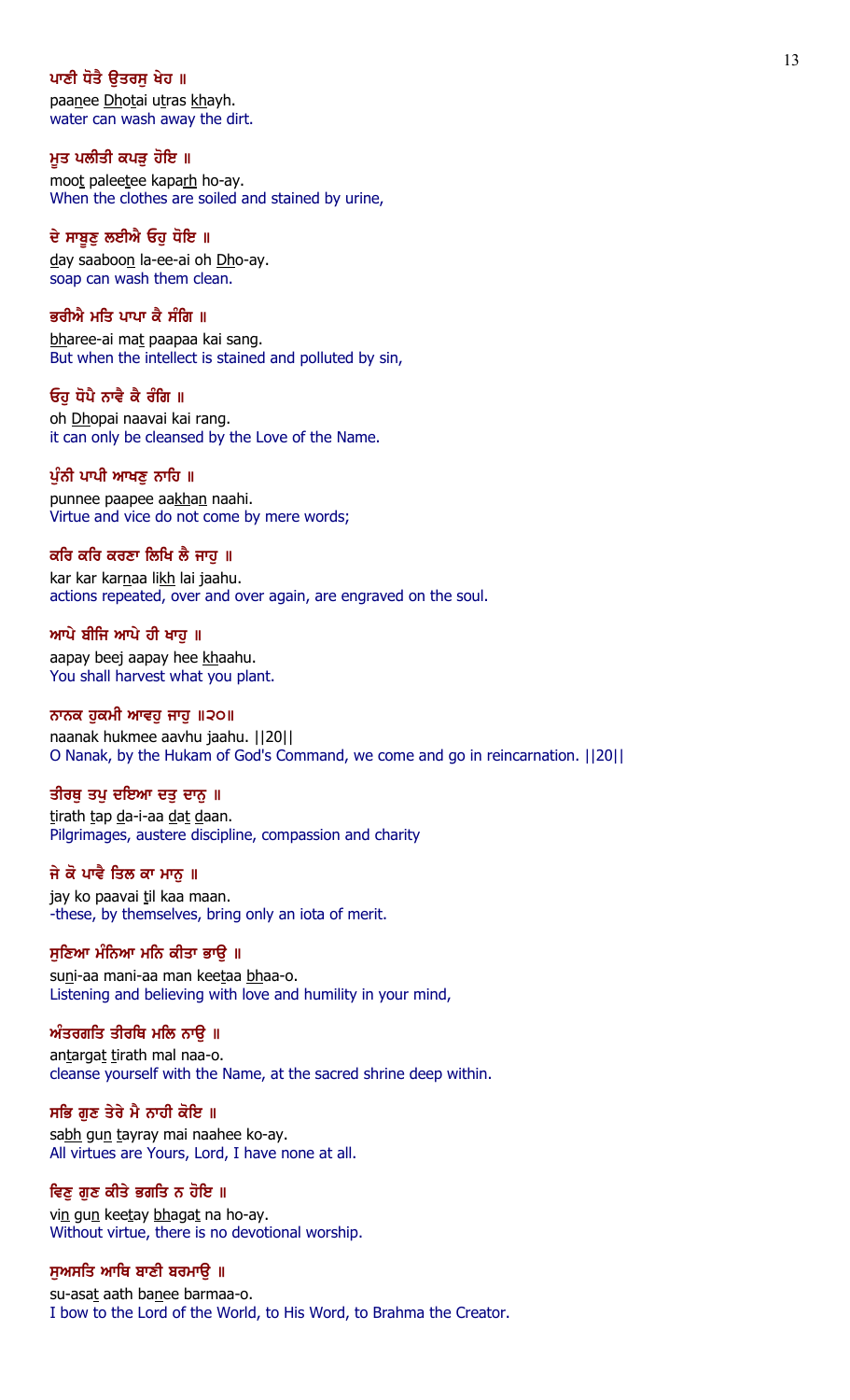# ਸਤਿ ਸਹਾਣ ਸਦਾ ਮਨਿ ਚਾੳ ॥

sat suhaan sadaa man chaa-o. He is Beautiful, True and Eternally Joyful.

## ਕਵਣੂ ਸੂ ਵੇਲਾ ਵਖਤੂ ਕਵਣੂ ਕਵਣ ਥਿਤਿ ਕਵਣੂ ਵਾਰੂ ॥

kavan so vaylaa vakhat kavan kavan thit kavan vaar. What was that time, and what was that moment? What was that day, and what was that date?

# ਕਵਣਿ ਸਿ ਰੁਤੀ ਮਾਹੂ ਕਵਣੂ ਜਿਤੂ ਹੋਆ ਆਕਾਰੂ ॥

kavan se rutee maahu kavan jit ho-aa aakaar. What was that season, and what was that month, when the Universe was created?

# ਵੇਲ ਨ ਪਾਈਆ ਪੰਡਤੀ ਜਿ ਹੋਵੈ ਲੇਖ ਪਰਾਣ ॥

vayl na paa-ee-aa pandtee je hovai laykh puraan. The Pandits, the religious scholars, cannot find that time, even if it is written in the Puraanas.

### ਵਖਤ ਨ ਪਾਇਓ ਕਾਦੀਆ ਜਿ ਲਿਖਨਿ ਲੇਖ ਕਰਾਣ ॥

vakhat na paa-i-o kaadee-aa je likhan laykh kuraan. That time is not known to the Qazis, who study the Koran.

### ਥਿਤਿ ਵਾਰੂ ਨਾ ਜੋਗੀ ਜਾਣੈ ਰੁਤਿ ਮਾਹੂ ਨਾ ਕੋਈ ॥

thit vaar naa jogee jaanai rut maahu naa ko-ee. The day and the date are not known to the Yogis, nor is the month or the season.

## ਜਾ ਕਰਤਾ ਸਿਰਠੀ ਕੳ ਸਾਜੇ ਆਪੇ ਜਾਣੈ ਸੋਈ ॥

jaa kartaa sirthee ka-o saajay aapay jaanai so-ee. The Creator who created this creation-only He Himself knows.

#### ਕਿਵ ਕਰਿ ਆਖਾ ਕਿਵ ਸਾਲਾਹੀ ਕਿੳ ਵਰਨੀ ਕਿਵ ਜਾਣਾ ॥

kiv kar aakhaa kiv saalaahee ki-o varnee kiv jaanaa. How can we speak of Him? How can we praise Him? How can we describe Him? How can we know Him?

# ਨਾਨਕ ਆਖਣਿ ਸਭੁ ਕੋ ਆਖੈ ਇਕ ਦੁ ਇਕੁ ਸਿਆਣਾ ॥

naanak aakhan sabh ko aakhai ik doo ik si-aanaa. O Nanak, everyone speaks of Him, each one wiser than the rest.

# ਵਡਾ ਸਾਹਿਬ ਵਡੀ ਨਾਈ ਕੀਤਾ ਜਾ ਕਾ ਹੋਵੈ ॥

vadaa saahib vadee naa-ee keetaa jaa kaa hovai. Great is the Master, Great is His Name. Whatever happens is according to His Will.

# ਨਾਨਕ ਜੇ ਕੋ ਆਪੌ ਜਾਣੈ ਅਗੈ ਗਇਆ ਨ ਸੋਹੈ ॥੨੧॥

naanak jay ko aapou jaanai agai ga-i-aa na sohai. ||21|| O Nanak, one who claims to know everything shall not be decorated in the world hereafter. ||21||

#### ਪਾਤਾਲਾ ਪਾਤਾਲ ਲਖ ਆਗਾਸਾ ਆਗਾਸ $\parallel$  ll

paataalaa paataal lakh aagaasaa aagaas. There are nether worlds beneath nether worlds, and hundreds of thousands of heavenly worlds above.

### ਓੜਕ ਓੜਕ ਭਾਲਿ ਥਕੇ ਵੇਦ ਕਹਨਿ ਇਕ ਵਾਤ ॥

orhak orhak bhaal thakay vayd kahan ik vaat. The Vedas say that you can search and search for them all, until you grow weary.

## ਸਹਸ ਅਠਾਰਹ ਕਹਨਿ ਕਤੇਬਾ ਅਸੁਲੂ ਇਕੁ ਧਾਤੁ ॥

sahas athaarah kahan kataybaa asuloo ik Dhaat. The scriptures say that there are 18,000 worlds, but in reality, there is only One Universe.

# ਲੇਖਾ ਹੋਇ ਤ ਲਿਖੀਐ ਲੇਖੈ ਹੋਇ ਵਿਣਾਸ ॥

laykhaa ho-ay ta likee-ai laykhai ho-ay vinaas. If you try to write an account of this, you will surely finish yourself before you finish writing it.

# ਨਾਨਕ ਵਡਾ ਆਖੀਐ ਆਪੇ ਜਾਣੈ ਆਪ ॥੨੨॥

naanak vadaa aakhee-ai aapay jaanai aap. ||22|| O Nanak, call Him Great! He Himself knows Himself. ||22||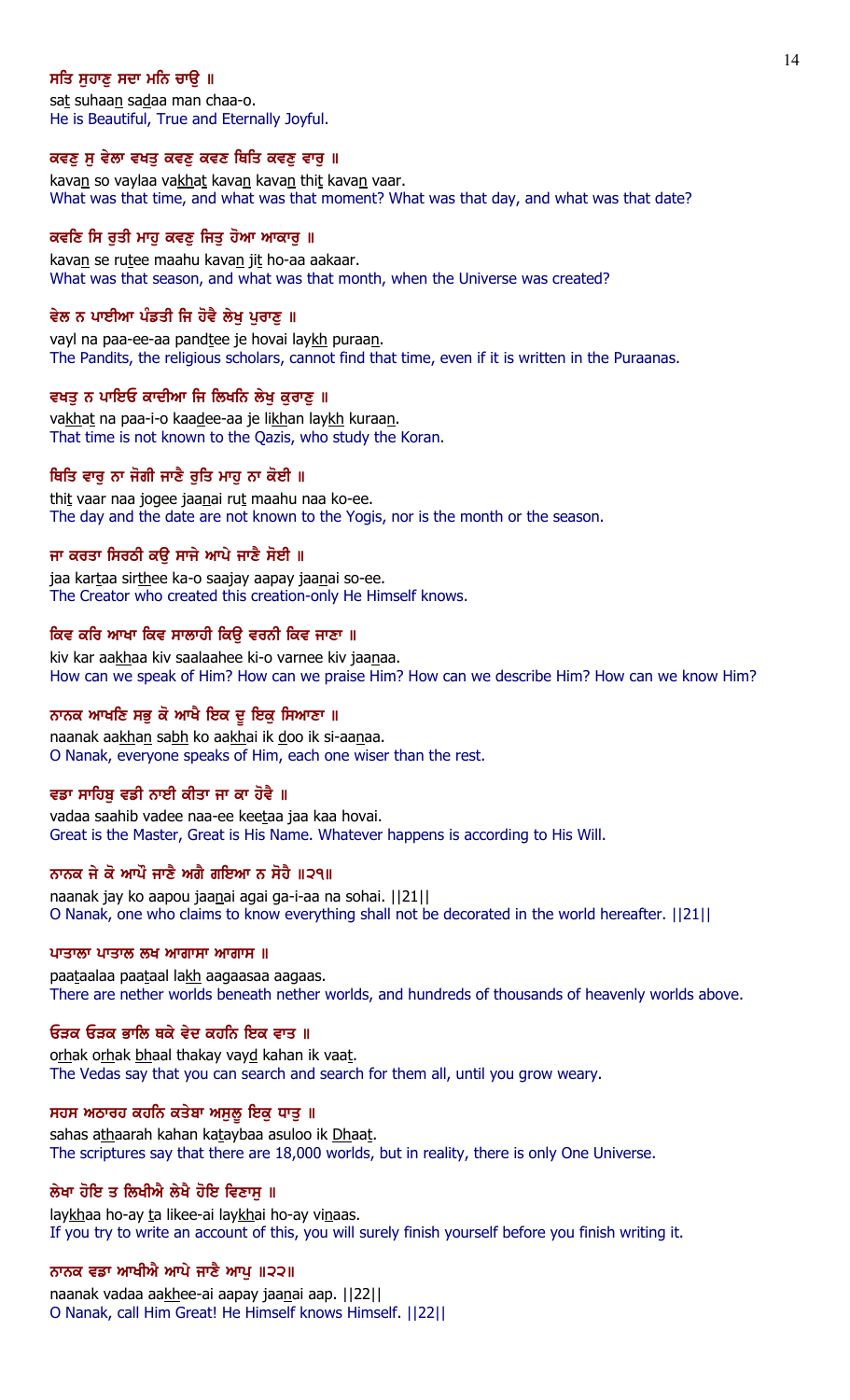# ਸਾਲਾਹੀ ਸਾਲਾਹਿ ਏਤੀ ਸਰਤਿ ਨ ਪਾਈਆ ॥

saalaahee saalaahi aytee surat na paa-ee-aa. The praisers praise the Lord, but they do not obtain intuitive understanding

### ਨਦੀਆ ਅਤੇ ਵਾਹ ਪਵਹਿ ਸਮੁੰਦਿ ਨ ਜਾਣੀਅਹਿ ॥

nadee-aa atai vaah pavahi samund na jaanee-ahi. -the streams and rivers flowing into the ocean do not know its vastness.

### ਸਮੁੰਦ ਸਾਹ ਸੁਲਤਾਨ ਗਿਰਹਾ ਸੇਤੀ ਮਾਲੂ ਧਨੂ ॥

samund saah sultaan girhaa saytee maal Dhan. Even kings and emperors, with mountains of property and oceans of wealth

### ਕੀੜੀ ਤੁਲਿ ਨ ਹੋਵਨੀ ਜੇ ਤਿਸੁ ਮਨਹੂ ਨ ਵੀਸਰਹਿ ॥੨੩॥

keerhee tul na hovnee jay tis manhu na veesrahi. [[23]] -these are not even equal to an ant, who does not forget God. ||23||

#### ਅੰਤ ਨ ਸਿਫਤੀ ਕਹਣਿ ਨ ਅੰਤ ॥

ant na siftee kahan na ant. Endless are His Praises, endless are those who speak them.

# ਅੰਤੂ ਨ ਕਰਣੈ ਦੇਣਿ ਨ ਅੰਤੂ ॥

ant na karnai dayn na ant. Endless are His Actions, endless are His Gifts.

## ਅੰਤ ਨ ਵੇਖਣਿ ਸਣਣਿ ਨ ਅੰਤ ॥

ant na vaykhan sunan na ant. Endless is His Vision, endless is His Hearing.

#### ਅੰਤੂ ਨ ਜਾਪੈ ਕਿਆ ਮਨਿ ਮੰਤੂ ॥

ant na jaapai ki-aa man mant. His limits cannot be perceived. What is the Mystery of His Mind?

### ਅੰਤੂ ਨ ਜਾਪੈ ਕੀਤਾ ਆਕਾਰੂ ॥

ant na jaapai keetaa aakaar. The limits of the created universe cannot be perceived.

# ਅੰਤ ਨ ਜਾਪੈ ਪਾਰਾਵਾਰ ॥

ant na jaapai paaraavaar. Its limits here and beyond cannot be perceived.

# ਅੰਤ ਕਾਰਣਿ ਕੇਤੇ ਬਿਲਲਾਹਿ ॥

ant kaaran kaytay billaahi. Many struggle to know His limits,

# ਤਾ ਕੇ ਅੰਤ ਨ ਪਾਏ ਜਾਹਿ ॥

taa kay ant na paa-ay jaahi. but His limits cannot be found.

### ਏਹੁ ਅੰਤੁ ਨ ਜਾਣੈ ਕੋਇ ॥

ayhu ant na jaanai ko-ay. No one can know these limits.

### ਬਹੁਤਾ ਕਹੀਐ ਬਹੁਤਾ ਹੋਇ ॥

bahutaa kahee-ai bahutaa ho-ay. The more you say about them, the more there still remains to be said.

## ਵਡਾ ਸਾਹਿਬੂ ਉਚਾ ਥਾਉ ॥

vadaa saahib oochaa thaa-o. Great is the Master, High is His Heavenly Home.

# ਉਚੇ ਉਪਰਿ ਉਚਾ ਨਾਉ ॥

oochay upar oochaa naa-o. Highest of the High, above all is His Name.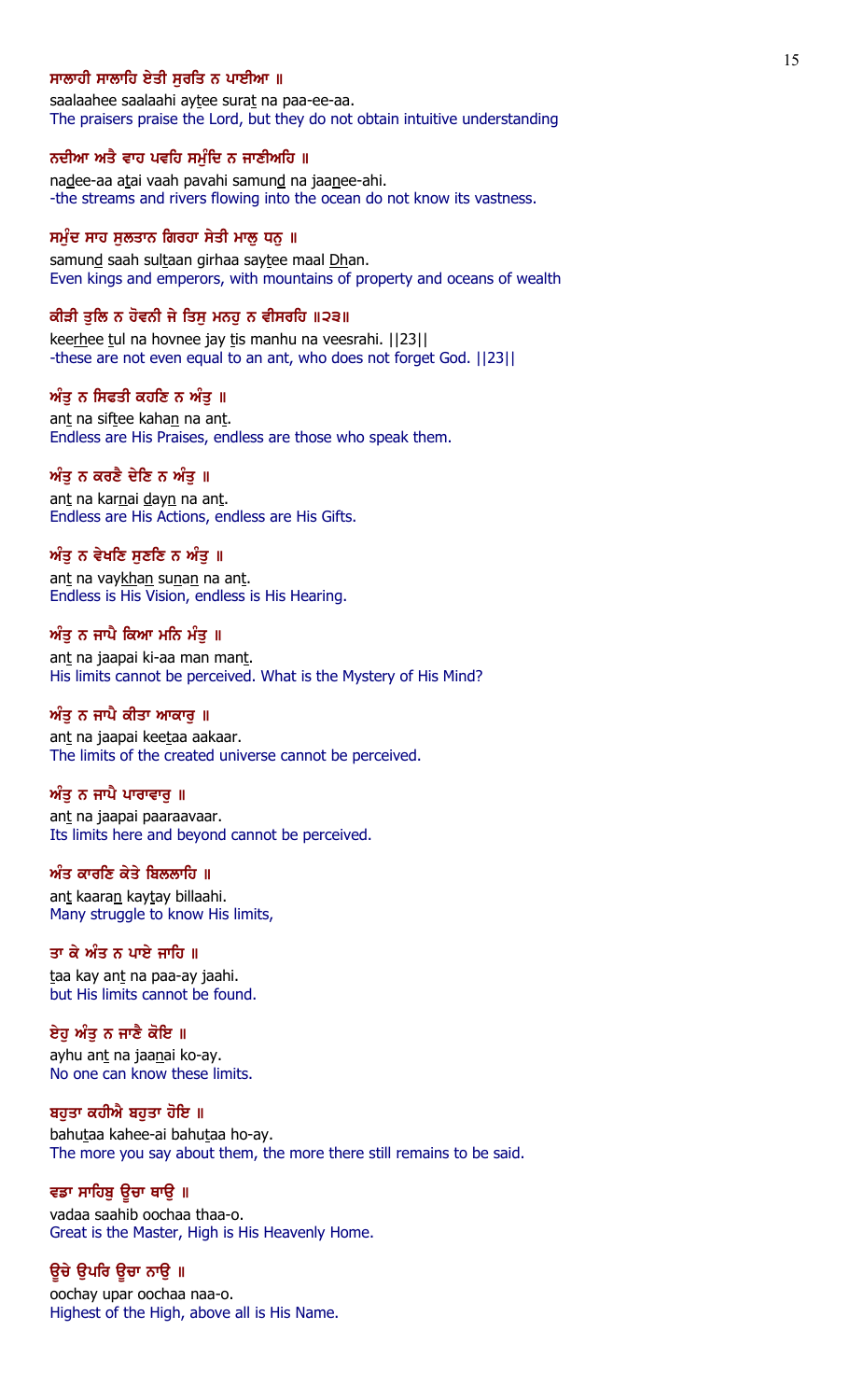# ਏਵਡ ਉਚਾ ਹੋਵੈ ਕੋਇ ॥

ayvad oochaa hovai ko-ay. Only one as Great and as High as God

# ਤਿਸੂ ਉਚੇ ਕਉ ਜਾਣੈ ਸੋਇ ॥

tis oochay ka-o jaanai so-ay. can know His Lofty and Exalted State.

# ਜੇਵਡੂ ਆਪਿ ਜਾਣੈ ਆਪਿ ਆਪਿ ॥

jayvad aap jaanai aap aap. Only He Himself is that Great. He Himself knows Himself.

## ਨਾਨਕ ਨਦਰੀ ਕਰਮੀ ਦਾਤਿ ॥੨੪॥

naanak nadree karmee daat. ||24|| O Nanak, by His Glance of Grace, He bestows His Blessings. ||24||

#### ਬਹਤਾ ਕਰਮ ਲਿਖਿਆ ਨਾ ਜਾਇ ॥

bahutaa karam likhi-aa naa jaa-ay. His Blessings are so abundant that there can be no written account of them.

#### ਵਡਾ ਦਾਤਾ ਤਿਲੂ ਨ ਤਮਾਇ ॥

vadaa daataa til na tamaa-ay. The Great Giver does not hold back anything.

#### ਕੇਤੇ ਮੰਗਹਿ ਜੋਧ ਅਪਾਰ ॥

kaytay mangahi joDh apaar. There are so many great, heroic warriors begging at the Door of the Infinite Lord.

#### ਕੇਤਿਆ ਗਣਤ ਨਹੀ ਵੀਚਾਰ ॥

kayti-aa ganat nahee veechaar. So many contemplate and dwell upon Him, that they cannot be counted.

### ਕੇਤੇ ਖਪਿ ਤੁਟਹਿ ਵੇਕਾਰ ॥

kaytay khap tutahi vaykaar. So many waste away to death engaged in corruption.

# ਕੇਤੇ ਲੈ ਲੈ ਮਕਰ ਪਾਹਿ ॥

kaytay lai lai mukar paahi. So many take and take again, and then deny receiving.

## ਕੇਤੇ ਮੁਰਖ ਖਾਹੀ ਖਾਹਿ ॥

kaytay moorakh khaahee khaahi. So many foolish consumers keep on consuming.

#### ਕੇਤਿਆ ਦੁਖ ਭੁਖ ਸਦ ਮਾਰ ॥

kayti-aa dookh bhookh sad maar. So many endure distress, deprivation and constant abuse.

### ਏਹਿ ਭਿ ਦਾਤਿ ਤੇਰੀ ਦਾਤਾਰ ॥

ayhi bhe daat tayree daataar. Even these are Your Gifts, O Great Giver!

# ਬੰਦਿ ਖਲਾਸੀ ਭਾਣੈ ਹੋਇ ॥

band khalaasee bhaanai ho-ay. Liberation from bondage comes only by Your Will.

# ਹੋਰ ਆਖਿ ਨ ਸਕੈ ਕੋਇ ॥

hor aakh na sakai ko-ay. No one else has any say in this.

# ਜੇ ਕੋ ਖਾਇਕ ਆਖਣਿ ਪਾਇ ॥

jay ko khaa-ik aakhan paa-ay. If some fool should presume to say that he does,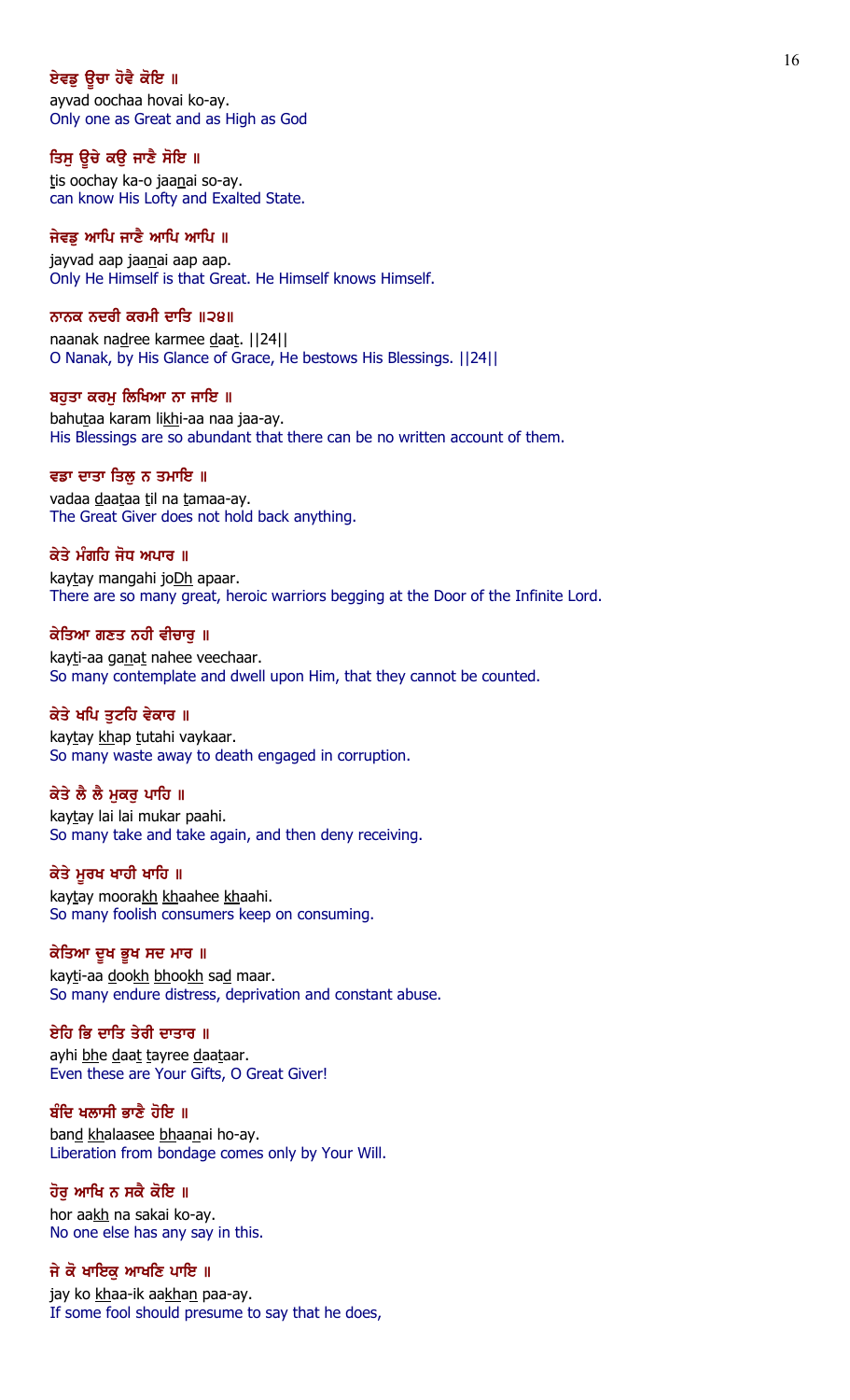# ਓਹ ਜਾਣੈ ਜੇਤੀਆ ਮਹਿ ਖਾਇ ॥

oh jaanai jaytee-aa muhi khaa-ay. he shall learn, and feel the effects of his folly.

#### ਆਪੇ ਜਾਣੈ ਆਪੇ ਦੇਇ ॥

aapay jaanai aapay day-ay. He Himself knows, He Himself gives.

# ਆਖਹਿ ਸਿ ਭਿ ਕੇਈ ਕੇਇ ॥

aakhahi se bhe kay-ee kay-ay. Few, very few are those who acknowledge this.

# ਜਿਸ ਨੋ ਬਖਸੇ ਸਿਫਤਿ ਸਾਲਾਹ ॥

jis no bakhsay sifat saalaah. One who is blessed to sing the Praises of the Lord,

#### ਨਾਨਕ ਪਾਤਿਸਾਹੀ ਪਾਤਿਸਾਹ ॥੨੫॥

naanak paatisaahee paatisaahu. ||25|| O Nanak, is the king of kings. ||25||

### ਅਮੁਲ ਗੁਣ ਅਮੁਲ ਵਾਪਾਰ ॥

amul gun amul vaapaar. Priceless are His Virtues, Priceless are His Dealings.

### ਅਮਲ ਵਾਪਾਰੀਏ ਅਮਲ ਭੰਡਾਰ ॥

amul vaapaaree-ay amul bhandaar. Priceless are His Dealers, Priceless are His Treasures.

#### ਅਮੁਲ ਆਵਹਿ ਅਮੁਲ ਲੈ ਜਾਹਿ ॥

amul aavahi amul lai jaahi. Priceless are those who come to Him, Priceless are those who buy from Him.

### ਅਮੁਲ ਭਾਇ ਅਮੁਲਾ ਸਮਾਹਿ ॥

amul bhaa-ay amulaa samaahi. Priceless is Love for Him, Priceless is absorption into Him.

# ਅਮੁਲੂ ਧਰਮੂ ਅਮੁਲੂ ਦੀਬਾਣੂ ॥

amul Dharam amul deebaan. Priceless is the Divine Law of Dharma, Priceless is the Divine Court of Justice.

# ਅਮੁਲੁ ਤੁਲੁ ਅਮੁਲੁ ਪਰਵਾਣੁ ॥

amul tul amul parvaan. Priceless are the scales, priceless are the weights.

#### ਅਮੁਲੁ ਬਖਸੀਸ ਅਮੁਲੁ ਨੀਸਾਣੁ ॥

amul bakhsees amul neesaan. Priceless are His Blessings, Priceless is His Banner and Insignia.

# ਅਮੁਲੁ ਕਰਮੁ ਅਮੁਲੁ ਫੁਰਮਾਣੁ ॥

amul karam amul furmaan. Priceless is His Mercy, Priceless is His Royal Command.

## ਅਮੁਲੋ ਅਮੁਲੂ ਆਖਿਆ ਨ ਜਾਇ ॥

amulo amul aakhi-aa na jaa-ay. Priceless, O Priceless beyond expression!

## ਆਖਿ ਆਖਿ ਰਹੇ ਲਿਵ ਲਾਇ ॥

aakh aakh rahay liv laa-ay. Speak of Him continually, and remain absorbed in His Love.

# ਆਖਹਿ ਵੇਦ ਪਾਠ ਪੁਰਾਣ ॥

aakhahi vayd paath puraan. The Vedas and the Puraanas speak.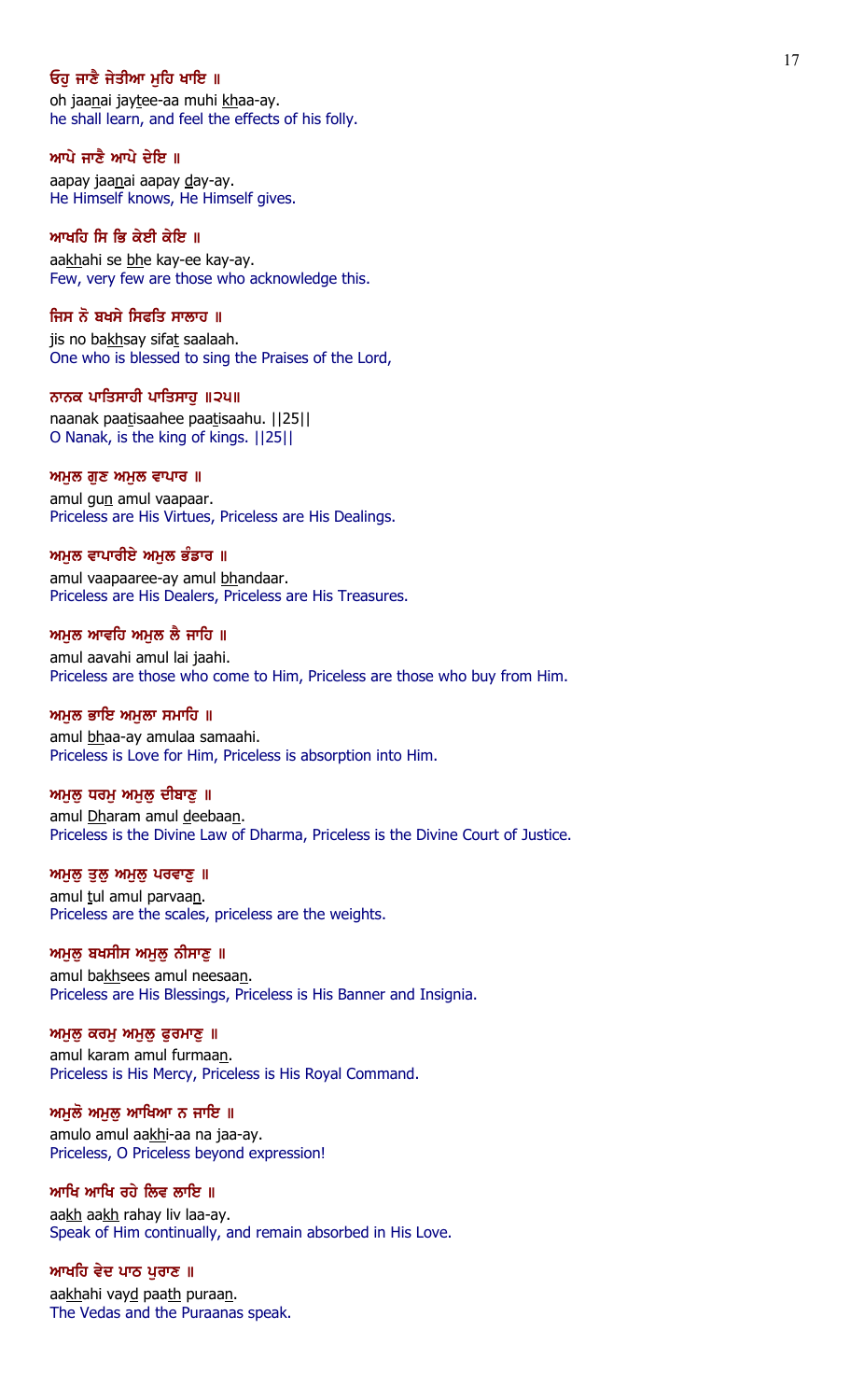### ਆਖਹਿ ਪੜੇ ਕਰਹਿ ਵਖਿਆਣ ॥

aakhahi parhay karahi vakhi-aan. The scholars speak and lecture.

### ਆਖਹਿ ਬਰਮੇ ਆਖਹਿ ਇੰਦ ॥

aakhahi barmay aakhahi ind. Brahma speaks, Indra speaks.

# ਆਖਹਿ ਗੋਪੀ ਤੈ ਗੋਵਿੰਦ ॥

aakhahi gopee tai govind. The Gopis and Krishna speak.

## ਆਖਹਿ ਈਸਰ ਆਖਹਿ ਸਿਧ ॥

aakhahi eesar aakhahi siDh. Shiva speaks, the Siddhas speak.

#### ਆਖਹਿ ਕੇਤੇ ਕੀਤੇ ਬਧ ॥

aakhahi kaytay keetay buDh. The many created Buddhas speak.

## ਆਖਹਿ ਦਾਨਵ ਆਖਹਿ ਦੇਵ ॥

aakhahi daanav aakhahi dayv. The demons speak, the demi-gods speak.

# ਆਖਹਿ ਸਰਿ ਨਰ ਮਨਿ ਜਨ ਸੇਵ ॥

aakhahi sur nar mun jan sayv. The spiritual warriors, the heavenly beings, the silent sages, the humble and serviceful speak.

### ਕੇਤੇ ਆਖਹਿ ਆਖਣਿ ਪਾਹਿ ॥

kaytay aakhahi aakhan paahi. Many speak and try to describe Him.

# ਕੇਤੇ ਕਹਿ ਕਹਿ ੳਠਿ ੳਠਿ ਜਾਹਿ ॥

kaytay kahi kahi uth uth jaahi. Many have spoken of Him over and over again, and have then arisen and departed.

# ਏਤੇ ਕੀਤੇ ਹੋਰਿ ਕਰੇਹਿ ॥

aytay keetay hor karayhi. If He were to create as many again as there already are,

# ਤਾ ਆਖਿ ਨ ਸਕਹਿ ਕੇਈ ਕੇਇ ॥

taa aakh na sakahi kay-ee kay-ay. even then, they could not describe Him.

## ਜੇਵਡੂ ਭਾਵੈ ਤੇਵਡੂ ਹੋਇ ॥

jayvad bhaavai tayvad ho-ay. He is as Great as He wishes to be.

# ਨਾਨਕ ਜਾਣੈ ਸਾਚਾ ਸੋਇ ॥

naanak jaanai saachaa so-ay. O Nanak, the True Lord knows.

# ਜੇ ਕੋ ਆਖੈ ਬੋਲੁਵਿਗਾੜੂ ॥

jay ko aakhai boluvigaarh. If anyone presumes to describe God,

# ਤਾ ਲਿਖੀਐ ਸਿਰਿ ਗਾਵਾਰਾ ਗਾਵਾਰੁ ॥੨੬॥

taa likee-ai sir gaavaaraa gaavaar. ||26|| he shall be known as the greatest fool of fools! ||26||

# ਸੋ ਦਰ ਕੇਹਾ ਸੋ ਘਰ ਕੇਹਾ ਜਿਤੂ ਬਹਿ ਸਰਬ ਸਮਾਲੇ ॥

so dar kayhaa so ghar kayhaa jit bahi sarab samaalay. Where is that Gate, and where is that Dwelling, in which You sit and take care of all?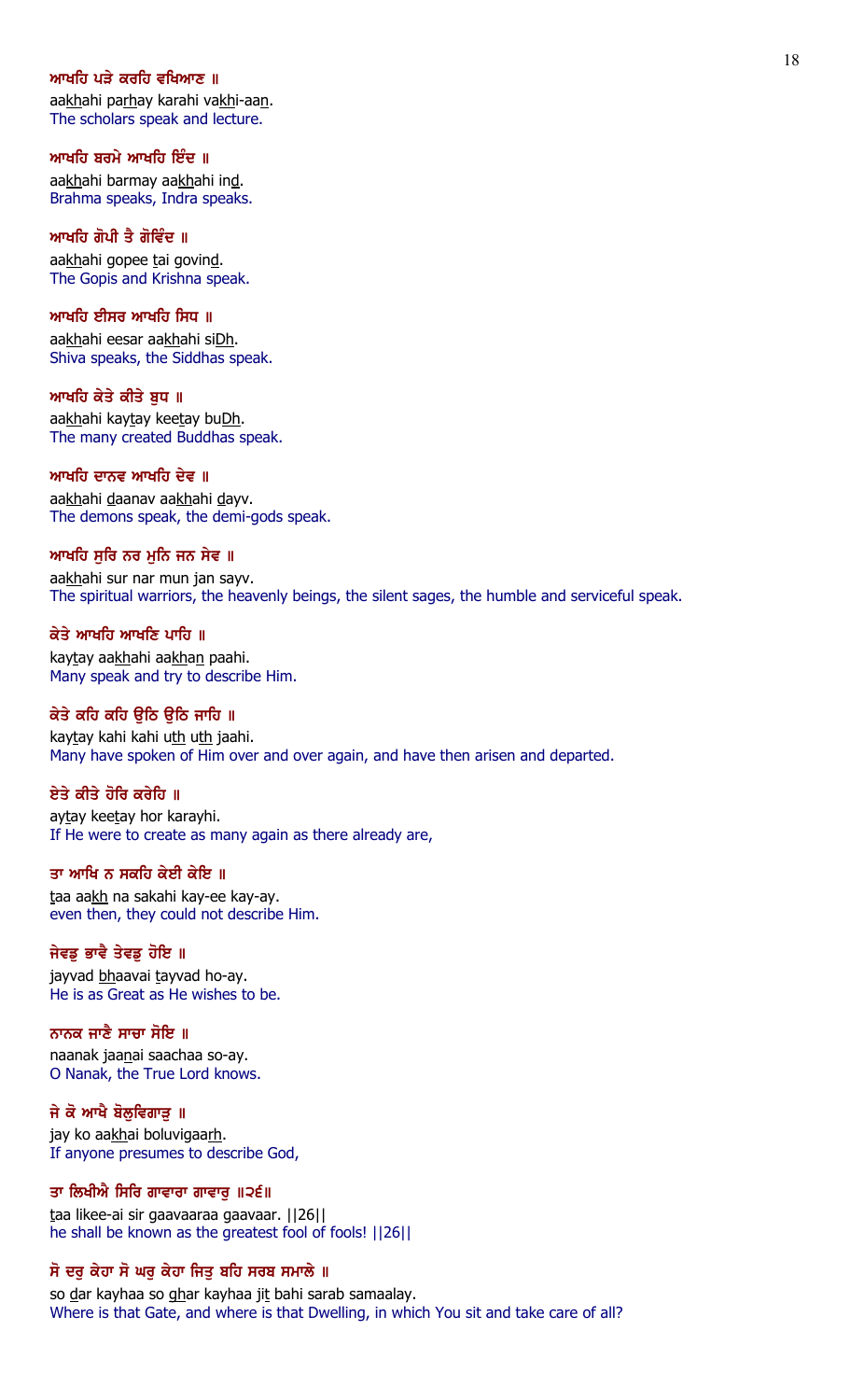# ਵਾਜੇ ਨਾਦ ਅਨੇਕ ਅਸੰਖਾ ਕੇਤੇ ਵਾਵਣਹਾਰੇ ॥

vaajay naad anayk asankhaa kaytay vaavanhaaray. The Sound-current of the Naad vibrates there, and countless musicians play on all sorts of instruments there.

# ਕੇਤੇ ਰਾਗ ਪਰੀ ਸਿੳ ਕਹੀਅਨਿ ਕੇਤੇ ਗਾਵਣਹਾਰੇ ॥

kaytay raag paree si-o kahee-an kaytay gaavan haaray. So many Ragas, so many musicians singing there.

# ਗਾਵਹਿ ਤੁਹਨੋ ਪਉਣੂ ਪਾਣੀ ਬੈਸੰਤਰੂ ਗਾਵੈ ਰਾਜਾ ਧਰਮੂ ਦੁਆਰੇ ॥

gaavahi tuhno pa-un paanee baisantar gaavai raajaa Dharam du-aaray. The praanic wind, water and fire sing; the Righteous Judge of Dharma sings at Your Door.

# ਗਾਵਹਿ ਚਿਤ ਗਪਤ ਲਿਖਿ ਜਾਣਹਿ ਲਿਖਿ ਲਿਖਿ ਧਰਮ ਵੀਚਾਰੇ ॥

gaavahi chit gupat likh jaaneh likh likh Dharam veechaaray. Chitr and Gupt, the angels of the conscious and the subconscious who record actions, and the Righteous Judge of Dharma who judges this record sing.

# ਗਾਵਹਿ ਈਸਰ ਬਰਮਾ ਦੇਵੀ ਸੋਹਨਿ ਸਦਾ ਸਵਾਰੇ ॥

gaavahi eesar barmaa dayvee sohan sadaa savaaray. Shiva, Brahma and the Goddess of Beauty, ever adorned, sing.

# ਗਾਵਹਿ ਇੰਦ ਇਦਾਸਣਿ ਬੈਠੇ ਦੇਵਤਿਆ ਦਰਿ ਨਾਲੇ ॥

gaavahi ind idaasan baithay dayviti-aa dar naalay. Indra, seated upon His Throne, sings with the deities at Your Door.

# ਗਾਵਹਿ ਸਿਧ ਸਮਾਧੀ ਅੰਦਰਿ ਗਾਵਨਿ ਸਾਧ ਵਿਚਾਰੇ ॥

gaavahi siDh samaaDhee andar gaavan saaDh vichaaray. The Siddhas in Samaadhi sing; the Saadhus sing in contemplation.

# ਗਾਵਨਿ ਜਤੀ ਸਤੀ ਸੰਤੋਖੀ ਗਾਵਹਿ ਵੀਰ ਕਰਾਰੇ ॥

gaavan jatee satee santokhee gaavahi veer karaaray. The celibates, the fanatics, the peacefully accepting and the fearless warriors sing.

# ਗਾਵਨਿ ਪੰਡਿਤ ਪੜਨਿ ਰਖੀਸਰ ਜੁਗੁ ਜੁਗੁ ਵੇਦਾ ਨਾਲੇ ॥

gaavan pandit parhan rakheesar jug jug vaydaa naalay. The Pandits, the religious scholars who recite the Vedas, with the supreme sages of all the ages, sing.

# ਗਾਵਹਿ ਮੋਹਣੀਆ ਮਨੁ ਮੋਹਨਿ ਸੁਰਗਾ ਮਛ ਪਇਆਲੇ ॥

gaavahi mohnee-aa man mohan surgaa machh pa-i-aalay. The Mohinis, the enchanting heavenly beauties who entice hearts in this world, in paradise, and in the underworld of the subconscious sing.

# ਗਾਵਨਿ ਰਤਨ ਉਪਾਏ ਤੇਰੇ ਅਠਸਠਿ ਤੀਰਥ ਨਾਲੇ ॥

gaavan ratan upaa-ay tayray athsath tirath naalay. The celestial jewels created by You, and the sixty-eight holy places of pilgrimage sing.

# ਗਾਵਹਿ ਜੋਧ ਮਹਾਬਲ ਸੂਰਾ ਗਾਵਹਿ ਖਾਣੀ ਚਾਰੇ ॥

gaavahi joDh mahaabal sooraa gaavahi khaanee chaaray. The brave and mighty warriors sing; the spiritual heroes and the four sources of creation sing.

# ਗਾਵਹਿ ਖੰਡ ਮੰਡਲ ਵਰਭੰਡਾ ਕਰਿ ਕਰਿ ਰਖੇ ਧਾਰੇ ॥

gaavahi khand mandal varbhandaa kar kar rakhay Dhaaray. The planets, solar systems and galaxies, created and arranged by Your Hand, sing.

# ਸੇਈ ਤੁਧੁਨੋ ਗਾਵਹਿ ਜੋ ਤੁਧੁ ਭਾਵਨਿ ਰਤੇ ਤੇਰੇ ਭਗਤ ਰਸਾਲੇ ॥

say-ee tuDhuno gaavahi jo tuDh bhaavan ratay tayray bhagat rasaalay. They alone sing, who are pleasing to Your Will. Your devotees are imbued with the Nectar of Your Essence.

# ਹੋਰਿ ਕੇਤੇ ਗਾਵਨਿ ਸੇ ਮੈ ਚਿਤਿ ਨ ਆਵਨਿ ਨਾਨਕੂ ਕਿਆ ਵੀਚਾਰੇ ॥

hor kaytay gaavan say mai chit na aavan naanak ki-aa veechaaray. So many others sing, they do not come to mind. O Nanak, how can I consider them all?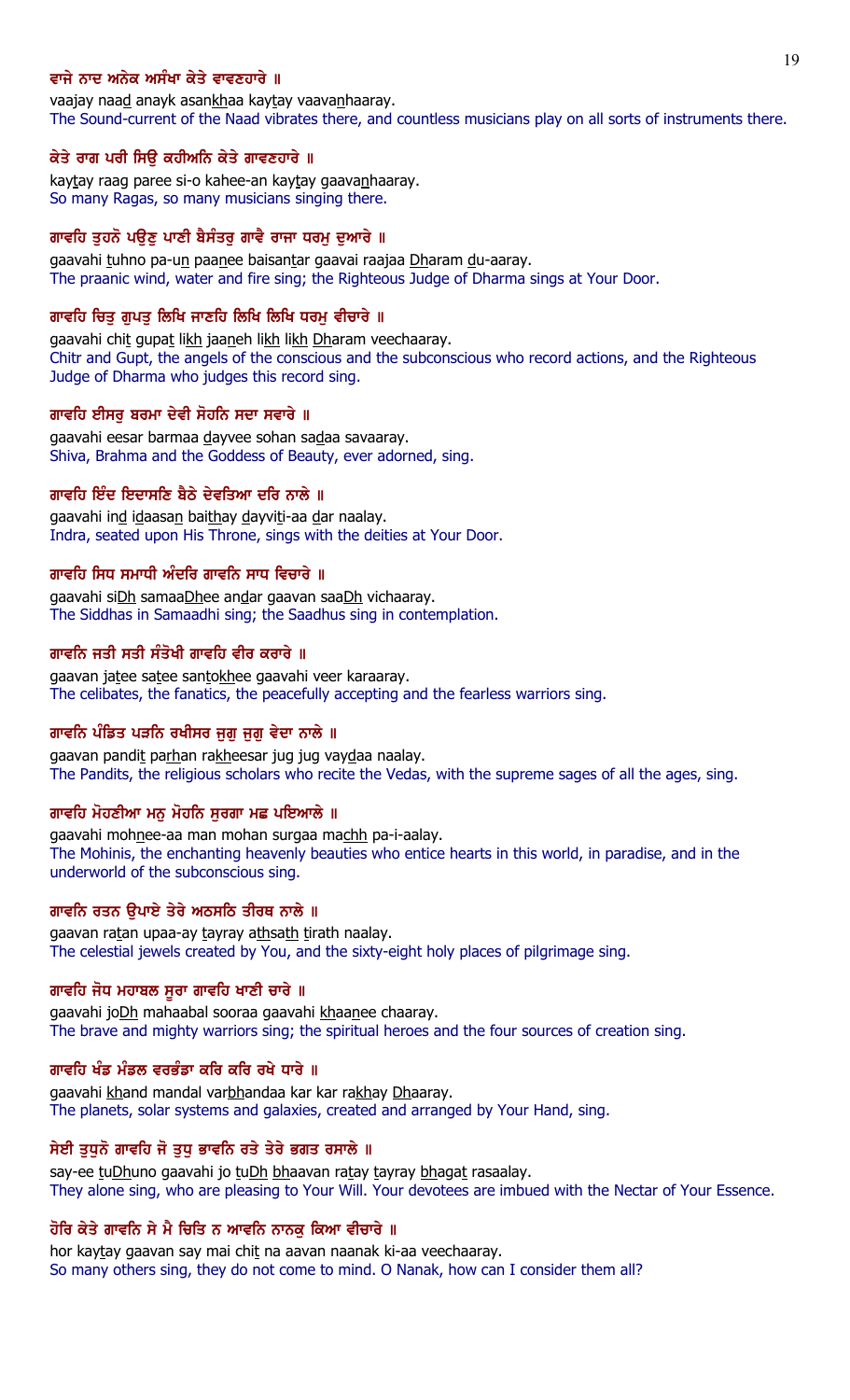# ਸੋਈ ਸੋਈ ਸਦਾ ਸਚ ਸਾਹਿਬ ਸਾਚਾ ਸਾਚੀ ਨਾਈ ॥

so-ee so-ee sadaa sach saahib saachaa saachee naa-ee. That True Lord is True, Forever True, and True is His Name.

### ਹੈ ਭੀ ਹੋਸੀ ਜਾਇ ਨ ਜਾਸੀ ਰਚਨਾ ਜਿਨਿ ਰਚਾਈ ॥

hai bhee hosee jaa-ay na jaasee rachnaa jin rachaa-ee. He is, and shall always be. He shall not depart, even when this Universe which He has created departs.

# ਰੰਗੀ ਰੰਗੀ ਭਾਤੀ ਕਰਿ ਕਰਿ ਜਿਨਸੀ ਮਾਇਆ ਜਿਨਿ ਉਪਾਈ ॥

rangee rangee bhaatee kar kar jinsee maa-i-aa jin upaa-ee. He created the world, with its various colors, species of beings, and the variety of Maya.

### ਕਰਿ ਕਰਿ ਵੇਖੈ ਕੀਤਾ ਆਪਣਾ ਜਿਵ ਤਿਸ ਦੀ ਵਡਿਆਈ ॥

kar kar vaykhai keetaa aapnaa jiv tis dee vadi-aa-ee. Having created the creation, He watches over it Himself, by His Greatness.

### ਜੋ ਤਿਸ ਭਾਵੈ ਸੋਈ ਕਰਸੀ ਹਕਮ ਨ ਕਰਣਾ ਜਾਈ ॥

jo tis bhaavai so-ee karsee hukam na karnaa jaa-ee. He does whatever He pleases. No order can be issued to Him.

# ਸੋ ਪਾਤਿਸਾਹ ਸਾਹਾ ਪਾਤਿਸਾਹਿਬੂ ਨਾਨਕ ਰਹਣੂ ਰਜਾਈ ॥੨੭॥

so paatisaahu saahaa paatisaahib naanak rahan rajaa-ee. [127] He is the King, the King of kings, the Supreme Lord and Master of kings. Nanak remains subject to His Will. ||27||

# ਮੰਦਾ ਸੰਤੋਖ ਸਰਮ ਪਤ ਝੋਲੀ ਧਿਆਨ ਕੀ ਕਰਹਿ ਬਿਭੁਤਿ ॥

munda santokh saram pat jholee Dhi-aan kee karahi bibhoot. Make contentment your ear-rings, humility your begging bowl, and meditation the ashes you apply to your body.

### ਖਿੰਥਾ ਕਾਲ ਕਆਰੀ ਕਾਇਆ ਜਗਤਿ ਡੰਡਾ ਪਰਤੀਤਿ ॥

khinthaa kaal ku-aaree kaa-i-aa jugat dandaa parteet. Let the remembrance of death be the patched coat you wear, let the purity of virginity be your way in the world, and let faith in the Lord be your walking stick.

### ਆਈ ਪੰਥੀ ਸਗਲ ਜਮਾਤੀ ਮਨਿ ਜੀਤੈ ਜਗੂ ਜੀਤੂ ॥

aa-ee panthee sagal jamaatee man jeetai jag jeet. See the brotherhood of all mankind as the highest order of Yogis; conquer your own mind, and conquer the world.

### ਆਦੇਸ ਤਿਸੈ ਆਦੇਸ ॥

aadays tisai aadays. I bow to Him, I humbly bow.

### ਆਦਿ ਅਨੀਲ ਅਨਾਦਿ ਅਨਾਹਤਿ ਜਗ ਜਗ ਏਕੋ ਵੇਸ ॥੨੮॥

aad aneel anaad anaahat jug jug ayko vays. [[28]] The Primal One, the Pure Light, without beginning, without end. Throughout all the ages, He is One and the Same. ||28||

### ਭਗਤਿ ਗਿਆਨ ਦਇਆ ਭੰਡਾਰਣਿ ਘਟਿ ਘਟਿ ਵਾਜਹਿ ਨਾਦ ॥

bhugat gi-aan da-i-aa bhandaaran ghat ghat vaajeh naad. Let spiritual wisdom be your food, and compassion your attendant. The Sound-current of the Naad vibrates in each and every heart.

# ਆਪਿ ਨਾਥੂ ਨਾਥੀ ਸਭ ਜਾ ਕੀ ਰਿਧਿ ਸਿਧਿ ਅਵਰਾ ਸਾਦ ॥

aap naath naathee sabh jaa kee riDh siDh avraa saad. He Himself is the Supreme Master of all; wealth and miraculous spiritual powers, and all other external tastes and pleasures, are all like beads on a string.

# ਸੰਜੋਗ ਵਿਜੋਗ ਦੁਇ ਕਾਰ ਚਲਾਵਹਿ ਲੇਖੇ ਆਵਹਿ ਭਾਗ ॥

sanjog vijog du-ay kaar chalaaveh laykhay aavahi bhaag. Union with Him, and separation from Him, come by His Will. We come to receive what is written in our destiny.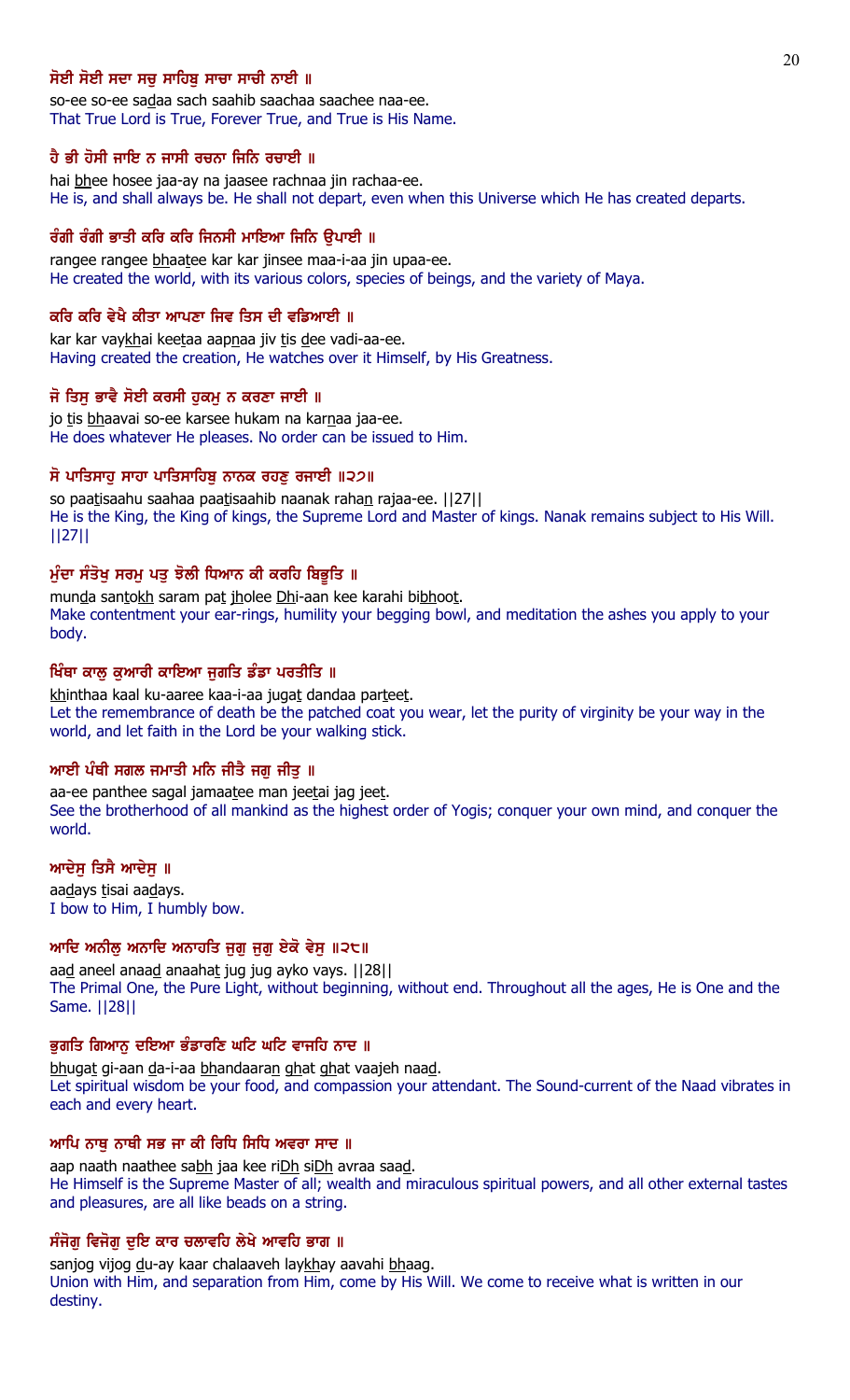# ਆਦੇਸ ਤਿਸੈ ਆਦੇਸ ॥

aadays tisai aadays. I bow to Him, I humbly bow.

# ਆਦਿ ਅਨੀਲੂ ਅਨਾਦਿ ਅਨਾਹਤਿ ਜੁਗੂ ਜੁਗੂ ਏਕੋ ਵੇਸੂ ॥੨੯॥

aad aneel anaad anaahat jug jug ayko vays. [[29]] The Primal One, the Pure Light, without beginning, without end. Throughout all the ages, He is One and the Same. ||29||

# ਏਕਾ ਮਾਈ ਜੁਗਤਿ ਵਿਆਈ ਤਿਨਿ ਚੇਲੇ ਪਰਵਾਣੂ ॥

aykaa maa-ee jugat vi-aa-ee tin chaylay parvaan. The One Divine Mother conceived and gave birth to the three deities.

# ਇਕ ਸੰਸਾਰੀ ਇਕ ਭੰਡਾਰੀ ਇਕ ਲਾਏ ਦੀਬਾਣੂ ॥

ik sansaaree ik bhandaaree ik laa-ay deebaan. One, the Creator of the World; One, the Sustainer; and One, the Destroyer.

# ਜਿਵ ਤਿਸ ਭਾਵੈ ਤਿਵੈ ਚਲਾਵੈ ਜਿਵ ਹੋਵੈ ਫਰਮਾਣ ॥

jiv tis bhaavai tivai chalaavai jiv hovai furmaan. He makes things happen according to the Pleasure of His Will. Such is His Celestial Order.

# ਓਹ ਵੇਖੈ ਓਨਾ ਨਦਰਿ ਨ ਆਵੈ ਬਹਤਾ ਏਹ ਵਿਡਾਣ ॥

oh vaykhai onaa nadar na aavai bahutaa ayhu vidaan. He watches over all, but none see Him. How wonderful this is!

# ਆਦੇਸ ਤਿਸੈ ਆਦੇਸ ॥

aadays tisai aadays. I bow to Him, I humbly bow.

# ਆਦਿ ਅਨੀਲੂ ਅਨਾਦਿ ਅਨਾਹਤਿ ਜੁਗੂ ਜੁਗੂ ਏਕੋ ਵੇਸੁ ॥੩੦॥

aad aneel anaad anaahat jug jug ayko vays. ||30|| The Primal One, the Pure Light, without beginning, without end. Throughout all the ages, He is One and the Same. ||30||

# ਆਸਣ ਲੋਇ ਲੋਇ ਭੰਡਾਰ ॥

aasan lo-ay lo-ay bhandaar. On world after world are His Seats of Authority and His Storehouses.

# ਜੋ ਕਿਛੂ ਪਾਇਆ ਸੁ ਏਕਾ ਵਾਰ ॥

jo kichh paa-i-aa so aykaa vaar. Whatever was put into them, was put there once and for all.

# ਕਰਿ ਕਰਿ ਵੇਖੈ ਸਿਰਜਣਹਾਰ ॥

kar kar vaykhai sirjanhaar. Having created the creation, the Creator Lord watches over it.

# ਨਾਨਕ ਸਚੇ ਕੀ ਸਾਚੀ ਕਾਰ ॥

naanak sachay kee saachee kaar. O Nanak, True is the Creation of the True Lord.

# ਆਦੇਸੁ ਤਿਸੈ ਆਦੇਸੁ ॥

aadays tisai aadays. I bow to Him, I humbly bow.

# ਆਦਿ ਅਨੀਲੂ ਅਨਾਦਿ ਅਨਾਹਤਿ ਜੁਗੁ ਜੁਗੁ ਏਕੋ ਵੇਸੁ ॥੩੧॥

aad aneel anaad anaahat jug jug ayko vays. [[31] The Primal One, the Pure Light, without beginning, without end. Throughout all the ages, He is One and the Same. ||31||

# ਇਕ ਦੂ ਜੀਭੌ ਲਖ ਹੋਹਿ ਲਖ ਹੋਵਹਿ ਲਖ ਵੀਸ ॥

ik doo jeebhou lakh hohi lakh hoveh lakh vees. If I had 100,000 tongues, and these were then multiplied twenty times more, with each tongue,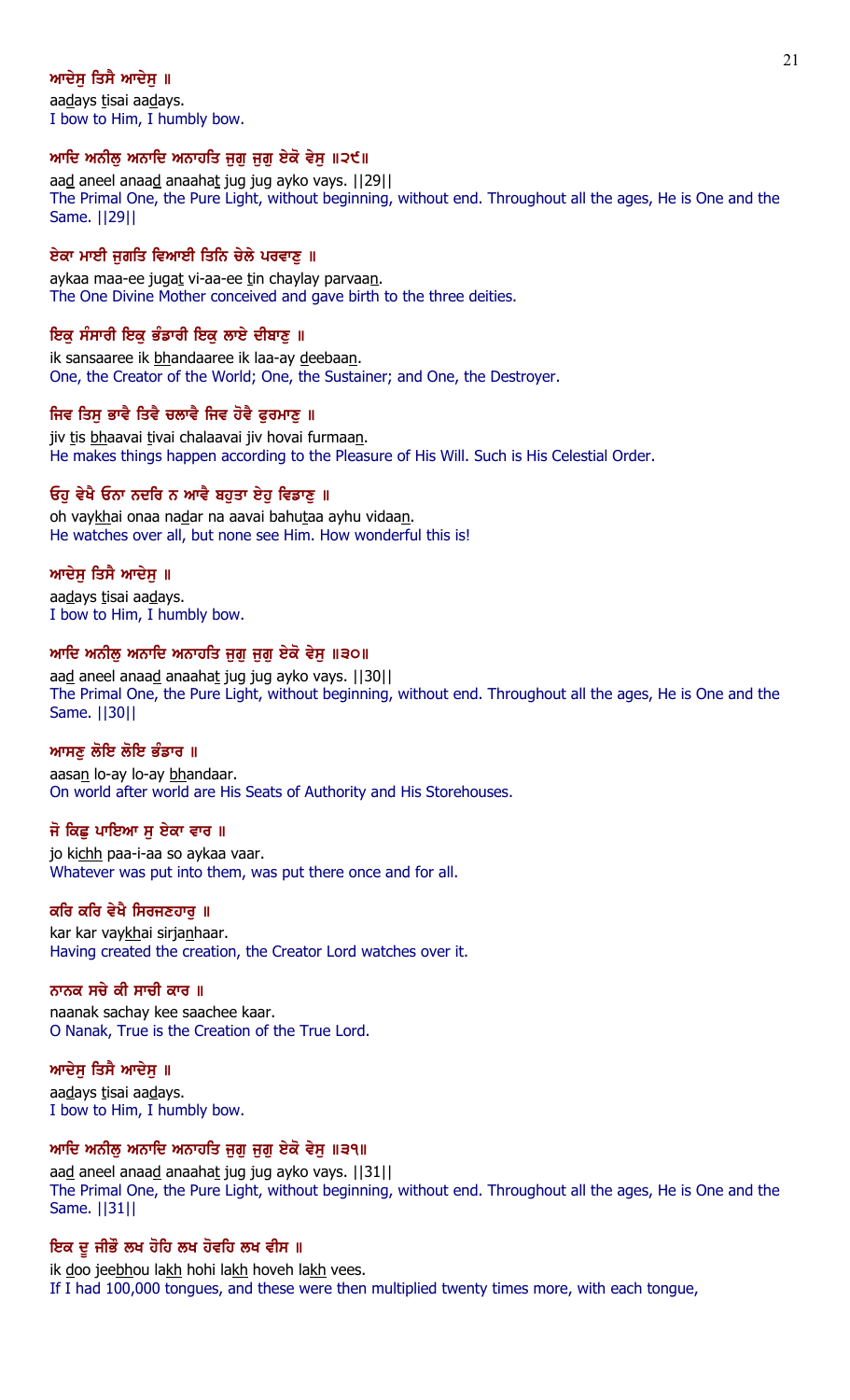# ਲਖ ਲਖ ਗੇੜਾ ਆਖੀਅਹਿ ਏਕ ਨਾਮ ਜਗਦੀਸ ॥

lakh lakh gayrhaa aakhee-ahi ayk naam jagdees. I would repeat, hundreds of thousands of times, the Name of the One, the Lord of the Universe.

## ਏਤੂ ਰਾਹਿ ਪਤਿ ਪਵੜੀਆ ਚੜੀਐ ਹੋਇ ਇਕੀਸ ॥

ayt raahi pat pavrhee-aa charhee-ai ho-ay ikees. Along this path to our Husband Lord, we climb the steps of the ladder, and come to merge with Him.

#### ਸੁਣਿ ਗਲਾ ਆਕਾਸ ਕੀ ਕੀਟਾ ਆਈ ਰੀਸ ॥

sun galaa aakaas kee keetaa aa-ee rees. Hearing of the etheric realms, even worms long to come back home.

#### ਨਾਨਕ ਨਦਰੀ ਪਾਈਐ ਕੁੜੀ ਕੁੜੈ ਠੀਸ ॥੩੨॥

naanak nadree paa-ee-ai koorhee koorhai thees. ||32|| O Nanak, by His Grace He is obtained. False are the boastings of the false. ||32||

# ਆਖਣਿ ਜੋਰ ਚਪੈ ਨਹ ਜੋਰ ॥

aakhan jor chupai nah jor. No power to speak, no power to keep silent.

# ਜੋਰ ਨ ਮੰਗਣਿ ਦੇਣਿ ਨ ਜੋਰੂ ॥

jor na mangan dayn na jor. No power to beg, no power to give.

#### ਜੋਰ ਨ ਜੀਵਣਿ ਮਰਣਿ ਨਹ ਜੋਰ ॥

jor na jeevan maran nah jor. No power to live, no power to die.

#### ਜੋਰ ਨ ਰਾਜਿ ਮਾਲਿ ਮਨਿ ਸੋਰ ॥

jor na raaj maal man sor. No power to rule, with wealth and occult mental powers.

#### ਜੋਰ ਨ ਸਰਤੀ ਗਿਆਨਿ ਵੀਚਾਰਿ ॥

jor na surtee gi-aan veechaar. No power to gain intuitive understanding, spiritual wisdom and meditation.

## ਜੋਰੁ ਨ ਜੁਗਤੀ ਛੁਟੈ ਸੰਸਾਰੁ ॥

jor na jugtee chhutai sansaar. No power to find the way to escape from the world.

# ਜਿਸ ਹਥਿ ਜੋਰੂ ਕਰਿ ਵੇਖੈ ਸੋਇ ॥

jis hath jor kar vaykhai so-ay. He alone has the Power in His Hands. He watches over all.

### ਨਾਨਕ ਉਤਮੁ ਨੀਚੁ ਨ ਕੋਇ ॥੩੩॥

naanak utam neech na ko-ay. ||33|| O Nanak, no one is high or low. ||33||

### ਰਾਤੀ ਰੁਤੀ ਥਿਤੀ ਵਾਰ ॥

raatee rutee thitee vaar. Nights, days, weeks and seasons;

## ਪਵਣ ਪਾਣੀ ਅਗਨੀ ਪਾਤਾਲ ॥

pavan paanee agnee paataal. wind, water, fire and the nether regions

## ਤਿਸੁ ਵਿਚਿ ਧਰਤੀ ਥਾਪਿ ਰਖੀ ਧਰਮ ਸਾਲ ॥

tis vich Dhartee thaap rakhee Dharam saal. -in the midst of these, He established the earth as a home for Dharma.

# ਤਿਸੁ ਵਿਚਿ ਜੀਅ ਜੁਗਤਿ ਕੇ ਰੰਗ ॥

tis vich jee-a jugat kay rang. Upon it, He placed the various species of beings.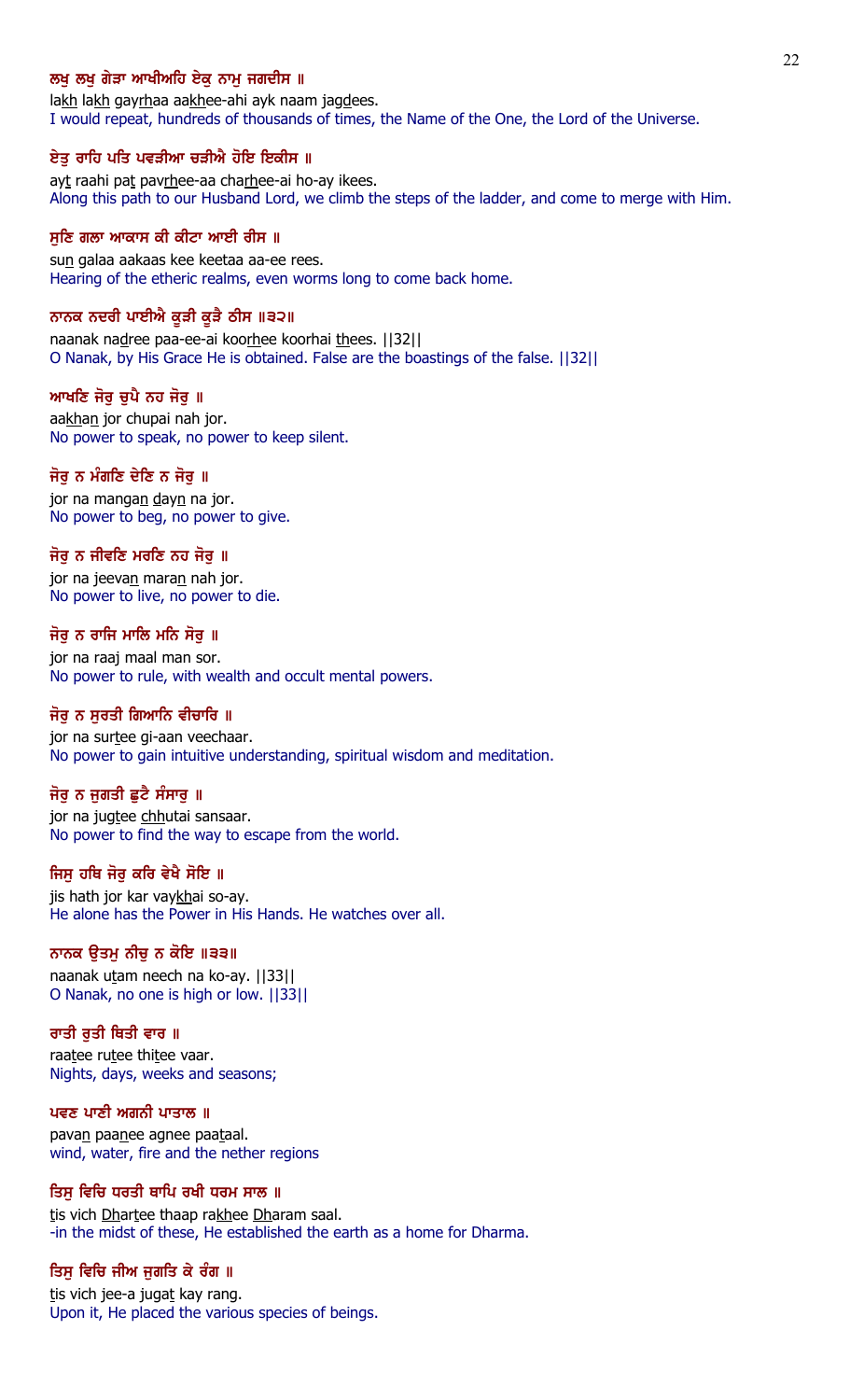# ਤਿਨ ਕੇ ਨਾਮ ਅਨੇਕ ਅਨੰਤ ॥

tin kay naam anayk anant. Their names are uncounted and endless.

### ਕਰਮੀ ਕਰਮੀ ਹੋਇ ਵੀਚਾਰੂ ॥

karmee karmee ho-ay veechaar. By their deeds and their actions, they shall be judged.

## ਸਚਾ ਆਪਿ ਸਚਾ ਦਰਬਾਰੂ ॥

sachaa aap sachaa darbaar. God Himself is True, and True is His Court.

## ਤਿਥੈ ਸੋਹਨਿ ਪੰਚ ਪਰਵਾਣ ॥

tithai sohan panch parvaan. There, in perfect grace and ease, sit the self-elect, the self-realized Saints.

### ਨਦਰੀ ਕਰਮਿ ਪਵੈ ਨੀਸਾਣ ॥

nadree karam pavai neesaan. They receive the Mark of Grace from the Merciful Lord.

## ਕਚ ਪਕਾਈ ਓਥੈ ਪਾਇ ॥

kach pakaa-ee othai paa-ay. The ripe and the unripe, the good and the bad, shall there be judged.

### ਨਾਨਕ ਗਇਆ ਜਾਪੈ ਜਾਇ ॥੩੪॥

naanak ga-i-aa jaapai jaa-ay. ||34|| O Nanak, when you go home, you will see this. ||34||

#### ਧਰਮ ਖੰਡ ਕਾ ਏਹੋ ਧਰਮ ॥

Dharam khand kaa ayho Dharam. This is righteous living in the realm of Dharma.

#### ਗਿਆਨ ਖੰਡ ਕਾ ਆਖਹ ਕਰਮ ॥

gi-aan khand kaa aakhhu karam. And now we speak of the realm of spiritual wisdom.

# ਕੇਤੇ ਪਵਣ ਪਾਣੀ ਵੈਸੰਤਰ ਕੇਤੇ ਕਾਨ ਮਹੇਸ ॥

kaytay pavan paanee vaisantar kaytay kaan mahays. So many winds, waters and fires; so many Krishnas and Shivas.

# ਕੇਤੇ ਬਰਮੇ ਘਾੜਤਿ ਘੜੀਅਹਿ ਰੂਪ ਰੰਗ ਕੇ ਵੇਸ ॥

kaytay barmay ghaarhat gharhee-ahi roop rang kay vays. So many Brahmas, fashioning forms of great beauty, adorned and dressed in many colors.

# ਕੇਤੀਆ ਕਰਮ ਭੂਮੀ ਮੇਰ ਕੇਤੇ ਕੇਤੇ ਧੁ ਉਪਦੇਸ ॥

kaytee-aa karam bhoomee mayr kaytay kaytay Dhoo updays. So many worlds and lands for working out karma. So very many lessons to be learned!

# ਕੇਤੇ ਇੰਦ ਚੰਦ ਸੂਰ ਕੇਤੇ ਕੇਤੇ ਮੰਡਲ ਦੇਸ ॥

kaytay ind chand soor kaytay kaytay mandal days. So many Indras, so many moons and suns, so many worlds and lands.

# ਕੇਤੇ ਸਿਧ ਬੁਧ ਨਾਥ ਕੇਤੇ ਕੇਤੇ ਦੇਵੀ ਵੇਸ ॥

kaytay siDh buDh naath kaytay kaytay dayvee vays. So many Siddhas and Buddhas, so many Yogic masters. So many goddesses of various kinds.

# ਕੇਤੇ ਦੇਵ ਦਾਨਵ ਮੁਨਿ ਕੇਤੇ ਕੇਤੇ ਰਤਨ ਸਮੁੰਦ ॥

kaytay dayv daanav mun kaytay kaytay ratan samund. So many demi-gods and demons, so many silent sages. So many oceans of jewels.

# ਕੇਤੀਆ ਖਾਣੀ ਕੇਤੀਆ ਬਾਣੀ ਕੇਤੇ ਪਾਤ ਨਰਿੰਦ ॥

kaytee-aa khaanee kaytee-aa banee kaytay paat narind. So many ways of life, so many languages. So many dynasties of rulers.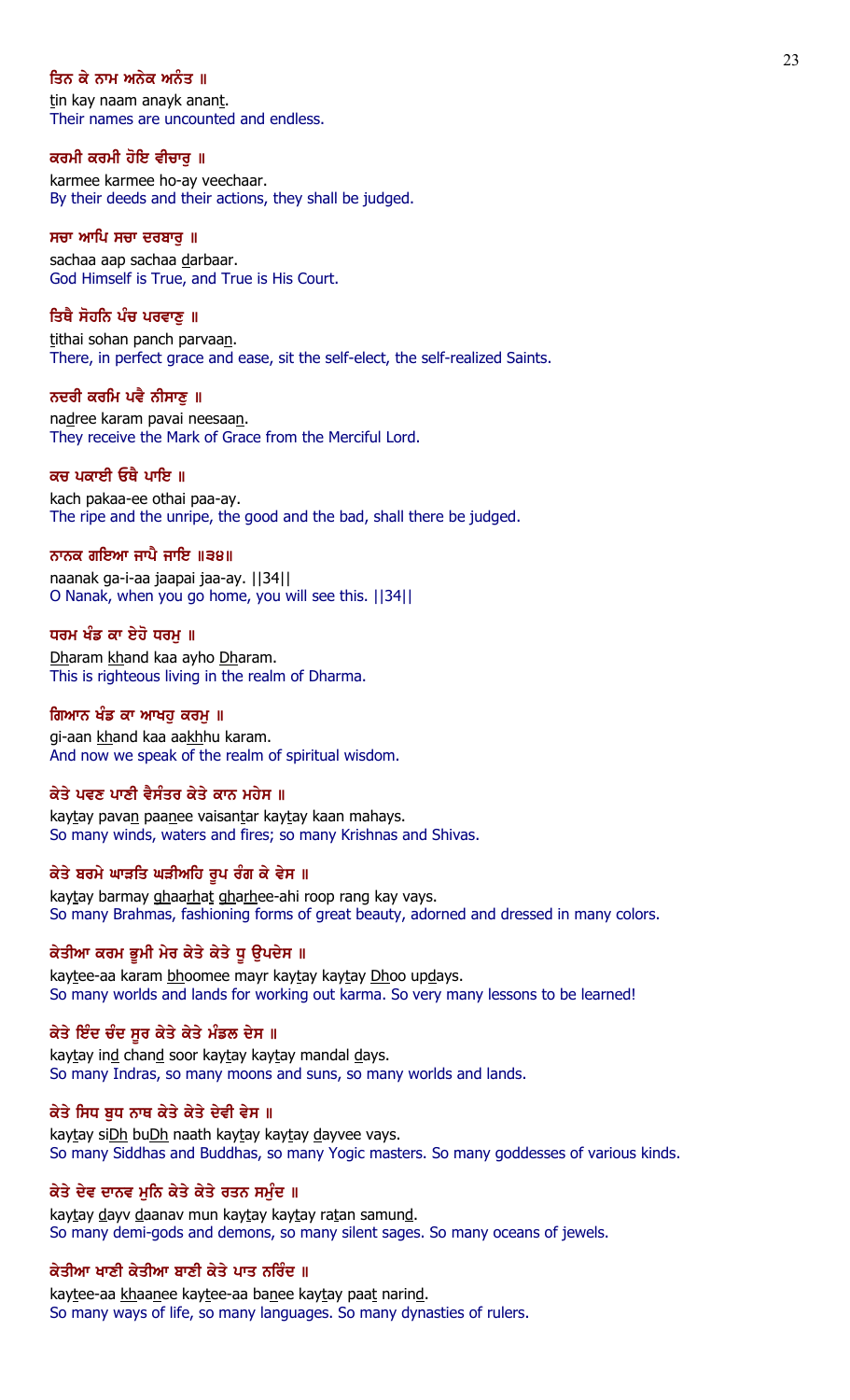# ਕੇਤੀਆ ਸਰਤੀ ਸੇਵਕ ਕੇਤੇ ਨਾਨਕ ਅੰਤ ਨ ਅੰਤ ॥੩੫॥

kaytee-aa surtee sayvak kaytay naanak ant na ant. | [35] So many intuitive people, so many selfless servants. O Nanak, His limit has no limit! ||35||

### ਗਿਆਨ ਖੰਡ ਮਹਿ ਗਿਆਨੂ ਪਰਚੰਡੂ ॥

gi-aan khand meh gi-aan parchand. In the realm of wisdom, spiritual wisdom reigns supreme.

## ਤਿਥੈ ਨਾਦ ਬਿਨੋਦ ਕੋਡ ਅਨੰਦੂ ॥

tithai naad binod kod anand. The Sound-current of the Naad vibrates there, amidst the sounds and the sights of bliss.

#### ਸਰਮ ਖੰਡ ਕੀ ਬਾਣੀ ਰੁਪੁ ॥

saram khand kee banee roop. In the realm of humility, the Word is Beauty.

#### ਤਿਥੈ ਘਾੜਤਿ ਘੜੀਐ ਬਹੁਤੁ ਅਨੁਪੁ ॥

tithai ghaarhat gharhee-ai bahut anoop. Forms of incomparable beauty are fashioned there.

### ਤਾ ਕੀਆ ਗਲਾ ਕਥੀਆ ਨਾ ਜਾਹਿ ॥

taa kee-aa galaa kathee-aa naa jaahi. These things cannot be described.

#### ਜੇ ਕੋ ਕਹੈ ਪਿਛੈ ਪਛਤਾਇ ॥

jay ko kahai pichhai pachhutaa-ay. One who tries to speak of these shall regret the attempt.

#### ਤਿਥੈ ਘੜੀਐ ਸਰਤਿ ਮਤਿ ਮਨਿ ਬਧਿ ॥

tithai gharhee-ai surat mat man buDh. The intuitive consciousness, intellect and understanding of the mind are shaped there.

### ਤਿਥੈ ਘੜੀਐ ਸੁਰਾ ਸਿਧਾ ਕੀ ਸੁਧਿ ॥੩੬॥

tithai gharhee-ai suraa siDhaa kee suDh. | [36] The consciousness of the spiritual warriors and the Siddhas, the beings of spiritual perfection, are shaped there. ||36||

# ਕਰਮ ਖੰਡ ਕੀ ਬਾਣੀ ਜੋਰ ॥

karam khand kee banee jor. In the realm of karma, the Word is Power.

# ਤਿਥੈ ਹੋਰ ਨ ਕੋਈ ਹੋਰ ॥

tithai hor na ko-ee hor. No one else dwells there,

# ਤਿਥੈ ਜੋਧ ਮਹਾਬਲ ਸੂਰ ॥

tithai joDh mahaabal soor. except the warriors of great power, the spiritual heroes.

# ਤਿਨ ਮਹਿ ਰਾਮੁ ਰਹਿਆ ਭਰਪੂਰ ॥

tin meh raam rahi-aa bharpoor. They are totally fulfilled, imbued with the Lord's Essence.

# ਤਿਥੈ ਸੀਤੋ ਸੀਤਾ ਮਹਿਮਾ ਮਾਹਿ ॥

tithai seeto seetaa mahimaa maahi. Myriads of Sitas are there, cool and calm in their majestic glory.

#### ਤਾ ਕੇ ਰੂਪ ਨ ਕਥਨੇ ਜਾਹਿ ॥

taa kay roop na kathnay jaahi. Their beauty cannot be described.

### ਨਾ ਓਹਿ ਮਰਹਿ ਨ ਠਾਗੇ ਜਾਹਿ ॥

naa ohi mareh na thaagay jaahi. Neither death nor deception comes to those,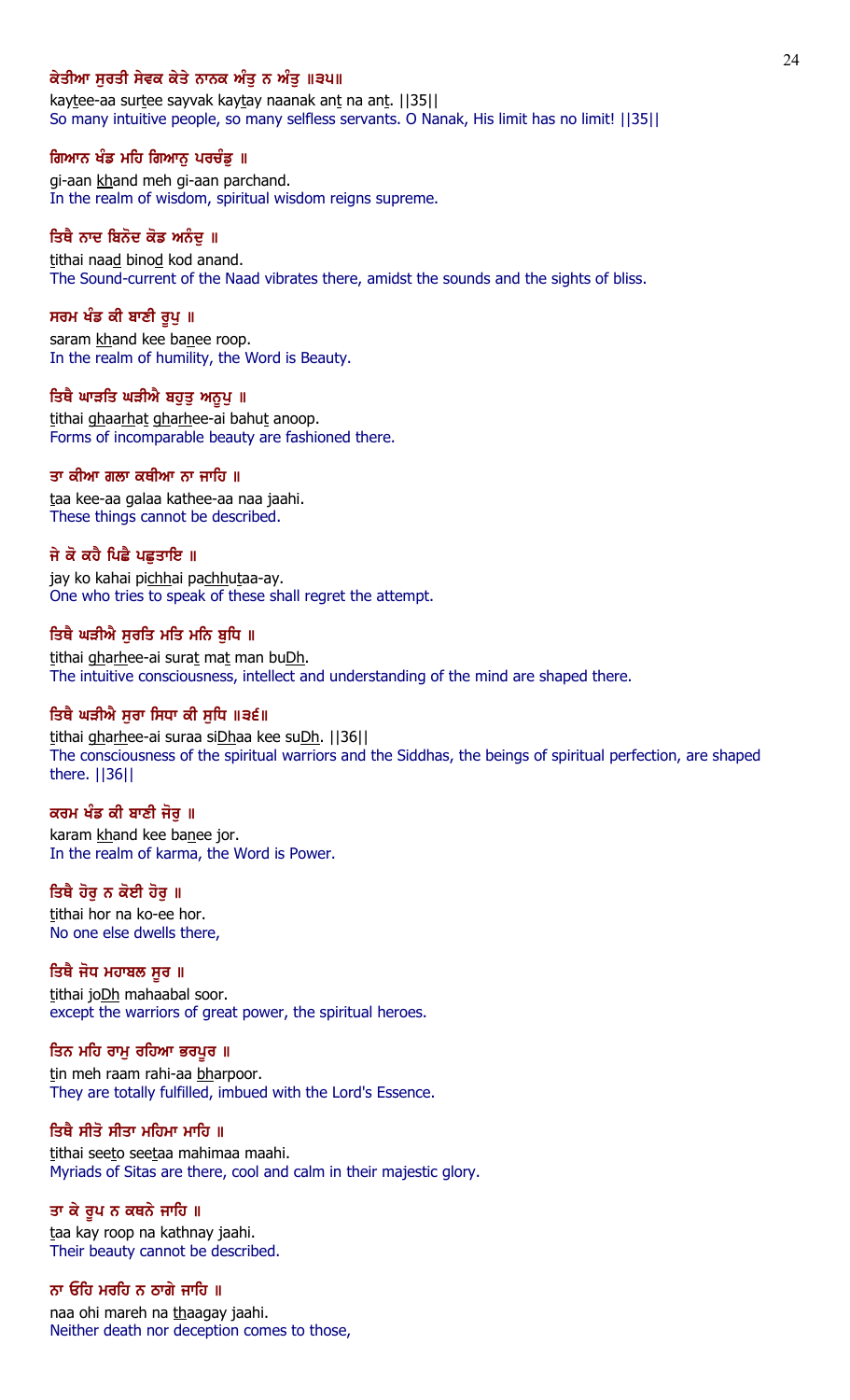# ਜਿਨ ਕੈ ਰਾਮ ਵਸੈ ਮਨ ਮਾਹਿ ॥

jin kai raam vasai man maahi. within whose minds the Lord abides.

ਤਿਥੈ ਭਗਤ ਵਸਹਿ ਕੇ ਲੋਅ ॥ tithai bhagat vaseh kay lo-a. The devotees of many worlds dwell there.

# ਕਰਹਿ ਅਨੰਦੂ ਸਚਾ ਮਨਿ ਸੋਇ ॥

karahi anand sachaa man so-ay. They celebrate; their minds are imbued with the True Lord.

# ਸਚ ਖੰਡਿ ਵਸੈ ਨਿਰੰਕਾਰ ॥

sach khand vasai nirankaar. In the realm of Truth, the Formless Lord abides.

#### ਕਰਿ ਕਰਿ ਵੇਖੈ ਨਦਰਿ ਨਿਹਾਲ ॥

kar kar vaykhai nadar nihaal. Having created the creation, He watches over it. By His Glance of Grace, He bestows happiness.

#### ਤਿਥੈ ਖੰਡ ਮੰਡਲ ਵਰਭੰਡ ॥

tithai khand mandal varbhand. There are planets, solar systems and galaxies.

ਜੇ ਕੋ ਕਥੈ ਤ ਅੰਤ ਨ ਅੰਤ ॥

jay ko kathai ta ant na ant. If one speaks of them, there is no limit, no end.

ਤਿਥੈ ਲੋਅ ਲੋਅ ਆਕਾਰ ॥ tithai lo-a lo-a aakaar. There are worlds upon worlds of His Creation.

# ਜਿਵ ਜਿਵ ਹਕਮ ਤਿਵੈ ਤਿਵ ਕਾਰ ॥

jiv jiv hukam tivai tiv kaar. As He commands, so they exist.

# ਵੇਖੈ ਵਿਗਸੈ ਕਰਿ ਵੀਚਾਰ ॥

vaykhai vigsai kar veechaar. He watches over all, and contemplating the creation, He rejoices.

### ਨਾਨਕ ਕਥਨਾ ਕਰੜਾ ਸਾਰੁ ॥੩੭॥

naanak kathnaa karrhaa saar. ||37|| O Nanak, to describe this is as hard as steel! ||37||

# ਜਤੁ ਪਾਹਾਰਾ ਧੀਰਜੁ ਸੁਨਿਆਰੁ ॥

jat paahaaraa Dheeraj suni-aar. Let self-control be the furnace, and patience the goldsmith.

# ਅਹਰਣਿ ਮਤਿ ਵੇਦੁ ਹਥੀਆਰੁ ॥

ahran mat vayd hathee-aar. Let understanding be the anvil, and spiritual wisdom the tools.

## ਭਉ ਖਲਾ ਅਗਨਿ ਤਪ ਤਾਉ ॥

bha-o khalaa agan tap taa-o. With the Fear of God as the bellows, fan the flames of tapa, the body's inner heat.

## ਭਾਂਡਾ ਭਾਉ ਅੰਮ੍ਰਿਤੂ ਤਿਤੁ ਢਾਲਿ ॥

<u>bh</u>aa<sup>n</sup>daa <u>bh</u>aa-o amri<u>t tit dh</u>aal. In the crucible of love, melt the Nectar of the Name,

### ਘੜੀਐ ਸਬਦੂ ਸਚੀ ਟਕਸਾਲ ॥

gharhee-ai sabad sachee taksaal. and mint the True Coin of the Shabad, the Word of God.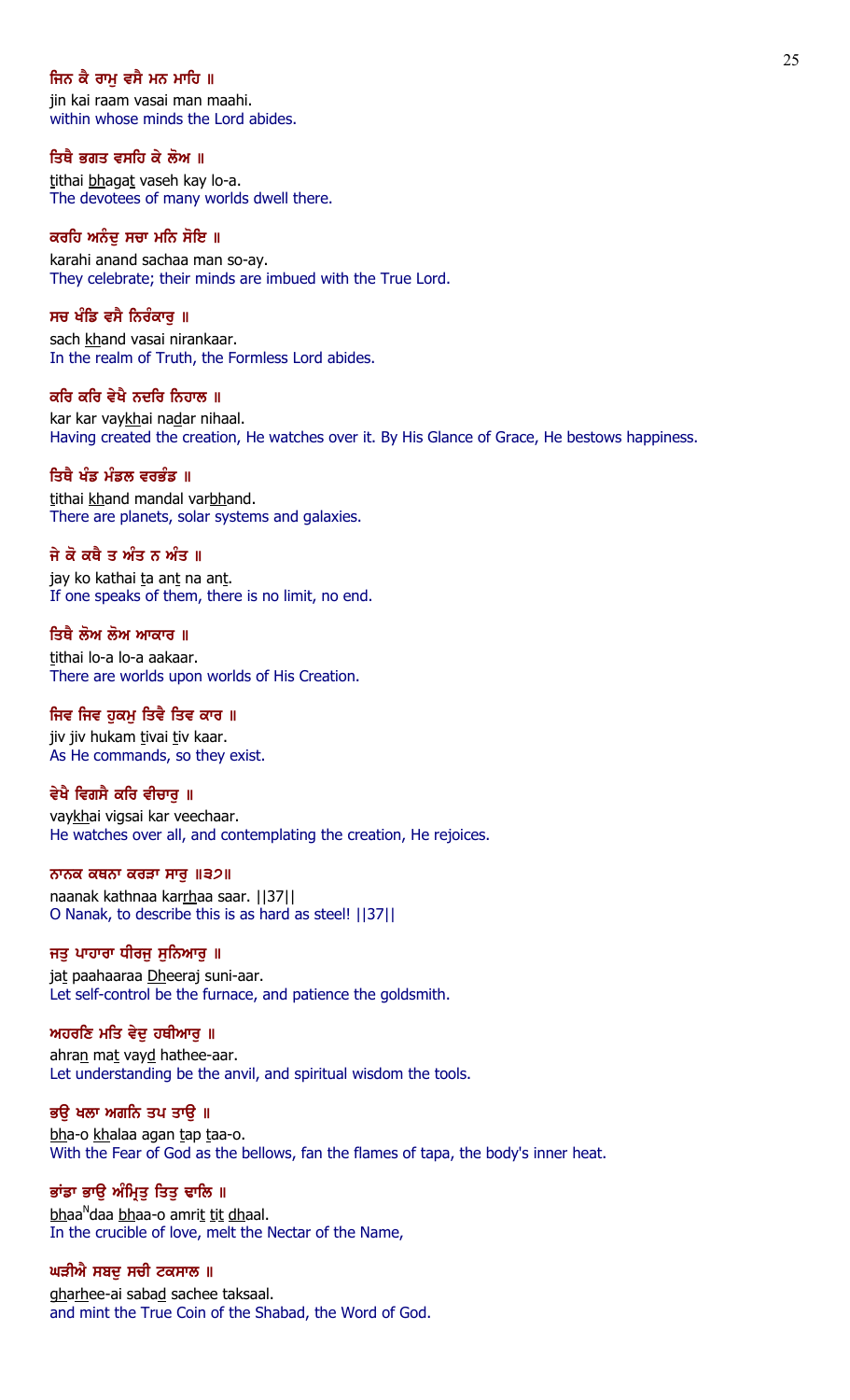# ਜਿਨ ਕੳ ਨਦਰਿ ਕਰਮ ਤਿਨ ਕਾਰ ॥

jin ka-o nadar karam tin kaar. Such is the karma of those upon whom He has cast His Glance of Grace.

# ਨਾਨਕ ਨਦਰੀ ਨਦਰਿ ਨਿਹਾਲ ॥੩੮॥

naanak nadree nadar nihaal. ||38|| O Nanak, the Merciful Lord, by His Grace, uplifts and exalts them. ||38||

# ਸਲੋਕ ॥

salok. Shalok:

# ਪਵਣੁ ਗੁਰੁ ਪਾਣੀ ਪਿਤਾ ਮਾਤਾ ਧਰਤਿ ਮਹਤੁ ॥

pavan guroo paanee pitaa maataa Dharat mahat. Air is the Guru, Water is the Father, and Earth is the Great Mother of all.

# ਦਿਵਸ ਰਾਤਿ ਦਇ ਦਾਈ ਦਾਇਆ ਖੇਲੈ ਸਗਲ ਜਗਤ ॥

divas raat du-ay daa-ee daa-i-aa khaylai sagal jagat. Day and night are the two nurses, in whose lap all the world is at play.

# ਚੰਗਿਆਈਆ ਬੁਰਿਆਈਆ ਵਾਚੈ ਧਰਮੂ ਹਦੂਰਿ ॥

chang-aa-ee-aa buri-aa-ee-aa vaachai Dharam hadoor. Good deeds and bad deeds-the record is read out in the Presence of the Lord of Dharma.

# ਕਰਮੀ ਆਪੋ ਆਪਣੀ ਕੇ ਨੇੜੈ ਕੇ ਦੂਰਿ ॥

karmee aapo aapnee kay nayrhai kay door. According to their own actions, some are drawn closer, and some are driven farther away.

# ਜਿਨੀ ਨਾਮੂ ਧਿਆਇਆ ਗਏ ਮਸਕਤਿ ਘਾਲਿ ॥

jinee naam Dhi-aa-i-aa ga-ay maskat ghaal. Those who have meditated on the Naam, the Name of the Lord, and departed after having worked by the sweat of their brows

# ਨਾਨਕ ਤੇ ਮੁਖ ਉਜਲੇ ਕੇਤੀ ਛੁਟੀ ਨਾਲਿ ॥੧॥

naanak tay mukh ujlay kaytee chhutee naal. ||1|| -O Nanak, their faces are radiant in the Court of the Lord, and many are saved along with them! ||1||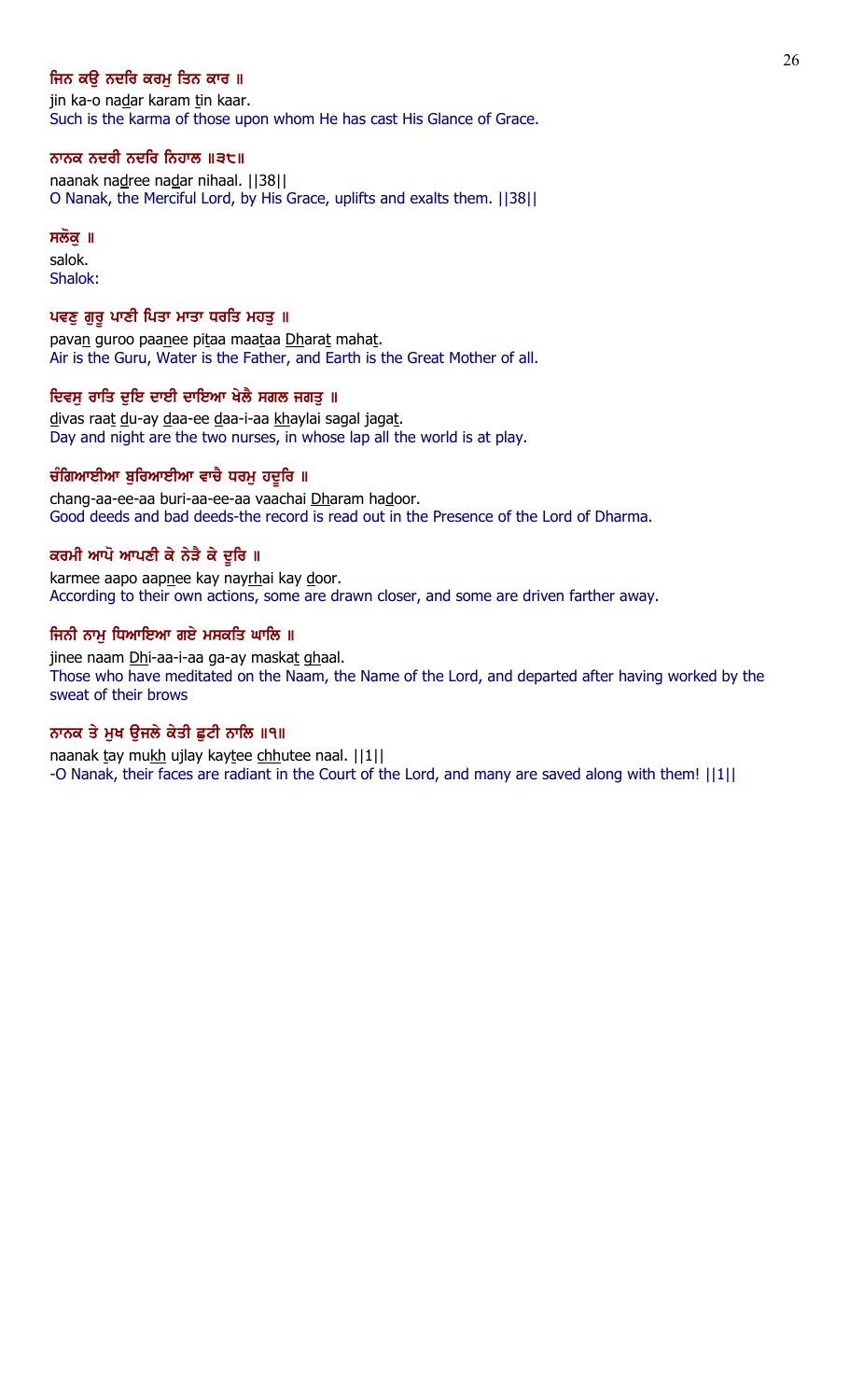# ਸ਼ਬਦ ਹਜ਼ਾਰੇ Shabad Hazaaray

#### ਮਾਝ ਮਹਲਾ ਪ ਚਉਪਦੇ ਘਰੁ ੧ ॥

maajh mehlaa 5 cha-upday ghar 1. Maajh, Fifth Mehl, Chau-Padas, First House:

#### ਮੇਰਾ ਮਨ ਲੋਚੈ ਗਰ ਦਰਸਨ ਤਾਈ ॥

mayraa man lochai gur darsan taa-ee. My mind longs for the Blessed Vision of the Guru's Darshan.

### ਬਿਲਪ ਕਰੇ ਚਾਤ੍ਰਿਕ ਕੀ ਨਿਆਈ ॥

bilap karay chaatrik kee ni-aa-ee. It cries out like the thirsty song-bird.

# ਤ੍ਰਿਖਾ ਨ ਉਤਰੈ ਸਾਂਤਿ ਨ ਆਵੈ ਬਿਨੁ ਦਰਸਨ ਸੰਤ ਪਿਆਰੇ ਜੀਉ ॥੧॥

tarikhaa na utrai saa<sup>n</sup>t na aavai bin <u>d</u>arsan sant pi-aaray jee-o. ||1|| My thirst is not quenched, and I can find no peace, without the Blessed Vision of the Beloved Saint. ||1||

#### ਹਉ ਘੋਲੀ ਜੀਉ ਘੋਲਿ ਘੁਮਾਈ ਗੁਰ ਦਰਸਨ ਸੰਤ ਪਿਆਰੇ ਜੀਉ ॥੧॥ ਰਹਾਉ ॥

ha-o gholee jee-o ghol ghumaa-ee gur darsan sant pi-aaray jee-o. ||1|| rahaa-o. I am a sacrifice, my soul is a sacrifice, to the Blessed Vision of the Beloved Saint Guru. ||1||Pause||

#### ਤੇਰਾ ਮਖ ਸਹਾਵਾ ਜੀੳ ਸਹਜ ਧਨਿ ਬਾਣੀ ॥

tayraa mukh suhaavaa jee-o sahj Dhun banee. Your Face is so Beautiful, and the Sound of Your Words imparts intuitive wisdom.

#### ਚਿਰ ਹੋਆ ਦੇਖੇ ਸਾਰਿੰਗਪਾਣੀ ॥

chir ho-aa daykhay saaringpaanee. It is so long since this rainbird has had even a glimpse of water.

#### ਧੰਨੂ ਸੁ ਦੇਸੁ ਜਹਾ ਤੂੰ ਵਸਿਆ ਮੇਰੇ ਸਜਣ ਮੀਤ ਮੁਰਾਰੇ ਜੀਉ ॥੨॥

Dhan so days jahaa too<sup>n</sup> vasi-aa mayray sajan meet muraaray jee-o. [[2][ Blessed is that land where You dwell, O my Friend and Intimate Divine Guru. ||2||

### ਹਉ ਘੋਲੀ ਹਉ ਘੋਲਿ ਘੁਮਾਈ ਗੁਰ ਸਜਣ ਮੀਤ ਮੁਰਾਰੇ ਜੀਉ ॥੧॥ ਰਹਾਉ ॥

ha-o gholee ha-o ghol ghumaa-ee gur sajan meet muraaray jee-o. ||1|| rahaa-o. I am a sacrifice, I am forever a sacrifice, to my Friend and Intimate Divine Guru. ||1||Pause||

#### ਇਕ ਘੜੀ ਨ ਮਿਲਤੇ ਤਾ ਕਲਿਜੁਗੁ ਹੋਤਾ ॥

ik gharhee na miltay taa kalijug hotaa. When I could not be with You for just one moment, the Dark Age of Kali Yuga dawned for me.

#### ਹੁਣਿ ਕਦਿ ਮਿਲੀਐ ਪ੍ਰਿਅ ਤੁਧੂ ਭਗਵੰਤਾ ॥

hun kad milee-ai pari-a tuDh bhagvantaa. When will I meet You, O my Beloved Lord?

### ਮੋਹਿ ਰੈਣਿ ਨ ਵਿਹਾਵੈ ਨੀਦ ਨ ਆਵੈ ਬਿਨੂ ਦੇਖੇ ਗੁਰ ਦਰਬਾਰੇ ਜੀਉ ॥੩॥

mohi rain na vihaavai need na aavai bin daykhay gur darbaaray jee-o. [[3]] I cannot endure the night, and sleep does not come, without the Sight of the Beloved Guru's Court. ||3||

#### ਹੳ ਘੋਲੀ ਜੀੳ ਘੋਲਿ ਘਮਾਈ ਤਿਸ ਸਚੇ ਗਰ ਦਰਬਾਰੇ ਜੀੳ ॥੧॥ ਰਹਾੳ ॥

ha-o gholee jee-o ghol ghumaa-ee tis sachay gur darbaaray jee-o. ||1|| rahaa-o. I am a sacrifice, my soul is a sacrifice, to that True Court of the Beloved Guru. ||1||Pause||

# ਭਾਗੂ ਹੋਆ ਗੁਰਿ ਸੰਤੁ ਮਿਲਾਇਆ ॥

bhaag ho-aa gur sant milaa-i-aa. By good fortune, I have met the Saint Guru.

#### ਪ੍ਰਭੂ ਅਬਿਨਾਸੀ ਘਰ ਮਹਿ ਪਾਇਆ ॥

parabh abhinaasee ghar meh paa-i-aa. I have found the Immortal Lord within the home of my own self.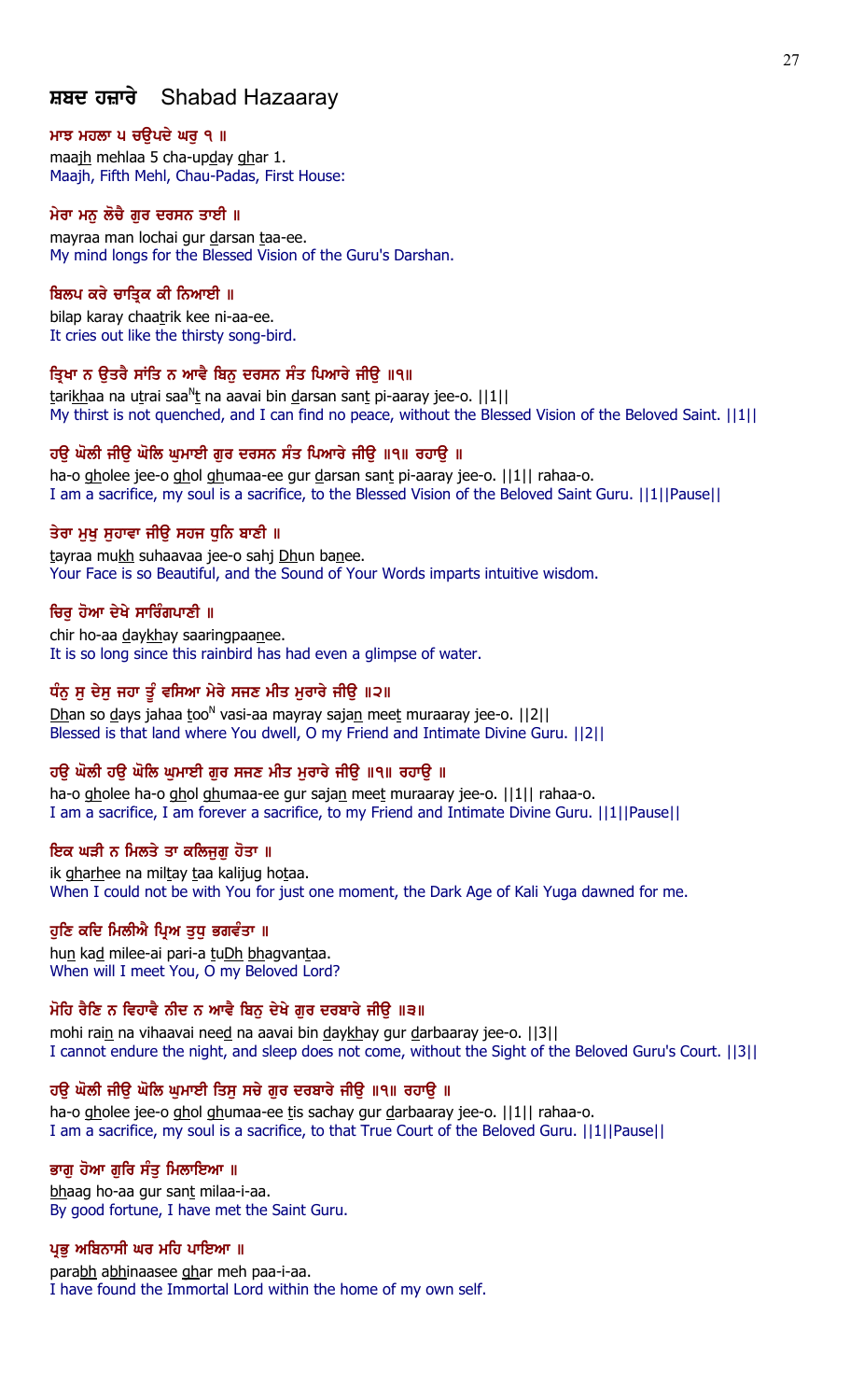## ਸੇਵ ਕਰੀ ਪਲੂ ਚਸਾ ਨ ਵਿਛੁੜਾ ਜਨ ਨਾਨਕ ਦਾਸ ਤੁਮਾਰੇ ਜੀਉ ॥੪॥

sayv karee pal chasaa na vichhurhaa jan naanak daas tumaaray jee-o. [[4]] I will now serve You forever, and I shall never be separated from You, even for an instant. Servant Nanak is Your slave, O Beloved Master. ||4||

# ਹਉ ਘੋਲੀ ਜੀਊ ਘੋਲਿ ਘੁਮਾਈ ਜਨ ਨਾਨਕ ਦਾਸ ਤੁਮਾਰੇ ਜੀਉ ॥ ਰਹਾਉ ॥੧॥੮॥

ha-o gholee jee-o ghol ghumaa-ee jan naanak daas tumaaray jee-o. rahaa-o. ||1||8|| I am a sacrifice, my soul is a sacrifice; servant Nanak is Your slave, Lord. ||Pause||1||8||

#### ਧਨਾਸਰੀ ਮਹਲਾ ੧ ਘਰੁ ੧ ਚਉਪਦੇ

Dhanaasree mehlaa 1 ghar 1 cha-upday Dhanaasaree, First Mehl, First House, Chau-Padas:

#### ੧ੳੱੇਸਤਿ ਨਾਮੁ ਕਰਤਾ ਪੁਰਖੁ ਨਿਰਭਉ ਨਿਰਵੈਰੁ ਅਕਾਲ ਮੂਰਤਿ ਅਜੂਨੀ ਸੈਭੰ ਗੁਰ ਪ੍ਰਸਾਦਿ ॥

ik-o<sup>N</sup>kaar sat naam kartaa pura<u>kh</u> nir<u>bh</u>a-o nirvair akaal moorat ajoonee sai<u>bh</u>a<sup>n</sup> gur parsaa<u>d</u>. One Universal Creator God. Truth Is The Name. Creative Being Personified. No Fear. No Hatred. Image Of The Undying. Beyond Birth. Self-Existent. By Guru's Grace:

### ਜੀਉ ਡਰਤੁ ਹੈ ਆਪਣਾ ਕੈ ਸਿਉ ਕਰੀ ਪੁਕਾਰ ॥

jee-o darat hai aapnaa kai si-o karee pukaar. My soul is afraid; to whom should I complain?

#### ਦੂਖ ਵਿਸਾਰਣੁ ਸੇਵਿਆ ਸਦਾ ਸਦਾ ਦਾਤਾਰੁ ॥੧॥

dookh visaaran sayvi-aa sadaa sadaa daataar. ||1|| I serve Him, who makes me forget my pains; He is the Giver, forever and ever. ||1||

#### ਸਾਹਿਬੂ ਮੇਰਾ ਨੀਤ ਨਵਾ ਸਦਾ ਸਦਾ ਦਾਤਾਰੂ ॥੧॥ ਰਹਾਉੁ ॥

saahib mayraa neet navaa sadaa sadaa daataar. ||1|| rahaa-o. My Lord and Master is forever new; He is the Giver, forever and ever. ||1||Pause||

#### ਅਨਦਿਨ ਸਾਹਿਬੂ ਸੇਵੀਐ ਅੰਤਿ ਛਡਾਏ ਸੋਇ ॥

an-din saahib sayvee-ai ant chhadaa-ay so-ay. Night and day, I serve my Lord and Master; He shall save me in the end.

### ਸੁਣਿ ਸੁਣਿ ਮੇਰੀ ਕਾਮਣੀ ਪਾਰਿ ਉਤਾਰਾ ਹੋਇ ॥੨॥

sun sun mayree kaamnee paar utaaraa ho-ay. | | 2 | | Hearing and listening, O my dear sister, I have crossed over. ||2||

#### ਦਇਆਲ ਤੇਰੈ ਨਾਮਿ ਤਰਾ ॥

da-i-aal tayrai naam taraa. O Merciful Lord, Your Name carries me across.

#### ਸਦ ਕੁਰਬਾਣੈ ਜਾਉ ॥੧॥ ਰਹਾਉ ॥

sa<u>d</u> kurbaanai jaa-o. ||1|| rahaa-o. I am forever a sacrifice to You. ||1||Pause||

# ਸਰਬੰ ਸਾਚਾ ਏਕੁ ਹੈ ਦੂਜਾ ਨਾਹੀ ਕੋਇ ॥

sarba<sup>n</sup> saachaa ayk hai <u>d</u>oojaa naahee ko-ay. In all the world, there is only the One True Lord; there is no other at all.

#### ਤਾ ਕੀ ਸੇਵਾ ਸੋ ਕਰੇ ਜਾ ਕਉ ਨਦਰਿ ਕਰੇ ॥੩॥

taa kee sayvaa so karay jaa ka-o nadar karay. ||3|| He alone serves the Lord, upon whom the Lord casts His Glance of Grace. ||3||

#### ਤਧ ਬਾਝ ਪਿਆਰੇ ਕੇਵ ਰਹਾ ॥

tuDh baajh pi-aaray kayv rahaa. Without You, O Beloved, how could I even live?

#### ਸਾ ਵਡਿਆਈ ਦੇਹਿ ਜਿਤੁ ਨਾਮਿ ਤੇਰੇ ਲਾਗਿ ਰਹਾਂ ॥

saa vadi-aa-ee <u>d</u>eh ji<u>t</u> naam <u>t</u>ayray laag rahaa<sup>n</sup>. Bless me with such greatness, that I may remain attached to Your Name.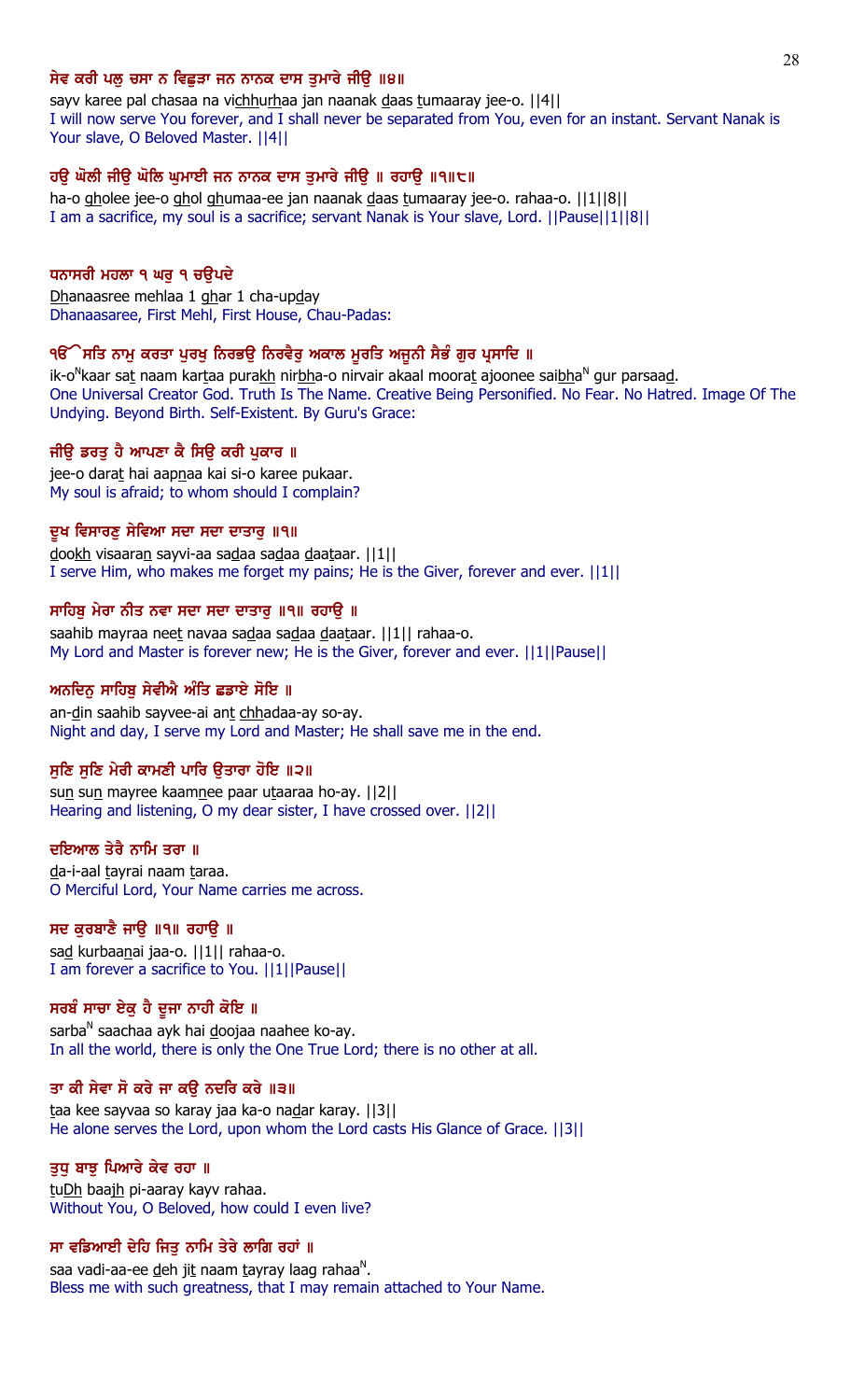# ਦੂਜਾ ਨਾਹੀ ਕੋਇ ਜਿਸੂ ਆਗੈ ਪਿਆਰੇ ਜਾਇ ਕਹਾ ॥੧॥ ਰਹਾਉ ॥

doojaa naahee ko-ay jis aagai pi-aaray jaa-ay kahaa. ||1|| rahaa-o. There is no other, O Beloved, to whom I can go and speak. ||1||Pause||

### ਸੇਵੀ ਸਾਹਿਬੂ ਆਪਣਾ ਅਵਰੂ ਨ ਜਾਚੰਉ ਕੋਇ ॥

sayvee saahib aapnaa avar na jaacha<sup>n</sup>-o ko-ay. I serve my Lord and Master; I ask for no other.

## ਨਾਨਕੁ ਤਾ ਕਾ ਦਾਸੁ ਹੈ ਬਿੰਦ ਬਿੰਦ ਚੁਖ ਚੁਖ ਹੋਇ ॥੪॥

naanak taa kaa daas hai bind bind chukh chukh ho-ay. ||4|| Nanak is His slave; moment by moment, bit by bit, he is a sacrifice to Him. ||4||

# ਸਾਹਿਬ ਤੇਰੇ ਨਾਮ ਵਿਟਹੁ ਬਿੰਦ ਬਿੰਦ ਚੁਖ ਚੁਖ ਹੋਇ ॥੧॥ ਰਹਾਉ ॥੪॥੧॥

saahib tayray naam vitahu bind bind chukh chukh ho-ay.  $||1||$  rahaa-o.  $||4||1||$ O Lord Master, I am a sacrifice to Your Name, moment by moment, bit by bit. ||1||Pause||4||1||

#### ਤਿਲੰਗ ਮਹਲਾ ੧ ਘਰੁ ੩

tilang mehlaa 1 ghar 3 Tilang, First Mehl, Third House:

### ੧**ੳੱੇ ਸਤਿਗੁਰ ਪ੍ਰਸਾਦਿ** ॥

ik-o<sup>n</sup>kaar sa<u>tg</u>ur parsaa<u>d</u>. One Universal Creator God. By The Grace Of The True Guru:

## ਇਹੁ ਤਨੁ ਮਾਇਆ ਪਾਹਿਆ ਪਿਆਰੇ ਲੀਤੜਾ ਲਬਿ ਰੰਗਾਏ ॥

ih tan maa-i-aa paahi-aa pi-aaray leet-rhaa lab rangaa-ay. This body fabric is conditioned by Maya, O beloved; this cloth is dyed in greed.

### ਮੇਰੈ ਕੰਤ ਨ ਭਾਵੈ ਚੋਲੜਾ ਪਿਆਰੇ ਕਿਉ ਧਨ ਸੇਜੈ ਜਾਏ ॥੧॥

mayrai kant na bhaavai cholrhaa pi-aaray ki-o Dhan sayjai jaa-ay. ||1|| My Husband Lord is not pleased by these clothes, O Beloved; how can the soul-bride go to His bed? ||1||

# ਹੰਉ ਕੁਰਬਾਨੈ ਜਾਉ ਮਿਹਰਵਾਨਾ ਹੰਉ ਕੁਰਬਾਨੈ ਜਾਉ ॥

ha<sup>n</sup>-u kurbaanai jaa-o miharvaanaa ha<sup>n</sup>-u kurbaanai jaa-o. I am a sacrifice, O Dear Merciful Lord; I am a sacrifice to You.

### ਹੰਉ ਕੁਰਬਾਨੈ ਜਾਉ ਤਿਨਾ ਕੈ ਲੈਨਿ ਜੋ ਤੇਰਾ ਨਾਉ ॥

ha<sup>n</sup>-u kurbaanai jaa-o <u>t</u>inaa kai lain jo <u>t</u>ayraa naa-o. I am a sacrifice to those who take to Your Name.

# ਲੈਨਿ ਜੋ ਤੇਰਾ ਨਾਉ ਤਿਨਾ ਕੈ ਹੰਉ ਸਦ ਕੁਰਬਾਨੈ ਜਾਉ ॥੧॥ ਰਹਾਉ ॥

lain jo tayraa naa-o tinaa kai ha<sup>n</sup>-u sa<u>d</u> kurbaanai jaa-o. ||1|| rahaa-o. Unto those who take to Your Name, I am forever a sacrifice. ||1||Pause||

#### ਕਾਇਆ ਰੰਙਣਿ ਜੇ ਥੀਐ ਪਿਆਰੇ ਪਾਈਐ ਨਾਉ ਮਜੀਠ ॥

kaa-i-aa ranyan jay thee-ai pi-aaray paa-ee-ai naa-o majeeth. If the body becomes the dyer's vat, O Beloved, and the Name is placed within it as the dye,

# ਰੰਙਣ ਵਾਲਾ ਜੇ ਰੰਙੈ ਸਾਹਿਬੁ ਐਸਾ ਰੰਗੁ ਨ ਡੀਠ ॥੨॥

ranyan vaalaa jay ranyai saahib aisaa rang na deeth. | | 2 | | and if the Dyer who dyes this cloth is the Lord Master - O, such a color has never been seen before! ||2||

## ਜਿਨ ਕੇ ਚੋਲੇ ਰਤੜੇ ਪਿਆਰੇ ਕੰਤੁ ਤਿਨਾ ਕੈ ਪਾਸਿ ॥

jin kay cholay rat-rhay pi-aaray kant tinaa kai paas. Those whose shawls are so dyed, O Beloved, their Husband Lord is always with them.

### ਧੁੜਿ ਤਿਨਾ ਕੀ ਜੇ ਮਿਲੈ ਜੀ ਕਹੁ ਨਾਨਕ ਕੀ ਅਰਦਾਸਿ ॥੩॥

Dhoorh tinaa kee jay milai jee kaho naanak kee ardaas. ||3|| Bless me with the dust of those humble beings, O Dear Lord. Says Nanak, this is my prayer. ||3||

### ਆਪੇ ਸਾਜੇ ਆਪੇ ਰੰਗੇ ਆਪੇ ਨਦਰਿ ਕਰੇਇ ॥

aapay saajay aapay rangay aapay nadar karay-i. He Himself creates, and He Himself imbues us. He Himself bestows His Glance of Grace.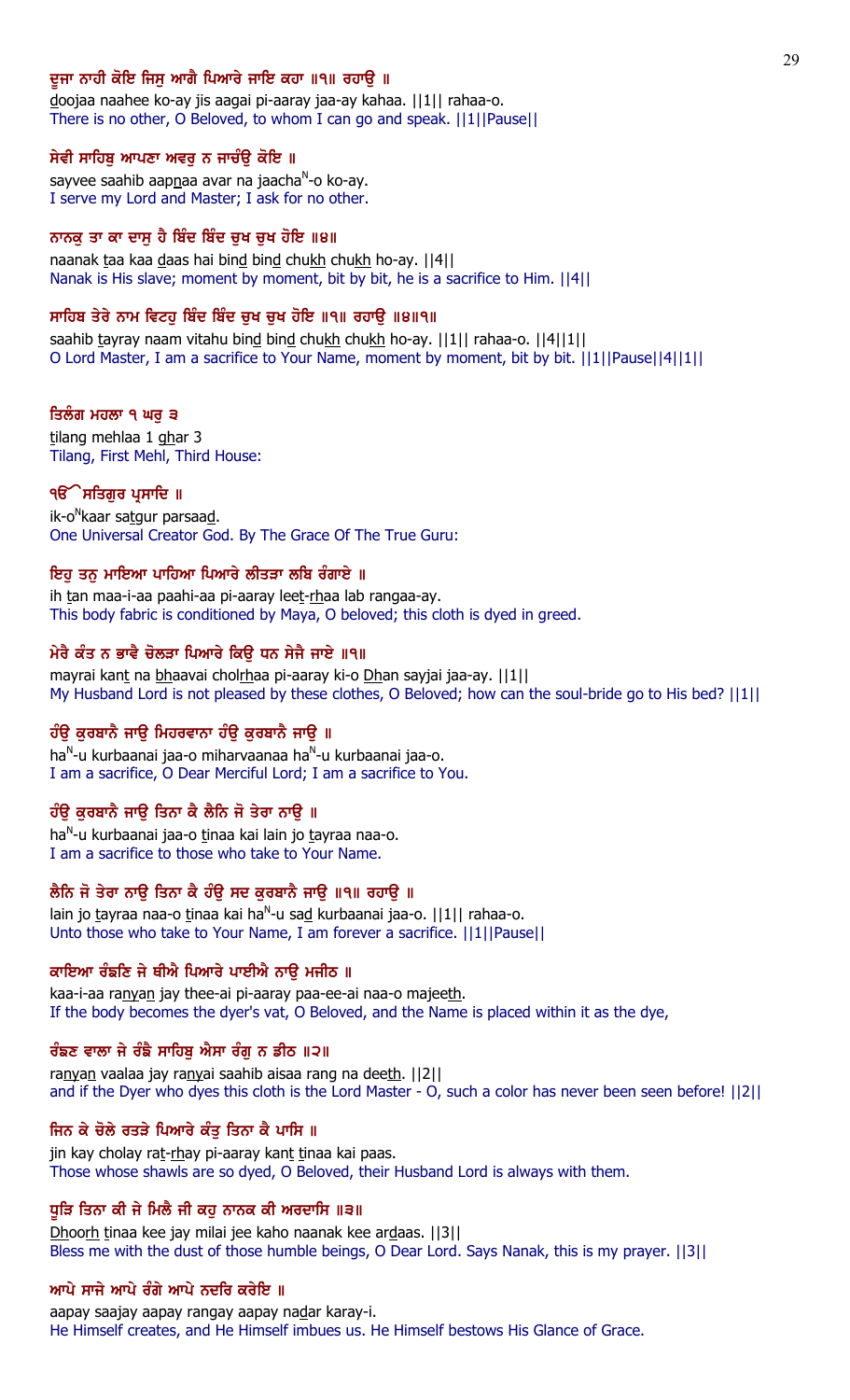# ਨਾਨਕ ਕਾਮਣਿ ਕੰਤੈ ਭਾਵੈ ਆਪੇ ਹੀ ਰਾਵੇਇ ॥੪॥੧॥੩॥

naanak kaaman kantai bhaavai aapay hee raavay-ay. [[4][1][3]] O Nanak, if the soul-bride becomes pleasing to her Husband Lord, He Himself enjoys her. ||4||1||3||

### ਤਿਲੰਗ ਮਃ ੧ ॥

tilang mehlaa 1. Tilang, First Mehl:

# ਇਆਨੜੀਏ ਮਾਨੜਾ ਕਾਇ ਕਰੇਹਿ ॥

i-aanrhee-ay maanrhaa kaa-ay karayhi. O foolish and ignorant soul-bride, why are you so proud?

# ਆਪਨੜੈ ਘਰਿ ਹਰਿ ਰੰਗੋ ਕੀ ਨ ਮਾਣੇਹਿ ॥

aapnarhai ghar har rango kee na maaneh. Within the home of your own self, why do you not enjoy the Love of your Lord?

# ਸਹ ਨੇੜੈ ਧਨ ਕੰਮਲੀਏ ਬਾਹਰ ਕਿਆ ਢਢੇਹਿ ॥

saho nayrhai Dhan kammlee-ay baahar ki-aa dhoodhayhi. Your Husband Lord is so very near, O foolish bride; why do you search for Him outside?

# ਭੈ ਕੀਆ ਦੇਹਿ ਸਲਾਈਆ ਨੈਣੀ ਭਾਵ ਕਾ ਕਰਿ ਸੀਗਾਰੋ ॥

bhai kee-aa deh salaa-ee-aa nainee bhaav kaa kar seegaaro. Apply the Fear of God as the maascara to adorn your eyes, and make the Love of the Lord your ornament.

# ਤਾ ਸੋਹਾਗਣਿ ਜਾਣੀਐ ਲਾਗੀ ਜਾ ਸਹ ਧਰੇ ਪਿਆਰੋ ॥੧॥

taa sohagan jaanee-ai laagee jaa saho Dharay pi-aaro. ||1|| Then, you shall be known as a devoted and committed soul-bride, when you enshrine love for your Husband Lord. ||1||

# ਇਆਣੀ ਬਾਲੀ ਕਿਆ ਕਰੇ ਜਾ ਧਨ ਕੰਤ ਨ ਭਾਵੈ ॥

i-aanee baalee ki-aa karay jaa Dhan kant na bhaavai. What can the silly young bride do, if she is not pleasing to her Husband Lord?

# ਕਰਣ ਪਲਾਹ ਕਰੇ ਬਹੁਤੇਰੇ ਸਾ ਧਨ ਮਹਲੂ ਨ ਪਾਵੈ ॥

karan palaah karay bahutayray saa Dhan mahal na paavai. She may plead and implore so many times, but still, such a bride shall not obtain the Mansion of the Lord's Presence.

# ਵਿਣੂ ਕਰਮਾ ਕਿਛੂ ਪਾਈਐ ਨਾਹੀ ਜੇ ਬਹੁਤੇਰਾ ਧਾਵੈ ॥

vin karmaa kichh paa-ee-ai naahee jay bahutayraa Dhaavai. Without the karma of good deeds, nothing is obtained, although she may run around frantically.

# ਲਬ ਲੋਭ ਅਹੰਕਾਰ ਕੀ ਮਾਤੀ ਮਾਇਆ ਮਾਹਿ ਸਮਾਣੀ ॥

lab lo<u>bh</u> aha<sup>n</sup>kaar kee maa<u>t</u>ee maa-i-aa maahi samaa<u>n</u>ee. She is intoxicated with greed, pride and egotism, and engrossed in Maya.

# ਇਨੀ ਬਾਤੀ ਸਹ ਪਾਈਐ ਨਾਹੀ ਭਈ ਕਾਮਣਿ ਇਆਣੀ ॥੨॥

inee baatee saho paa-ee-ai naahee bha-ee kaaman i-aanee. ||2|| She cannot obtain her Husband Lord in these ways; the young bride is so foolish! ||2||

# ਜਾਇ ਪੁਛਹੁ ਸੋਹਾਗਣੀ ਵਾਹੈ ਕਿਨੀ ਬਾਤੀ ਸਹੁ ਪਾਈਐ ॥

jaa-ay puchhahu sohaaganee vaahai kinee baatee saho paa-ee-ai. Go and ask the happy, pure soul-brides, how did they obtain their Husband Lord?

# ਜੋ ਕਿਛੂ ਕਰੇ ਸੋ ਭਲਾ ਕਰਿ ਮਾਨੀਐ ਹਿਕਮਤਿ ਹੁਕਮੂ ਚੁਕਾਈਐ ॥

jo kichh karay so bhalaa kar maanee-ai hikmat hukam chukhaa-ee-ai. Whatever the Lord does, accept that as good; do away with your own cleverness and self-will.

# ਜਾ ਕੈ ਪ੍ਰੇਮਿ ਪਦਾਰਥੂ ਪਾਈਐ ਤਉ ਚਰਣੀ ਚਿਤੂ ਲਾਈਐ ॥

jaa kai paraym padaarath paa-ee-ai ta-o charnee chit laa-ee-ai. By His Love, true wealth is obtained; link your consciousness to His lotus feet.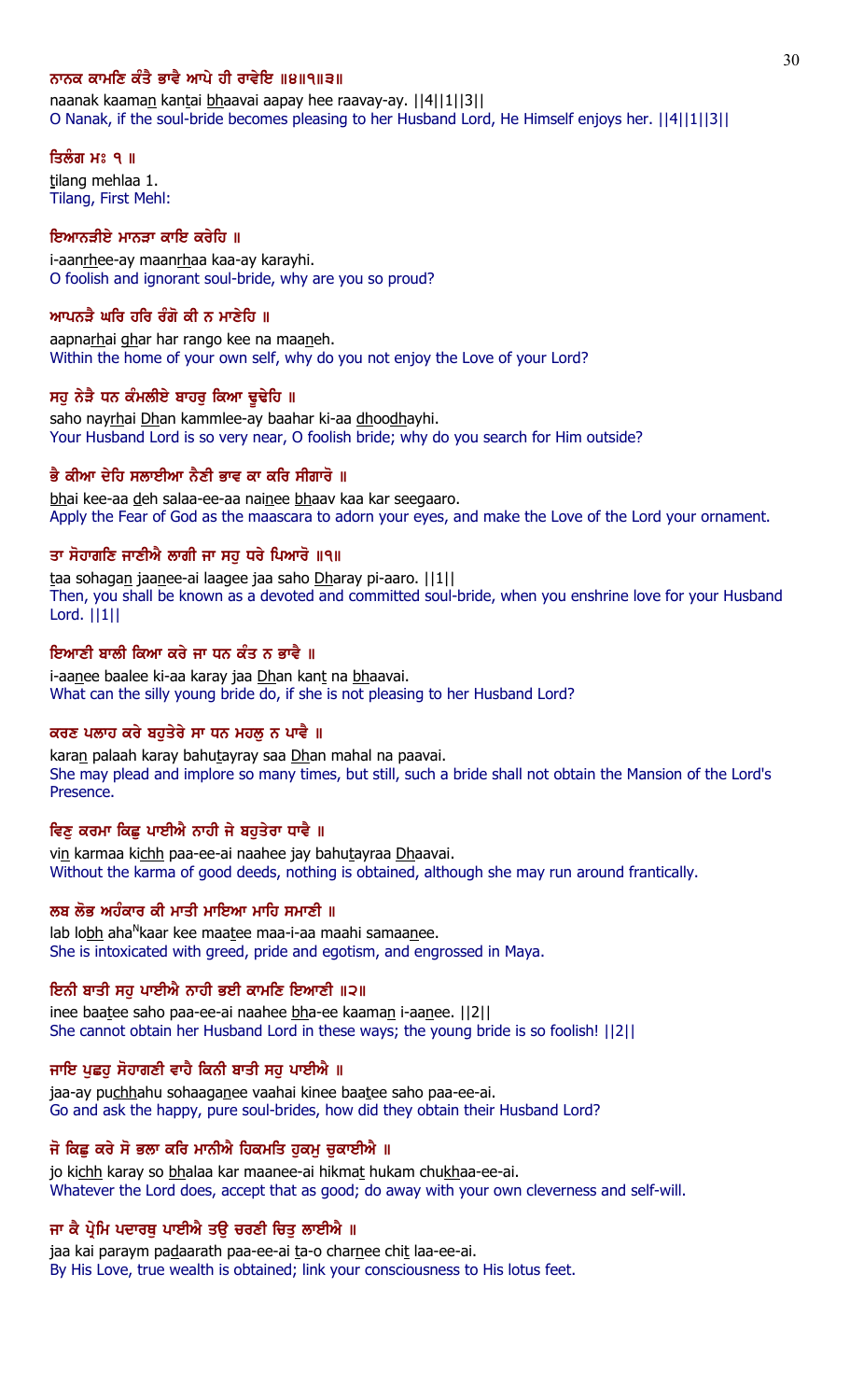# ਸਹ ਕਹੈ ਸੋ ਕੀਜੈ ਤਨ ਮਨੋ ਦੀਜੈ ਐਸਾ ਪਰਮਲ ਲਾਈਐ ॥

saho kahai so keejai tan mano deejai aisaa parmal laa-ee-ai.

As your Husband Lord directs, so you must act; surrender your body and mind to Him, and apply this perfume to yourself.

## ਏਵ ਕਹਹਿ ਸੋਹਾਗਣੀ ਭੈਣੇ ਇਨੀ ਬਾਤੀ ਸਹ ਪਾਈਐ ॥੩॥

ayv kaheh sohaaganee bhainay inee baatee saho paa-ee-ai. ||3|| So speaks the happy soul-bride, O sister; in this way, the Husband Lord is obtained. ||3||

#### ਆਪੂ ਗਵਾਈਐ ਤਾ ਸਹੂ ਪਾਈਐ ਅਉਰੂ ਕੈਸੀ ਚਤੁਰਾਈ ॥

aap gavaa-ee-ai taa saho paa-ee-ai a-or kaisee chaturaa-ee. Give up your selfhood, and so obtain your Husband Lord; what other clever tricks are of any use?

## ਸਹੂ ਨਦਰਿ ਕਰਿ ਦੇਖੈ ਸੋ ਦਿਨੂ ਲੇਖੈ ਕਾਮਣਿ ਨਉ ਨਿਧਿ ਪਾਈ ॥

saho nadar kar daykhai so din laykhai kaaman na-o niDh paa-ee. When the Husband Lord looks upon the soul-bride with His Gracious Glance, that day is historic - the bride obtains the nine treasures.

#### ਆਪਣੇ ਕੰਤ ਪਿਆਰੀ ਸਾ ਸੋਹਾਗਣਿ ਨਾਨਕ ਸਾ ਸਭਰਾਈ ॥

aapnay kant pi-aaree saa sohagan naanak saa sabhraa-ee. She who is loved by her Husband Lord, is the true soul-bride; O Nanak, she is the queen of all.

### ਐਸੇ ਰੰਗਿ ਰਾਤੀ ਸਹਜ ਕੀ ਮਾਤੀ ਅਹਿਨਿਸਿ ਭਾਇ ਸਮਾਣੀ ॥

aisay rang raatee sahj kee maatee ahinis bhaa-ay samaanee. Thus she is imbued with His Love, intoxicated with delight; day and night, she is absorbed in His Love.

### ਸੁੰਦਰਿ ਸਾਇ ਸਰੂਪ ਬਿਚਖਣਿ ਕਹੀਐ ਸਾ ਸਿਆਣੀ ॥੪॥੨॥੪॥

sundar saa-ay saroop bichkhan kahee-ai saa si-aanee. [[4][2][4]] She is beautiful, glorious and brilliant; she is known as truly wise. ||4||2||4||

#### ਸੁਹੀ ਮਹਲਾ ੧ ॥

soohee mehlaa 1. Soohee, First Mehl:

#### ਕਉਣ ਤਰਾਜੀ ਕਵਣੂ ਤੁਲਾ ਤੇਰਾ ਕਵਣੂ ਸਰਾਫੂ ਬੁਲਾਵਾ ॥

ka-un taraajee kavan tulaa tayraa kavan saraaf bulaavaa. What scale, what weights, and what assayer shall I call for You, Lord?

### ਕਉਣੂ ਗੁਰੂ ਕੈ ਪਹਿ ਦੀਖਿਆ ਲੇਵਾ ਕੈ ਪਹਿ ਮੁਲੂ ਕਰਾਵਾ ॥੧॥

ka-un guroo kai peh deekhi-aa layvaa kai peh mul karaavaa. ||1|| From what guru should I receive instruction? By whom should I have Your value appraised? ||1||

# ਮੇਰੇ ਲਾਲ ਜੀੳ ਤੇਰਾ ਅੰਤ ਨ ਜਾਣਾ ॥

mayray laal jee-o tayraa ant na jaanaa. O my Dear Beloved Lord, Your limits are not known.

# ਤੂੰ ਜਲਿ ਥਲਿ ਮਹੀਅਲਿ ਭਰਿਪੁਰਿ ਲੀਣਾ ਤੂੰ ਆਪੇ ਸਰਬ ਸਮਾਣਾ ॥੧॥ ਰਹਾਉ ॥

too<sup>n</sup> jal thal mahee-al <u>bh</u>aripur leenaa too<sup>n</sup> aapay sarab samaanaa. ||1|| rahaa-o. You pervade the water, the land, and the sky; You Yourself are All-pervading. ||1||Pause||

### ਮਨੁ ਤਾਰਾਜੀ ਚਿਤੁ ਤੁਲਾ ਤੇਰੀ ਸੇਵ ਸਰਾਫੁ ਕਮਾਵਾ ॥

man taaraajee chit tulaa tayree sayv saraaf kamaavaa. Mind is the scale, consciousness the weights, and the performance of Your service is the appraiser.

## ਘਟ ਹੀ ਭੀਤਰਿ ਸੋ ਸਹ ਤੋਲੀ ਇਨ ਬਿਧਿ ਚਿਤ ਰਹਾਵਾ ॥੨॥

ghat hee bheetar so saho tolee in biDh chit rahaavaa. [2] Deep within my heart, I weigh my Husband Lord; in this way I focus my consciousness. ||2||

### ਆਪੇ ਕੰਡਾ ਤੋਲੂ ਤਰਾਜੀ ਆਪੇ ਤੋਲਣਹਾਰਾ ॥

aapay kandaa tol taraajee aapay tolanhaaraa. You Yourself are the balance, the weights and the scale; You Yourself are the weigher.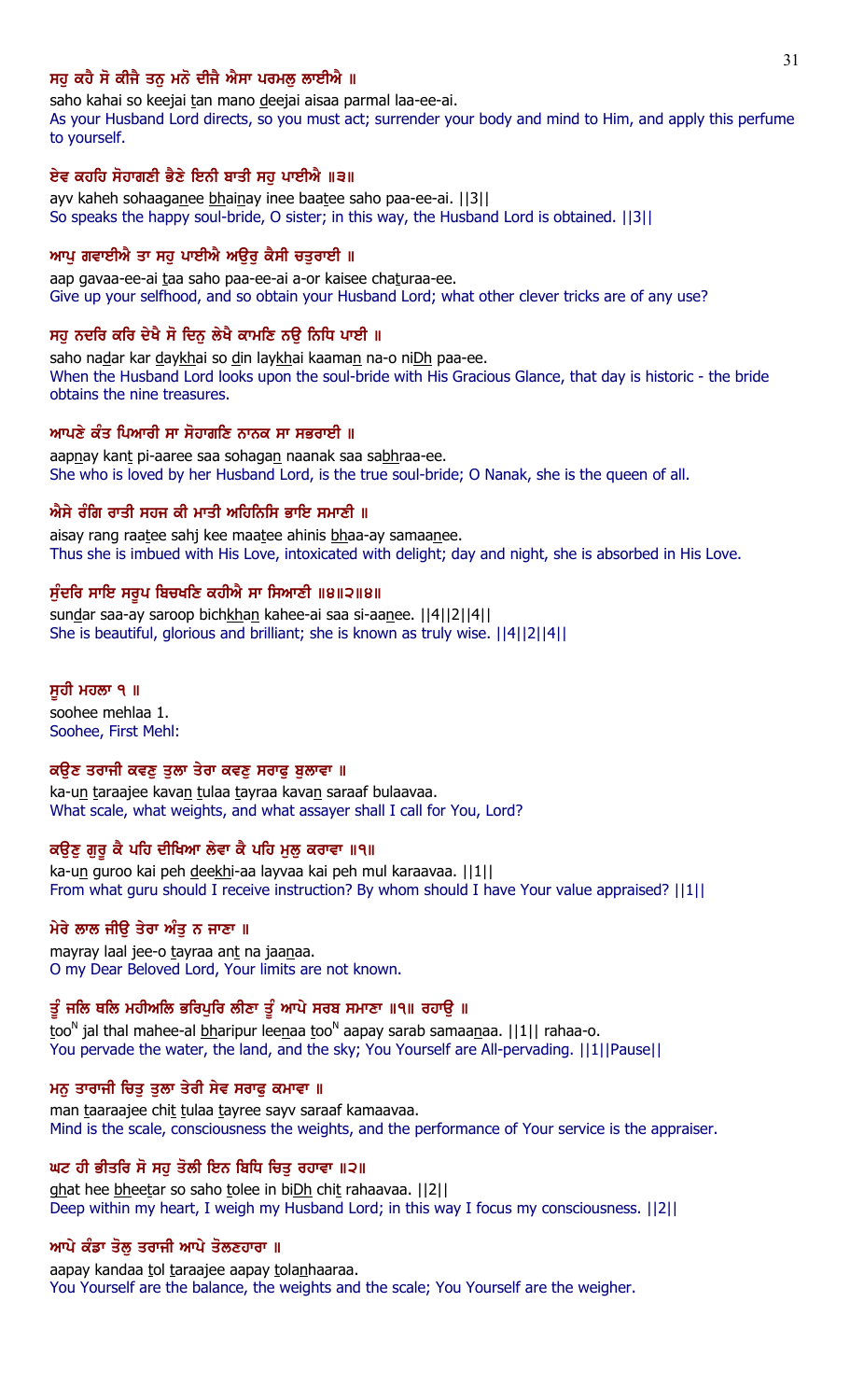# ਆਪੇ ਦੇਖੈ ਆਪੇ ਬੂਝੈ ਆਪੇ ਹੈ ਵਣਜਾਰਾ ॥੩॥

aapay daykhai aapay boojhai aapay hai vanjaaraa. ||3|| You Yourself see, and You Yourself understand; You Yourself are the trader. ||3||

## ਅੰਧੁਲਾ ਨੀਚ ਜਾਤਿ ਪਰਦੇਸੀ ਖਿਨੂ ਆਵੈ ਤਿਲ੍ਹ ਜਾਵੈ ॥

anDhulaa neech jaat pardaysee khin aavai til jaavai. The blind, low class wandering soul, comes for a moment, and departs in an instant.

## ਤਾ ਕੀ ਸੰਗਤਿ ਨਾਨਕੁ ਰਹਦਾ ਕਿਉ ਕਰਿ ਮੂੜਾ ਪਾਵੈ ॥੪॥੨॥੯॥

taa kee sangat naanak rahdaa ki-o kar moorhaa paavai. ||4||2||9|| In its company, Nanak dwells; how can the fool attain the Lord? ||4||2||9||

#### ੧ੳੱੇਸਤਿ ਨਾਮੂ ਕਰਤਾ ਪੂਰਖੂ ਨਿਰਭਉ ਨਿਰਵੈਰੂ ਅਕਾਲ ਮੁਰਤਿ ਅਜੂਨੀ ਸੈਭੰ ਗੁਰ ਪ੍ਰਸਾਦਿ ॥

ik-o<sup>N</sup>kaar sa<u>t</u> naam kar<u>t</u>aa pura<u>kh</u> nir<u>bh</u>a-o nirvair akaal moora<u>t</u> ajoonee sai<u>bh</u>a<sup>n</sup> gur parsaa<u>d</u>. One Universal Creator God. Truth Is The Name. Creative Being Personified. No Fear. No Hatred. Image Of The Undying. Beyond Birth. Self-Existent. By Guru's Grace:

# ਰਾਗੁ ਬਿਲਾਵਲੁ ਮਹਲਾ ੧ ਚਉਪਦੇ ਘਰੁ ੧ ॥

raag bilaaval mehlaa 1 cha-upday ghar 1. Raag Bilaaval, First Mehl, Chau-Padas, First House:

#### ਤੂ ਸੁਲਤਾਨੂ ਕਹਾ ਹਉ ਮੀਆ ਤੇਰੀ ਕਵਨ ਵਡਾਈ ॥

too sultaan kahaa ha-o mee-aa tayree kavan vadaa-ee. You are the Emperor, and I call You a chief - how does this add to Your greatness?

## ਜੋ ਤੂ ਦੇਹਿ ਸੁ ਕਹਾ ਸੁਆਮੀ ਮੈ ਮੁਰਖ ਕਹਣੁ ਨ ਜਾਈ ॥੧॥

jo too deh so kahaa su-aamee mai moorakh kahan na jaa-ee.  $||1||$ As You permit me, I praise You, O Lord and Master; I am ignorant, and I cannot chant Your Praises. ||1||

#### ਤੇਰੇ ਗੁਣ ਗਾਵਾ ਦੇਹਿ ਬੁਝਾਈ ॥

tayray gun gaavaa deh bujhaa-ee. Please bless me with such understanding, that I may sing Your Glorious Praises.

#### ਜੈਸੇ ਸਚ ਮਹਿ ਰਹਉ ਰਜਾਈ ॥੧॥ ਰਹਾਉ ॥

jaisay sach meh raha-o rajaa-ee. ||1|| rahaa-o. May I dwell in Truth, according to Your Will. ||1||Pause||

## ਜੋ ਕਿਛੂ ਹੋਆ ਸਭੂ ਕਿਛੂ ਤੁਝ ਤੇ ਤੇਰੀ ਸਭ ਅਸਨਾਈ ॥

jo kichh ho-aa sabh kichh tujh tay tayree sabh asnaa-ee. Whatever has happened, has all come from You. You are All-knowing.

#### ਤੇਰਾ ਅੰਤੁ ਨ ਜਾਣਾ ਮੇਰੇ ਸਾਹਿਬ ਮੈ ਅੰਧੁਲੇ ਕਿਆ ਚਤੁਰਾਈ ॥੨॥

tayraa ant na jaanaa mayray saahib mai anDhulay ki-aa chaturaa-ee. [[2]] Your limits cannot be known, O my Lord and Master; I am blind - what wisdom do I have? ||2||

#### ਕਿਆ ਹਉ ਕਥੀ ਕਥੇ ਕਥਿ ਦੇਖਾ ਮੈ ਅਕਥੂ ਨ ਕਥਨਾ ਜਾਈ ॥

ki-aa ha-o kathee kathay kath daykhaa mai akath na kathnaa jaa-ee. What should I say? While talking, I talk of seeing, but I cannot describe the indescribable.

### ਜੋ ਤੁਧ ਭਾਵੈ ਸੋਈ ਆਖਾ ਤਿਲ੍ਹ ਤੇਰੀ ਵਡਿਆਈ ॥੩॥

jo tuDh bhaavai so-ee aakhaa til tayree vadi-aa-ee. [[3]] As it pleases Your Will, I speak; it is just the tiniest bit of Your greatness. ||3||

#### ਏਤੇ ਕੁਕਰ ਹਉ ਬੇਗਾਨਾ ਭਉਕਾ ਇਸੁ ਤਨ ਤਾਈ ॥

aytay kookar ha-o baygaanaa bha-ukaa is tan taa-ee. Among so many dogs, I am an outcast; I bark for my body's belly.

#### ਭਗਤਿ ਹੀਣੂ ਨਾਨਕੂ ਜੇ ਹੋਇਗਾ ਤਾ ਖਸਮੈ ਨਾਉ ਨ ਜਾਈ ॥੪॥੧॥

bhagat heen naanak jay ho-igaa taa khasmai naa-o na jaa-ee. [[4][1]] Without devotional worship, O Nanak, even so, still, my Master's Name does not leave me. ||4||1||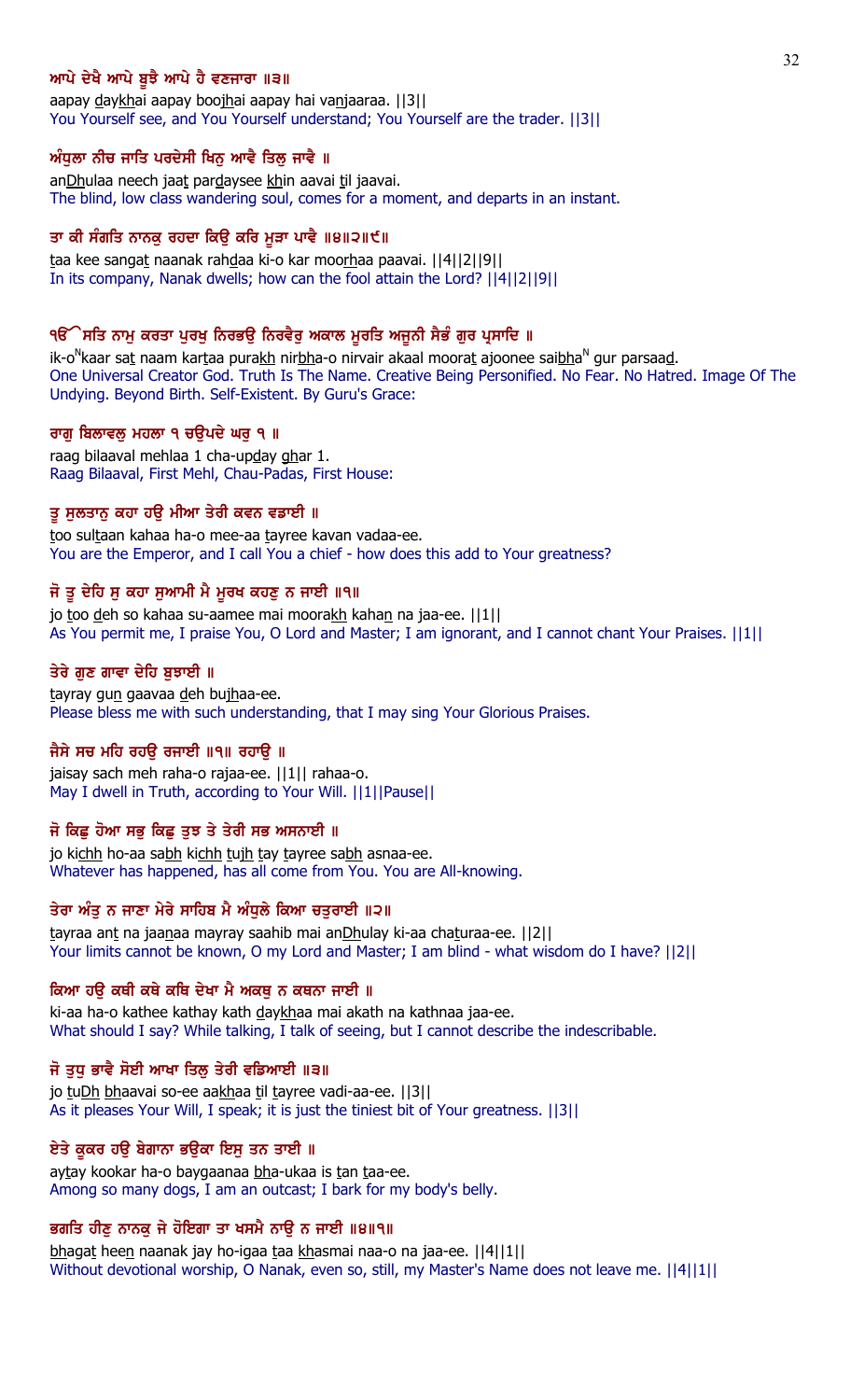# ਬਿਲਾਵਲ ਮਹਲਾ ੧ ॥

bilaaval mehlaa 1. Bilaawal, First Mehl:

# <u>ਮਨ</u> ਮੰਦਰੂ ਤਨ ਵੇਸ ਕਲੰਦਰੂ ਘਟ ਹੀ ਤੀਰਥਿ ਨਾਵਾ ॥

man mandar tan vays kalandar ghat hee tirath naavaa. My mind is the temple, and my body is the simple cloth of the humble seeker; deep within my heart, I bathe at the sacred shrine.

# ਏਕ ਸਬਦੁ ਮੇਰੈ ਪ੍ਰਾਨਿ ਬਸਤੁ ਹੈ ਬਾਹੁੜਿ ਜਨਮਿ ਨ ਆਵਾ ॥੧॥

ayk sabad mayrai paraan basat hai baahurh janam na aavaa. ||1|| The One Word of the Shabad abides within my mind; I shall not come to be born again. ||1||

# ਮਨੂ ਬੇਧਿਆ ਦਇਆਲ ਸੇਤੀ ਮੇਰੀ ਮਾਈ ॥

man bayDhi-aa da-i-aal saytee mayree maa-ee. My mind is pierced through by the Merciful Lord, O my mother!

# ਕੳਣ ਜਾਣੈ ਪੀਰ ਪਰਾਈ ॥

ka-un jaanai peer paraa-ee. Who can know the pain of another?

# ਹਮ ਨਾਹੀ ਚਿੰਤ ਪਰਾਈ ॥੧॥ ਰਹਾੳ ॥

ham naahee chint paraa-ee. ||1|| rahaa-o. I think of none other than the Lord. ||1||Pause||

# ਅਗਮ ਅਗੋਚਰ ਅਲਖ ਅਪਾਰਾ ਚਿੰਤਾ ਕਰਹ ਹਮਾਰੀ ॥

agam agochar alakh apaaraa chintaa karahu hamaaree. O Lord, inaccessible, unfathomable, invisible and infinite: please, take care of me!

# ਜਲਿ ਥਲਿ ਮਹੀਅਲਿ ਭਰਿਪੁਰਿ ਲੀਣਾ ਘਟਿ ਘਟਿ ਜੋਤਿ ਤੁਮਾਰੀ ॥੨॥

jal thal mahee-al <u>bh</u>aripur lee<u>n</u>aa <u>gh</u>at ghat jo<u>t</u> tum<sup>H</sup>aaree. [[2][ In the water, on the land and in sky, You are totally pervading. Your Light is in each and every heart. ||2||

# ਸਿਖ ਮਤਿ ਸਭ ਬੁਧਿ ਤੁਮਾਰੀ ਮੰਦਿਰ ਛਾਵਾ ਤੇਰੇ ॥

si<u>kh</u> ma<u>t</u> sa<u>bh</u> bu<u>Dh t</u>um<sup>H</sup>aaree man<u>d</u>ir <u>chh</u>aavaa tayray. All teachings, instructions and understandings are Yours; the mansions and sanctuaries are Yours as well.

# ਤੁਝ ਬਿਨੁ ਅਵਰੁ ਨ ਜਾਣਾ ਮੇਰੇ ਸਾਹਿਬਾ ਗੁਣ ਗਾਵਾ ਨਿਤ ਤੇਰੇ ॥੩॥

tujh bin avar na jaanaa mayray saahibaa gun gaavaa nit tayray. ||3|| Without You, I know no other, O my Lord and Master; I continually sing Your Glorious Praises. ||3||

# ਜੀਅ ਜੰਤ ਸਭਿ ਸਰਣਿ ਤੁਮਾਰੀ ਸਰਬ ਚਿੰਤ ਤੁਧੁ ਪਾਸੇ ॥

jee-a jan<u>t</u> sa<u>bh</u> sara<u>n t</u>um<sup>H</sup>aaree sarab chin<u>t t</u>u<u>Dh</u> paasay. All beings and creatures seek the Protection of Your Sanctuary; all thought of their care rests with You.

# ਜੋ ਤੁਧੂ ਭਾਵੈ ਸੋਈ ਚੰਗਾ ਇਕ ਨਾਨਕ ਕੀ ਅਰਦਾਸੇ ॥੪॥੨॥

jo tuDh bhaavai so-ee changa ik naanak kee ardaasay. ||4||2|| That which pleases Your Will is good; this alone is Nanak's prayer. ||4||2||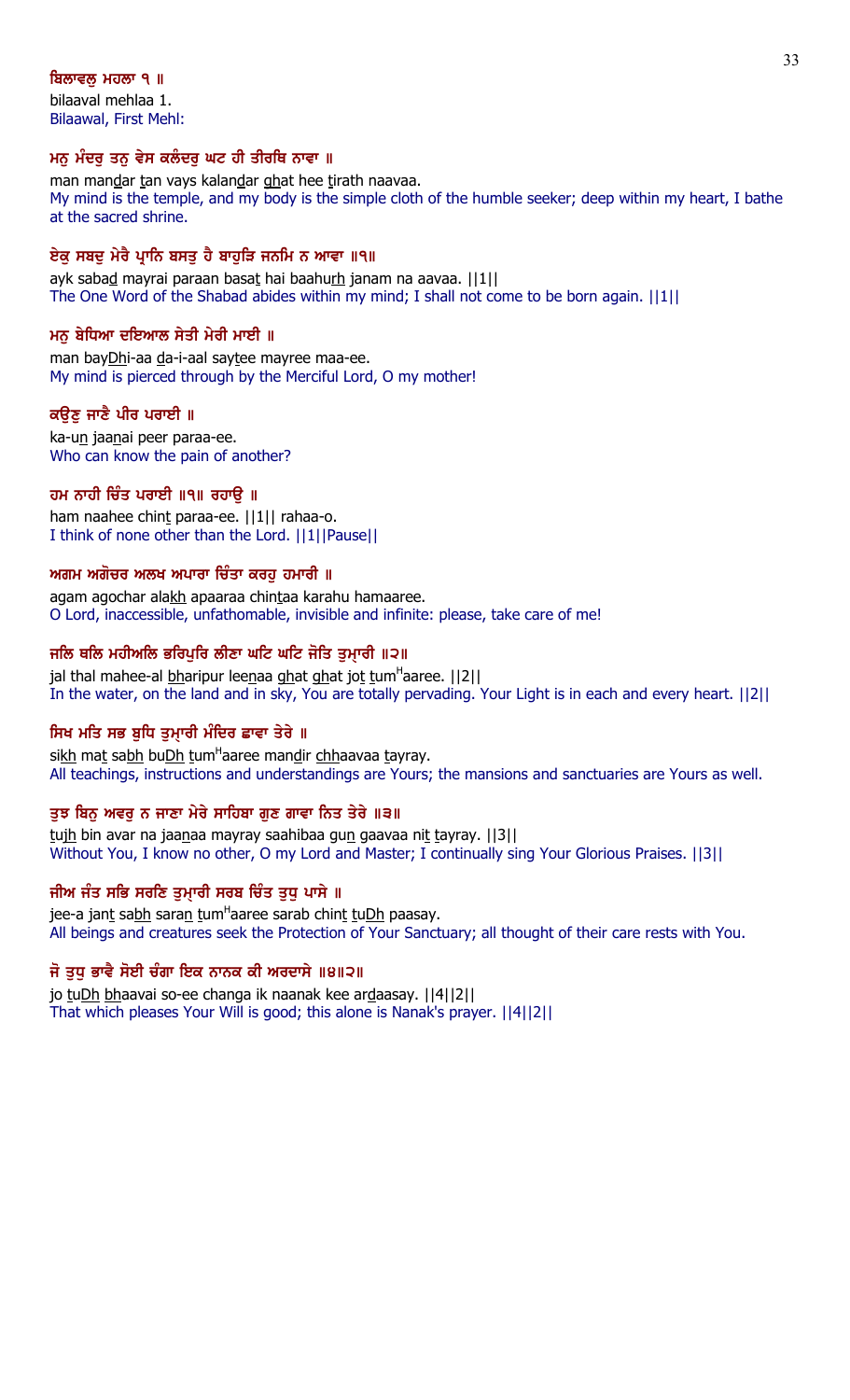ਜਾਪ ਸਾਹਿਬ ੧**ੳ**ੇਸਤਿਗੁਰ ਪ੍ਰਸਾਦਿ ॥ ਸ੍ਰੀ ਵਾਹਿਗੁਰੂ ਜੀ ਕੀ ਫਤਹ ॥

ਜਾਪ ਸ੍ਰੀ ਮੁਖਵਾਕ ਪਾਤਿਸ਼ਾਹੀ ੧੦॥

ਛਪੈ ਛੰਦ ॥ ਤ੍ਰ ਪ੍ਰਸਾਦਿ ॥

ਚੱਕ੍ਰ ਚਿਹਨ ਅਰੁ ਬਰਨ ਜਾਤਿ ਅਰੁ ਪਾਤਿ ਨਹਿਨ ਜਿਹ ॥ ਰੂਪ ਰੰਗ ਅਰੂ ਰੇਖ ਭੇਖ ਕੋਉ ਕਹਿ ਨ ਸਕਤਿ ਕਿਹ ॥ ਅਚਲ ਮੁਰਤਿ ਅਨਭਉ ਪ੍ਰਕਾਸ ਅਮਿਤੋਜਿ ਕਹਿੱਜੈ ॥ ਕੋਟਿ ਇੰਦ੍ਰ ਇੰਦ੍ਰਾਣਿ ਸਾਹੁ ਸਾਹਾਣਿ ਗਣਿੱਜੈ ॥ ਤ੍ਰਿਭਵਣ ਮਹੀਪ ਸੁਰ ਨਰ ਅਸੁਰ ਨੇਤ ਨੇਤ ਬਨ ਤ੍ਰਿਣ ਕਹਤ ॥ ਤਵ ਸਰਬ ਨਾਮ ਕਥੈ ਕਵਨ ਕਰਮ ਨਾਮ ਬਰਨਤ ਸਮਤਿ ॥੧॥

ਭੁਜੰਗ ਪ੍ਰਯਾਤ ਛੰਦ ॥

ਨਮਸਤੂੰ ਅਕਾਲੇ ॥ ਨਮਸਤੂੰ ਕ੍ਰਿਪਾਲੇ ॥ ਨਮਸਤੰ ਅਰੁਪੇ ॥ ਨਮਸਤੰ ਅਨੁਪੇ ॥੨॥ ਨਮਸਤੰ ਅਭੇਖੇ ॥ ਨਮਸਤੰ ਅਲੇਖੇ ॥ ਨਮਸਤੰ ਅਕਾਏ ॥ ਨਮਸਤੰ ਅਜਾਏ ॥੩॥ ਨਮਸਤੰ ਅਗੰਜੇ ॥ ਨਮਸਤੰ ਅਭੰਜੇ ॥ ਨਮਸਤੰ ਅਨਾਮੇ ॥ ਨਮਸਤੰ ਅਠਾਮੇ ॥੪॥ ਨਮਸਤੰ ਅਕਰਮੰ ॥ ਨਮਸਤੰ ਅਧਰਮੰ ॥ ਨਮਸਤੰ ਅਨਾਮੰ ॥ ਨਮਸਤੰ ਅਧਾਮੰ ॥੫॥ ਨਮਸਤੰ ਅਜੀਤੇ ॥ ਨਮਸਤੰ ਅਭੀਤੇ ॥ ਨਮਸਤੰ ਅਬਾਹੇ ॥ ਨਮਸਤੰ ਅਢਾਹੇ ॥੬॥ ਨਮਸਤੰ ਅਨੀਲੇ ॥ ਨਮਸਤੰ ਅਨਾਦੇ ॥ ਨਮਸਤੰ ਅਛੇਦੇ ॥ ਨਮਸਤੰ ਅਗਾਧੇ ॥੭॥ ਨਮਸਤੰ ਅਗੰਜੇ ॥ ਨਮਸਤੰ ਅਭੰਜੇ ॥ ਨਮਸਤੰ ਉਦਾਰੇ ॥ ਨਮਸਤੰ ਅਪਾਰੇ ॥੮॥ ਨਮਸਤੰ ਸੁ ਏਕੈ ॥ ਨਮਸਤੰ ਅਨੇਕੈ ॥ ਨਮਸਤੰ ਅਭੁਤੇ ॥ ਨਮਸਤੰ ਅਜੁਪੇ ॥੯॥ ਨਮਸਤੰ ਨ੍ਰਿਕਰਮੇ ॥ ਨਮਸਤੰ ਨ੍ਰਿਭਰਮੇ ॥ ਨਮਸਤੰ ਨ੍ਰਿਦੇਸੇ ॥ ਨਮਸਤੰ ਨ੍ਰਿਭੇਸੇ ॥੧੦॥ ਨਮਸਤੰ ਨ੍ਰਿਨਾਮੇ ॥ ਨਮਸਤੰ ਨ੍ਰਿਕਾਮੇ ॥ ਨਮਸਤੰ ਨ੍ਰਿਧਾਤੇ ॥ ਨਮਸਤੰ ਨ੍ਰਿਘਾਤੇ ॥੧੧॥ ਨਮਸਤੰ ਨ੍ਰਿਧੁਤੇ ॥ ਨਮਸਤੰ ਅਭੁਤੇ ॥ ਨਮਸਤੰ ਅਲੋਕੇ ॥ ਨਮਸਤੰ ਅਸੋਕੇ ॥੧੨॥ ਨਮਸਤੰ ਨਿਤਾਪੇ ॥ ਨਮਸਤੰ ਅਥਾਪੇ ॥ ਨਮਸਤੰ ਤ੍ਰਿਮਾਨੇ ॥ ਨਮਸਤੰ ਨਿਧਾਨੇ ॥੧੩॥ ਨਮਸਤੰ ਅਗਾਹੇ ॥ ਨਮਸਤੰ ਅਬਾਹੇ ॥ ਨਮਸਤੰ ਤਿਬਰਗੇ ॥ ਨਮਸਤੰ ਅਸਰਗੇ ॥੧੪॥ ਨਮਸਤੰ ਪ੍ਰਭੋਗੇ ॥ ਨਮਸਤੰ ਸਜੋਗੇ ॥ ਨਮਸਤੰ ਅਰੰਗੇ ॥ ਨਮਸਤੰ ਅਭੰਗੇ ॥੧੫॥ ਨਮਸਤੰ ਅਗੰਮੇ ॥ ਨਮਸਤਸਤ ਰੰਮੇ ॥ ਨਮਸਤੰ ਜਲਾਸਰੇ ॥ ਨਮਸਤੰ ਨਿਰਾਸਰੇ ॥੧੬॥ ਨਮਸਤੰ ਅਜਾਤੇ ॥ ਨਮਸਤੰ ਅਪਾਤੇ ॥ ਨਮਸਤੰ ਅਮਜਬੇ ॥ ਨਮਸਤਸਤ ਅਜਬੇ ॥੧੭॥ ਅਦੇਸੰ ਅਦੇਸੇ ॥ ਨਮਸਤੰ ਅਭੇਸੇ ॥ ਨਮਸਤੰ ਨਿਧਾਮੇ ॥ ਨਮਸਤੰ ਨਿਬਾਮੇ ॥੧੮॥ ਨਮੋ ਸਰਬ ਕਾਲੇ ॥ ਨਮੋ ਸਰਬ ਦਿਆਲੇ ॥ ਨਮੋ ਸਰਬ ਰੁਪੇ ॥ ਨਮੋ ਸਰਬ ਭੁਪੇ ॥੧੯॥ ਨਮੋ ਸਰਬ ਖਾਪੇ ॥ ਨਮੋ ਸਰਬ ਥਾਪੇ ॥ ਨਮੋ ਸਰਬ ਕਾਲੇ ॥ ਨਮੋ ਸਰਬ ਪਾਲੇ ॥੨੦॥ ਨਮਸਤਸਤੁ ਦੇਵੈ ॥ ਨਮਸਤੰ ਅਭੇਵੈ ॥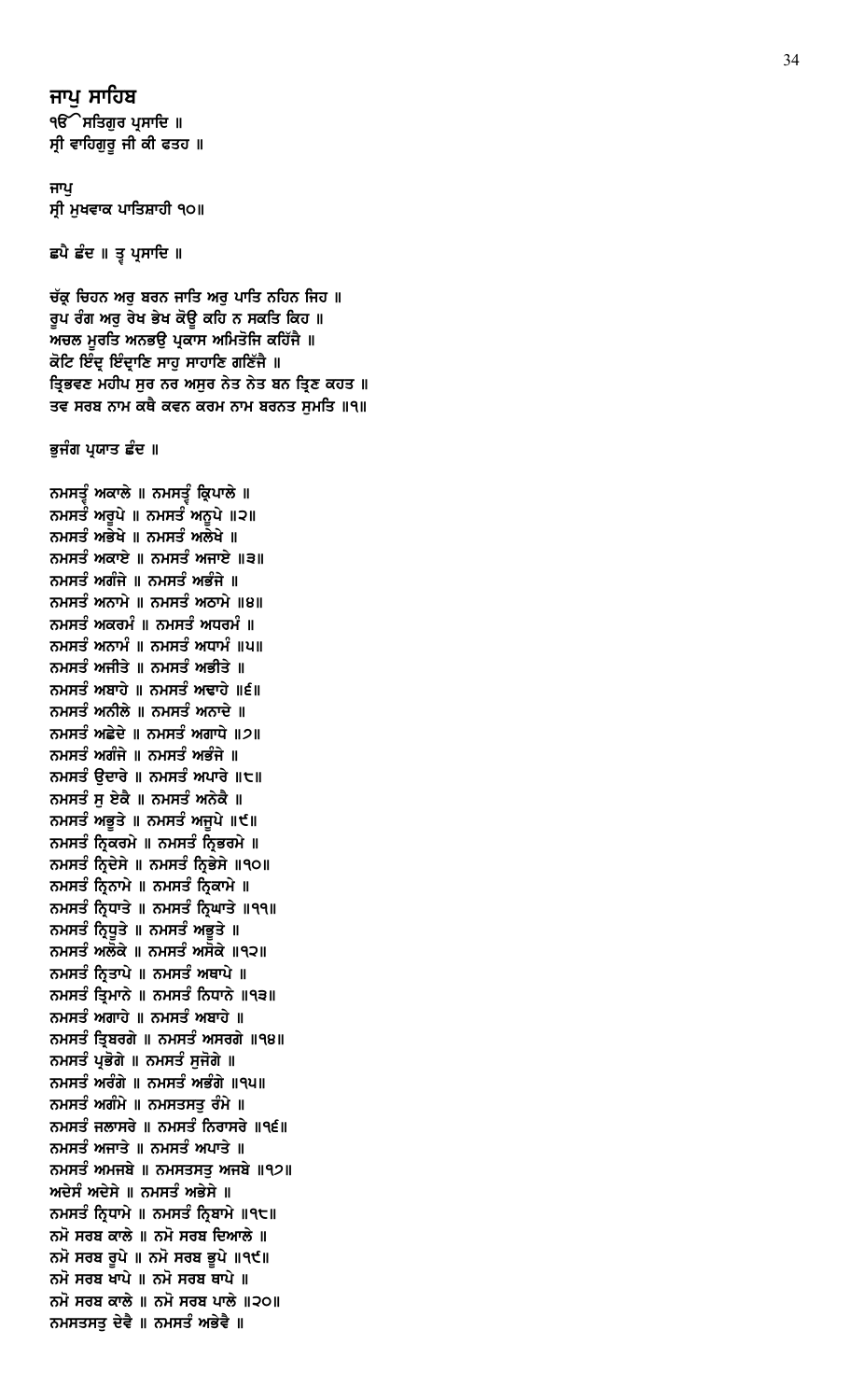ਨਮੋ ਸਰਬ ਮਾਨੇ ॥ ਸਮਸਤੀ ਨਿਧਾਨੇ ॥ ਨਮੋ ਦੇਵ ਦੇਵੇ ॥ ਅਭੇਖੀ ਅਭੇਵੇ ॥੪੪॥ ਨਮੋ ਕਾਲ ਕਾਲੇ ॥ ਨਮੋ ਸਰਬ ਪਾਲੇ ॥ ਨਮੋ ਸਰਬ ਗੳਣੇ ॥ ਨਮੋ ਸਰਬ ਭਉਣੇ ॥੪੫॥ ਅਨੰਗੀ ਅਨਾਥੇ ॥ ਨ੍ਰਿਸੰਗੀ ਪ੍ਰਮਾਥੇ ॥ ਨਮੋ ਭਾਨ ਭਾਨੇ ॥ ਨਮੋ ਮਾਨ ਮਾਨੇ ॥੪੬॥ ਨਮੋ ਚੰਦ ਚੰਦੇ ॥ ਨਮੋ ਭਾਨ ਭਾਨੇ ॥ ਨਮੋ ਗੀਤ ਗੀਤੇ ॥ ਨਮੋ ਤਾਨ ਤਾਨੇ ॥੪੭॥ ਨਮੋ ਨਿਰਤ ਨਿਰਤੇ ॥ ਨਮੋ ਨਾਦ ਨਾਦੇ ॥ ਨਮੋ ਪਾਨ ਪਾਨੇ ॥ ਨਮੋ ਬਾਦ ਬਾਦੇ ॥੪੮॥ ਅਨੰਗੀ ਅਨਾਮੇ ॥ ਸਮਸਤੀ ਸਰੂਪੇ ॥ ਪ੍ਰਭੰਗੀ ਪ੍ਰਮਾਥੇ ॥ ਸਮਸਤੀ ਬਿਭੁਤੇ ॥੪੯॥ ਕਲੰਕੰ ਬਿਨਾ ਨੇ ਕਲੰਕੀ ਸਰੂਪੇ ॥ ਨਮੋ ਰਾਜ ਰਾਜੇ ਸੁਰੰ ਪਰਮ ਰੁਪੇ ॥੫੦॥ ਨਮੋ ਜੋਗ ਜੋਗੇ ਸੁੱਚੰ ਪਰਮ ਸਿੱਧੇ ॥ ਨਮੋ ਰਾਜ ਰਾਜੇ ਸੁਰੰ ਪਰਮ ਬ੍ਰਿਧੇ ॥ਪ੧॥ ਨਮੋ ਸਸਤ੍ਰ ਪਾਣੇ ॥ ਨਮੋ ਅਸਤ੍ਰ ਮਾਣੇ ॥ ਨਮੋ ਪਰਮ ਗਿਆਤਾ ॥ ਨਮੋ ਲੋਕ ਮਾਤਾ ॥੫੨॥ ਅਭੇਖੀ ਅਭਰਮੀ ਅਭੋਗੀ ਅਭਗਤੇ ॥ ਨਮੋ ਜੋਗ ਜੋਗੇ ਸੁਰੰ ਪਰਮ ਜੁਗਤੇ ॥੫੩॥ ਨਮੋ ਨਿੱਤ ਨਾਰਾਇਣੇ ਕ੍ਰਰ ਕਰਮੇ ॥ ਨਮੋ ਪ੍ਰੇਤ ਅਪ੍ਰੇਤ ਦੇਵੇ ਸੁਧਰਮੇ ॥ਪ੪॥

# ਭੁਜੰਗ ਪ੍ਰਯਾਤ ਛੰਦ ॥

ਅਲੇਖ ਹੈਂ ॥ ਅਭੇਖ ਹੈਂ ॥ ਅਨਾਮ ਹੈਂ ॥ ਅਕਾਮ ਹੈਂ ॥੩੦॥ ਅਧੇ ਹੈਂ ॥ ਅਭੇ ਹੈਂ ॥ ਅਜੀਤ ਹੈਂ ॥ ਅਭੀਤ ਹੈਂ ॥੩੧॥ ਤ੍ਰਿਮਾਨ ਹੈਂ ॥ ਨਿਧਾਨ ਹੈਂ ॥ ਤ੍ਰਿਬਰਗ ਹੈਂ ॥ ਅਸਰਗ ਹੈਂ ॥੩੨॥ ਅਨੀਲ ਹੈਂ ॥ ਅਨਾਦਿ ਹੈਂ ॥ ਅਜੇ ਹੈਂ ॥ ਅਜਾਦਿ ਹੈਂ ॥੩੩॥ ਅਜਨਮ ਹੈਂ ॥ ਅਬਰਨ ਹੈਂ ॥ ਅਭੁਤ ਹੈਂ ॥ ਅਭਰਨ ਹੈਂ ॥੩੪॥ ਅਗੰਜ ਹੈਂ ॥ ਅਭੰਜ ਹੈਂ ॥ ਅਝੁਝ ਹੈਂ ॥ ਅਝੰਝ ਹੈਂ ॥੩੫॥ ਅਮੀਕ ਹੈਂ ॥ ਰਫ਼ੀਕ ਹੈਂ ॥ ਅਧੰਧ ਹੈਂ ॥ ਅਬੰਧ ਹੈਂ ॥੩੬॥ ਨਿਬੁਝ ਹੈਂ ॥ ਅਸੁਝ ਹੈਂ ॥ ਅਕਾਲ ਹੈਂ ॥ ਅਜਾਲ ਹੈਂ ॥੩੭॥ ਅਲਾਹ ਹੈਂ ॥ ਅਜਾਹ ਹੈਂ ॥ ਅਨੰਤ ਹੈਂ ॥ ਮਹੰਤ ਹੈਂ ॥੩੮॥ ਅਲੀਕ ਹੈਂ ॥ ਨ੍ਰਿਸੀਕ ਹੈਂ ॥ ਨ੍ਰਿਲੰਭ ਹੈਂ ॥ ਅਸੰਭ ਹੈਂ ॥੩੯॥ ਅਗੰਮ ਹੈਂ ॥ ਅਜੰਮ ਹੈਂ ॥ ਅਭੂਤ ਹੈਂ ॥ ਅਛੂਤ ਹੈਂ ॥੪੦॥ ਅਲੋਕ ਹੈਂ ॥ ਅਸੋਕ ਹੈਂ ॥ ਅਕਰਮ ਹੈਂ ॥ ਅਭਰਮ ਹੈਂ ॥੪੧॥ ਅਜੀਤ ਹੈਂ ॥ ਅਭੀਤ ਹੈਂ ॥ ਅਬਾਹ ਹੈਂ ॥ ਅਗਾਹ ਹੈਂ ॥੪੨॥ ਅਮਾਨ ਹੈਂ ॥ ਨਿਧਾਨ ਹੈਂ ॥ ਅਨੇਕ ਹੈਂ ॥ ਫਿਰ ਏਕ ਹੈਂ ॥੪੩॥

ਅਰੁਪ ਹੈਂ ॥ ਅਨੁਪ ਹੈਂ ॥ ਅਜੁ ਹੈਂ ॥ ਅਭੁ ਹੈਂ ॥੨੯॥

# ਚਾਚਰੀ ਛੰਦ ॥ ਤੂ ਪ੍ਰਸਾਦਿ ॥

ਨਮਸਤੰ ਅਜਨਮੇ ॥ ਨਮਸਤੰ ਸ ਬਨਮੇ ॥੨੧॥ ਨਮੋ ਸਰਬ ਗੳਨੇ ॥ ਨਮੋ ਸਰਬ ਭੳਨੇ ॥ ਨਮੋ ਸਰਬ ਰੰਗੇ ॥ ਨਮੋ ਸਰਬ ਭੰਗੇ ॥੨੨॥ ਨਮੋ ਕਾਲ ਕਾਲੇ ॥ ਨਮਸਤਸਤ ਦਿਆਲੇ ॥ ਨਮਸਤੰ ਅਬਰਨੇ ॥ ਨਮਸਤੰ ਅਮਰਨੇ ॥੨੩॥ ਨਮਸਤੰ ਜਰਾਰੰ ॥ ਨਮਸਤੰ ਕ੍ਰਿਤਾਰੰ ॥ ਨਮੋ ਸਰਬ ਧੰਧੇ ॥ ਨਮੋ ਸਤ ਅਬੰਧੇ ॥੨੪॥ ਨਮਸਤੰ ਨ੍ਰਿਸਾਕੇ ॥ ਨਮਸਤੰ ਨ੍ਰਿਬਾਕੇ ॥ ਨਮਸਤੰ ਰਹੀਮੇ ॥ ਨਮਸਤੰ ਕਰੀਮੇ ॥੨੫॥ ਨਮਸਤੰ ਅਨੰਤੇ ॥ ਨਮਸਤੰ ਮਹੰਤੇ ॥ ਨਮਸਤਸਤੁ ਰਾਗੇ ॥ ਨਮਸਤੰ ਸੁਹਾਗੇ ॥੨੬॥ ਨਮੋ ਸਰਬ ਸੋਖੰ ॥ ਨਮੋ ਸਰਬ ਪੋਖੰ ॥ ਨਮੋ ਸਰਬ ਕਰਤਾ ॥ ਨਮੋ ਸਰਬ ਹਰਤਾ ॥੨੭॥ ਨਮੋ ਜੋਗ ਜੋਗੇ ॥ ਨਮੋ ਭੋਗ ਭੋਗੇ ॥ ਨਮੋ ਸਰਬ ਦਿਆਲੇ ॥ ਨਮੋ ਸਰਬ ਪਾਲੇ ॥੨੮॥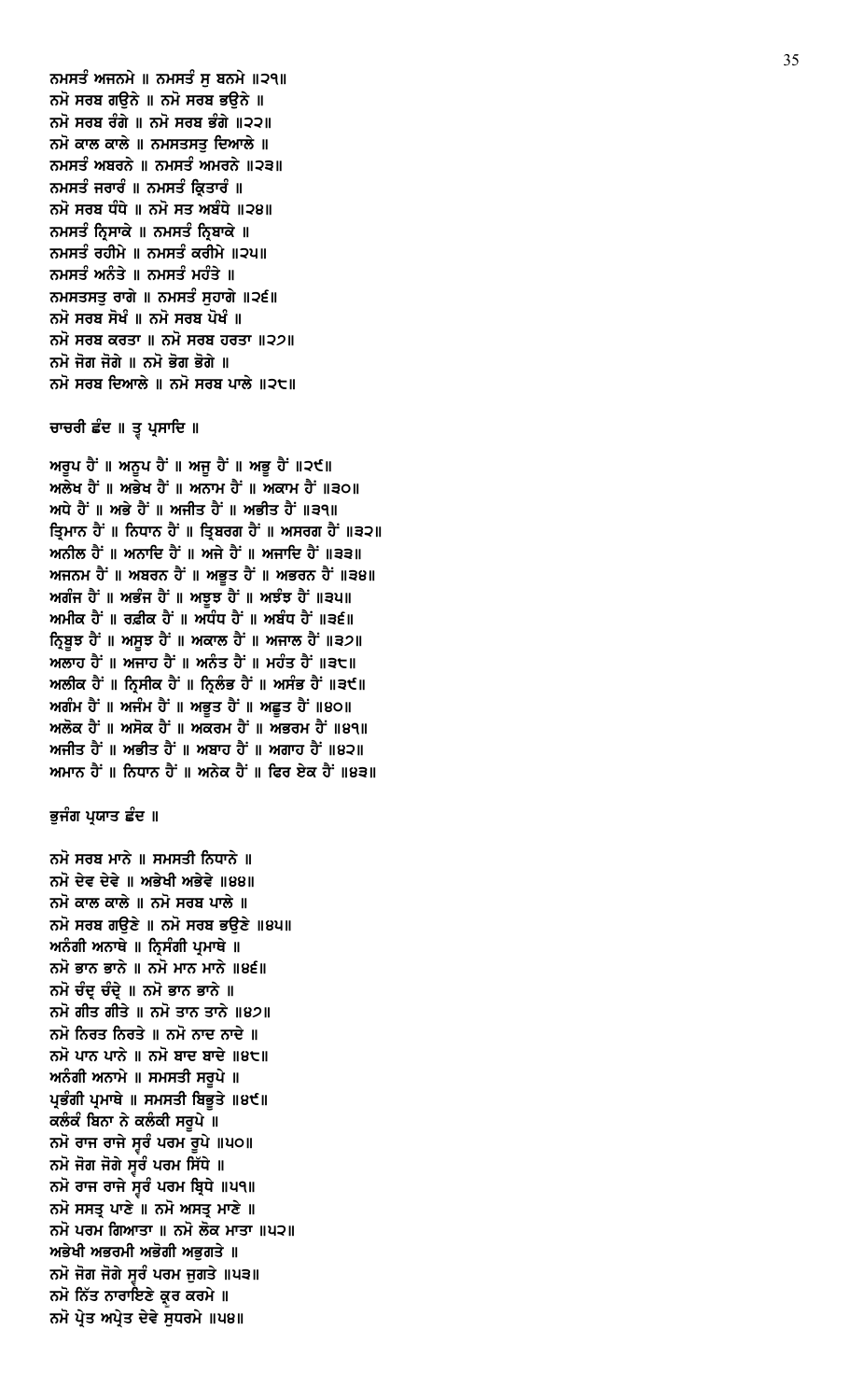```
ਨਮੋ ਸਰਬ ਜੀਤੰ ॥ ਨਮੋ ਸਰਬ ਭੀਤੰ ॥੬੯॥
ਨਮੋ ਸਰਬ ਗਿਆਨੰ ॥ ਨਮੋ ਪਰਮ ਤਾਨੰ ॥
ਨਮੋ ਸਰਬ ਮੰਤ੍ਰੰ ॥ ਨਮੋ ਸਰਬ ਜੰਤ੍ਰੰ ॥੭੦॥
ਨਮੋ ਸਰਬ ਦਿੱਸੰ ॥ ਨਮੋ ਸਰਬ ਕਿੱਸੰ ॥
ਨਮੋ ਸਰਬ ਰੰਗੇ ॥ ਤਿਭੰਗੀ ਅਨੰਗੇ ॥੭੧॥
ਨਮੋ ਜੀਵ ਜੀਵੰ ॥ ਨਮੋ ਬੀਜ ਬੀਜੇ ॥
ਅਖਿੱਜੇ ਅਭਿੱਜੇ ॥ ਸਮਸਤੰ ਪ੍ਰਸਿੱਜੇ ॥੭੨॥
ਕਿ਼ਪਾਲੰ ਸਰਪੇ ॥ ਕਕਰਮੰ ਪਣਾਸੀ ॥
ਸਦਾ ਸਰਬਦਾ ਰਿਧਿ ਸਿਧੰ ਨਿਵਾਸੀ ॥2੩॥
ਚਰਪਟ ਛੰਦ ॥ ਤੂ ਪ੍ਰਸਾਦਿ ॥
ਅੰਮ੍ਰਿਤ ਕਰਮੇ ॥ ਅੰਬ੍ਰਿਤ ਧਰਮੇ ॥
ਅਖੱਲ ਜੋਗੇ ॥ ਅਚੱਲ ਭੋਗੇ ॥28॥
ਅਚੱਲ ਰਾਜੇ ॥ ਅਟੱਲ ਸਾਜੇ ॥
ਅਖੱਲ ਧਰਮੰ\parallel ਅਲੱਖ ਕਰਮੰ\parallel24\parallelਸਰਬੰ ਦਾਤਾ ॥ ਸਰਬੰ ਗਿਆਤਾ ॥
ਸਰਬੰ ਭਾਨੇ ॥ ਸਰਬੰ ਮਾਨੇ ॥੭੬॥
ਸਰਬੰ ਪ੍ਰਾਣੰ ॥ ਸਰਬੰ ਤ੍ਰਾਣੰ ॥
ਸਰਬੰ ਭਗਤਾ ॥ ਸਰਬੰ ਜਗਤਾ ॥੭੭॥
ਸਰਬੰ ਦੇਵੰ ॥ ਸਰਬੰ ਭੇਵੰ ॥
ਸਰਬੰ ਕਾਲੇ ॥ ਸਰਬੰ ਪਾਲੇ ॥੭੮॥
ਰੁਆਲ ਛੰਦ ॥ ਤੂ ਪ੍ਰਸਾਦਿ ॥
```
ਭੁਜੰਗ ਪ੍ਰਯਾਤ ਛੰਦ ॥

ਅਗਾਧੇ ਅਬਾਧੇ ॥ ਅਨੰਦੀ ਸਰੂਪੇ ॥

ਨਮਸਤੂੰ ਨ੍ਰਿਨਾਥੇ ॥ ਨਮਸਤੂੰ ਪ੍ਰਮਾਥੇ ॥ ਨਮਸਤੂੰ ਅਗੰਜੇ ॥ ਨਮਸਤੂੰ ਅਭੰਜੇ ॥੬੫॥ ਨਮਸਤੂੰ ਅਕਾਲੇ ॥ ਨਮਸਤੂੰ ਅਪਾਲੇ ॥ ਨਮੋ ਸਰਬ ਦੇਸੇ ॥ ਨਮੋ ਸਰਬ ਭੇਸੇ ॥੬੬॥ ਨਮੋ ਰਾਜ ਰਾਜੇ ॥ ਨਮੋ ਸਾਜ ਸਾਜੇ ॥ ਨਮੋ ਸ਼ਾਹ ਸ਼ਾਹੇ ॥ ਨਮੋ ਮਾਹ ਮਾਹੇ ॥੬੭॥ ਨਮੋ ਗੀਤ ਗੀਤੇ ॥ ਨਮੋ ਪ੍ਰੀਤ ਪ੍ਰੀਤੇ ॥ ਨਮੋ ਰੋਖ ਰੋਖੇ ॥ ਨਮੋ ਸੋਖ ਸੋਖੇ ॥੬੮॥ ਨਮੋ ਸਰਬ ਰੋਗੇ ॥ ਨਮੋ ਸਰਬ ਭੋਗੇ ॥

ਨਮੋ ਸਰਬ ਮਾਨੇ ॥ ਸਮਸਤੀ ਨਿਧਾਨੇ ॥੬੪॥

ਜਲੇ ਹੈਂ ॥ ਥਲੇ ਹੈਂ ॥ ਅਭੀਤ ਹੈਂ ॥ ਅਭੇ ਹੈਂ ॥ ॥੬੨॥ ਪ੍ਰਭੂ ਹੈਂ ॥ ਅਜੂ ਹੈਂ ॥ ਅਦੇਸ ਹੈਂ ॥ ਅਭੇਸ ਹੈਂ ॥੬੩॥

ਤੇਰਾ ਜੋਰੂ ॥ ਚਾਚਰੀ ਛੰਦ ॥

ਨਮੋ ਰੋਗ ਹਰਤਾ ॥ ਨਮੋ ਰਾਗ ਰੂਪੇ ॥ ਨਮੋ ਸਾਹ ਸਾਹੰ ॥ ਨਮੋ ਭੁਪ ਭੁਪੇ ॥੫੫॥ ਨਮੋ ਦਾਨ ਦਾਨੇ ॥ ਨਮੋ ਮਾਨ ਮਾਨੇ ॥ ਨਮੋ ਰੋਗ ਰੋਗੇ ਨਮਸਤੰ ਇਸਨਾਨੰ ॥ਪ੬॥ ਨਮੋ ਮੰਤ੍ਰ ਮੰਤ੍ਰੰ ॥ ਨਮੋ ਜੰਤ੍ਰ ਜੰਤ੍ਰੰ ॥ ਨਮੋ ਇਸਟ ਇਸਟੇ ॥ ਨਮੋ ਤੰਤ੍ਰ ਤੰਤ੍ਰੰ ॥੫੭॥ ਸਦਾ ਸੱਚਦਾਨੰਦ ਸਰਬੰ ਪ੍ਰਣਾਸੀ ॥ ਅਨੁਪੇ ਅਰੁਪੇ ਸਮਸਤੁਲਿ ਨਿਵਾਸੀ ॥੫੮॥ ਸਦਾ ਸਿਧਦਾ ਬੁਧਦਾ ਬ੍ਰਿਧ ਕਰਤਾ ॥ ਅਧੋ ਉਰਧ ਅਰਧੰ ਅਘੰ ਓਘ ਹਰਤਾ ॥ਪ੯॥ ਪਰਮ ਪਰਮ ਪਰਮੇਸੁਰੰ ਪ੍ਰੋਛ ਪਾਲੰ ॥ ਸਦਾ ਸਰਬਦਾ ਸਿੱਧ ਦਾਤਾ ਦਿਆਲੰ ॥੬੦॥ ਅਛੇਦੀ ਅਭੇਦੀ ਅਨਾਮੰ ਅਕਾਮੰ ॥ ਸਮਸਤੋ ਪਰਾਜੀ ਸਮਸਤਸਤੁ ਧਾਮੰ ॥੬੧॥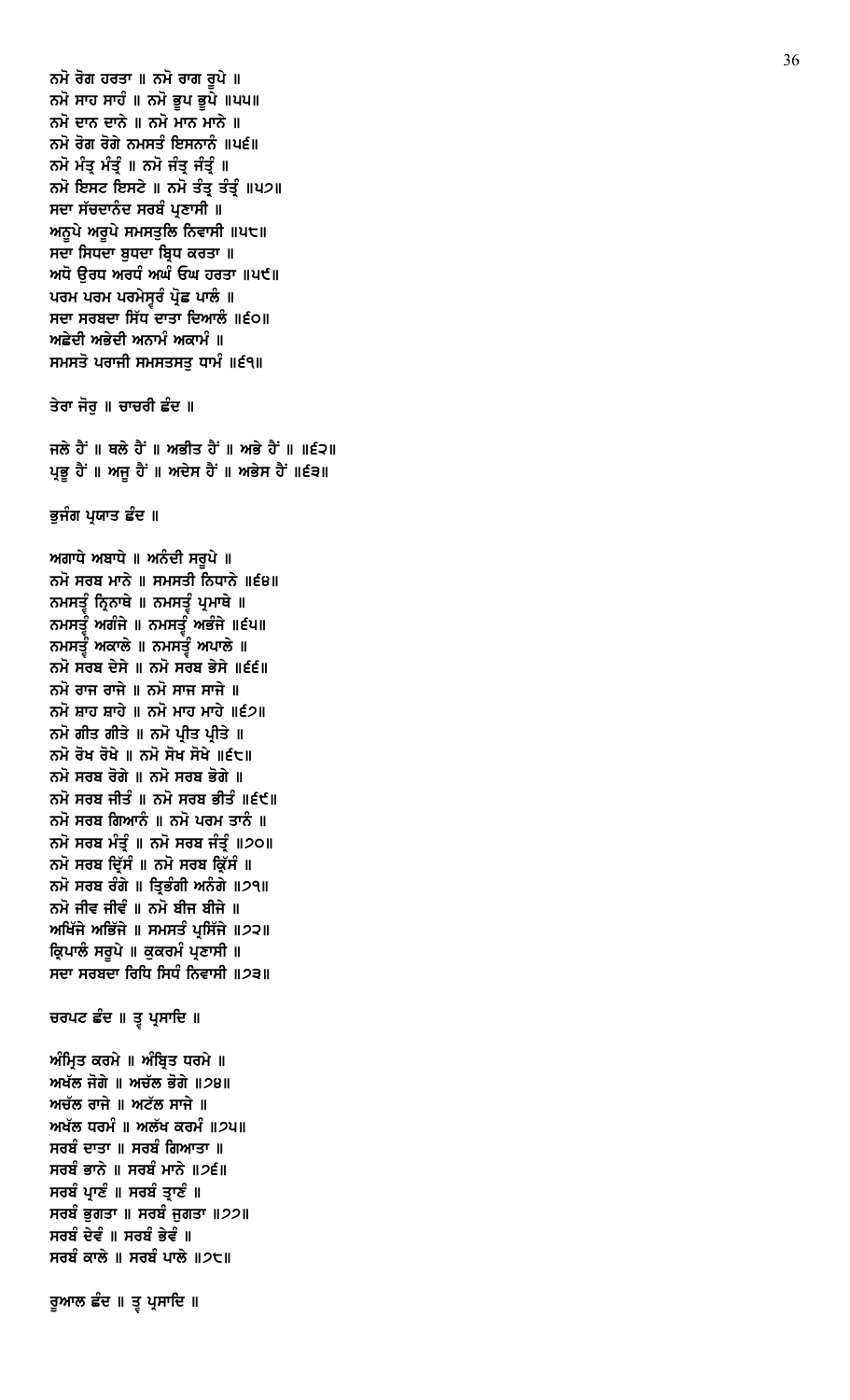ਚੱਤ੍ਰ ਚੱਕ੍ਰ ਕਰਤਾ ॥ ਚੱਤ੍ਰ ਚੱਕ੍ਰ ਹਰਤਾ ॥

ਭੁਜੰਗ ਪ੍ਰਯਾਤ ਛੰਦ ॥

ਗੋਬਿੰਦੇ ॥ ਮੁਕੰਦੇ ॥ ਉਦਾਰੇ ॥ ਅਪਾਰੇ ॥੯੪॥ ਹਰੀਅੰ ॥ ਕਰੀਅੰ ॥ ਨ੍ਰਿਨਾਮੇ ॥ ਅਕਾਮੇ ॥੯੫॥

ਚਾਚਰੀ ਛੰਦ ॥ ਤੂ ਪ੍ਰਸਾਦਿ ॥

ਆਸਨ ਅਭੰਗ ॥ ੳਪਮਾ ਅਨੰਗ ॥੮੭॥ ਅਨਭੳ ਪਕਾਸ ॥ ਨਿਸਦਿਨ ਅਨਾਸ ॥ ਆਜਾਨ ਬਾਹੁ ॥ ਸਾਹਾਨ ਸਾਹੁ ॥ $t$ t॥ ਰਾਜਾਨ ਰਾਜ ॥ ਭਾਨਾਨ ਭਾਨ ॥ ਦੇਵਾਨ ਦੇਵ ॥ ੳਪਮਾ ਮਹਾਨ ॥੮੯॥ ਇੰਦ੍ਰਾਨ ਇੰਦ੍ਰ ॥ ਬਾਲਾਨ ਬਾਲ ॥ ਰੰਕਾਨ ਰੰਕ ॥ ਕਾਲਾਨ ਕਾਲ ॥੯੦॥ ਅਨਭੂਤ ਅੰਗ ॥ ਆਭਾ ਅਭੰਗ ॥ ਗਤਿ ਮਿਤਿ ਅਪਾਰ ॥ ਗੁਨ ਗਨ ਉਦਾਰ ॥੯੧॥ ਮੁਨਿ ਗਨ ਪ੍ਰਨਾਮ ॥ ਨਿਰਭੈ ਨਿਕਾਮ ॥ ਅਤਿ ਦੁਤਿ ਪ੍ਰਚੰਡ ॥ ਮਿਤਿ ਗਤਿ ਅਖੰਡ ॥੯੨॥ ਆਲਿਸ੍ਯ ਕਰਮ ॥ ਆਦ੍ਰਿਸ੍ਯ ਧਰਮ ॥ ਸਰਬਾ ਭਰਣਾਢਯ ॥ ਅਨਡੰਡ ਬਾਢਯ ॥੯੩॥

ਮਧੁਭਾਰ ਛੰਦ ॥ ਤੂ ਪ੍ਰਸਾਦਿ ॥

ਗੁਨ ਗਨ ਉਦਾਰ ॥ ਮਹਿਮਾ ਅਪਾਰ ॥

ਆਦਿ ਰੂਪ ਅਨਾਦਿ ਮੁਰਤਿ ਅਜੋਨਿ ਪੁਰਖ ਅਪਾਰ ॥ ਸਰਬ ਮਾਨ ਤ੍ਰਿਮਾਨ ਦੇਵ ਅਭੇਵ ਆਦਿ ਉਦਾਰ ॥ ਸਰਬ ਪਾਲਕ ਸਰਬ ਘਾਲਕ ਸਰਬ ਕੋ ਪੁਨਿ ਕਾਲ ॥ ਜੱਤ੍ਰ ਤੱਤ੍ਰ ਬਿਰਾਜਹੀ ਅਵਧੂਤ ਰੂਪ ਰਿਸਾਲ ॥੭੯॥ ਨਾਮ ਠਾਮ ਨ ਜਾਤ ਜਾਕਰ ਰੂਪ ਰੰਗ ਨ ਰੇਖ ॥ ਆਦਿ ਪੁਰਖ ਉਦਾਰ ਮੂਰਤਿ ਅਜੋਨਿ ਆਦਿ ਅਸੇਖ ॥ ਦੇਸ ਔਰ ਨ ਭੇਸ ਜਾਕਰ ਰੂਪ ਰੇਖ ਨ ਰਾਗ ॥ ਜੱਤ੍ਰ ਤੱਤ੍ਰ ਦਿਸਾ ਵਿਸਾ ਹੁਇ ਫੈਲਿਓ ਅਨੁਰਾਗ ॥੮੦॥ ਨਾਮ ਕਾਮ ਬਿਹੀਨ ਪੇਖਤ ਧਾਮ ਹੂੰ ਨਹਿ ਜਾਹਿ ॥ ਸਰਬ ਮਾਨ ਸਰਬੱਤ੍ਰ ਮਾਨ ਸਦੈਵ ਮਾਨਤ ਤਾਹਿ ॥ ਏਕ ਮੁਰਤਿ ਅਨੇਕ ਦਰਸਨ ਕੀਨ ਰੂਪ ਅਨੇਕ ॥ ਖੇਲ ਖੇਲ ਅਖੇਲ ਖੇਲਨ ਅੰਤ ਕੋ ਫਿਰ ਏਕ ॥੮੧॥ ਦੇਵ ਭੇਵ ਨ ਜਾਨਹੀ ਜਿਹ ਬੇਦ ਅੳਰ ਕਤੇਬ ॥ ਰੂਪ ਰੰਗ ਨ ਜਾਤਿ ਪਾਤਿ ਸੁ ਜਾਨਈ ਕਿਹ ਜੇਬ ॥ ਤਾਤ ਮਾਤ ਨ ਜਾਤ ਜਾਕਰਿ ਜਨਮ ਮਰਨ ਬਿਹੀਨ ॥ ਚੱਕ੍ਰ ਬੱਕ੍ਰ ਫਿਰੈ ਚਤ੍ਰੱ ਚੱਕ ਮਾਨਹੀ ਪੁਰ ਤੀਨ ॥੮੨॥ ਲੋਕ ਚਉਦਹ ਕੇ ਬਿਖੈ ਜਗ ਜਾਪਹੀ ਜਿਹ ਜਾਪ ॥ ਆਦਿ ਦੇਵ ਅਨਾਦਿ ਮੁਰਤਿ ਥਾਪਿਓ ਸਬੈ ਜਿਹ ਥਾਪ ॥ ਪਰਮ ਰੂਪ ਪੁਨੀਤ ਮੁਰਤਿ ਪੁਰਨ ਪੁਰਖੁ ਅਪਾਰ ॥ ਸਰਬ ਬਿਸ੍ਰ ਰਚਿਓ ਸੁਯੰਭਵ ਗੜਨ ਭੰਜਨਹਾਰ ॥੮੩॥ ਕਾਲ ਹੀਨ ਕਲਾ ਸੰਜੁਗਤਿ ਅਕਾਲ ਪੂਰਖ ਅਦੇਸ ॥ ਧਰਮ ਧਾਮ ਸੁ ਭਰਮ ਰਹਿਤ ਅਭੁਤ ਅਲਖ ਅਭੇਸ ॥ ਅੰਗ ਰਾਗ ਨ ਰੰਗ ਜਾਕਹ ਜਾਤਿ ਪਾਤਿ ਨ ਨਾਮ ॥ ਗਰਬ ਗੰਜਨ ਦੁਸਟ ਭੰਜਨ ਮੁਕਤਿ ਦਾਇਕ ਕਾਮ ॥੮੪॥ ਆਪ ਰੂਪ ਅਮੀਕ ਅਨ ਉਸਤਤਿ ਏਕ ਪੂਰਖ ਅਵਧੂਤ ॥ ਗਰਬ ਗੰਜਨ ਸਰਬ ਭੰਜਨ ਆਦਿ ਰੂਪ ਅਸੂਤ ॥ ਅੰਗ ਹੀਨ ਅਭੰਗ ਅਨਾਤਮ ਏਕ ਪੂਰਖ ਅਪਾਰ ॥ ਸਰਬ ਲਾਇਕ ਸਰਬ ਘਾਇਕ ਸਰਬ ਕੋ ਪ੍ਰਤਿਪਾਰ ॥੮੫॥ ਸਰਬ ਗੰਤਾ ਸਰਬ ਹੰਤਾ ਸਰਬ ਤੇ ਅਨਭੇਖ ॥ ਸਰਬ ਸਾਸਤ੍ਰ ਨ ਜਾਨਹੀ ਜਿਹ ਰੁਪ ਰੰਗ ਅਰੁ ਰੇਖ ॥ ਪਰਮ ਬੇਦ ਪੁਰਾਣ ਜਾਕਹਿ ਨੇਤ ਭਾਖਤ ਨਿੱਤ ॥ ਕੋਟਿ ਸਿੰਮ੍ਰਿਤਿ ਪੁਰਾਨ ਸਾਸਤ੍ਰ ਨ ਆਵਈ ਵਹੁ ਚਿੱਤਿ ॥੮੬॥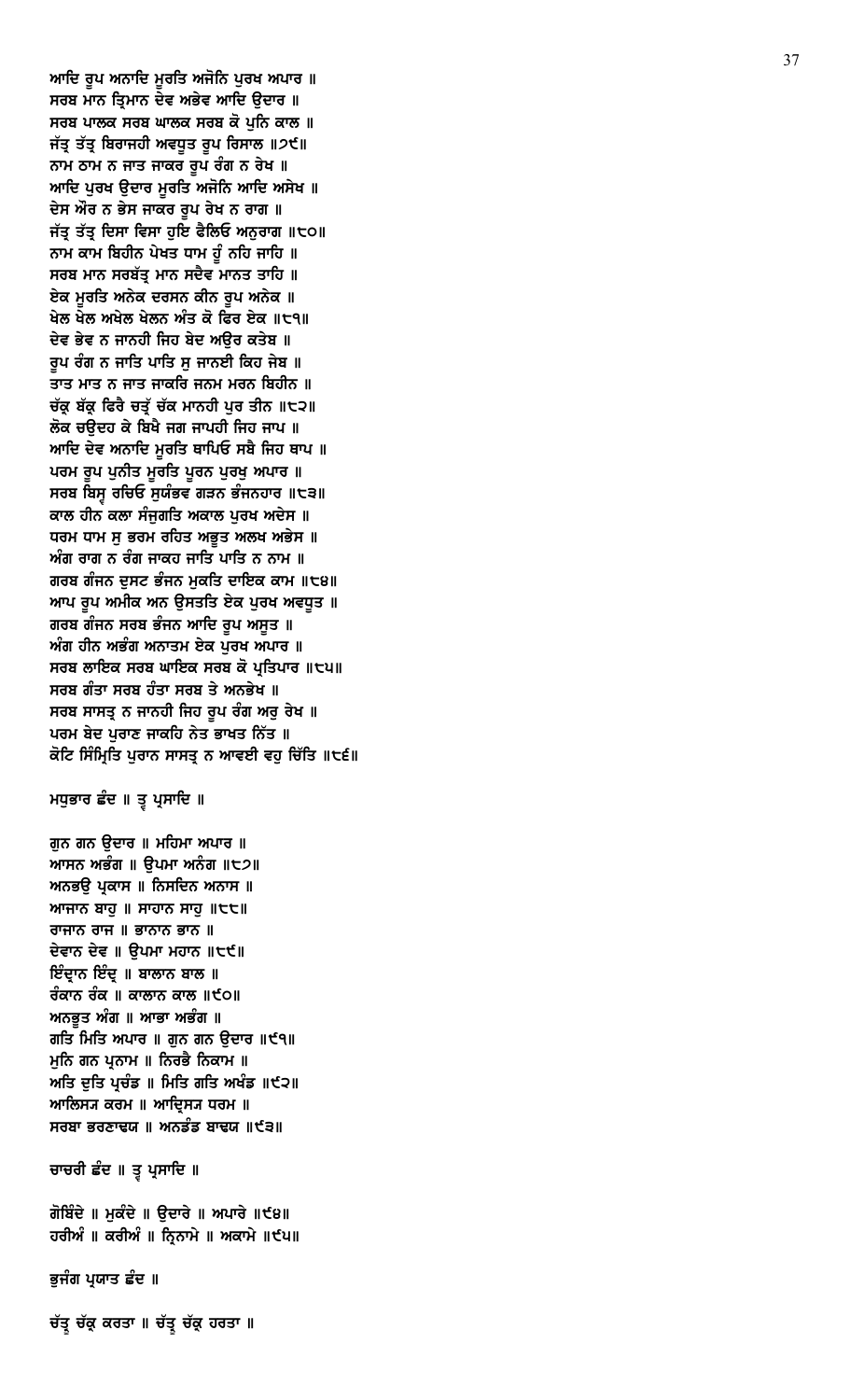ਚੱਤ੍ਰ ਚੱਕ੍ਰ ਦਾਨੇ ॥ ਚੱਤ੍ਰ ਚੱਕ੍ਰ ਜਾਨੇ ॥੯੬॥ ਚੱਤ੍ਰ ਚੱਕ੍ਰ ਵਰਤੀ ॥ ਚੱਤ੍ਰ ਚੱਕ੍ਰ ਭਰਤੀ ॥ ਚੱਤ੍ਰ ਚੱਕ੍ਰ ਪਾਲੇ ॥ ਚੱਤ੍ਰ ਚੱਕ੍ਰ ਕਾਲੇ ॥੯੭॥ ਚੱਤ੍ਰ ਚੱਕ੍ਰ ਪਾਸੇ ॥ ਚੱਤ੍ਰ ਚੱਕ੍ਰ ਵਾਸੇ ॥ ਚੱਤ੍ਰ ਚੱਕ੍ਰ ਮਾਨਯੈ ॥ ਚੱਤ੍ਰ ਚੱਕ੍ਰ ਦਾਨਯੈ ॥੯੮॥

#### ਚਾਚਰੀ ਛੰਦ ॥

ਨ ਸੱਤ੍ਰੈ ॥ ਨ ਮਿੱਤ੍ਰੈ ॥ ਨ ਭਰਮੰ ॥ ਨ ਭਿੱਤ੍ਰੈ ॥੯੯॥ ਨ ਕਰਮੰ ॥ ਨ ਕਾਏ ॥ ਅਜਨਮੰ ॥ ਅਜਾਏ ॥੧੦੦॥ ਨ ਚਿੱਤ੍ਰੈ ॥ ਨ ਮਿੱਤ੍ਰੈ ॥ ਪਰੇ ਹੈਂ ॥ ਪਵਿੱਤ੍ਰੈ ॥੧੦੧॥ ਪ੍ਰਿਥੀਸੈ ॥ ਅਦੀਸੈ ॥ ਅਦ੍ਰਿਸੈ ॥ ਅਕ੍ਰਿਸੈ ॥੧੦੨॥

ਭਗਵਤੀ ਛੰਦ ॥ ਤੂ ਪਰ੍ਰਾਦਿ ਕਥਤੇ ॥

ਕਿ ਆਛਿੱਜ ਦੇਸੈ ॥ ਕਿ ਆਭਿੱਜ ਭੇਸੈ ॥ ਕਿ ਆਗੰਜ ਕਰਮੈ ॥ ਕਿ ਆਭੰਜ ਭਰਮੈ ॥੧੦੩॥ ਕਿ ਆਭਿਜ ਲੋਕੈ ॥ ਕਿ ਆਦਿਤ ਸੋਕੈ ॥ ਕਿ ਅਵਧੂਤ ਬਰਨੈ ॥ ਕਿ ਬਿਭੂਤ ਕਰਨੈ ॥੧੦੪॥ ਕਿ ਰਾਜੰ ਪ੍ਰਭਾ ਹੈਂ ॥ ਕਿ ਧਰਮੰ ਧੁਜਾ ਹੈਂ॥ ਕਿ ਆਸੋਕ ਬਰਨੈ ॥ ਕਿ ਸਰਬਾ ਅਭਰਨੈ ॥੧੦੫॥ ਕਿ ਜਗਤੰ ਕਿਤੀ ਹੈਂ ॥ ਕਿ ਛਤੰ ਛਤੀ ਹੈਂ ॥ ਕਿ ਬ੍ਰਹਮੰ ਸਰੁਪੈ ॥ ਕਿ ਅਨਭਉ ਅਨੁਪੈ ॥੧੦੬॥ ਕਿ ਆਦਿ ਅਦੇਵ ਹੈਂ ॥ ਕਿ ਆਪਿ ਅਭੇਵ ਹੈਂ ॥ ਕਿ ਚਿੱਤੰ ਬਿਹੀਨੈ ॥ ਕਿ ਏਕੈ ਅਧੀਨੈ ॥੧੦੭॥ ਕਿ ਰੋਜ਼ੀ ਰਜ਼ਾਕੈ ॥ ਰਹੀਮੈ ਰਿਹਾਕੈ ॥ ਕਿ ਪਾਕ ਬਿਐਬ ਹੈਂ ॥ ਕਿ ਗ਼ੈਬੁਲ ਗ਼ੈਬ ਹੈਂ ॥੧੦੮॥ ਕਿ ਅਫਵਲ ਗਨਾਹ ਹੈਂ ॥ ਕਿ ਸ਼ਾਹਾਨ ਸ਼ਾਹ ਹੈਂ ॥ ਕਿ ਕਾਰਨ ਕਨਿੰਦ ਹੈਂ ॥ ਕਿ ਰੋਜ਼ੀ ਦਿਹੰਦ ਹੈਂ ॥੧੦੯॥ ਕਿ ਰਾਜ਼ਕ ਰਹੀਮ ਹੈਂ ॥ ਕਿ ਕਰਮੰ ਕਰੀਮ ਹੈਂ ॥ ਕਿ ਸਰਬੰ ਕਲੀ ਹੈਂ ॥ ਕਿ ਸਰਬੰ ਦਲੀ ਹੈਂ ॥੧੧੦॥ ਕਿ ਸਰਬੱਤ੍ਰ ਮਾਨਿਯੈ ॥ ਕਿ ਸਰਬੱਤ੍ਰ ਦਾਨਿਯੈ ॥ ਕਿ ਸਰਬੱਤ੍ਰ ਗਉਨੈ ॥ ਕਿ ਸਰਬੱਤ੍ਰ ਭਉਨੈ ॥੧੧੧॥ ਕਿ ਸਰਬੱਤ੍ਰ ਦੇਸੈ ॥ ਕਿ ਸਰਬੱਤ੍ਰ ਭੇਸੈ ॥ ਕਿ ਸਰਬੱਤ੍ਰ ਰਾਜੈ ॥ ਕਿ ਸਰਬੱਤ੍ਰ ਸਾਜੈ ॥੧੧੨॥ ਕਿ ਸਰਬੱਤ੍ਰ ਦੀਨੈ ॥ ਕਿ ਸਰਬੱਤ੍ਰ ਲੀਨੈ ॥ ਕਿ ਸਰਬੱਤ ਜਾਹੋ ॥ ਕਿ ਸਰਬੱਤ ਭਾਹੋ ॥੧੧੩॥ ਕਿ ਸਰਬੱਤ ਦੇਸੈ ॥ ਕਿ ਸਰਬੱਤ ਭੇਸੈ ॥ ਕਿ ਸਰਬੱਤ੍ਰ ਕਾਲੈ ॥ ਕਿ ਸਰਬੱਤ੍ਰ ਪਾਲੈ ॥੧੧੪॥ ਕਿ ਸਰਬੱਤ ਹੰਤਾ ॥ ਕਿ ਸਰਬੱਤ ਗੰਤਾ ॥ ਕਿ ਸਰਬੱਤ ਭੇਖੀ ॥ ਕਿ ਸਰਬੱਤ ਪੇਖੀ ॥੧੧੫॥ ਕਿ ਸਰਬੱਤੂ ਕਾਜੈ ॥ ਕਿ ਸਰਬੱਤੂ ਰਾਜੈ ॥ ਕਿ ਸਰਬੱਤ੍ਰ ਸੋਖੈ ॥ ਕਿ ਸਰਬੱਤ੍ਰ ਪੋਖੈ ॥੧੧੬॥ ਕਿ ਸਰਬੱਤ੍ਰ ਤ੍ਰਾਣੈ ॥ ਕਿ ਸਰਬੱਤ੍ਰ ਪ੍ਰਾਣੈ ॥ ਕਿ ਸਰਬੱਤ੍ਰ ਦੇਸੈ ॥ ਕਿ ਸਰਬੱਤ੍ਰ ਭੇਸੈ ॥੧੧੭॥ ਕਿ ਸਰਬੱਤ੍ਰ ਮਾਨਿਯੈਂ ॥ ਸਦੈਵੰ ਪ੍ਰਧਾਨਿਯੈਂ ॥ ਕਿ ਸਰਬੱਤੂ ਜਾਪਿਯੈ ॥ ਕਿ ਸਰਬੱਤੂ ਥਾਪਿਯੈ ॥੧੧੮॥ ਕਿ ਸਰਬੱਤ੍ਰ ਭਾਨੈ ॥ ਕਿ ਸਰਬੱਤ੍ਰ ਮਾਨੈ ॥ ਕਿ ਸਰਬੱਤ੍ਰ ਇੰਦ੍ਰੈ ॥ ਕਿ ਸਰਬੱਤ੍ਰ ਚੰਦ੍ਰੈ ॥੧੧੯॥ ਕਿ ਸਰਬੰ ਕਲੀਮੈ ॥ ਕਿ ਪਰਮੰ ਫ਼ਹੀਮੈ ॥ ਕਿ ਆਕਲ ਅਲਾਮੈ ॥ ਕਿ ਸਾਹਿਬ ਕਲਾਮੈ ॥੧੨੦॥ ਕਿ ਹੁਸਨਲ ਵਜੂ ਹੈਂ ॥ ਤਮਾਮੂਲ ਰੁਜੂ ਹੈਂ ॥ ਹਮੇਸੁਲ ਸਲਾਮੈਂ ॥ ਸਲੀਖਤ ਮੁਦਾਮੈਂ ॥੧੨੧॥ ਗ਼ਨੀਮਲ ਸ਼ਿਕਸਤੈ ॥ ਗ਼ਰੀਬਲ ਪਰਸਤੈ ॥ ਬਿਲੰਦੁਲ ਮਕਾਨੈਂ ॥ ਜ਼ਮੀਨੁਲ ਜ਼ਮਾਨੈਂ ॥੧੨੨॥ ਤਮੀਜ਼ੁਲ ਤਮਾਮੈਂ ॥ ਰੁਜੁਅਲ ਨਿਧਾਨੈਂ ॥ ਹਰੀਫੁਲ ਅਜੀਮੈਂ ॥ ਰਜ਼ਾਇਕ ਯਕੀਨੈਂ ॥੧੨੩॥ ਅਨੇਕੁਲ ਤਰੰਗ ਹੈਂ ॥ ਅਭੇਦ ਹੈਂ ਅਭੰਗ ਹੈਂ ॥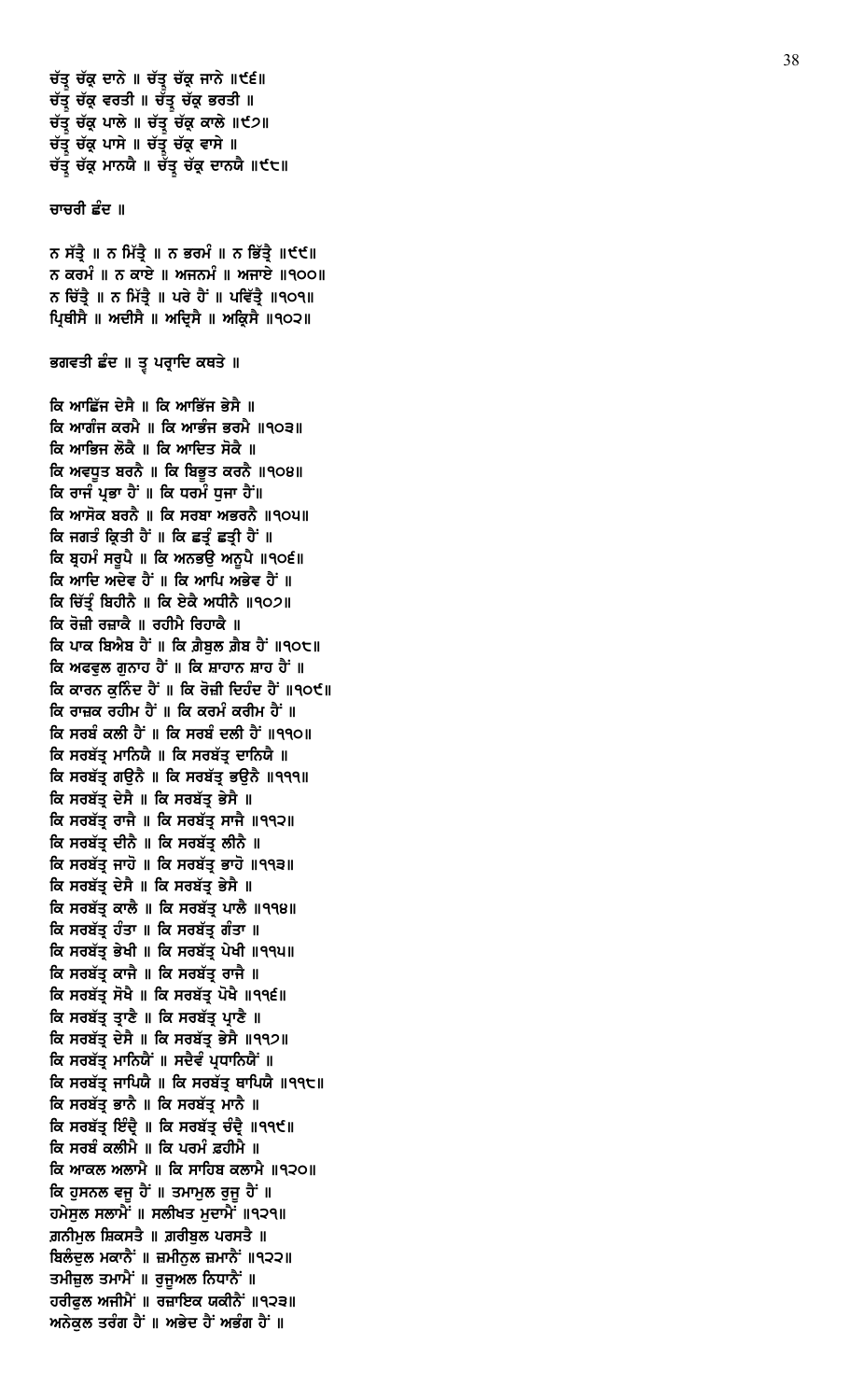ਕਿ ਜ਼ਾਹਰ ਜ਼ਹੂਰ ਹੈਂ ॥ ਕਿ ਹਾਜ਼ਰ ਜਜ਼ੂਰ ਹੈਂ ॥ ਹਮੇਸੁਲ ਸਲਾਮ ਹੈਂ ॥ ਸਮਸਤੁਲ ਕਲਾਮ ਹੈਂ ॥੧੫੦॥ ਕਿ ਸਾਹਿਬ ਦਿਮਾਗ਼ ਹੈਂ ॥ ਕਿ ਹੁਸਨਲ ਚਰਾਗ਼ ਹੈਂ ॥ ਕਿ ਕਾਮਲ ਕਰੀਮ ਹੈਂ ॥ ਕਿ ਰਾਜ਼ਕ ਰਹੀਮ ਹੈਂ ॥੧੫੧॥

ਭਗਵਤੀ ਛੰਦ ॥ ਤੁ ਪ੍ਰਸਾਦਿ ॥

ਨਮੋ ਨਰਕ ਨਾਸੇ ॥ ਸਦੈਵੰ ਪ੍ਰਕਾਸੇ ॥ ਅਨੰਗੰ ਸਰੂਪੇ ॥ ਅਭੰਗੰ ਬਿਭੁਤੇ ॥੧੪੫॥ ਪ੍ਰਮਾਥੰ ਪ੍ਰਮਾਥੇ ॥ ਸਦਾ ਸਰਬ ਸਾਥੇ ॥ ਅਗਾਧ ਸਰੁਪੇ ॥ ਨ੍ਰਿਬਾਧ ਬਿਭੁਤੇ ॥ ९४९॥ ਅਨੰਗੀ ਅਨਾਮੇ ॥ ਤ੍ਰਿਭੰਗੀ ਤ੍ਰਿਕਾਮੇ ॥ ਨ੍ਰਿਭੰਗੀ ਸਰੂਪੇ ॥ ਸਰਬੰਗੀ ਅਨੁਪੇ ॥੧੪੭॥ ਨ ਪੋਤ੍ਰੈ ਨ ਪੁੱਤ੍ਰੈ ॥ ਨ ਸੱਤ੍ਰੈ ਨ ਮਿਤ੍ਰੈ ॥ ਨ ਤਾਤੈ ਨ ਮਾਤੈ ॥ ਨ ਜਾਤੈ ਨ ਪਾਤੈ ॥੧੪੮॥ ਨਿਸਾਕੰ ਸਰੀਕ ਹੈਂ ॥ ਅਮਿਤੋ ਅਮੀਕ ਹੈਂ ॥ ਸਦੈਵੰ ਪ੍ਰਭਾ ਹੈਂ ॥ ਅਜੈ ਹੈਂ ਅਜਾ ਹੈਂ ॥੧੪੯॥

ਰਸਾਵਲ ਛੰਦ ॥ ਤੂ ਪ੍ਰਸਾਦਿ ॥

ਸਰਬੰ ਹੰਤਾ ॥ ਸਰਬੰ ਗੰਤਾ ॥ ਸਰਬੰ ਖਿਆਤਾ ॥ ਸਰਬੰ ਗਿਆਤਾ ॥੧੪੨॥ ਸਰਬੰ ਹਰਤਾ ॥ ਸਰਬੰ ਕਰਤਾ ॥ ਸਰਬੰ ਪ੍ਰਾਣੰ ॥ ਸਰਬੰ ਤ੍ਰਾਣੰ ॥੧੪੩॥ ਸਰਬੰ ਕਰਮੰ ॥ ਸਰਬੰ ਧਰਮੰ ॥ ਸਰਬੰ ਜਗਤਾ ॥ ਸਰਬੰ ਮਕਤਾ ॥੧੪੪॥

ਚਰਪਟ ਛੰਦ ॥ ਤੂ ਪ੍ਰਸਾਦਿ ॥

ਅਭੰਗ ਹੈਂ ॥ ਅਨੰਗ ਹੈਂ ॥ ਅਭੇਖ ਹੈਂ ॥ ਅਲੇਖ ਹੈਂ ॥੧੩੩॥ ਅਭਰਮ ਹੈਂ ॥ ਅਕਰਮ ਹੈਂ ॥ ਅਨਾਦਿ ਹੈਂ ॥ ਜਗਾਦਿ ਹੈਂ ॥੧੩੪॥ ਅਜੈ ਹੈਂ ॥ ਅਬੈ ਹੈਂ ॥ ਅਭੂਤ ਹੈਂ ॥ ਅਧੂਤ ਹੈਂ ॥੧੩੫॥ ਅਨਾਸ ਹੈਂ ॥ ਉਦਾਸ ਹੈਂ ॥ ਅਧੰਧ ਹੈਂ ॥ ਅਬੰਧ ਹੈਂ ॥੧੩੬॥ ਅਭਗਤ ਹੈਂ ॥ ਬਿਰਕਤ ਹੈਂ ॥ ਅਨਾਸ ਹੈਂ ॥ ਪਕਾਸ ਹੈਂ ॥੧੩੭॥ inica di la ra di la manggi di la materi di sultana di sultana di la rato di la rato di la rato di l ਅਲੇਖ ਹੈਂ ॥ ਅਭੇਖ ਹੈਂ ॥ ਅਢਾਹ ਹੈਂ ॥ ਅਗਾਹ ਹੈਂ ॥੧੩੯॥ ਅਸੰਭ ਹੈਂ ॥ ਅਗੰਭ ਹੈਂ ॥ ਅਨੀਲ ਹੈਂ ॥ ਅਨਾਦਿ ਹੈਂ ॥੧੪੦॥ ਅਨਿੱਤ ਹੈਂ ॥ ਸਨਿੱਤ ਹੈਂ ॥ ਅਜਾਤ ਹੈਂ ॥ ਅਜਾਦ ਹੈਂ ॥੧੪੧॥

ਚਾਚਰੀ ਛੰਦ ॥

ਅਜ਼ੀਜ਼ਲ ਨਿਵਾਜ਼ ਹੈਂ ॥ ਗ਼ਨੀਮਲ ਖ਼ਿਰਾਜ ਹੈਂ ॥੧੨੪॥ ਨਿਰੁਕਤ ਸਰੂਪ ਹੈਂ ॥ ਤ੍ਰਿਮੁਕਤਿ ਬਿਭੁਤ ਹੈਂ ॥ ਪ੍ਰਭੁਗਤਿ ਪ੍ਰਭਾ ਹੈਂ ॥ ਸੁ ਜੁਗਤਿ ਸੁਧਾ ਹੈਂ ॥੧੨੫॥ ਸਦੈਵੰ ਸਰੂਪ ਹੈਂ ॥ ਅਭੇਦੀ ਅਨੁਪ ਹੈਂ ॥ ਸਮਸਤੋ ਪਰਾਜ ਹੈਂ ॥ ਸਦਾ ਸਰਬ ਸਾਜ ਹੈਂ ॥੧੨੬॥ ਸਮਸਤੁਲ ਸਲਾਮ ਹੈਂ ॥ ਸਦੈਵਲ ਅਕਾਮ ਹੈਂ ॥ ਨ੍ਰਿਬਾਧ ਸਰੂਪ ਹੈਂ ॥ ਅਗਾਧਿ ਹੈਂ ਅਨੂਪ ਹੈਂ ॥੧੨੭॥ ਓਅੰ ਆਦਿ ਰੁਪੇ ॥ ਅਨਾਦਿ ਸਰੁਪੈ ॥ ਅਨੰਗੀ ਅਨਾਮੇ ॥ ਤ੍ਰਿਭੰਗੀ ਤ੍ਰਿਕਾਮੇ ॥੧੨੮॥ ਤ੍ਰਿਬਰਗੰ ਤ੍ਰਿਬਾਧੇ ॥ ਅਗੰਜੇ ਅਗਾਧੇ ॥ ਸੁਭੰ ਸਰਬ ਭਾਗੇ ॥ ਸੁ ਸਰਬਾ ਅਨੁਰਾਗੇ ॥੧੨੯॥ ਤ੍ਰਿਭੁਗਤ ਸਰੂਪ ਹੈਂ ॥ ਅਛਿੱਜ ਹੈਂ ਅਛੂਤ ਹੈਂ ॥ ਕਿ ਨਰਕੰ ਪਣਾਸ ਹੈਂ ॥ ਪਿਥੀੳਲ ਪਵਾਸ ਹੈਂ ॥੧੩੦॥ ਨਿਰੁਕਤਿ ਪ੍ਰਭਾ ਹੈਂ ॥ ਸਦੈਵੰ ਸਦਾ ਹੈਂ ॥ ਬਿਭਗਤਿ ਸਰੂਪ ਹੈਂ ॥ ਪ੍ਰਜੁਗਤਿ ਅਨੁਪ ਹੈਂ ॥੧੩੧॥ ਨਿਰਕਤਿ ਸਦਾ ਹੈਂ ॥ ਬਿਭਗਤਿ ਪਭਾ ਹੈਂ ॥ ਅਨ ਉਕਤਿ ਸਰੂਪ ਹੈਂ ॥ ਪ੍ਰਜੁਗਤਿ ਅਨੂਪ ਹੈਂ ॥੧੩੨॥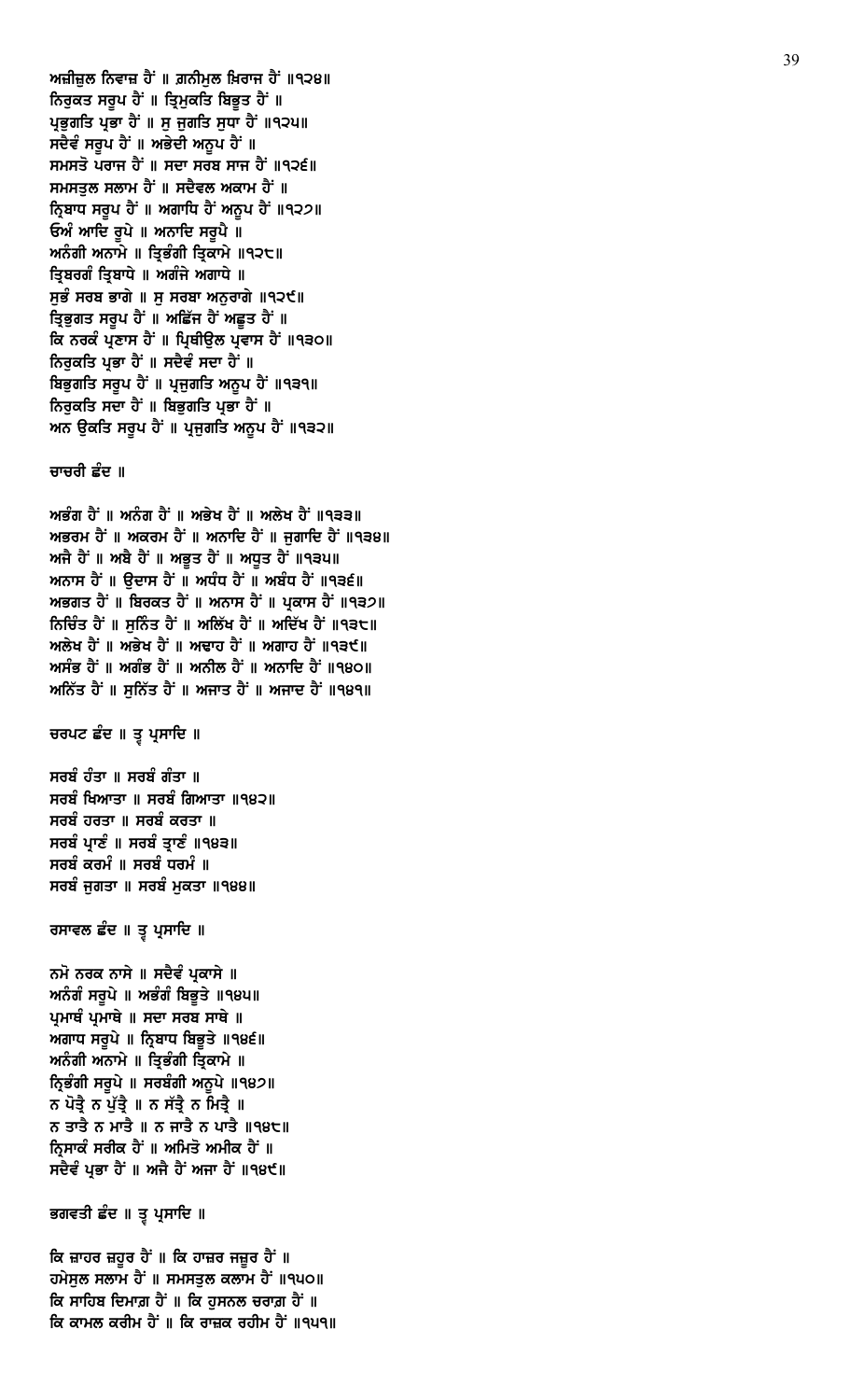ਕਰਣਾਲਯ ਹੈਂ ॥ ਅਰਿ ਘਾਲਯ ਹੈਂ ॥ ਖਲ ਖੰਡਨ ਹੈਂ ॥ ਮਹਿ ਮੰਡਨ ਹੈਂ ॥੧੭੧॥ ਜਗਤੇਸੁਰ ਹੈਂ ॥ ਪਰਮੇਸੁਰ ਹੈਂ ॥ ਕਲਿ ਕਾਰਣ ਹੈਂ ॥ ਸਰਬ ਉਬਾਰਣ ਹੈਂ ॥੧੭੨॥ ਧ੍ਰਿਤ ਕੇ ਧਰਣ ਹੈਂ ॥ ਜਗ ਕੇ ਕਰਣ ਹੈਂ ॥ ਮਨ ਮਾਨਿਯ ਹੈਂ ॥ ਜਗ ਜਾਨਿਯ ਹੈਂ ॥੧੭੩॥ ਸਰਬੰ ਭਰ ਹੈਂ ॥ ਸਰਬੰ ਕਰ ਹੈਂ ॥ ਸਰਬ ਪਾਸਿਯ ਹੈਂ ॥ ਸਰਬ ਨਾਸਿਯ ਹੈਂ ॥੧੭੪॥ ਕਰੁਣਾਕਰ ਹੈਂ ॥ ਬਿਸੁੰਭਰ ਹੈਂ ॥ ਸਰਬੇਸੁਰ ਹੈਂ ॥ ਜਗਤੇਸੁਰ ਹੈਂ ॥੧੭੫॥ ਬ੍ਰਹਮੰਡਸ ਹੈਂ ॥ ਖਲ ਖੰਡਸ ਹੈਂ ॥ ਪਰ ਤੇ ਪਰ ਹੈਂ ॥ ਕਰੁਣਾਕਰ ਹੈਂ ॥੧੭੬॥ ਅਜਪਾ ਜਪ ਹੈਂ ॥ ਅਥਪਾ ਥਪ ਹੈਂ ॥ ਅਕ੍ਰਿਤਾ ਕ੍ਰਿਤ ਹੈਂ ॥ ਅਮ੍ਰਿਤਾ ਮ੍ਰਿਤ ਹੈਂ ॥੧੭੭॥

# ਹਰਿਬੋਲਮਨਾ ਛੰਦ ॥ ਤੁ ਪ੍ਰਸਾਦਿ ॥

ਅਰਿ ਬਰ ਅਗੰਜ ॥ ਹਰਿ ਨਰ ਪ੍ਰਭੰਜ ॥੧੬੧॥ ਅਨ ਗਨ ਪੁਨਾਮ ॥ ਮਨਿ ਮਨਿ ਸਲਾਮ ॥ ਹਰਿ ਨਰ ਅਖੰਡ ॥ ਬਰ ਨਰ ਅਮੰਡ ॥੧੬੨॥ ਅਨਭਵ ਅਨਾਸ ॥ ਮੁਨਿ ਮਨਿ ਪ੍ਰਕਾਸ ॥ ਗੁਨਿ ਗਨ ਪ੍ਰਨਾਮ ॥ ਜਲ ਥਲ ਮੁਦਾਮ ॥੧੬੩॥ ਅਨਛਿੱਜ ਅੰਗ ॥ ਆਸਨ ਅਭੰਗ ॥ ੳਪਮਾ ਅਪਾਰ ॥ ਗਤਿ ਮਿਤਿ ੳਦਾਰ ॥੧੬੪॥ ਜਲ ਥਲ ਅਮੰਡ ॥ ਦਿਸ ਵਿਸ ਅਭੰਡ ॥ ਜਲ ਥਲ ਮਹੰਤ ॥ ਦਿਸ ਵਿਸ ਬਿਅੰਤ ॥੧੬੫॥ ਅਨਭਵ ਅਨਾਸ ॥ ਧ੍ਰਿਤ ਧਰ ਧੁਰਾਸ ॥ ਆਜਾਨ ਬਾਹੁ ॥ ਏਕੈ ਸਦਾਹੁ ॥੧੬੬॥ ਓਅੰਕਾਰ ਆਦਿ ॥ ਕਥਨੀ ਅਨਾਦਿ ॥ ਖਲ ਖੰਡ ਖਿਆਲ ॥ ਗੁਰਬਰ ਅਕਾਲ ॥੧੬੭॥ ਘਰ ਘਰਿ ਪੁਨਾਮ ॥ ਚਿਤ ਚਰਨ ਨਾਮ ॥ ਅਨਛਿੱਜ ਗਾਤ ॥ ਆਜਿਜ ਨ ਬਾਤ ॥੧੬੮॥ ਅਨਝੰਝ ਗਾਤ ॥ ਅਨਰੰਜ ਬਾਤ ॥ ਅਨਟਟ ਭੰਡਾਰ ॥ ਅਨਠਟ ਅਪਾਰ ॥੧੬੯॥ ਆਡੀਠ ਧਰਮ ॥ ਅਤਿ ਢੀਠ ਕਰਮ ॥ ਅਣਬਣ ਅਨੰਤ ॥ ਦਾਤਾ ਮਹੰਤ ॥੧੭੦॥

ਮਧੁਭਾਰ ਛੰਦ ॥ ਤੁ ਪ੍ਰਸਾਦਿ ॥

ਮੁਨਿ ਮਨਿ ਪ੍ਰਨਾਮ ॥ ਗੁਨਿ ਗਨ ਮੁਦਾਮ ॥

ਕਰੀਮਲ ਕਮਾਲ ਹੈਂ ॥ ਕਿ ਹਸਨਲ ਜਮਾਲ ਹੈਂ ॥੧੫੨॥ ਗ਼ਨੀਮੂਲ ਖ਼ਿਰਾਜ ਹੈਂ ॥ ਗ਼ਰੀਬੁਲ ਨਿਵਾਜ਼ ਹੈਂ ॥ ਹਰੀਫ਼ਲ ਸ਼ਿਕੰਨ ਹੈਂ ॥ ਹਿਰਾਸਲ ਫਿਕੰਨ ਹੈਂ ॥੧੫੩॥ ਕਲੰਕੰ ਪ੍ਰਣਾਸ ਹੈਂ ॥ ਸਮਸਤੁਲ ਨਿਵਾਸ ਹੈਂ ॥ ਅਗੰਜੁਲ ਗਨੀਮ ਹੈਂ ॥ ਰਜ਼ਾਇਕ ਰਹੀਮ ਹੈਂ ॥੧੫੪॥ ਸਮਸਤੁਲ ਜੂਬਾਂ ਹੈਂ ॥ ਕਿ ਸਾਹਿਬ ਕਿਰਾਂ ਹੈਂ ॥ ਕਿ ਨਰਕੰ ਪ੍ਰਣਾਸ ਹੈਂ ॥ ਬਹਿਸਤੁਲ ਨਿਵਾਸ ਹੈਂ ॥੧੫੫॥ ਕਿ ਸਰਬੁਲ ਗਵੰਨ ਹੈਂ ॥ ਹਮੇਸੁਲ ਰਵੰਨ ਹੈਂ ॥ ਤਮਾਮੂਲ ਤਮੀਜ਼ ਹੈਂ ॥ ਸਮਸਤੂਲ ਅਜ਼ੀਜ਼ ਹੈਂ ॥੧੫੬॥ ਪਰੰ ਪਰਮ ਈਸ ਹੈਂ ॥ ਸਮਸਤੁਲ ਅਦੀਸ ਹੈਂ ॥ ਅਦੇਸੁਲ ਅਲੇਖ ਹੈਂ ॥ ਹਮੇਸੁਲ ਅਭੇਖ ਹੈਂ ॥੧੫੭॥ ਜ਼ਮੀਨਲ ਜ਼ਮਾ ਹੈਂ ॥ ਅਮੀਕਲ ਇਮਾ ਹੈਂ ॥ ਕਰੀਮੁਲ ਕਮਾਲ ਹੈਂ ॥ ਕਿ ਜੁਰਅਤਿ ਜਮਾਲ ਹੈਂ ॥੧੫੮॥ ਕਿ ਅਚਲੰ ਪ੍ਰਕਾਸ ਹੈਂ ॥ ਕਿ ਅਮਿਤੋ ਸੂਬਾਸ ਹੈਂ ॥ ਕਿ ਅਜਬ ਸਰਪ ਹੈਂ ॥ ਕਿ ਅਮਿਤੋ ਬਿਭਤ ਹੈਂ ॥੧੫੯॥ ਕਿ ਅਮਿਤੋ ਪਸਾ ਹੈਂ ॥ ਕਿ ਆਤਮ ਪ੍ਰਭਾ ਹੈਂ ॥ ਕਿ ਅਚਲੰ ਅਨੰਗ ਹੈਂ ॥ ਕਿ ਅਮਿਤੋ ਅਭੰਗ ਹੈਂ ॥੧੬੦॥

ਕਿ ਰੋਜ਼ੀ ਦਿਹਿੰਦ ਹੈਂ ॥ ਕਿ ਰਾਜ਼ਕ ਰਹਿੰਦ ਹੈਂ ॥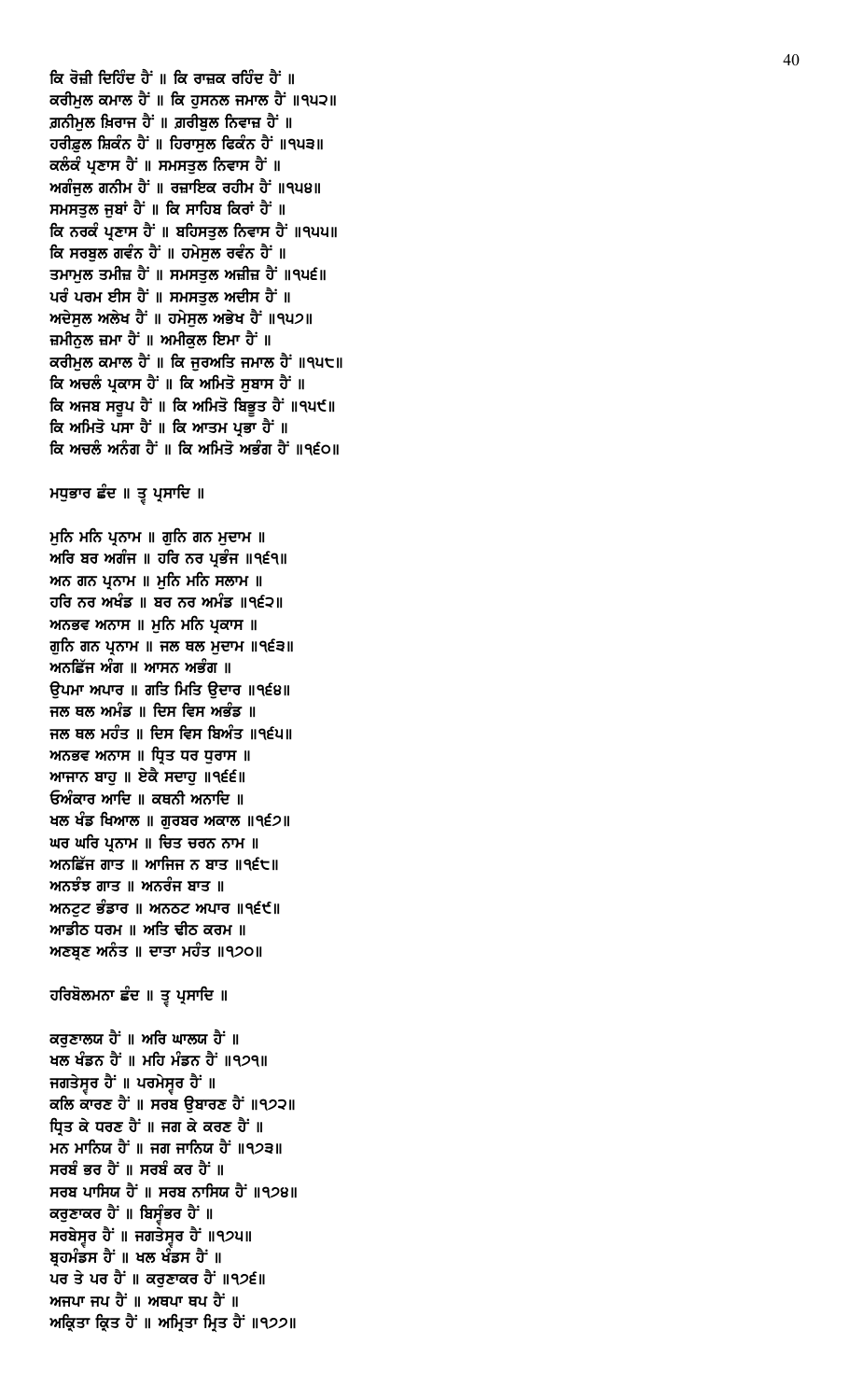ਨਮਸਤੁਲ ਪ੍ਰਣਾਮੇ ਸਮਸਤੁਲ ਪ੍ਰਣਾਸੇ ॥ ਅਗੰਜੁਲ ਅਨਾਮੇ ਸਮਸਤੁਲ ਨਿਵਾਸੇ ॥ ਨ੍ਰਿਕਾਮੰ ਬਿਭੁਤੇ ਸਮਸਤੁਲ ਸਰੁਪੇ ॥ ਕੁਕਰਮੰ ਪ੍ਰਣਾਸੀ ਸੁਧਰਮੰ ਬਿਭੁਤੇ ॥੧੯੭॥ ਸਦਾ ਸੱਚਿਦਾਨੰਦ ਸੱਤੂੰ ਪ੍ਰਣਾਸੀ **॥** ਕਰੀਮੁਲ ਕੁਨਿੰਦਾ ਸਮਸਤੁਲ ਨਿਵਾਸੀ ॥ ਅਜਾਇਬ ਬਿਭੁਤੇ ਗਜਾਇਬ ਗਨੀਮੇ ॥ ਹਰੀਅੰ ਕਰੀਅੰ ਕਰੀਮੁਲ ਰਹੀਮੇ ॥੧੯੮॥ ਚੱਤ੍ਰ ਚੱਕ੍ਰ ਵਰਤੀ ਚੱਤ੍ਰ ਚੱਕ੍ਰ ਭੁਗਤੇ ॥ ਸੁਯੰਭਵ ਸੁਭੰ ਸਰਬਦਾ ਸਰਬ ਜੁਗਤੇ ॥ ਦੁਕਾਲੰ ਪ੍ਰਣਾਸੀ ਦਿਆਲੰ ਸਰੂਪੇ ॥

# ਭੁਜੰਗ ਪ੍ਰਯਾਤ ਛੰਦ ॥

ਅਜੈ ॥ ਅਲੈ ॥ ਅਭੈ ॥ ਅਬੈ ॥੧੮੯॥  $M\bar{B}$  ||  $M\bar{B}$  ||  $M\bar{C}$ ਅਗੰਜ ॥ ਅਭੰਜ ॥ ਅਲੱਖ ॥ ਅਭੱਖ ॥੧੯੧॥ ਅਕਾਲ ॥ ਦਿਆਲ ॥ ਅਲੇਖ ॥ ਅਭੇਖ ॥੧੯੨॥  $M$ ਨਾਮ ॥  $M$ ਕਾਮ ॥  $M$ ਗਾਹ ॥  $M$ ਢਾਹ ॥ ੧੯੩॥ ਅਨਾਥੇ ॥ ਪ੍ਰਮਾਥੇ ॥ ਅਜੋਨੀ ॥ ਅਮੋਨੀ ॥੧੯੪॥ ਨ ਰਾਗੇ ॥ ਨ ਰੰਗੇ ॥ ਨ ਰੁਪੇ ॥ ਨ ਰੇਖੇ ॥੧੯੫॥ ਅਕਰਮੰ ॥ ਅਭਰਮੰ ॥ ਅਗੰਜੇ ॥ ਅਲੇਖੇ ॥੧੯੬॥

# ਏਕ ਅਛਰੀ ਛੰਦ ॥

ਨਮੋ ਸੁਰਜ ਸੁਰਜੇ ਨਮੋ ਚੰਦ੍ਰ ਚੰਦ੍ਰੇ ॥ ਨਮੋ ਰਾਜ ਰਾਜੇ ਨਮੋ ਇੰਦ੍ ਇੰਦ੍ਵੇ ॥ ਨਮੋ ਅੰਧਕਾਰੇ ਨਮੋ ਤੇਜ ਤੇਜੇ ॥ ਨਮੋ ਬ੍ਰਿੰਦ ਬ੍ਰਿੰਦੇ ਨਮੋ ਬੀਜ ਬੀਜੇ ॥੧੮੫॥ ਨਮੋ ਰਾਜਸੰ ਤਾਮਸੰ ਸਾਂਤ ਰੁਪੇ ॥ ਨਮੋ ਪਰਮ ਤੱਤੰ ਅਤੱਤੰ ਸਰੁਪੇ ॥ ਨਮੋ ਜੋਗ ਜੋਗੇ ਨਮੋ ਗਿਆਨ ਗਿਆਨੇ ॥ ਨਮੋ ਮੰਤੂ ਮੰਤ੍ਰੇ ਨਮੋ ਧਿਆਨ ਧਿਆਨੇ ॥੧੮੬॥ ਨਮੋ ਜੁਧ ਜੁਧੇ ਨਮੋ ਗਿਆਨ ਗਿਆਨੇ ॥ ਨਮੋ ਭੋਜ ਭੋਜੇ ਨਮੋ ਪਾਨ ਪਾਨੇ ॥ ਨਮੋ ਕਲਹ ਕਰਤਾ ਨਮੋ ਸਾਂਤ ਰੁਪੇ ॥ ਨਮੋ ਇੰਦ੍ ਇੰਦ੍ ਅਨਾਦੰ ਬਿਭੁਤੇ ॥੧੮੭॥ ਕਲੰਕਾਰ ਰੂਪੇ ਅਲੰਕਾਰ ਅਲੰਕੇ ॥ ਨਮੋ ਆਸ ਆਸੇ ਨਮੋ ਬਾਂਕ ਬੰਕੇ ॥ ਅਭੰਗੀ ਸਰੂਪੇ ਅਨੰਗੀ ਅਨਾਮੇ ॥ ਤ੍ਰਿਭੰਗੀ ਤ੍ਰਿਕਾਲੇ ਅਨੰਗੀ ਅਕਾਮੇ ॥੧੮੮॥

# ਭੁਜੰਗ ਪ੍ਰਯਾਤ ਛੰਦ ॥

ਅੰਮ੍ਰਿਤਾ ਮ੍ਰਿਤ ਹੈਂ ॥ ਕਰਣਾ ਕ੍ਰਿਤ ਹੈਂ ॥ ਅਕ੍ਰਿਤਾ ਕ੍ਰਿਤ ਹੈਂ ॥ ਧਰਣੀ ਧ੍ਰਿਤ ਹੈਂ ॥੧੭੮॥ ਅਮ੍ਰਿਤੇਸੁਰ ਹੈਂ ॥ ਪਰਮੇਸੁਰ ਹੈਂ ॥ ਅਕ੍ਰਿਤਾ ਕ੍ਰਿਤ ਹੈਂ ॥ ਅਮ੍ਰਿਤਾ ਮ੍ਰਿਤ ਹੈਂ ॥੧੭੯॥ ਅਜਬਾ ਕ੍ਰਿਤ ਹੈਂ ॥ ਅਮ੍ਰਿਤਾ ਮ੍ਰਿਤ ਹੈਂ ॥ ਨਰ ਨਾਇਕ ਹੈਂ ॥ ਖਲ ਘਾਇਕ ਹੈਂ ॥੧੮੦॥ ਬਿਸੁੰਭਰ ਹੈਂ ॥ ਕਰੁਣਾਲਯ ਹੈਂ ॥ ਨ੍ਰਿਪ ਨਾਇਕ ਹੈਂ ॥ ਸਰਬ ਪਾਇਕ ਹੈਂ ॥੧੮੧॥ ਭਵ ਭੰਜਨ ਹੈਂ ॥ ਅਰਿ ਗੰਜਨ ਹੈਂ ॥ ਰਿਪੂ ਤਾਪਨ ਹੈਂ ॥ ਜਪੂ ਜਾਪਨ ਹੈਂ ॥੧੮੨॥ ਅਕਲੰ ਕ੍ਰਿਤ ਹੈ<sup>:</sup> ॥ ਸਰਬਾ ਕ੍ਰਿਤ ਹੈ<sup>:</sup> ॥ ਕਰਤਾ ਕਰ ਹੈਂ ॥ ਹਰਤਾ ਹਰਿ ਹੈਂ ॥੧੮੩॥ ਪਰਮਾਤਮ ਹੈਂ ॥ ਸਰਬ ਆਤਮ ਹੈਂ ॥ ਆਤਮ ਬਸ ਹੈਂ ॥ ਜਸ ਕੇ ਜਸ ਹੈਂ ॥੧੮੪॥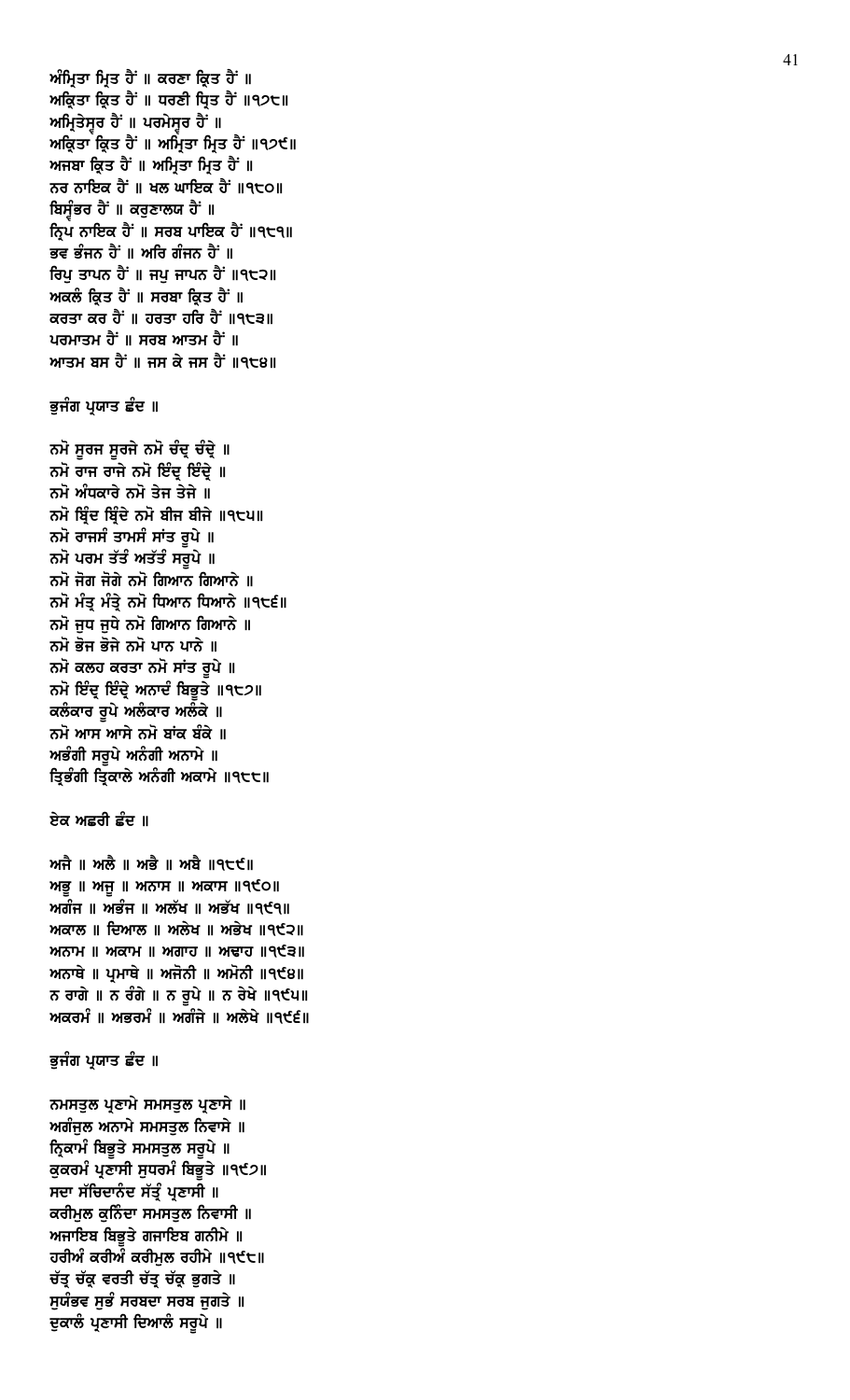ਸਦਾ ਅੰਗ ਸੰਗੇ ਅਭੰਗੰ ਬਿਭੂਤੇ ॥੧੯੯॥

------------------

ਵਾਹਿਗਰ ਜੀ ਕਾ ਖਾਲਸਾ ਵਾਹਿਗਰ ਜੀ ਕੀ ਫਤਹ ॥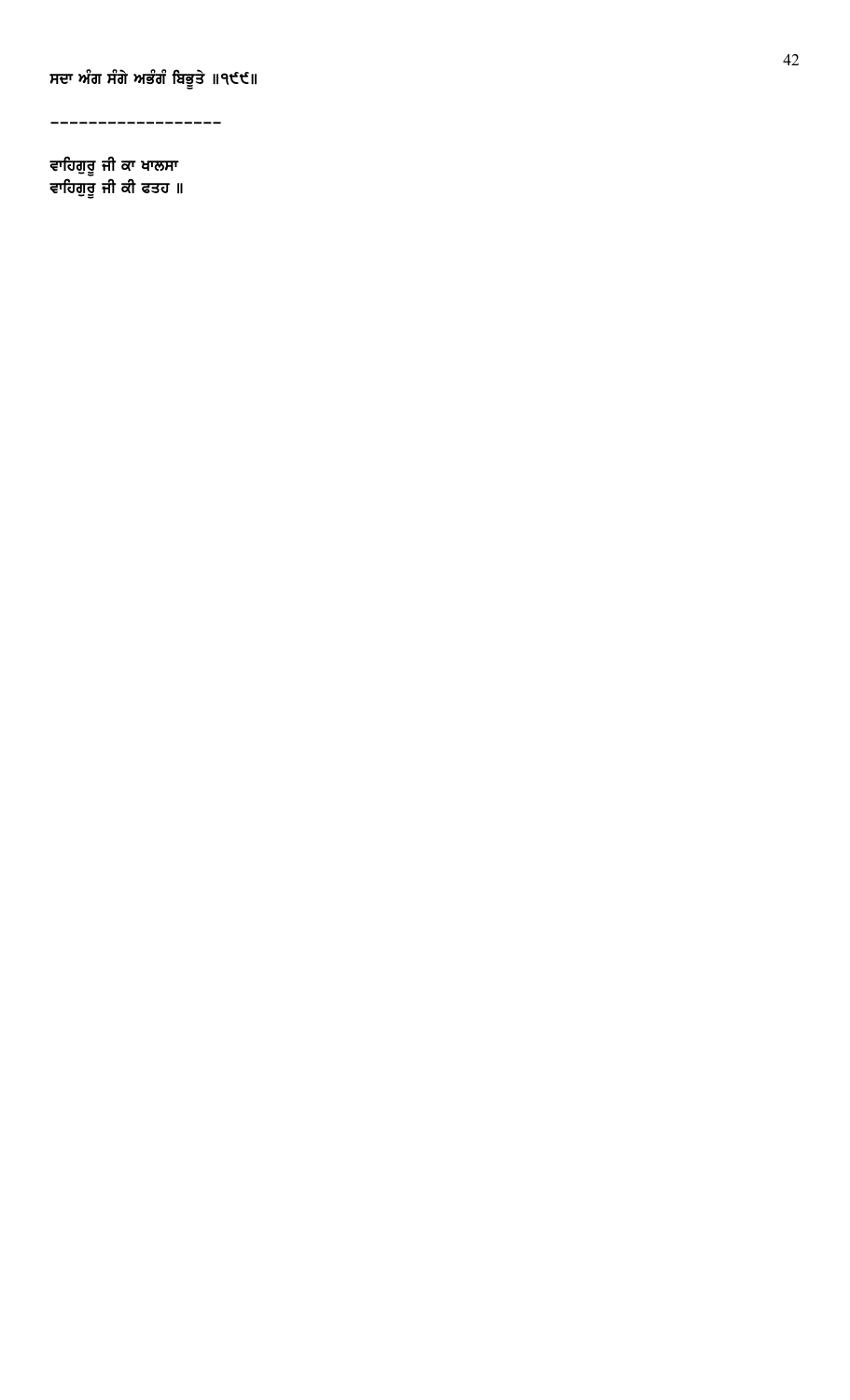ਪਾਤਿਸ਼ਾਹੀ ੧੦॥

# ਤ੍ਰ ਪ੍ਰਸਾਦਿ ਸਵੱਯੇ

ਸ੍ਰਾਵਗ ਸੁੱਧ ਸਮੂਹ ਸਿਧਾਨ ਕੇ ਦੇਖਿ ਫਿਰਿਓ ਘਰ ਜੋਗ ਜਤੀ ਕੇ ॥ ਸੁਰ ਸੁਰਾਰਦਨ ਸੁੱਧ ਸੁਧਾਦਿਕ ਸੰਤ ਸਮੂਹ ਅਨੇਕ ਮਤੀ ਕੇ ॥ ਸਾਰੇ ਹੀ ਦੇਸ ਕੋ ਦੇਖਿ ਰਹਿਓ ਮਤ ਕੋਉ ਨ ਦੇਖੀਅਤ ਪ੍ਰਾਨਪਤੀ ਕੇ ॥ ਸ੍ਰੀ ਭਗਵਾਨ ਕੀ ਭਾਇ ਕ੍ਰਿਪਾ ਹੁ ਤੇ ਏਕ ਰਤੀ ਬਿਨੁ ਏਕ ਰਤੀ ਕੇ ॥੧॥ ਮਾਤੇ ਮਤੰਗ ਜਰੇ ਜਰ ਸੰਗ ਅਨੁਪ ਉਤੰਗ ਸੁਰੰਗ ਸਵਾਰੇ ॥ ਕੋਟ ਤੁਰੰਗ ਕੁਰੰਗ ਸੇ ਕੁਦਤ ਪਉਨ ਕੇ ਗਉਨ ਕੋ ਜਾਤ ਨਿਵਾਰੇ ॥ ਭਾਰੀ ਭੁਜਾਨ ਕੇ ਭੂਪ ਭਲੀ ਬਿਧਿ ਨਿਆਵਤ ਸੀਸ ਨ ਜਾਤ ਬਿਚਾਰੇ ॥ ਏਤੇ ਭਏ ਤੂ ਕਹਾ ਭਏ ਭੂਪਤਿ ਅੰਤ ਕੌ ਨਾਂਗੇ ਹੀ ਪਾਂਇ ਪਧਾਰੇ ॥੨॥ ਜੀਤ ਫਿਰੈ ਸਭ ਦੇਸ ਦਿਸਾਨ ਕੋ ਬਾਜਤ ਢੋਲ ਮ੍ਰਿਦੰਗ ਨਗਾਰੇ ॥ ਗੁੰਜਤ ਗੁੜ ਗਜਾਨ ਕੇ ਸੁੰਦਰ ਹਿੰਸਤ ਹੀ ਹਯਰਾਜ ਹਜਾਰੇ ॥ ਭੁਤ ਭਵਿੱਖ ਭਵਾਨ ਕੇ ਭੁਪਤ ਕਉਨ ਗਨੈ ਨਹੀਂ ਜਾਤ ਬਿਚਾਰੇ ॥ ਸ੍ਰੀ ਪਤਿ ਸ੍ਰੀ ਭਗਵਾਨ ਭਜੇ ਬਿਨ ਅੰਤ ਕੳ ਅੰਤ ਕੇ ਧਾਮ ਸਿਧਾਰੇ ॥੩॥ ਤੀਰਥ ਨਾਨ ਦਇਆ ਦਮ ਦਾਨ ਸੁ ਸੰਜਮ ਨੇਮ ਅਨੇਕ ਬਿਸੇਖੈ ॥ ਬੇਦ ਪੁਰਾਨ ਕਤੇਬ ਕੁਰਾਨ ਜ਼ਮੀਨ ਜ਼ਮਾਨ ਸਬਾਨ ਕੇ ਪੇਖੈ ॥ ਪੳਨ ਅਹਾਰ ਜਤੀ ਜਤ ਧਾਰ ਸਬੈ ਸ ਬਿਚਾਰ ਹਜਾਰ ਕ ਦੇਖੈ ॥ ਸ੍ਰੀ ਭਗਵਾਨ ਭਜੇ ਬਿਨੂ ਭੂਪਤਿ ਏਕ ਰਤੀ ਬਿਨੂ ਏਕ ਨ ਲੇਖੈ ॥੪॥ ਸੁੱਧ ਸਿਪਾਹ ਦੁਰੰਤ ਦੁਬਾਹ ਸੁ ਸਾਜਿ ਸਨਾਹ ਦੁਰਜਾਨ ਦਲੈਂਗੇ ॥ ਭਾਰੀ ਗਮਾਨ ਭਰੇ ਮਨ ਮੈਂ ਕਰ ਪਰਬਤ ਪੰਖ ਹਲੇ ਨ ਹਲੈਂਗੇ ॥ ਤੋਰਿ ਅਰੀਨ ਮਰੋਰਿ ਮਵਾਸਨ ਮਾਤੇ ਮਤੰਗਨਿ ਮਾਨ ਮਲੈਂਗੇ ॥ ਸ੍ਰੀ ਪਤਿ ਸ੍ਰੀ ਭਗਵਾਨ ਕ੍ਰਿਪਾ ਬਿਨੂ ਤਿਆਗਿ ਜਹਾਨ ਨਿਦਾਨ ਚਲੈਂਗੇ ॥੫॥ ਬੀਰ ਅਪਾਰ ਬਡੇ ਬਰਿਆਰ ਅਬਿਚਾਰਹਿ ਸਾਰ ਕੀ ਧਾਰ ਭਛੱਯਾ ॥ ਤੋਰਤ ਦੇਸ ਮਲਿੰਦ ਮਵਾਸਨ ਮਾਤੇ ਗਜਾਨ ਕੇ ਮਾਨ ਮਲੱਯਾ ॥ ਗਾੜ੍ਹੇ ਗੜ੍ਹਾਨ ਕੇ ਤੋੜਨਹਾਰ ਸੁ ਬਾਤਨ ਹੀਂ ਚਕ ਚਾਰ ਲਵੱਯਾ ॥ ਸਾਹਿਬੂ ਸ੍ਰੀ ਸਭ ਕੋ ਸਿਰਨਾਇਕ ਜਾਚਕ ਅਨੇਕ ਸੁ ਏਕ ਦਿਵੱਯਾ ॥੬॥ ਦਾਨਵ ਦੇਵ ਫਨਿੰਦ ਨਿਸਾਚਰ ਭੁਤ ਭਵਿੱਖ ਭਵਾਨ ਜਪੈਂਗੇ ॥ ਜੀਵ ਜਿਤੇ ਜਲ ਮੈ ਥਲ ਮੈ ਪਲ ਹੀ ਪਲ ਮੈ ਸਭ ਥਾਪ ਥਪੈਂਗੇ ॥ ਪੁੰਨ ਪ੍ਰਤਾਪਨ ਬਾਢ ਜੈਤ ਧੁਨ ਪਾਪਨ ਕੇ ਬਹੁ ਪੁੰਜ ਖਪੈਂਗੇ ॥ ਸਾਧ ਸਮਹ ਪਸੰਨ ਫਿਰੈ ਜਗ ਸਤ ਸਭੈ ਅਵਲੋਕ ਚਪੈਂਗੇ ॥੭॥ ਮਾਨਵ ਇੰਦ੍ਰ ਗਜਿੰਦ੍ਰ ਨਰਾਧਪ ਜੌਨ ਤ੍ਰਿਲੋਕ ਕੋ ਰਾਜ ਕਰੈਂਗੇ ॥ ਕੋਟਿ ਇਸਨਾਨ ਗਜਾਦਿਕ ਦਾਨ ਅਨੇਕ ਸੁਅੰਬਰ ਸਾਜ ਬਰੈਂਗੇ ॥ ਬਹਮ ਮਹੇਸਰ ਬਿਸਨ ਸਚੀਪਤਿ ਅੰਤ ਫਸੇ ਜਮ ਫਾਸ ਪਰੈਂਗੇ ॥ ਜੇ ਨਰ ਸ੍ਰੀ ਪਤਿ ਕੇ ਪ੍ਰਸ ਹੈਂ ਪਗ ਤੇ ਨਰ ਫੇਰ ਨ ਦੇਹ ਧਰੈਂਗੇ ॥੮॥ ਕਹਾ ਭਯੋ ਜੋ ਦੋਉ ਲੋਚਨ ਮੁੰਦ ਕੈ ਬੈਠਿ ਰੋਹਓ ਬਕ ਧਿਆਨ ਲਗਾਇਓ ॥ ਨਾਤ ਫਿਰਿਓ ਲੀਏ ਸਾਤ ਸਮਦੂਨਿ ਲੋਕ ਗਯੋ ਪਰਲੋਕ ਗਵਾਇਓ ॥ ਬਾਸ ਕੀਓ ਬਿਖਿਆਨ ਸੋ ਬੈਠ ਕੈ ਐਸੇ ਹੀ ਐਸੇ ਸ ਬੈਸ ਬਿਤਾਇਓ ॥ ਸਾਚੂ ਕਹੋਂ ਸੁਨ ਲੇਹੂ ਸਭੈ ਜਿਨ ਪ੍ਰੇਮ ਕੀਓ ਤਿਨ ਹੀ ਪ੍ਰਭ ਪਾਇਓ ॥੯॥ ਕਾਹੂ ਲੈ ਪਾਹਨ ਪੂਜ ਦਰਯੋ ਸਿਰ ਕਾਹੂ ਲੈ ਲਿੰਗ ਗਰੇ ਲਟਕਾਇਓ ॥ ਕਾਹੁ ਲਖਿਓ ਹਰਿ ਅਵਾਚੀ ਦਿਸਾ ਮਹਿ ਕਾਹੁ ਪਛਾਹ ਕੋ ਸੀਸੁ ਨਿਵਾਇਓ ॥ ਕੋਉ ਬੁਤਾਨ ਕੋ ਪੁਜਤ ਹੈ ਪਸੁ ਕੋਉ ਮ੍ਰਿਤਾਨ ਕੋ ਪੁਜਨ ਧਾਇਓ ॥ ਕੁਰ ਕ੍ਰਿਆ ਉਰਝਿਓ ਸਭ ਹੀ ਜਗ ਸ੍ਰੀ ਭਗਵਾਨ ਕੋ ਭੇਦੁ ਨ ਪਾਇਓ ॥੧੦॥

# ਤ੍ਰ ਪ੍ਰਸਾਦਿ ਸਵੱਯੇ

ਦੀਨਨ ਕੀ ਪ੍ਰਤਿਪਾਲ ਕਰੈ ਨਿਤ ਸੰਤ ੳਬਾਰ ਗਨੀਮਨ ਗਾਰੈ ॥ ਪੱਛ ਪਸੁ ਨਗ ਨਾਗ ਨਰਾਧਪ ਸਰਬ ਸਮੈ ਸਭ ਕੋ ਪ੍ਰਤਿਪਾਰੈ ॥ ਪੋਖਤ ਹੈ ਜਲ ਮੈ ਥਲ ਮੈ ਪਲ ਮੈ ਕਲ ਕੇ ਨਹੀ ਕਰਮ ਬਿਚਾਰੈ ॥ ਦੀਨ ਦਇਆਲ ਦਇਆ ਨਿਧਿ ਦੋਖਨ ਦੇਖਤ ਹੈ ਪਰ ਦੇਤ ਨ ਹਾਰੈ ॥੧॥ ਦਾਹਤ ਹੈ ਦੁਖ ਦੋਖਨ ਕੌ ਦਲ ਦੁੱਜਨ ਕੇ ਪਲ ਮੈ ਦਲ ਡਾਰੈ ॥ ਖੰਡ ਅਖੰਡ ਪ੍ਰਚੰਡ ਪ੍ਰਹਾਰਨਿ ਪੂਰਨ ਪ੍ਰੇਮ ਕੀ ਪ੍ਰੀਤ ਸੰਭਾਰੈ ॥ ਪਾਰ ਨ ਪਾਇ ਸਕੈ ਪਦਮਾਪਤਿ ਬੇਦ ਕਤੇਬ ਅਭੇਦ ਉਚਾਰੈ ॥ ਰੋਜੀ ਹੀ ਰਾਜ ਬਿਲੋਕਤ ਰਾਜਕ ਰੋਖ ਰੁਹਾਨ ਕੀ ਰੋਜੀ ਨ ਟਾਰੈ ॥੨॥ ਕੀਟ ਪਤੰਗ ਕੁਰੰਗ ਭੁਜੰਗਮ ਭੁਤ ਭਵਿੱਖ ਭਵਾਨ ਬਨਾਏ ॥ ਦੇਵ ਅਦੇਵ ਖਪੇ ਅਹੰਮੇਵ ਨ ਭੇਵ ਲਖਿਓ ਭੁਮ ਸਿਓ ਭਰਮਾਏ ॥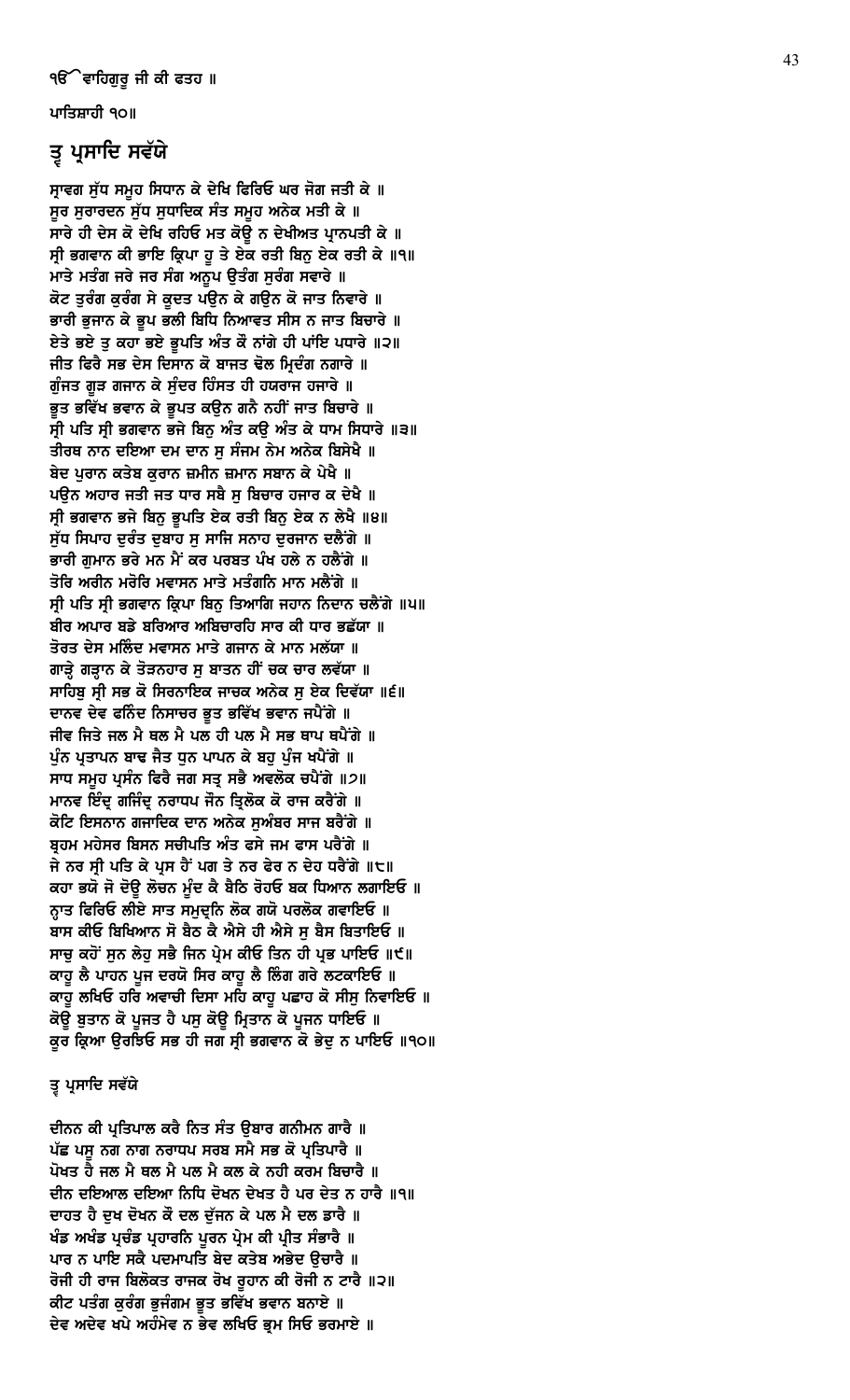ਬੇਦ ਪਰਾਨ ਕਤੇਬ ਕਰਾਨ ਹਸੇਬ ਥਕੇ ਕਰ ਹਾਥ ਨ ਆਏ ॥ ਪੂਰਨ ਪ੍ਰੇਮ ਪ੍ਰਭਾਉ ਬਿਨਾ ਪਤਿ ਸਿਉ ਕਿਨ ਸ੍ਰੀ ਪਦਮਾਪਤਿ ਪਾਏ ॥੩॥ ਆਦਿ ਅਨੰਤ ਅਗਾਧ ਅਦ੍ਰੈਖ ਸੁ ਭੁਤ ਭਵਿੱਖ ਭਵਾਨ ਅਭੈ ਹੈ ॥ ਅੰਤਿ ਬਿਹੀਨ ਅਨਾਤਮ ਆਪ ਅਦਾਗ ਅਦੋਖ ਅਛਿੱਦੂ ਅਛੈ ਹੈ ॥ ਲੋਗਨ ਕੇ ਕਰਤਾ ਹਰਤਾ ਜਲ ਮੈ ਥਲ ਮੈ ਭਰਤਾ ਪ੍ਰਭ ਵੈ ਹੈ ॥ ਦੀਨ ਦਇਆਲ ਦਇਆ ਕਰ ਸ੍ਰੀ ਪਤਿ ਸੁੰਦਰ ਸ੍ਰੀ ਪਦਮਾਪਤਿ ਏਹੈ ॥੪॥ ਕਾਮ ਨ ਕ੍ਰੋਧ ਨ ਲੋਭ ਨ ਮੋਹ ਨ ਰੋਗ ਨ ਸੋਗ ਨ ਭੋਗ ਨ ਭੈ ਹੈ ॥ ਦੇਹ ਬਿਹੀਨ ਸਨੇਹ ਸਭੋ ਤਨ ਨੇਹ ਬਿਰਕਤ ਅਗੇਹ ਅਛੇ ਹੈ ॥ ਜਾਨ ਕੋ ਦੇਤ ਅਜਾਨ ਕੋ ਦੇਤ ਜਮੀਨ ਕੋ ਦੇਤ ਜਮਾਨ ਕੋ ਦੈਹੈ ॥ ਕਾਹੇ ਕੋ ਡੋਲਤ ਹੈ ਤੁਮਰੀ ਸੁਧ ਸੁੰਦਰ ਸ੍ਰੀ ਪਦਮਾਪਤਿ ਲੈਹੈ ॥੫॥ ਰੋਗਨ ਤੇ ਅਰ ਸੋਗਨ ਤੇ ਜਲ ਜੋਗਨ ਤੇ ਬਹੁ ਭਾਂਤ ਬਚਾਵੈ ॥ ਸੱਤ੍ਰ ਅਨੇਕ ਚਲਾਵਤ ਘਾਵ ਤਉ ਤਨ ਏਕ ਨ ਲਾਗਨ ਪਾਵੈ ॥ ਰਾਖਤ ਹੈ ਅਪਨੋ ਕਰ ਦੈ ਕਰ ਪਾਪ ਸੰਬੁਹ ਨ ਭੇਟਨ ਪਾਵੈ ॥ ਔਰ ਕੀ ਬਾਤ ਕਹਾ ਕਹ ਤੋ ਸੌ ਸੁ ਪੇਟ ਹੀ ਕੇ ਪਟ ਬੀਚ ਬਚਾਵੈ ॥੬॥ ਜੱਛ ਭਜੰਗ ਸ ਦਾਨਵ ਦੇਵ ਅਭੇਵ ਤਮੈ ਸਭ ਹੀ ਕਰ ਧਿਆਵੈ ॥ ਭਮਿ ਅਕਾਸ ਪਤਾਲ ਰਸਾਤਲ ਜੱਛ ਭਜੰਗ ਸਭੈ ਸਿਰ ਨਿਆਵੈ ॥ ਪਾਇ ਸਕੈ ਨਹੀ ਪਾਰ ਪ੍ਰਭਾ ਹੁ ਕੋ ਨੇਤ ਹੀ ਨੇਤਹ ਬੇਦ ਬਤਾਵੈ ॥ ਖੋਜ ਥਕੇ ਸਭ ਹੀ ਖੁਜੀਆ ਸੁਰ ਹਾਰ ਪਰੇ ਹਰਿ ਹਾਥ ਨ ਆਵੈ ॥੭॥ ਨਾਰਦ ਸੇ ਚਤਰਾਨਨ ਸੇ ਰਮਨਾਰਿਖ ਸੇ ਸਭ ਹੁੰ ਮਿਲਿ ਗਾਇਓ ॥ ਬੇਦ ਕਤੇਬ ਨ ਭੇਦ ਲਖਿਓ ਸਭ ਹਾਰਿ ਪਰੇ ਹਰਿ ਹਾਥ ਨ ਆਇਓ ॥ ਪਾਇ ਸਕੈ ਨਹੀ ਪਾਰ ੳਮਾਪਤਿ ਸਿੱਧ ਸਨਾਥ ਸਨੰਤਨ ਧਿਆਇਓ ॥ ਧਿਆਨ ਧਰੋ ਤਿਹ ਕੇ ਮਨ ਮੈ ਜਿਹ ਕੋ ਅਮਿਤੋਜਿ ਸਭੈ ਜਗ ਛਾਇਓ ॥੮॥ ਬੇਦ ਪੁਰਾਨ ਕਤੇਬ ਕੁਰਾਨ ਅਭੇਦ ਨ੍ਰਿਪਾਨ ਸਭੈ ਪਚ ਹਾਰੇ ॥ ਭੇਦ ਨ ਪਾਇ ਸਕਿਓ ਅਨਭੇਦ ਕੋ ਖੇਦਤ ਹੈ ਅਨਛੇਦ ਪਕਾਰੇ ॥ ਰਾਗ ਨ ਰੂਪ ਨ ਰੇਖ ਨ ਰੰਗ ਨ ਸਾਕ ਨ ਸੋਗ ਨ ਸੰਗਿ ਤਿਹਾਰੇ ॥ ਆਦਿ ਅਨਾਦਿ ਅਗਾਧ ਅਭੇਖ ਅਦ੍ਵੈਖ ਜਪਿਓ ਤਿਨਹੀ ਕੁਲ ਤਾਰੇ ॥੯॥ ਤੀਰਥ ਕੋਟਿ ਕੀਏ ਇਸਨਾਨ ਦੀਏ ਬਹੁ ਦਾਨ ਮਹਾ ਬ੍ਰਤ ਧਾਰੇ ॥ ਦੇਸ ਫਿਰਿਓ ਕਰਿ ਭੇਸ ਤਪੋ ਧਨ ਕੇਸ ਧਰੇ ਨ ਮਿਲੇ ਹਰਿ ਪਿਆਰੇ ॥ ਆਸਨ ਕੋਟਿ ਕਰੇ ਅਸਟਾਂਗ ਧਰੇ ਬਹ ਨਿਆਸ ਕਰੇ ਮਖ ਕਾਰੇ ॥ ਦੀਨ ਦਇਆਲ ਅਕਾਲ ਭਜੇ ਬਿਨੂ ਅੰਤ ਕੋ ਅੰਤ ਕੇ ਧਾਮ ਸਿਧਾਰੇ ॥੧੦॥

**ੴ ਸਤਿਗੁਰ ਪ੍ਰਸਾਦਿ** ॥ ਤ੍ਰ ਪ੍ਰਸਾਦਿ ॥ ਚੌਪਈ ॥

ਪ੍ਰਣਵੋ ਆਦਿ ਏਕੰਕਾਰਾ ॥ ਜਲ ਥਲ ਮਹੀਅਲ ਕੀਓ ਪਸਾਰਾ ॥ ਆਦਿ ਪੂਰਖ ਅਬਿਗਤ ਅਬਿਨਾਸੀ ॥ ਲੋਕ ਚੱਤ੍ਰ ਦਸ ਜੋਤਿ ਪ੍ਰਕਾਸੀ ॥੧॥ ਹਸਤ ਕੀਟ ਕੇ ਬੀਚ ਸਮਾਨਾ ॥ ਰਾਵ ਰੰਕ ਜਿਹ ਇਕ ਸਰ ਜਾਨਾ ॥ ਅਦ੍ਰੈ ਅਲਖ ਪੁਰਖ ਅਬਿਗਾਮੀ ॥ ਸਭ ਘਟ ਘਟ ਕੇ ਅੰਤਰਜਾਮੀ ॥੨॥ ਅਲਖ ਰੂਪ ਅਛੈ ਅਨ ਭੇਖਾ ॥ ਰਾਗ ਰੰਗ ਜਿਹ ਰੂਪ ਨ ਰੇਖਾ ॥ ਬਰਨ ਚਿਹਨ ਸਭਹੁੰ ਤੇ ਨਿਆਰਾ ॥ ਆਦਿ ਪੁਰਖ ਅਦ੍ਵੈ ਅਬਿਕਾਰਾ ॥੩॥ ਬਰਨ ਚਿਹਨ ਜਿਹ ਜਾਤ ਨ ਪਾਤਾ ॥ ਸੱਤ੍ਰ ਮਿੱਤ੍ਰ ਜਿਹ ਤਾਤ ਨ ਮਾਤਾ ॥ ਸਭ ਤੇ ਦੁਰਿ ਸਭਨ ਤੇ ਨੇਰਾ ॥ ਜਲ ਥਲ ਮਹੀਅਲਿ ਜਾਹਿ ਬਸੇਰਾ ॥੪॥ ਅਨਹਦ ਰੂਪ ਅਨਾਹਦ ਬਾਨੀ ॥ ਚਰਨ ਸਰਨ ਜਿਹ ਬਸਤ ਭਵਾਨੀ ॥ ਬੁਹਮਾ ਬਿਸਨ ਅੰਤ ਨਹੀ ਪਾਇਓ ॥ ਨੇਤਿ ਨੇਤਿ ਮਖ ਚਾਰ ਬਤਾਇਓ ॥੫॥ ਕੋਟਿ ਇੰਦ੍ ੳਪਇੰਦ੍ ਬਨਾਏ ॥ ਬੁਹਮਾ ਰਦ੍ ੳਪਾਇ ਖਪਾਏ ॥ ਲੋਕ ਚੱਤੂ ਦਸ ਖੇਲ ਰਚਾਇਓ ॥ ਬਹਰ ਆਪ ਹੀ ਬੀਚ ਮਿਲਾਇਓ ॥੬॥ ਦਾਨਵ ਦੇਵ ਫਨਿੰਦ੍ਰ ਅਪਾਰਾ ॥ ਗੰਧ੍ਰਬ ਜੱਛ ਰਚੇ ਸੁਭਚਾਰਾ ॥ ਭੁਤ ਭਵਿੱਖ ਭਵਾਨ ਕਹਾਨੀ ॥ ਘਟ ਘਟ ਕੇ ਪਟ ਪਟ ਕੀ ਜਾਨੀ ॥੭॥ ਤਾਤ ਮਾਤ ਜਿਹ ਜਾਤ ਨ ਪਾਤਾ ॥ ਏਕ ਰੰਗ ਕਾਹੁ ਨਹੀ ਰਾਤਾ ॥ ਸਰਬ ਜੋਤਿ ਕੇ ਬੀਚ ਸਮਾਨਾ ॥ ਸਭ ਹੁੰ ਸਰਬ ਠੌਰ ਪਹਿਚਾਨਾ ॥੮॥ ਕਾਲ ਰਹਤ ਅਨਕਾਲ ਸਰੁਪਾ ॥ ਅਲਖ ਪੂਰਖ ਅਬਿਗਤ ਅਵਿਧੁਤਾ ॥ ਜਾਤ ਪਾਤ ਜਿਹ ਚਿਹਨ ਨ ਬਰਨਾ ॥ ਅਬਿਗਤ ਦੇਵ ਅਛੈ ਅਨਭਰਮਾ ॥੯॥ ਸਭ ਕੋ ਕਾਲ ਸਭਨ ਕੋ ਕਰਤਾ ॥ ਰੋਗ ਸੋਗ ਦੋਖਨ ਕੋ ਹਰਤਾ ॥ ਏਕ ਚਿਤ ਜਿਹ ਇਕ ਛਿਨ ਧਿਆਇਓ ॥ ਕਾਲ ਫਾਸ ਕੇ ਬੀਚ ਨ ਆਇਓ ॥੧੦॥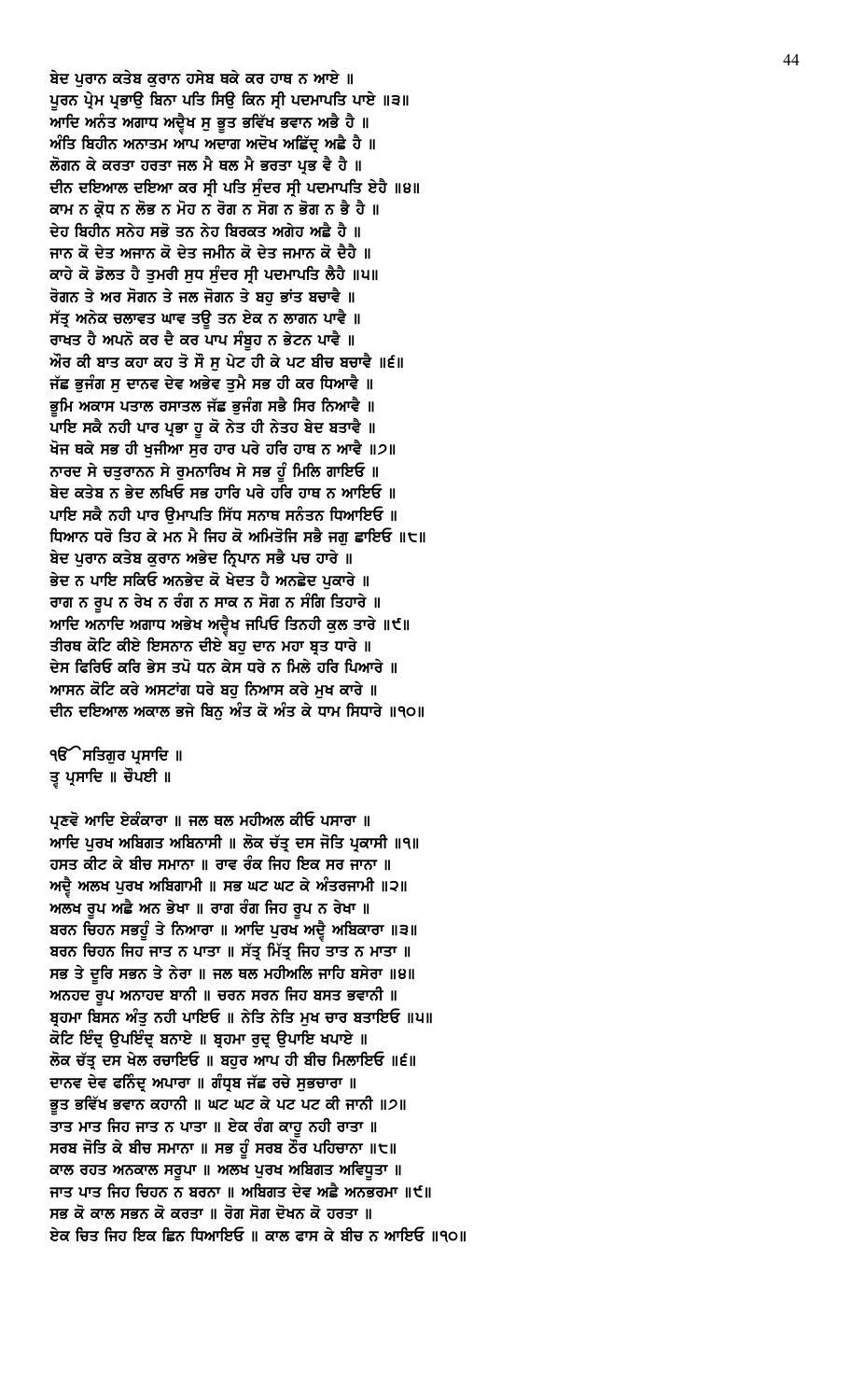# ਅਨੰਦ ਸਾਹਿਬ

Anand Saahib

# ਰਾਮਕਲੀ ਮਹਲਾ ੩ ਅਨੰਦ

raamkalee mehlaa 3 anand Raamkalee, Third Mehl, Anand  $\sim$  The Song Of Bliss:

# ੧**ੳੇਸਤਿਗਰ ਪ੍ਰਸਾਦਿ** ॥

ik-o<sup>n</sup>kaar sa<u>tg</u>ur parsaa<u>d</u>. One Universal Creator God. By The Grace Of The True Guru:

# ਅਨੰਦੁ ਭਇਆ ਮੇਰੀ ਮਾਏ ਸਤਿਗੁਰੂ ਮੈ ਪਾਇਆ ॥

anand bha-i-aa mayree maa-ay satguroo mai paa-i-aa. I am in ecstasy, O my mother, for I have found my True Guru.

# ਸਤਿਗੁਰੁ ਤ ਪਾਇਆ ਸਹਜ ਸੇਤੀ ਮਨਿ ਵਜੀਆ ਵਾਧਾਈਆ ॥

satgur ta paa-i-aa sahj saytee man vajee-aa vaaDhaa-ee-aa. I have found the True Guru, with intuitive ease, and my mind vibrates with the music of bliss.

# ਰਾਗ ਰਤਨ ਪਰਵਾਰ ਪਰੀਆ ਸਬਦ ਗਾਵਣ ਆਈਆ ॥

raag ratan parvaar paree-aa sabad gaavan aa-ee-aa. The jewelled melodies and their related celestial harmonies have come to sing the Word of the Shabad.

# ਸਬਦੋ ਤ ਗਾਵਹੁ ਹਰੀ ਕੇਰਾ ਮਨਿ ਜਿਨੀ ਵਸਾਇਆ ॥

sabdo ta gaavhu haree kayraa man jinee vasaa-i-aa. The Lord dwells within the minds of those who sing the Shabad.

# ਕਹੈ ਨਾਨਕ ਅਨੰਦ ਹੋਆ ਸਤਿਗਰ ਮੈ ਪਾਇਆ ॥੧॥

kahai naanak anand ho-aa satguroo mai paa-i-aa. ||1|| Says Nanak, I am in ecstasy, for I have found my True Guru. ||1||

# ਏ ਮਨ ਮੇਰਿਆ ਤੂ ਸਦਾ ਰਹੁ ਹਰਿ ਨਾਲੇ ॥

ay man mayri-aa too sadaa rahu har naalay. O my mind, remain always with the Lord.

# ਹਰਿ ਨਾਲਿ ਰਹੁ ਤੁ ਮੰਨ ਮੇਰੇ ਦੁਖ ਸਭਿ ਵਿਸਾਰਣਾ ॥

har naal rahu too man mayray dookh sabh visaarnaa. Remain always with the Lord, O my mind, and all sufferings will be forgotten.

# ਅੰਗੀਕਾਰ ਓਹ ਕਰੇ ਤੇਰਾ ਕਾਰਜ ਸਭਿ ਸਵਾਰਣਾ ॥

angeekaar oh karay tayraa kaaraj sabh savaarnaa. He will accept You as His own, and all your affairs will be perfectly arranged.

# ਸਭਨਾ ਗਲਾ ਸਮਰਥੂ ਸੁਆਮੀ ਸੋ ਕਿਉ ਮਨਹੂ ਵਿਸਾਰੇ ॥

sabhnaa galaa samrath su-aamee so ki-o manhu visaaray. Our Lord and Master is all-powerful to do all things, so why forget Him from your mind?

# ਕਹੈ ਨਾਨਕ ਮੰਨ ਮੇਰੇ ਸਦਾ ਰਹ ਹਰਿ ਨਾਲੇ ॥੨॥

kahai naanak man mayray sadaa rahu har naalay. ||2|| Says Nanak, O my mind, remain always with the Lord. ||2||

# ਸਾਚੇ ਸਾਹਿਬਾ ਕਿਆ ਨਾਹੀ ਘਰਿ ਤੇਰੈ ॥

saachay saahibaa ki-aa naahee ghar tayrai. O my True Lord and Master, what is there which is not in Your celestial home?

# ਘਰਿ ਤ ਤੇਰੈ ਸਭੁ ਕਿਛੁ ਹੈ ਜਿਸੁ ਦੇਹਿ ਸੁ ਪਾਵਏ ॥

ghar ta tayrai sabh kichh hai jis deh so paav-ay. Everything is in Your home; they receive, unto whom You give.

# ਸਦਾ ਸਿਫਤਿ ਸਲਾਹ ਤੇਰੀ ਨਾਮ ਮਨਿ ਵਸਾਵਏ ॥

sadaa sifat salaah tayree naam man vasaava-ay. Constantly singing Your Praises and Glories, Your Name is enshrined in the mind.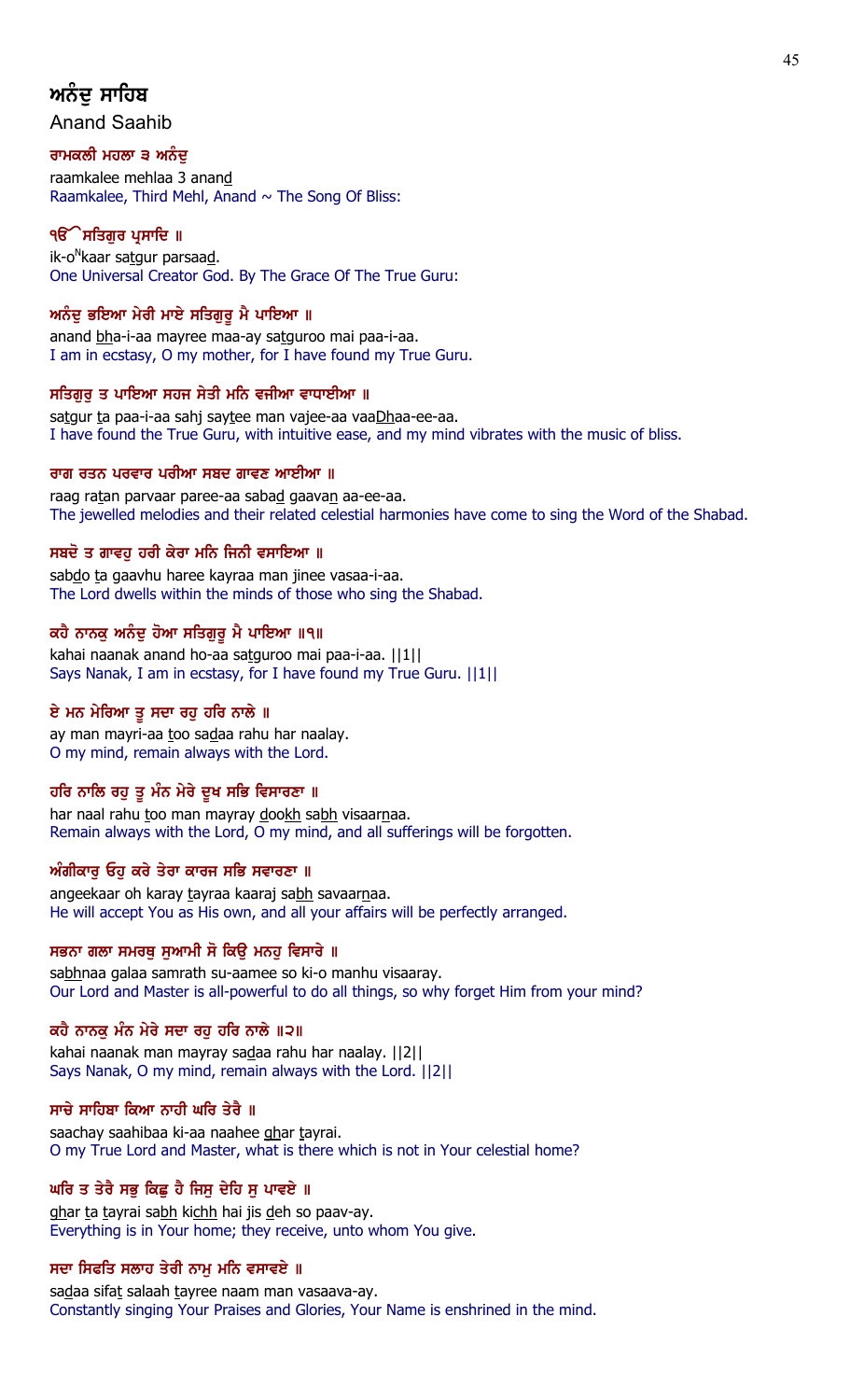# ਨਾਮ ਜਿਨ ਕੈ ਮਨਿ ਵਸਿਆ ਵਾਜੇ ਸਬਦ ਘਨੇਰੇ ॥

naam jin kai man vasi-aa vaajay sabad ghanayray. The divine melody of the Shabad vibrates for those, within whose minds the Naam abides.

#### ਕਹੈ ਨਾਨਕੂ ਸਚੇ ਸਾਹਿਬ ਕਿਆ ਨਾਹੀ ਘਰਿ ਤੇਰੈ ॥੩॥

kahai naanak sachay saahib ki-aa naahee ghar tayrai. ||3|| Says Nanak, O my True Lord and Master, what is there which is not in Your home? ||3||

#### ਸਾਚਾ ਨਾਮੂ ਮੇਰਾ ਆਧਾਰੋ ॥

saachaa naam mayraa aaDhaaro. The True Name is my only support.

#### ਸਾਚੂ ਨਾਮੂ ਅਧਾਰੂ ਮੇਰਾ ਜਿਨਿ ਭੂਖਾ ਸਭਿ ਗਵਾਈਆ ॥

saach naam aDhaar mayraa jin bhukhaa sabh gavaa-ee-aa. The True Name is my only support; it satisfies all hunger.

#### ਕਰਿ ਸਾਂਤਿ ਸੁਖ ਮਨਿ ਆਇ ਵਸਿਆ ਜਿਨਿ ਇਛਾ ਸਭਿ ਪੁਜਾਈਆ ॥

kar saa<sup>n</sup>t su<u>kh</u> man aa-ay vasi-aa jin i<u>chh</u>aa sa<u>bh</u> pujaa-ee-aa. It has brought peace and tranquility to my mind; it has fulfilled all my desires.

#### ਸਦਾ ਕੁਰਬਾਣੁ ਕੀਤਾ ਗੁਰੂ ਵਿਟਹੁ ਜਿਸ ਦੀਆ ਏਹਿ ਵਡਿਆਈਆ ॥

sadaa kurbaan keetaa guroo vitahu jis dee-aa ayhi vadi-aa-ee-aa. I am forever a sacrifice to the Guru, who possesses such glorious greatness.

#### ਕਹੈ ਨਾਨਕੁ ਸੁਣਹੁ ਸੰਤਹੁ ਸਬਦਿ ਧਰਹੁ ਪਿਆਰੋ ॥

kahai naanak sunhu santahu sabad Dharahu pi-aaro. Says Nanak, listen, O Saints; enshrine love for the Shabad.

#### ਸਾਚਾ ਨਾਮੂ ਮੇਰਾ ਆਧਾਰੋ ॥੪॥

saachaa naam mayraa aaDhaaro. ||4|| The True Name is my only support. ||4||

#### ਵਾਜੇ ਪੰਚ ਸਬਦ ਤਿਤੂ ਘਰਿ ਸਭਾਗੈ ॥

vaajay panch sabad tit ghar sabhaagai. The Panch Shabad, the five primal sounds, vibrate in that blessed house.

#### ਘਰਿ ਸਭਾਗੈ ਸਬਦ ਵਾਜੇ ਕਲਾ ਜਿਤੂ ਘਰਿ ਧਾਰੀਆ ॥

ghar sabhaagai sabad vaajay kalaa jit ghar Dhaaree-aa. In that blessed house, the Shabad vibrates; He infuses His almighty power into it.

#### ਪੰਚ ਦੂਤ ਤੁਧੁ ਵਸਿ ਕੀਤੇ ਕਾਲੁ ਕੰਟਕੁ ਮਾਰਿਆ ॥

panch doot tuDh vas keetay kaal kantak maari-aa. Through You, we subdue the five demons of desire, and slay Death, the torturer.

#### ਧੁਰਿ ਕਰਮਿ ਪਾਇਆ ਤੁਧੁ ਜਿਨ ਕਉ ਸਿ ਨਾਮਿ ਹਰਿ ਕੈ ਲਾਗੇ ॥

Dhur karam paa-i-aa tuDh jin ka-o se naam har kai laagay. Those who have such pre-ordained destiny are attached to the Lord's Name.

#### ਕਹੈ ਨਾਨਕੂ ਤਹ ਸੁਖੂ ਹੋਆ ਤਿਤੂ ਘਰਿ ਅਨਹਦ ਵਾਜੇ ॥੫॥

kahai naanak tah sukh ho-aa tit ghar anhad vaajay. [[5]] Says Nanak, they are at peace, and the unstruck sound current vibrates within their homes. ||5||

#### ਸਾਚੀ ਲਿਵੈ ਬਿਨੂ ਦੇਹ ਨਿਮਾਣੀ ॥

saachee livai bin dayh nimaanee. Without the true love of devotion, the body is without honor.

#### ਦੇਹ ਨਿਮਾਣੀ ਲਿਵੈ ਬਾਝਹੂ ਕਿਆ ਕਰੇ ਵੇਚਾਰੀਆ ॥

dayh nimaanee livai baajhahu ki-aa karay vaychaaree-aa. The body is dishonored without devotional love; what can the poor wretches do?

#### ਤੁਧੁ ਬਾਝੁ ਸਮਰਥ ਕੋਇ ਨਾਹੀ ਕ੍ਰਿਪਾ ਕਰਿ ਬਨਵਾਰੀਆ ॥

tuDh baajh samrath ko-ay naahee kirpaa kar banvaaree-aa. No one except You is all-powerful; please bestow Your Mercy, O Lord of all nature.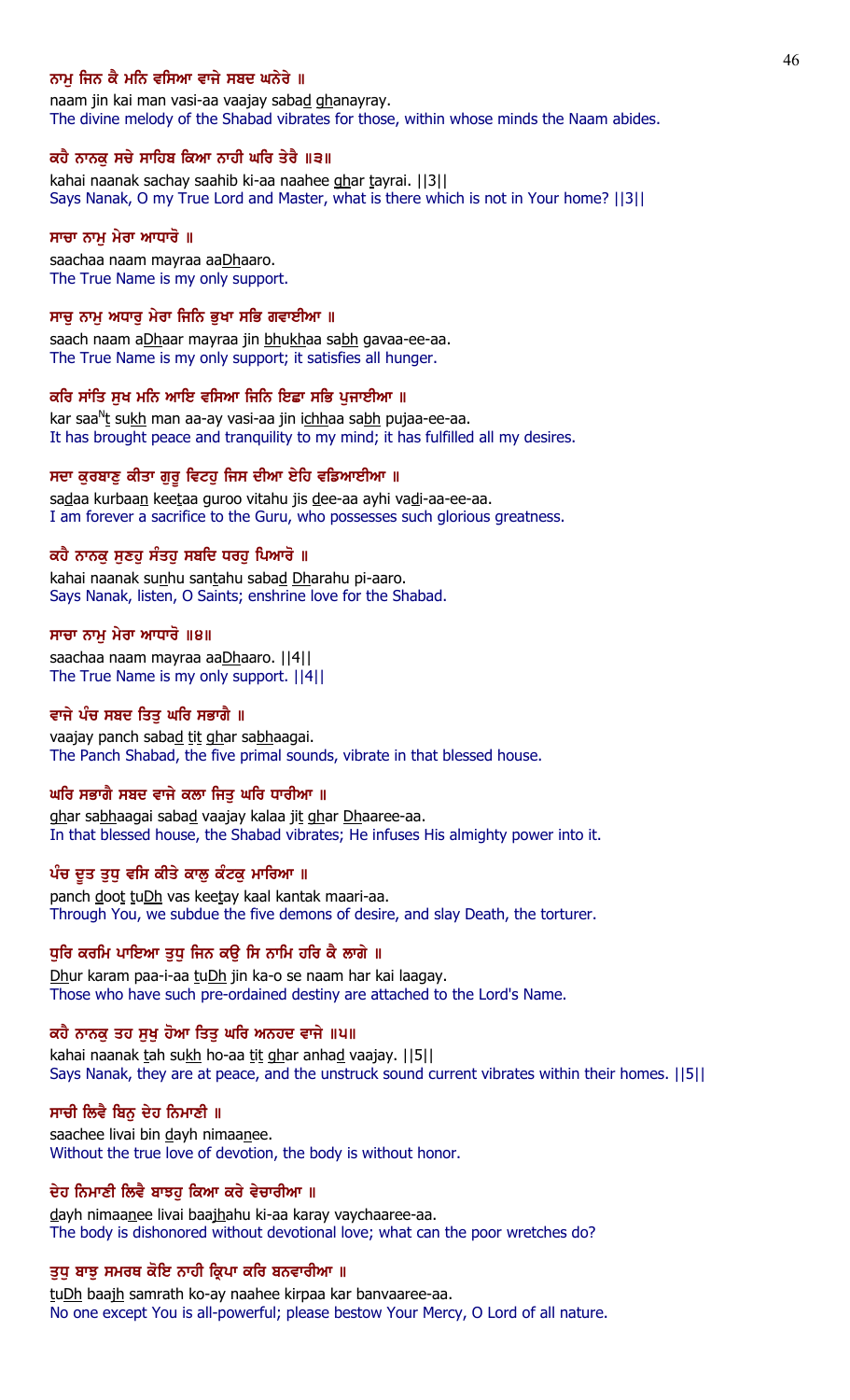# ਏਸ ਨੳ ਹੋਰ ਥਾੳ ਨਾਹੀ ਸਬਦਿ ਲਾਗਿ ਸਵਾਰੀਆ ॥

ays na-o hor thaa-o naahee sabad laag savaaree-aa. There is no place of rest, other than the Name; attached to the Shabad, we are embellished with beauty.

# ਕਹੈ ਨਾਨਕੂ ਲਿਵੈ ਬਾਝਹੂ ਕਿਆ ਕਰੇ ਵੇਚਾਰੀਆ ॥੬॥

kahai naanak livai baajhahu ki-aa karay vaychaaree-aa. ||6|| Says Nanak, without devotional love, what can the poor wretches do? ||6||

# ਆਨੰਦੂ ਆਨੰਦੂ ਸਭੂ ਕੋ ਕਹੈ ਆਨੰਦੂ ਗੁਰੂ ਤੇ ਜਾਣਿਆ ॥

aanand aanand sabh ko kahai aanand guroo tay jaani-aa. Bliss, bliss - everyone talks of bliss; bliss is known only through the Guru.

### ਜਾਣਿਆ ਆਨੰਦ ਸਦਾ ਗਰ ਤੇ ਕ੍ਰਿਪਾ ਕਰੇ ਪਿਆਰਿਆ ॥

jaani-aa aanand sadaa gur tay kirpaa karay pi-aari-aa. Eternal bliss in known only through the Guru, when the Beloved Lord grants His Grace.

### ਕਰਿ ਕਿਰਪਾ ਕਿਲਵਿਖ ਕਟੇ ਗਿਆਨ ਅੰਜਨ ਸਾਰਿਆ ॥

kar kirpaa kilvikh katay gi-aan anjan saari-aa. Granting His Grace, He cuts away our sins; He blesses us with the healing ointment of spiritual wisdom.

# ਅੰਦਰਹੂ ਜਿਨ ਕਾ ਮੋਹੂ ਤੁਟਾ ਤਿਨ ਕਾ ਸਬਦੂ ਸਚੈ ਸਵਾਰਿਆ ॥

andrahu jin kaa moh tutaa tin kaa sabad sachai savaari-aa. Those who eradicate attachment from within themselves, are adorned with the Shabad, the Word of the True Lord.

# ਕਹੈ ਨਾਨਕ ਏਹ ਅਨੰਦ ਹੈ ਆਨੰਦ ਗਰ ਤੇ ਜਾਣਿਆ ॥੭॥

kahai naanak ayhu anand hai aanand gur tay jaani-aa. ||7|| Says Nanak, this alone is bliss - bliss which is known through the Guru. ||7||

# ਬਾਬਾ ਜਿਸੁ ਤੁ ਦੇਹਿ ਸੋਈ ਜਨੁ ਪਾਵੈ ॥

baabaa jis too deh so-ee jan paavai. O Baba, he alone receives it, unto whom You give it.

# ਪਾਵੈ ਤ ਸੋ ਜਨੁ ਦੇਹਿ ਜਿਸ ਨੋ ਹੋਰਿ ਕਿਆ ਕਰਹਿ ਵੇਚਾਰਿਆ ॥

paavai ta so jan deh jis no hor ki-aa karahi vaychaari-aa. He alone receives it, unto whom You give it; what can the other poor wretched beings do?

# ਇਕਿ ਭਰਮਿ ਭੁਲੇ ਫਿਰਹਿ ਦਹ ਦਿਸਿ ਇਕਿ ਨਾਮਿ ਲਾਗਿ ਸਵਾਰਿਆ ॥

ik bharam bhoolay fireh dah dis ik naam laag savaari-aa. Some are deluded by doubt, wandering in the ten directions; some are adorned with attachment to the Naam.

### ਗੁਰ ਪਰਸਾਦੀ ਮਨੁ ਭਇਆ ਨਿਰਮਲੁ ਜਿਨਾ ਭਾਣਾ ਭਾਵਏ ॥

gur parsaadee man bha-i-aa nirmal jinaa bhaanaa bhaav-ay. By Guru's Grace, the mind becomes immaculate and pure, for those who follow God's Will.

### ਕਹੈ ਨਾਨਕੁ ਜਿਸੂ ਦੇਹਿ ਪਿਆਰੇ ਸੋਈ ਜਨੁ ਪਾਵਏ ॥੮॥

kahai naanak jis deh pi-aaray so-ee jan paav-ay. ||8|| Says Nanak, he alone receives it, unto whom You give it, O Beloved Lord. ||8||

# ਆਵਹ ਸੰਤ ਪਿਆਰਿਹੋ ਅਕਥ ਕੀ ਕਰਹ ਕਹਾਣੀ ॥

aavhu sant pi-aariho akath kee karah kahaanee. Come, Beloved Saints, let us speak the Unspoken Speech of the Lord.

### ਕਰਹ ਕਹਾਣੀ ਅਕਥ ਕੇਰੀ ਕਿਤੂ ਦੁਆਰੈ ਪਾਈਐ ॥

karah kahaanee akath kayree kit du-aarai paa-ee-ai. How can we speak the Unspoken Speech of the Lord? Through which door will we find Him?

# ਤਨੂ ਮਨੂ ਧਨੂ ਸਭੂ ਸਉਪਿ ਗੁਰ ਕਉ ਹੁਕਮਿ ਮੰਨਿਐ ਪਾਈਐ ॥

tan man Dhan sabh sa-up gur ka-o hukam mani-ai paa-ee-ai. Surrender body, mind, wealth, and everything to the Guru; obey the Order of His Will, and you will find Him.

### ਹੁਕਮੁ ਮੰਨਿਹੁ ਗੁਰੁ ਕੇਰਾ ਗਾਵਹੁ ਸਚੀ ਬਾਣੀ ॥

hukam mannihu guroo kayraa gaavhu sachee banee. Obey the Hukam of the Guru's Command, and sing the True Word of His Bani.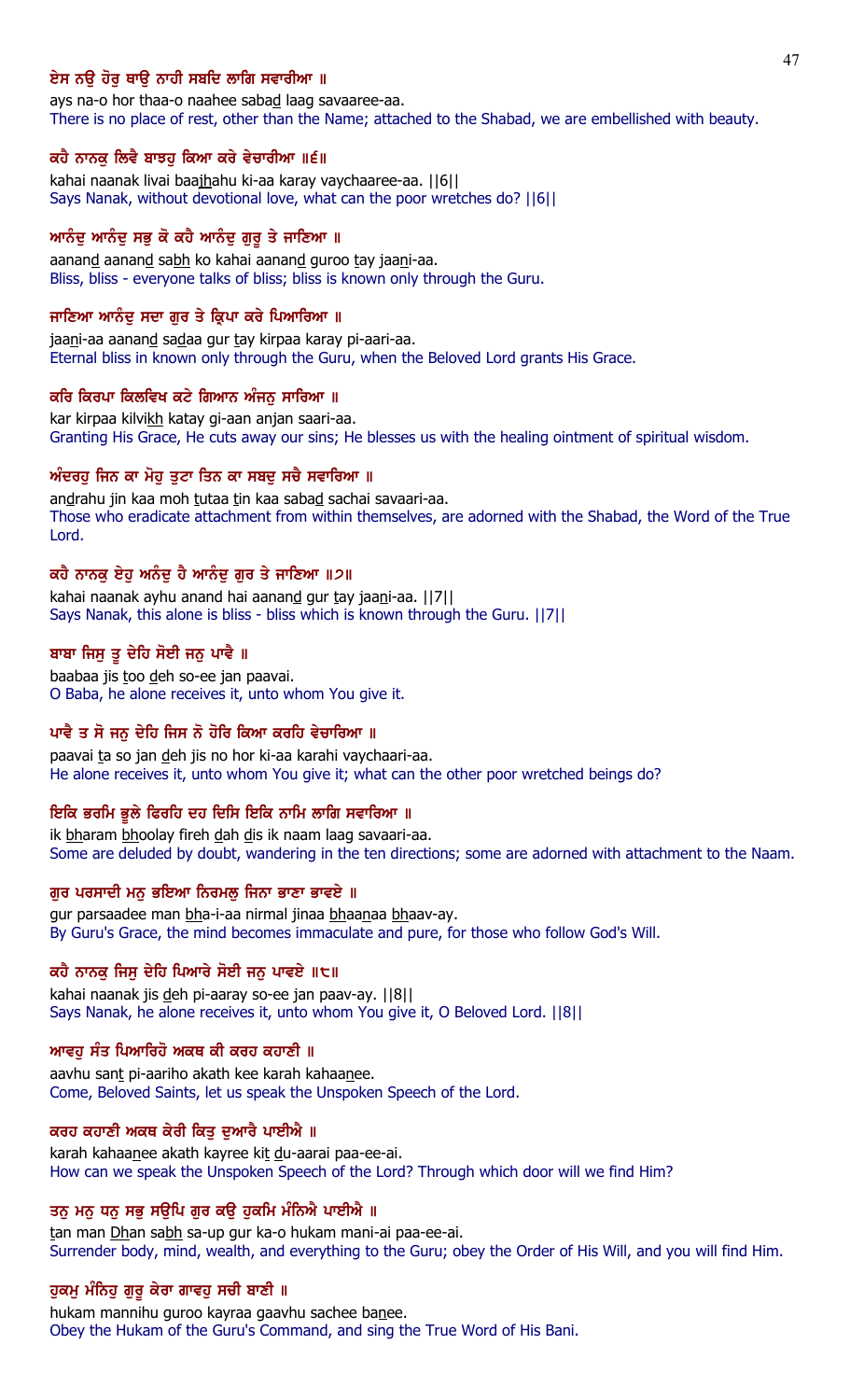# ਕਹੈ ਨਾਨਕ ਸਣਹ ਸੰਤਹ ਕਥਿਹ ਅਕਥ ਕਹਾਣੀ ॥੯॥

kahai naanak sunhu santahu kathihu akath kahaanee. [[9]] Says Nanak, listen, O Saints, and speak the Unspoken Speech of the Lord. ||9||

#### ਏ ਮਨ ਚੰਚਲਾ ਚਤੁਰਾਈ ਕਿਨੈ ਨ ਪਾਇਆ ॥

ay man chanchlaa chaturaa-ee kinai na paa-i-aa. O fickle mind, through cleverness, no one has found the Lord.

#### ਚਤੁਰਾਈ ਨ ਪਾਇਆ ਕਿਨੈ ਤੂ ਸੁਣਿ ਮੰਨ ਮੇਰਿਆ ॥

chaturaa-ee na paa-i-aa kinai too sun man mayri-aa. Through cleverness, no one has found Him; listen, O my mind.

#### ਏਹ ਮਾਇਆ ਮੋਹਣੀ ਜਿਨਿ ਏਤੁ ਭਰਮਿ ਭੁਲਾਇਆ ॥

ayh maa-i-aa mohnee jin ayt bharam bhulaa-i-aa. This Maya is so fascinating; because of it, people wander in doubt.

#### ਮਾਇਆ ਤ ਮੋਹਣੀ ਤਿਨੈ ਕੀਤੀ ਜਿਨਿ ਠਗੳਲੀ ਪਾਈਆ ॥

maa-i-aa ta mohnee tinai keetee jin thag-ulee paa-ee-aa. This fascinating Maya was created by the One who has administered this potion.

#### ਕੁਰਬਾਣੂ ਕੀਤਾ ਤਿਸੈ ਵਿਟਹੂ ਜਿਨਿ ਮੋਹੂ ਮੀਠਾ ਲਾਇਆ ॥

kurbaan keetaa tisai vitahu jin moh meethaa laa-i-aa. I am a sacrifice to the One who has made emotional attachment sweet.

### ਕਹੈ ਨਾਨਕ ਮਨ ਚੰਚਲ ਚਤਰਾਈ ਕਿਨੈ ਨ ਪਾਇਆ ॥੧੦॥

kahai naanak man chanchal chaturaa-ee kinai na paa-i-aa. ||10|| Says Nanak, O fickle mind, no one has found Him through cleverness. ||10||

#### ਏ ਮਨ ਪਿਆਰਿਆ ਤੁ ਸਦਾ ਸਚੁ ਸਮਾਲੇ ॥

ay man pi-aari-aa too sadaa sach samaalay. O beloved mind, contemplate the True Lord forever.

#### ਏਹੂ ਕੁਟੰਬੂ ਤੂ ਜਿ ਦੇਖਦਾ ਚਲੈ ਨਾਹੀ ਤੇਰੈ ਨਾਲੇ ॥

ayhu kutamb too je daykh-daa chalai naahee tayrai naalay. This family which you see shall not go along with you.

### ਸਾਥਿ ਤੇਰੈ ਚਲੈ ਨਾਹੀ ਤਿਸੁ ਨਾਲਿ ਕਿਉ ਚਿਤੁ ਲਾਈਐ ॥

saath tayrai chalai naahee tis naal ki-o chit laa-ee-ai. They shall not go along with you, so why do you focus your attention on them?

### ਐਸਾ ਕੰਮੂ ਮੂਲੇ ਨ ਕੀਚੈ ਜਿਤੂ ਅੰਤਿ ਪਛੋਤਾਈਐ ॥

aisaa kamm moolay na keechai jit ant pachhotaa-ee-ai. Don't do anything that you will regret in the end.

#### ਸਤਿਗੁਰੁ ਕਾ ਉਪਦੇਸੁ ਸੁਣਿ ਤੁ ਹੋਵੈ ਤੇਰੈ ਨਾਲੇ ॥

satguroo kaa updays sun too hovai tayrai naalay. Listen to the Teachings of the True Guru - these shall go along with you.

#### ਕਹੈ ਨਾਨਕੁ ਮਨ ਪਿਆਰੇ ਤੁ ਸਦਾ ਸਚੁ ਸਮਾਲੇ ॥੧੧॥

kahai naanak man pi-aaray too sadaa sach samaalay. ||11|| Says Nanak, O beloved mind, contemplate the True Lord forever. ||11||

#### ਅਗਮ ਅਗੋਚਰਾ ਤੇਰਾ ਅੰਤੁ ਨ ਪਾਇਆ ॥

agam agocharaa tayraa ant na paa-i-aa. O inaccessible and unfathomable Lord, Your limits cannot be found.

#### ਅੰਤੋ ਨ ਪਾਇਆ ਕਿਨੈ ਤੇਰਾ ਆਪਣਾ ਆਪੂ ਤੂ ਜਾਣਹੇ ॥

anto na paa-i-aa kinai tayraa aapnaa aap too jaanhay. No one has found Your limits; only You Yourself know.

# ਜੀਅ ਜੰਤ ਸਭਿ ਖੇਲੂ ਤੇਰਾ ਕਿਆ ਕੋ ਆਖਿ ਵਖਾਣਏ ॥

jee-a jant sabh khayl tayraa ki-aa ko aakh vakhaana-ay. All living beings and creatures are Your play; how can anyone describe You?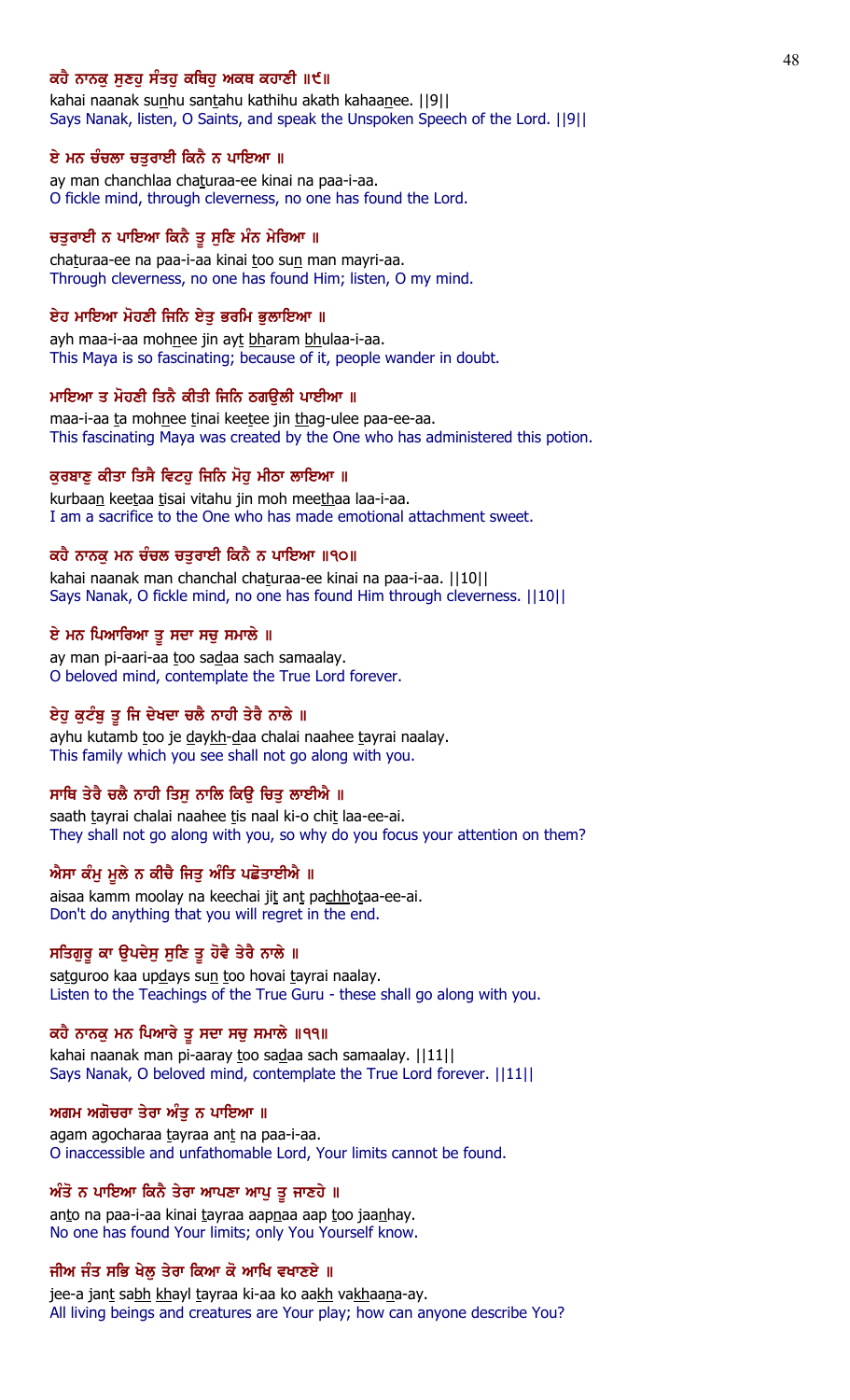# ਆਖਹਿ ਤ ਵੇਖਹਿ ਸਭੁ ਤੁਹੈ ਜਿਨਿ ਜਗਤੁ ਉਪਾਇਆ ॥

aakhahi ta vaykheh sabh toohai jin jagat upaa-i-aa. You speak, and You gaze upon all; You created the Universe.

### ਕਹੈ ਨਾਨਕੂ ਤੂ ਸਦਾ ਅਗੰਮੂ ਹੈ ਤੇਰਾ ਅੰਤੂ ਨ ਪਾਇਆ ॥੧੨॥

kahai naanak too sadaa agamm hai tayraa ant na paa-i-aa. [[12]] Says Nanak, You are forever inaccessible; Your limits cannot be found. ||12||

# ਸੁਰਿ ਨਰ ਮੁਨਿ ਜਨ ਅੰਮ੍ਰਿਤੁ ਖੋਜਦੇ ਸੁ ਅੰਮ੍ਰਿਤੁ ਗੁਰ ਤੇ ਪਾਇਆ ॥

sur nar mun jan amrit khojday so amrit gur tay paa-i-aa. The angelic beings and the silent sages search for the Ambrosial Nectar; this Amrit is obtained from the Guru.

### ਪਾਇਆ ਅੰਮ੍ਰਿਤੁ ਗੁਰਿ ਕ੍ਰਿਪਾ ਕੀਨੀ ਸਚਾ ਮਨਿ ਵਸਾਇਆ ॥

paa-i-aa amrit gur kirpaa keenee sachaa man vasaa-i-aa. This Amrit is obtained, when the Guru grants His Grace; He enshrines the True Lord within the mind.

# ਜੀਅ ਜੰਤ ਸਭਿ ਤੁਧੂ ਉਪਾਏ ਇਕਿ ਵੇਖਿ ਪਰਸਣਿ ਆਇਆ ॥

jee-a jant sabh tuDh upaa-ay ik vaykh parsan aa-i-aa. All living beings and creatures were created by You; only some come to see the Guru, and seek His blessing.

# ਲਬੁ ਲੋਭੁ ਅਹੰਕਾਰੁ ਚੂਕਾ ਸਤਿਗੁਰੂ ਭਲਾ ਭਾਇਆ ॥

lab lo<u>bh</u> aha<sup>n</sup>kaar chookaa sa<u>tg</u>uroo <u>bh</u>alaa <u>bh</u>aa-i-aa. Their greed, avarice and egotism are dispelled, and the True Guru seems sweet.

# ਕਹੈ ਨਾਨਕੁ ਜਿਸ ਨੋ ਆਪਿ ਤੁਠਾ ਤਿਨਿ ਅੰਮ੍ਰਿਤੁ ਗੁਰ ਤੇ ਪਾਇਆ ॥੧੩॥

kahai naanak jis no aap tuthaa tin amrit gur tay paa-i-aa. [13] Says Nanak, those with whom the Lord is pleased, obtain the Amrit, through the Guru. ||13||

### ਭਗਤਾ ਕੀ ਚਾਲ ਨਿਰਾਲੀ ॥

bhagtaa kee chaal niraalee. The lifestyle of the devotees is unique and distinct.

### ਚਾਲਾ ਨਿਰਾਲੀ ਭਗਤਾਹ ਕੇਰੀ ਬਿਖਮ ਮਾਰਗਿ ਚਲਣਾ ॥

chaalaa niraalee bhagtaah kayree bikham maarag chalnaa. The devotees' lifestyle is unique and distinct; they follow the most difficult path.

# ਲਬੂ ਲੋਭੂ ਅਹੰਕਾਰੂ ਤਜਿ ਤ੍ਰਿਸਨਾ ਬਹੁਤੂ ਨਾਹੀ ਬੋਲਣਾ ॥

lab lo<u>bh</u> aha<sup>n</sup>kaar <u>t</u>aj <u>t</u>arisnaa bahu<u>t</u> naahee bol<u>n</u>aa. They renounce greed, avarice, egotism and desire; they do not talk too much.

# ਖੰਨਿਅਹੂ ਤਿਖੀ ਵਾਲਹੂ ਨਿਕੀ ਏਤੂ ਮਾਰਗਿ ਜਾਣਾ ॥

khanni-ahu tikhee vaalahu nikee ayt maarag jaanaa. The path they take is sharper than a two-edged sword, and finer than a hair.

### ਗੁਰ ਪਰਸਾਦੀ ਜਿਨੀ ਆਪੁ ਤਜਿਆ ਹਰਿ ਵਾਸਨਾ ਸਮਾਣੀ ॥

gur parsaadee jinee aap taji-aa har vaasnaa samaanee. By Guru's Grace, they shed their selfishness and conceit; their hopes are merged in the Lord.

### ਕਹੈ ਨਾਨਕੁ ਚਾਲ ਭਗਤਾ ਜੁਗਹੁ ਜੁਗੁ ਨਿਰਾਲੀ ॥੧੪॥

kahai naanak chaal bhagtaa jugahu jug niraalee. ||14|| Says Nanak, the lifestyle of the devotees, in each and every age, is unique and distinct. ||14||

# ਜਿਉ ਤੂ ਚਲਾਇਹਿ ਤਿਵ ਚਲਹ ਸੁਆਮੀ ਹੋਰੁ ਕਿਆ ਜਾਣਾ ਗੁਣ ਤੇਰੇ ॥

ji-o too chalaa-ihi tiv chalah su-aamee hor ki-aa jaanaa gun tayray. As You make me walk, so do I walk, O my Lord and Master; what else do I know of Your Glorious Virtues?

### ਜਿਵ ਤੂ ਚਲਾਇਹਿ ਤਿਵੈ ਚਲਹ ਜਿਨਾ ਮਾਰਗਿ ਪਾਵਹੇ ॥

jiv too chalaa-ihi tivai chalah jinaa maarag paavhay. As You cause them to walk, they walk - You have placed them on the Path.

# ਕਰਿ ਕਿਰਪਾ ਜਿਨ ਨਾਮਿ ਲਾਇਹਿ ਸਿ ਹਰਿ ਹਰਿ ਸਦਾ ਧਿਆਵਹੇ ॥

kar kirpaa jin naam laa-ihi se har har sadaa Dhi-aavhay. In Your Mercy, You attach them to the Naam; they meditate forever on the Lord, Har, Har.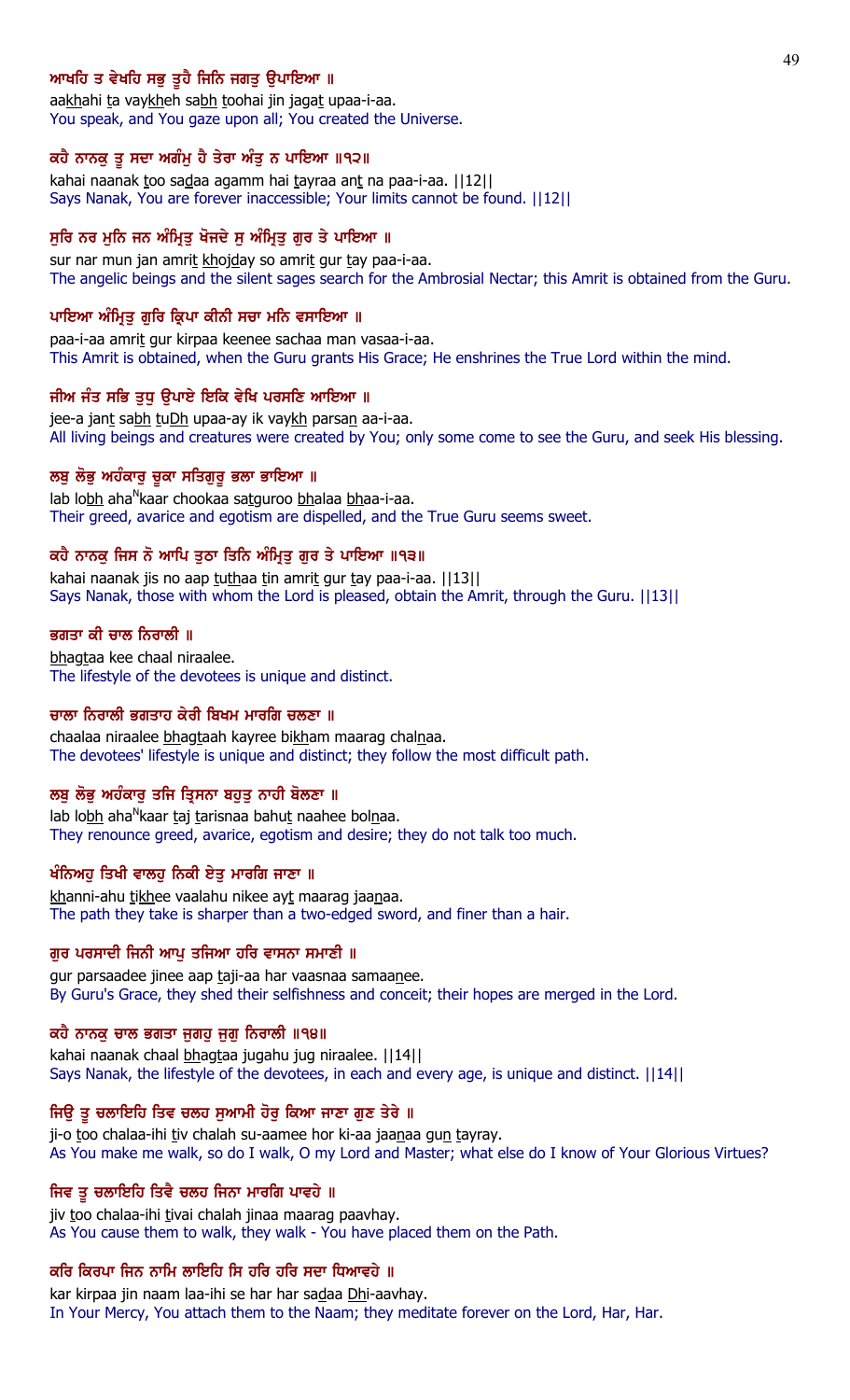# ਜਿਸ ਨੋ ਕਥਾ ਸਣਾਇਹਿ ਆਪਣੀ ਸਿ ਗਰਦਆਰੈ ਸਖ ਪਾਵਹੇ ॥

jis no kathaa sunaa-ihi aapnee se gurdu-aarai sukh paavhay. Those whom You cause to listen to Your sermon, find peace in the Gurdwara, the Guru's Gate.

### ਕਹੈ ਨਾਨਕੂ ਸਚੇ ਸਾਹਿਬ ਜਿਉ ਭਾਵੈ ਤਿਵੈ ਚਲਾਵਹੇ ॥੧੫॥

kahai naanak sachay saahib ji-o bhaavai tivai chalaavahay. [[15]] Says Nanak, O my True Lord and Master, you make us walk according to Your Will. ||15||

### ਏਹੁ ਸੋਹਿਲਾ ਸਬਦੁ ਸੁਹਾਵਾ ॥

ayhu sohilaa sabad suhaavaa. This song of praise is the Shabad, the most beautiful Word of God.

#### ਸਬਦੋ ਸੁਹਾਵਾ ਸਦਾ ਸੋਹਿਲਾ ਸਤਿਗੁਰੂ ਸੁਣਾਇਆ ॥

sabdo suhaavaa sadaa sohilaa satguroo sunaa-i-aa. This beauteous Shabad is the everlasting song of praise, spoken by the True Guru.

#### ਏਹ ਤਿਨ ਕੈ ਮੰਨਿ ਵਸਿਆ ਜਿਨ ਧਰਹ ਲਿਖਿਆ ਆਇਆ ॥

ayhu tin kai man vasi-aa jin Dharahu likhi-aa aa-i-aa. This is enshrined in the minds of those who are so pre-destined by the Lord.

#### ਇਕਿ ਫਿਰਹਿ ਘਨੇਰੇ ਕਰਹਿ ਗਲਾ ਗਲੀ ਕਿਨੈ ਨ ਪਾਇਆ ॥

ik fireh ghanayray karahi galaa galee kinai na paa-i-aa. Some wander around, babbling on and on, but none obtain Him by babbling.

### ਕਹੈ ਨਾਨਕ ਸਬਦ ਸੋਹਿਲਾ ਸਤਿਗਰ ਸਣਾਇਆ ॥੧੬॥

kahai naanak sabad sohilaa satguroo sunaa-i-aa. ||16|| Says Nanak, the Shabad, this song of praise, has been spoken by the True Guru. ||16||

#### ਪਵਿਤੂ ਹੋਏ ਸੇ ਜਨਾ ਜਿਨੀ ਹਰਿ ਧਿਆਇਆ ॥

pavit ho-ay say janaa jinee har Dhi-aa-i-aa. Those humble beings who meditate on the Lord become pure.

### ਹਰਿ ਧਿਆਇਆ ਪਵਿਤੁ ਹੋਏ ਗੁਰਮੁਖਿ ਜਿਨੀ ਧਿਆਇਆ ॥

har Dhi-aa-i-aa pavit ho-ay gurmukh jinee Dhi-aa-i-aa. Meditating on the Lord, they become pure; as Gurmukh, they meditate on Him.

# ਪਵਿਤੂ ਮਾਤਾ ਪਿਤਾ ਕੁਟੰਬ ਸਹਿਤ ਸਿਉ ਪਵਿਤੂ ਸੰਗਤਿ ਸਬਾਈਆ ॥

pavit maataa pitaa kutamb sahit si-o pavit sangat sabaa-ee-aa. They are pure, along with their mothers, fathers, family and friends; all their companions are pure as well.

### ਕਹਦੇ ਪਵਿਤੂ ਸੁਣਦੇ ਪਵਿਤੂ ਸੇ ਪਵਿਤੂ ਜਿਨੀ ਮੰਨਿ ਵਸਾਇਆ ॥

kahday pavit sunday pavit say pavit jinee man vasaa-i-aa. Pure are those who speak, and pure are those who listen; those who enshrine it within their minds are pure.

# ਕਹੇ ਨਾਨਕੁ ਸੇ ਪਵਿਤੁ ਜਿਨੀ ਗੁਰਮੁਖਿ ਹਰਿ ਹਰਿ ਧਿਆਇਆ ॥੧੭॥

kahai naanak say pavit jinee gurmukh har har Dhi-aa-i-aa. [17] Says Nanak, pure and holy are those who, as Gurmukh, meditate on the Lord, Har, Har. ||17||

### ਕਰਮੀ ਸਹਜੂ ਨ ਉਪਜੈ ਵਿਣੂ ਸਹਜੈ ਸਹਸਾ ਨ ਜਾਇ ॥

karmee sahj na oopjai vin sahjai sahsaa na jaa-ay. By religious rituals, intuitive poise is not found; without intuitive poise, skepticism does not depart.

#### ਨਹ ਜਾਇ ਸਹਸਾ ਕਿਤੈ ਸੰਜਮਿ ਰਹੇ ਕਰਮ ਕਮਾਏ ॥

nah jaa-ay sahsaa kitai sanjam rahay karam kamaa-ay. Skepticism does not depart by contrived actions; everybody is tired of performing these rituals.

### ਸਹਸੈ ਜੀਉ ਮਲੀਣੂ ਹੈ ਕਿਤੂ ਸੰਜਮਿ ਧੋਤਾ ਜਾਏ ॥

sahsai jee-o maleen hai kit sanjam Dhotaa jaa-ay. The soul is polluted by skepticism; how can it be cleansed?

### ਮੰਨੂ ਧੋਵਹੂ ਸਬਦਿ ਲਾਗਹੂ ਹਰਿ ਸਿਉ ਰਹਹੂ ਚਿਤੂ ਲਾਇ ॥

man Dhovahu sabad laagahu har si-o rahhu chit laa-ay. Wash your mind by attaching it to the Shabad, and keep your consciousness focused on the Lord.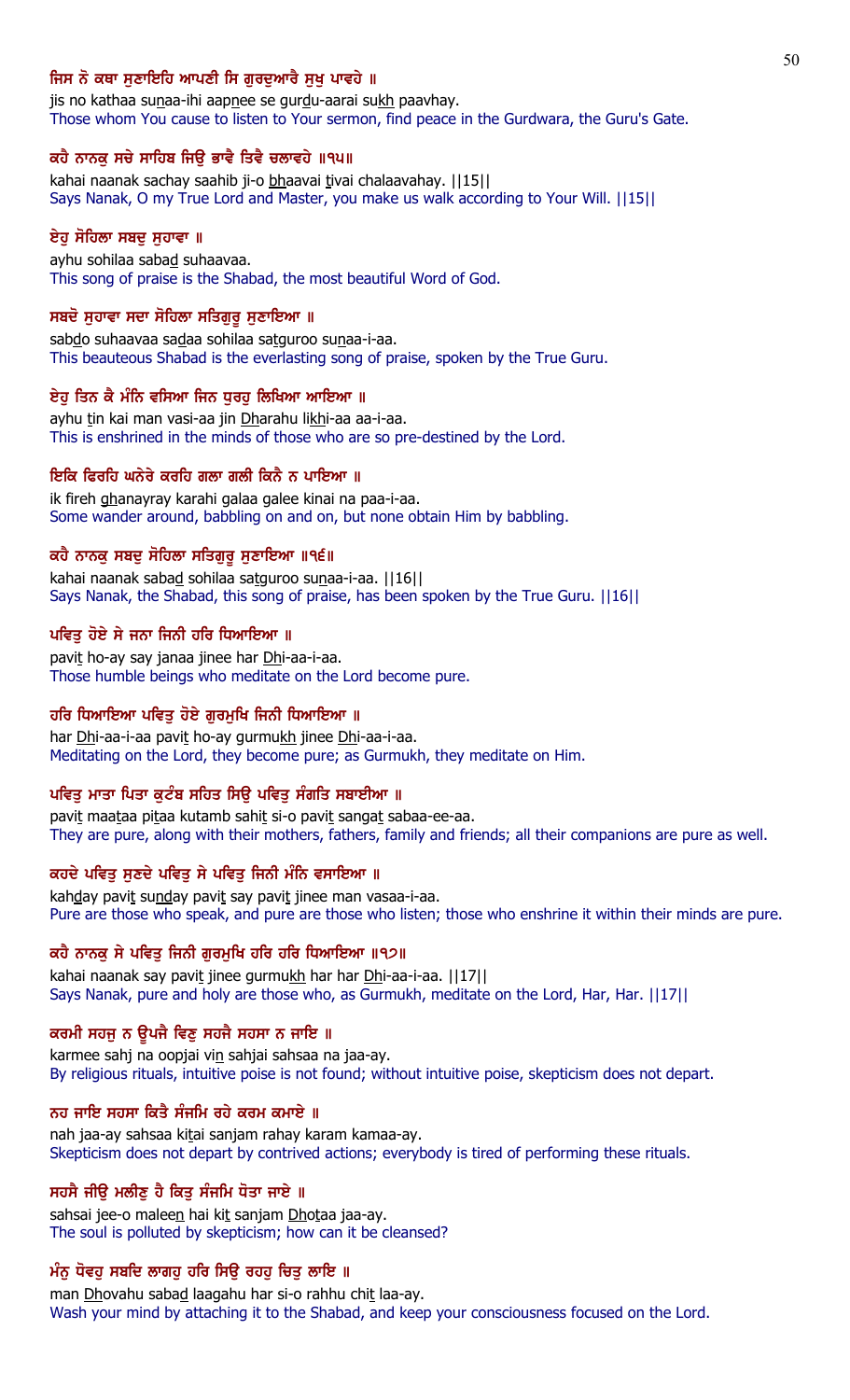# ਕਹੈ ਨਾਨਕ ਗਰ ਪਰਸਾਦੀ ਸਹਜ ੳਪਜੈ ਇਹ ਸਹਸਾ ਇਵ ਜਾਇ ॥੧੮॥

kahai naanak gur parsaadee sahj upjai ih sahsaa iv jaa-ay. ||18|| Says Nanak, by Guru's Grace, intuitive poise is produced, and this skepticism is dispelled. ||18||

### ਜੀਅਹੁ ਮੈਲੇ ਬਾਹਰਹੁ ਨਿਰਮਲ ॥

jee-ahu mailay baahrahu nirmal. Inwardly polluted, and outwardly pure.

### ਬਾਹਰਹੂ ਨਿਰਮਲ ਜੀਅਹੂ ਤ ਮੈਲੇ ਤਿਨੀ ਜਨਮੂ ਜੂਐ ਹਾਰਿਆ ॥

baahrahu nirmal jee-ahu ta mailay tinee janam joo-ai haari-aa. Those who are outwardly pure and yet polluted within, lose their lives in the gamble.

#### ਏਹ ਤਿਸਨਾ ਵਡਾ ਰੋਗ ਲਗਾ ਮਰਣ ਮਨਹ ਵਿਸਾਰਿਆ ॥

ayh tisnaa vadaa rog lagaa maran manhu visaari-aa. They contract this terrible disease of desire, and in their minds, they forget about dying.

### ਵੇਦਾ ਮਹਿ ਨਾਮ ੳਤਮ ਸੋ ਸਣਹਿ ਨਾਹੀ ਫਿਰਹਿ ਜਿੳ ਬੇਤਾਲਿਆ ॥

vaydaa meh naam utam so suneh naahee fireh ji-o baytaali-aa. In the Vedas, the ultimate objective is the Naam, the Name of the Lord; but they do not hear this, and they wander around like demons.

### ਕਹੈ ਨਾਨਕੂ ਜਿਨ ਸਚੂ ਤਜਿਆ ਕੂੜੇ ਲਾਗੇ ਤਿਨੀ ਜਨਮੂ ਜੂਐ ਹਾਰਿਆ ॥੧੯॥

kahai naanak jin sach taji-aa koorhay laagay tinee janam joo-ai haari-aa. [19] Says Nanak, those who forsake Truth and cling to falsehood, lose their lives in the gamble. ||19||

#### ਜੀਅਹ ਨਿਰਮਲ ਬਾਹਰਹ ਨਿਰਮਲ ॥

jee-ahu nirmal baahrahu nirmal. Inwardly pure, and outwardly pure.

#### ਬਾਹਰਹੁ ਤ ਨਿਰਮਲ ਜੀਅਹੁ ਨਿਰਮਲ ਸਤਿਗੁਰ ਤੇ ਕਰਣੀ ਕਮਾਣੀ ॥

baahrahu ta nirmal jee-ahu nirmal satgur tay karnee kamaanee. Those who are outwardly pure and also pure within, through the Guru, perform good deeds.

### ਕੁੜ ਕੀ ਸੋਇ ਪਹੁਚੈ ਨਾਹੀ ਮਨਸਾ ਸਚਿ ਸਮਾਣੀ ॥

koorh kee so-ay pahuchai naahee mansaa sach samaanee. Not even an iota of falsehood touches them; their hopes are absorbed in the Truth.

#### ਜਨਮੂ ਰਤਨੂ ਜਿਨੀ ਖਟਿਆ ਭਲੇ ਸੇ ਵਣਜਾਰੇ ॥

janam ratan jinee khati-aa bhalay say vanjaaray. Those who earn the jewel of this human life, are the most excellent of merchants.

# ਕਹੈ ਨਾਨਕੂ ਜਿਨ ਮੰਨੂ ਨਿਰਮਲੂ ਸਦਾ ਰਹਹਿ ਗੁਰ ਨਾਲੇ ॥੨੦॥

kahai naanak jin man nirmal sadaa raheh gur naalay. ||20|| Says Nanak, those whose minds are pure, abide with the Guru forever. ||20||

### ਜੇ ਕੋ ਸਿਖੁ ਗੁਰੁ ਸੇਤੀ ਸਨਮੁਖੁ ਹੋਵੈ ॥

jay ko sikh guroo saytee sanmukh hovai. If a Sikh turns to the Guru with sincere faith, as sunmukh

### ਹੋਵੈ ਤ ਸਨਮੁਖੁ ਸਿਖੁ ਕੋਈ ਜੀਅਹੁ ਰਹੈ ਗੁਰ ਨਾਲੇ ॥

hovai ta sanmukh sikh ko-ee jee-ahu rahai gur naalay. - if a Sikh turns to the Guru with sincere faith, as sunmukh, his soul abides with the Guru.

# ਗਰ ਕੇ ਚਰਨ ਹਿਰਦੈ ਧਿਆਏ ਅੰਤਰ ਆਤਮੈ ਸਮਾਲੇ ॥

gur kay charan hirdai Dhi-aa-ay antar aatmai samaalay. Within his heart, he meditates on the lotus feet of the Guru; deep within his soul, he contemplates Him.

# ਆਪੂ ਛਡਿ ਸਦਾ ਰਹੈ ਪਰਣੈ ਗੁਰ ਬਿਨੂ ਅਵਰੂ ਨ ਜਾਣੈ ਕੋਏ ॥

aap chhad sadaa rahai parnai gur bin avar na jaanai ko-ay. Renouncing selfishness and conceit, he remains always on the side of the Guru; he does not know anyone except the Guru.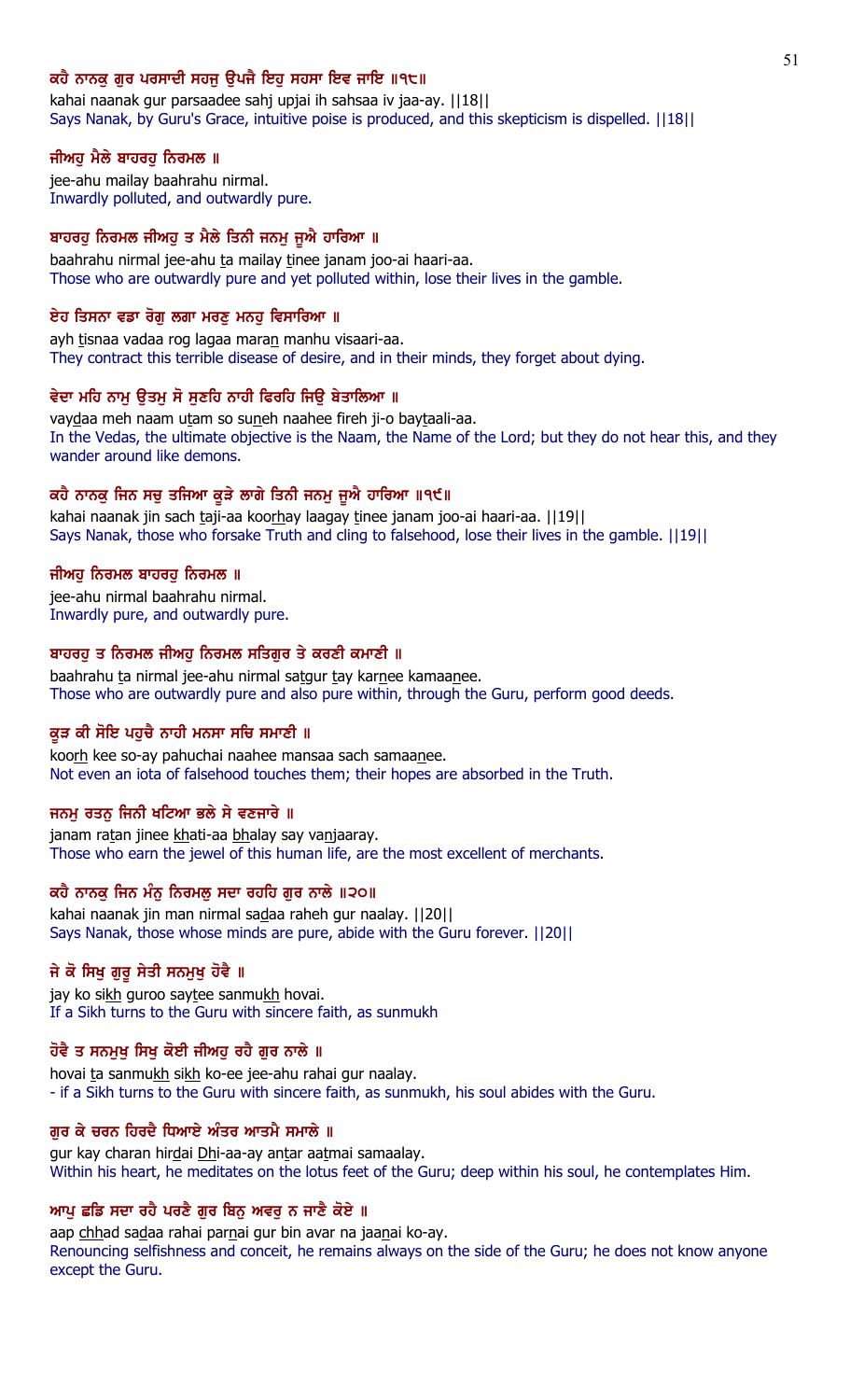# ਕਹੈ ਨਾਨਕ ਸਣਹ ਸੰਤਹ ਸੋ ਸਿਖ ਸਨਮਖ ਹੋਏ ॥੨੧॥

kahai naanak sunhu santahu so sikh sanmukh ho-ay. [[21]] Says Nanak, listen, O Saints: such a Sikh turns toward the Guru with sincere faith, and becomes sunmukh. ||21||

# ਜੇ ਕੋ ਗਰ ਤੇ ਵੇਮਖ ਹੋਵੈ ਬਿਨ ਸਤਿਗਰ ਮਕਤਿ ਨ ਪਾਵੈ ॥

jay ko gur tay vaimukh hovai bin satgur mukat na paavai. One who turns away from the Guru, and becomes baymukh - without the True Guru, he shall not find **liberation** 

# ਪਾਵੈ ਮੁਕਤਿ ਨ ਹੋਰ ਥੈ ਕੋਈ ਪੁਛਹੁ ਬਿਬੇਕੀਆ ਜਾਏ ॥

paavai mukat na hor thai ko-ee puchhahu bibaykee-aa jaa-ay. He shall not find liberation anywhere else either; go and ask the wise ones about this.

### ਅਨੇਕ ਜੂਨੀ ਭਰਮਿ ਆਵੈ ਵਿਣੁ ਸਤਿਗੁਰ ਮੁਕਤਿ ਨ ਪਾਏ ॥

anayk joonee bharam aavai vin satgur mukat na paa-ay. He shall wander through countless incarnations; without the True Guru, he shall not find liberation.

# ਫਿਰਿ ਮੁਕਤਿ ਪਾਏ ਲਾਗਿ ਚਰਣੀ ਸਤਿਗੁਰੂ ਸਬਦੂ ਸੁਣਾਏ ॥

fir mukat paa-ay laag charnee satguroo sabad sunaa-ay. But liberation is attained, when one is attached to the feet of the True Guru, chanting the Word of the Shabad.

# ਕਹੈ ਨਾਨਕ ਵੀਚਾਰਿ ਦੇਖਹ ਵਿਣ ਸਤਿਗਰ ਮਕਤਿ ਨ ਪਾਏ ॥੨੨॥

kahai naanak veechaar daykhhu vin satgur mukat na paa-ay. [[22]] Says Nanak, contemplate this and see, that without the True Guru, there is no liberation. ||22||

# ਆਵਹ ਸਿਖ ਸਤਿਗਰ ਕੇ ਪਿਆਰਿਹੋ ਗਾਵਹ ਸਚੀ ਬਾਣੀ ॥

aavhu sikh satguroo kay pi-aariho gaavhu sachee banee. Come, O beloved Sikhs of the True Guru, and sing the True Word of His Bani.

# ਬਾਣੀ ਤ ਗਾਵਹ ਗਰ ਕੇਰੀ ਬਾਣੀਆ ਸਿਰਿ ਬਾਣੀ ॥

banee ta gaavhu guroo kayree baanee-aa sir banee. Sing the Guru's Bani, the supreme Word of Words.

### ਜਿਨ ਕੳ ਨਦਰਿ ਕਰਮ ਹੋਵੈ ਹਿਰਦੈ ਤਿਨਾ ਸਮਾਣੀ ॥

jin ka-o nadar karam hovai hirdai tinaa samaanee. Those who are blessed by the Lord's Glance of Grace - their hearts are imbued with this Bani.

# ਪੀਵਹੂ ਅੰਮ੍ਰਿਤੂ ਸਦਾ ਰਹਹੂ ਹਰਿ ਰੰਗਿ ਜਪਿਹੂ ਸਾਰਿਗਪਾਣੀ ॥

peevhu amrit sadaa rahhu har rang japihu saarigpaanee. Drink in this Ambrosial Nectar, and remain in the Lord's Love forever; meditate on the Lord, the Sustainer of the world.

# ਕਹੈ ਨਾਨਕੁ ਸਦਾ ਗਾਵਹੁ ਏਹ ਸਚੀ ਬਾਣੀ ॥੨੩॥

kahai naanak sadaa gaavhu ayh sachee banee. ||23|| Says Nanak, sing this True Bani forever. ||23||

### ਸਤਿਗੁਰੂ ਬਿਨਾ ਹੋਰ ਕਚੀ ਹੈ ਬਾਣੀ ॥

satguroo binaa hor kachee hai banee. Without the True Guru, other songs are false.

### ਬਾਣੀ ਤ ਕਚੀ ਸਤਿਗੁਰੂ ਬਾਝਹੂ ਹੋਰ ਕਚੀ ਬਾਣੀ ॥

banee ta kachee satguroo baajhahu hor kachee banee. The songs are false without the True Guru; all other songs are false.

### ਕਹਦੇ ਕਚੇ ਸੁਣਦੇ ਕਚੇ ਕਚੀ ਆਖਿ ਵਖਾਣੀ ॥

kah<u>d</u>ay kachay su<u>nd</u>ay kachay kachee<sup>n</sup> aa<u>kh</u> vakhaanee. The speakers are false, and the listeners are false; those who speak and recite are false.

#### ਹਰਿ ਹਰਿ ਨਿਤ ਕਰਹਿ ਰਸਨਾ ਕਹਿਆ ਕਛੁ ਨ ਜਾਣੀ ॥

har har nit karahi rasnaa kahi-aa kachhoo na jaanee. They may continually chant, 'Har, Har' with their tongues, but they do not know what they are saying.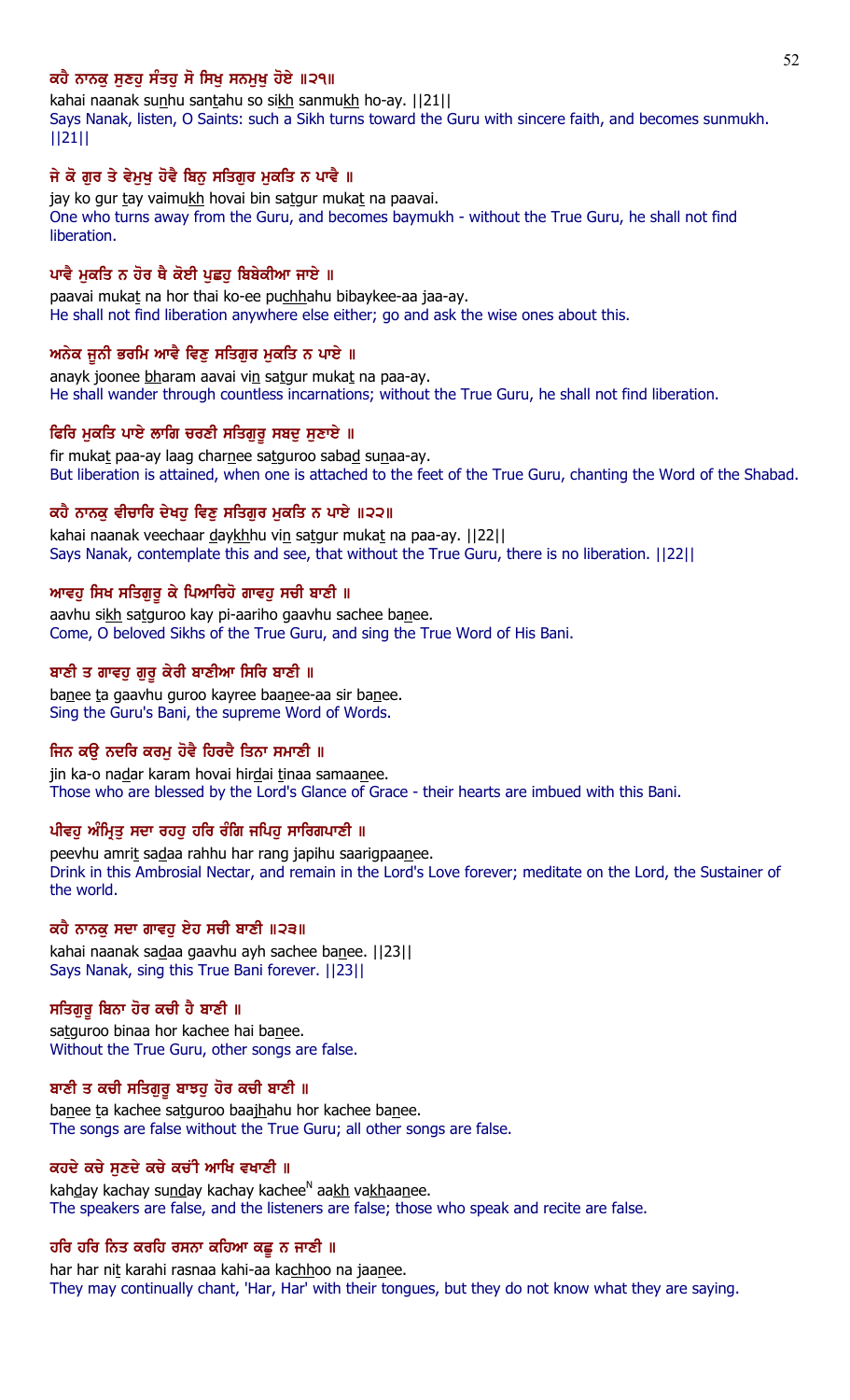# ਚਿਤ ਜਿਨ ਕਾ ਹਿਰਿ ਲਇਆ ਮਾਇਆ ਬੋਲਨਿ ਪਏ ਰਵਾਣੀ ॥

chit jin kaa hir la-i-aa maa-i-aa bolan pa-ay ravaanee. Their consciousness is lured by Maya; they are just reciting mechanically.

#### ਕਹੈ ਨਾਨਕੁ ਸਤਿਗੁਰੁ ਬਾਝਹੁ ਹੋਰ ਕਚੀ ਬਾਣੀ ॥੨੪॥

kahai naanak satguroo baajhahu hor kachee banee. [[24]] Says Nanak, without the True Guru, other songs are false. ||24||

### ਗੁਰ ਕਾ ਸਬਦੂ ਰਤੰਨੂ ਹੈ ਹੀਰੇ ਜਿਤੂ ਜੜਾਉ ॥

gur kaa sabad ratann hai heeray jit jarhaa-o. The Word of the Guru's Shabad is a jewel, studded with diamonds.

### ਸਬਦੂ ਰਤਨੂ ਜਿਤੂ ਮੰਨੂ ਲਾਗਾ ਏਹੂ ਹੋਆ ਸਮਾਊ ॥

sabad ratan jit man laagaa ayhu ho-aa samaa-o. The mind which is attached to this jewel, merges into the Shabad.

#### ਸਬਦ ਸੇਤੀ ਮਨੂ ਮਿਲਿਆ ਸਚੈ ਲਾਇਆ ਭਾਉ ॥

sabad saytee man mili-aa sachai laa-i-aa bhaa-o. One whose mind is attuned to the Shabad, enshrines love for the True Lord.

#### ਆਪੇ ਹੀਰਾ ਰਤਨੂ ਆਪੇ ਜਿਸ ਨੌ ਦੇਇ ਬੁਝਾਇ ॥

aapay heeraa ratan aapay jis no day-ay bujhaa-ay. He Himself is the diamond, and He Himself is the jewel; one who is blessed, understands its value.

### ਕਹੈ ਨਾਨਕੁ ਸਬਦੁ ਰਤਨੁ ਹੈ ਹੀਰਾ ਜਿਤੁ ਜੜਾਉ ॥੨੫॥

kahai naanak sabad ratan hai heeraa jit jarhaa-o. [[25]] Says Nanak, the Shabad is a jewel, studded with diamonds. ||25||

#### ਸਿਵ ਸਕਤਿ ਆਪਿ ਉਪਾਇ ਕੈ ਕਰਤਾ ਆਪੇ ਹੁਕਮੂ ਵਰਤਾਏ ॥

siv sakat aap upaa-ay kai kartaa aapay hukam vartaa-ay. He Himself created Shiva and Shakti, mind and matter; the Creator subjects them to His Command.

#### ਹੁਕਮੁ ਵਰਤਾਏ ਆਪਿ ਵੇਖੈ ਗੁਰਮੁਖਿ ਕਿਸੈ ਬੁਝਾਏ ॥

hukam vartaa-ay aap vaykhai gurmukh kisai bujhaa-ay. Enforcing His Order, He Himself sees all. How rare are those who, as Gurmukh, come to know Him.

#### ਤੋੜੇ ਬੰਧਨ ਹੋਵੈ ਮੁਕਤੂ ਸਬਦੂ ਮੰਨਿ ਵਸਾਏ ॥

torhay banDhan hovai mukat sabad man vasaa-ay. They break their bonds, and attain liberation; they enshrine the Shabad within their minds.

# ਗੁਰਮੁਖਿ ਜਿਸ ਨੋ ਆਪਿ ਕਰੇ ਸੁ ਹੋਵੈ ਏਕਸ ਸਿਉ ਲਿਵ ਲਾਏ ॥

gurmukh jis no aap karay so hovai aykas si-o liv laa-ay. Those whom the Lord Himself makes Gurmukh, lovingly focus their consciousness on the One Lord.

#### ਕਹੈ ਨਾਨਕੁ ਆਪਿ ਕਰਤਾ ਆਪੇ ਹੁਕਮੁ ਬੁਝਾਏ ॥੨੬॥

kahai naanak aap kartaa aapay hukam bujhaa-ay. ||26|| Says Nanak, He Himself is the Creator; He Himself reveals the Hukam of His Command. ||26||

### ਸਿਮ੍ਰਿਤਿ ਸਾਸਤ੍ਰ ਪੁੰਨ ਪਾਪ ਬੀਚਾਰਦੇ ਤਤੈ ਸਾਰ ਨ ਜਾਣੀ ॥

simrit saastar punn paap beechaarday tatai saar na jaanee. The Simritees and the Shaastras discriminate between good and evil, but they do not know the true essence of reality.

### ਤਤੈ ਸਾਰ ਨ ਜਾਣੀ ਗੁਰੂ ਬਾਝਹੂ ਤਤੈ ਸਾਰ ਨ ਜਾਣੀ ॥

tatai saar na jaanee guroo baajhahu tatai saar na jaanee. They do not know the true essence of reality without the Guru; they do not know the true essence of reality.

### ਤਿਹੀ ਗੁਣੀ ਸੰਸਾਰੁ ਭ੍ਰਮਿ ਸੁਤਾ ਸੁਤਿਆ ਰੈਣਿ ਵਿਹਾਣੀ ॥

tihee gunee sansaar bharam sutaa suti-aa rain vihaanee. The world is asleep in the three modes and doubt; it passes the night of its life sleeping.

#### ਗੁਰ ਕਿਰਪਾ ਤੇ ਸੇ ਜਨ ਜਾਗੇ ਜਿਨਾ ਹਰਿ ਮਨਿ ਵਸਿਆ ਬੋਲਹਿ ਅੰਮ੍ਰਿਤ ਬਾਣੀ ॥

gur kirpaa tay say jan jaagay jinaa har man vasi-aa boleh amrit banee. Those humble beings remain awake and aware, within whose minds, by Guru's Grace, the Lord abides; they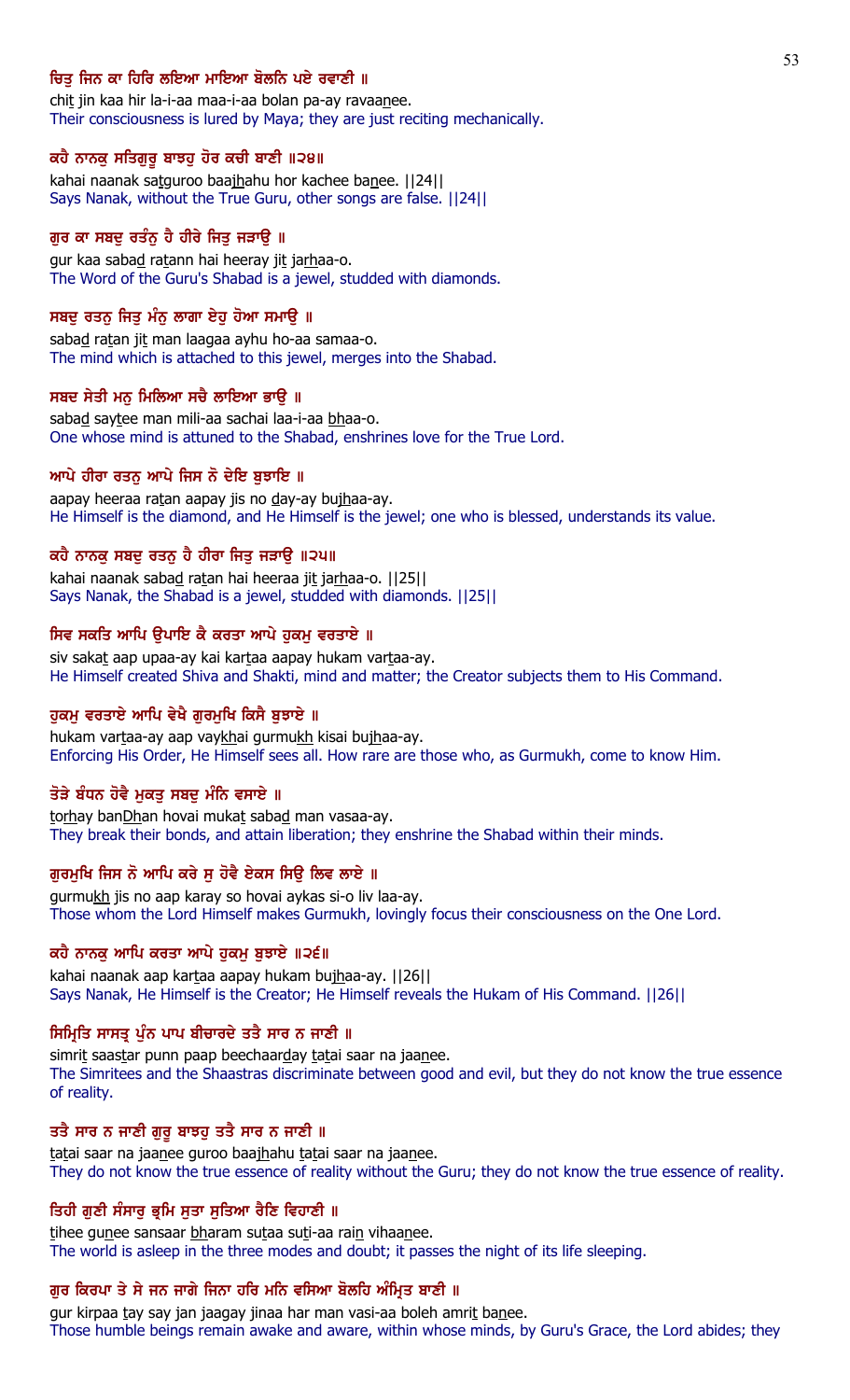# chant the Ambrosial Word of the Guru's Bani.

# ਕਹੈ ਨਾਨਕੂ ਸੋ ਤਤੂ ਪਾਏ ਜਿਸ ਨੋ ਅਨਦਿਨੂ ਹਰਿ ਲਿਵ ਲਾਗੈ ਜਾਗਤ ਰੈਣਿ ਵਿਹਾਣੀ ॥੨੭॥

kahai naanak so tat paa-ay jis no an-din har liv laagai jaagat rain vihaanee. [[27]] Says Nanak, they alone obtain the essence of reality, who night and day remain lovingly absorbed in the Lord; they pass the night of their life awake and aware. ||27||

# ਮਾਤਾ ਕੇ ਉਦਰ ਮਹਿ ਪ੍ਰਤਿਪਾਲ ਕਰੇ ਸੋ ਕਿਉ ਮਨਹੂ ਵਿਸਾਰੀਐ ॥

maataa kay udar meh partipaal karay so ki-o manhu visaaree-ai. He nourished us in the mother's womb; why forget Him from the mind?

# ਮਨਹੂ ਕਿਉ ਵਿਸਾਰੀਐ ਏਵਡੂ ਦਾਤਾ ਜਿ ਅਗਨਿ ਮਹਿ ਆਹਾਰੂ ਪਹੁਚਾਵਏ ॥

manhu ki-o visaaree-ai ayvad daataa je agan meh aahaar pahuchaava-ay. Why forget from the mind such a Great Giver, who gave us sustenance in the fire of the womb?

# ਓਸ ਨੋ ਕਿਹ ਪੋਹਿ ਨ ਸਕੀ ਜਿਸ ਨੳ ਆਪਣੀ ਲਿਵ ਲਾਵਏ ॥

os no kihu pohi na sakee jis na-o aapnee liv laav-ay. Nothing can harm one, whom the Lord inspires to embrace His Love.

# ਆਪਣੀ ਲਿਵ ਆਪੇ ਲਾਏ ਗੁਰਮੁਖਿ ਸਦਾ ਸਮਾਲੀਐ ॥

aapnee liv aapay laa-ay gurmukh sadaa samaalee-ai. He Himself is the love, and He Himself is the embrace; the Gurmukh contemplates Him forever.

# ਕਹੈ ਨਾਨਕੂ ਏਵਡੂ ਦਾਤਾ ਸੋ ਕਿਉ ਮਨਹੂ ਵਿਸਾਰੀਐ ॥੨੮॥

kahai naanak ayvad daataa so ki-o manhu visaaree-ai. ||28|| Says Nanak, why forget such a Great Giver from the mind? ||28||

# ਜੈਸੀ ਅਗਨਿ ੳਦਰ ਮਹਿ ਤੈਸੀ ਬਾਹਰਿ ਮਾਇਆ ॥

jaisee agan udar meh taisee baahar maa-i-aa. As is the fire within the womb, so is Maya outside.

# ਮਾਇਆ ਅਗਨਿ ਸਭ ਇਕੋ ਜੇਹੀ ਕਰਤੈ ਖੇਲ ਰਚਾਇਆ ॥

maa-i-aa agan sabh iko jayhee kartai khayl rachaa-i-aa. The fire of Maya is one and the same; the Creator has staged this play.

# ਜਾ ਤਿਸੁ ਭਾਣਾ ਤਾ ਜੰਮਿਆ ਪਰਵਾਰਿ ਭਲਾ ਭਾਇਆ ॥

jaa tis bhaanaa taa jammi-aa parvaar bhalaa bhaa-i-aa. According to His Will, the child is born, and the family is very pleased.

# ਲਿਵ ਛੁੜਕੀ ਲਗੀ ਤ੍ਰਿਸਨਾ ਮਾਇਆ ਅਮਰੂ ਵਰਤਾਇਆ ॥

liv chhurhkee lagee tarisnaa maa-i-aa amar vartaa-i-aa. Love for the Lord wears off, and the child becomes attached to desires; the script of Maya runs its course.

# ਏਹ ਮਾਇਆ ਜਿਤੂ ਹਰਿ ਵਿਸਰੈ ਮੋਹੂ ਉਪਜੈ ਭਾਉ ਦੂਜਾ ਲਾਇਆ ॥

ayh maa-i-aa jit har visrai moh upjai bhaa-o doojaa laa-i-aa. This is Maya, by which the Lord is forgotten; emotional attachment and love of duality well up.

# ਕਹੈ ਨਾਨਕ ਗਰ ਪਰਸਾਦੀ ਜਿਨਾ ਲਿਵ ਲਾਗੀ ਤਿਨੀ ਵਿਚੇ ਮਾਇਆ ਪਾਇਆ ॥੨੯॥

kahai naanak gur parsaadee jinaa liv laagee tinee vichay maa-i-aa paa-i-aa. [[29]] Says Nanak, by Guru's Grace, those who enshrine love for the Lord find Him, in the midst of Maya. ||29||

# ਹਰਿ ਆਪਿ ਅਮੁਲਕੁ ਹੈ ਮੁਲਿ ਨ ਪਾਇਆ ਜਾਇ ॥

har aap amulak hai mul na paa-i-aa jaa-ay. The Lord Himself is priceless; His worth cannot be estimated.

# ਮੂਲਿ ਨ ਪਾਇਆ ਜਾਇ ਕਿਸੈ ਵਿਟਹੂ ਰਹੇ ਲੋਕ ਵਿਲਲਾਇ ॥

mul na paa-i-aa jaa-ay kisai vitahu rahay lok villaa-ay. His worth cannot be estimated, even though people have grown weary of trying.

# ਐਸਾ ਸਤਿਗੁਰੂ ਜੇ ਮਿਲੈ ਤਿਸ ਨੋ ਸਿਰੂ ਸਉਪੀਐ ਵਿਚਹੂ ਆਪੂ ਜਾਇ ॥

aisaa satgur jay milai tis no sir sa-upee-ai vichahu aap jaa-ay. If you meet such a True Guru, offer your head to Him; your selfishness and conceit will be eradicated from within.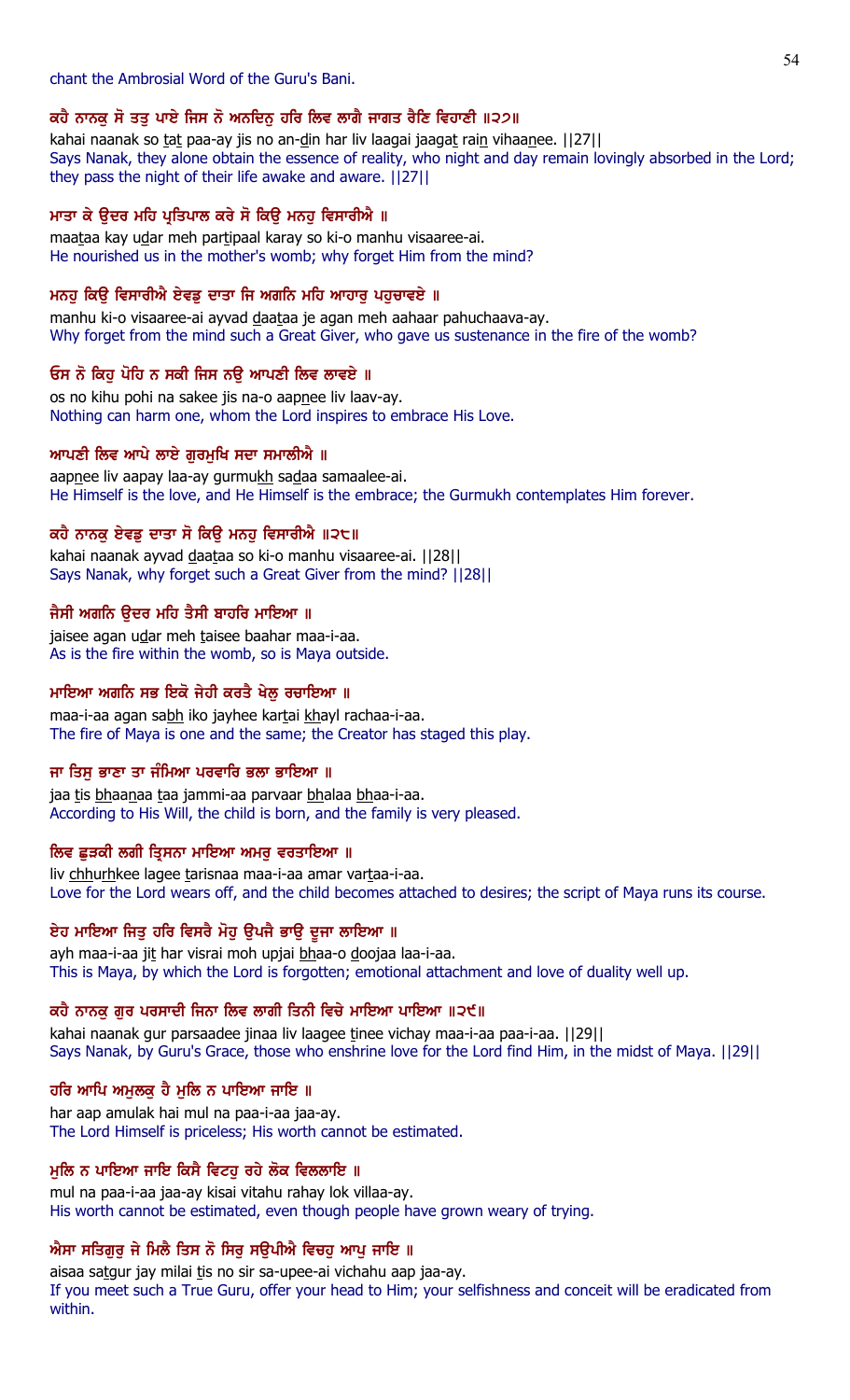# ਜਿਸ ਦਾ ਜੀੳ ਤਿਸ ਮਿਲਿ ਰਹੈ ਹਰਿ ਵਸੈ ਮਨਿ ਆਇ ॥

jis daa jee-o tis mil rahai har vasai man aa-ay. Your soul belongs to Him; remain united with Him, and the Lord will come to dwell in your mind.

### ਹਰਿ ਆਪਿ ਅਮੁਲਕੁ ਹੈ ਭਾਗ ਤਿਨਾ ਕੇ ਨਾਨਕਾ ਜਿਨ ਹਰਿ ਪਲੈ ਪਾਇ ॥੩੦॥

har aap amulak hai bhaag tinaa kay naankaa jin har palai paa-ay. [[30]] The Lord Himself is priceless; very fortunate are those, O Nanak, who attain to the Lord. ||30||

#### ਹਰਿ ਰਾਸਿ ਮੇਰੀ ਮਨੁ ਵਣਜਾਰਾ ॥

har raas mayree man vanjaaraa. The Lord is my capital; my mind is the merchant.

#### ਹਰਿ ਰਾਸਿ ਮੇਰੀ ਮਨ ਵਣਜਾਰਾ ਸਤਿਗਰ ਤੇ ਰਾਸਿ ਜਾਣੀ ॥

har raas mayree man vanjaaraa satgur tay raas jaanee. The Lord is my capital, and my mind is the merchant; through the True Guru, I know my capital.

#### ਹਰਿ ਹਰਿ ਨਿਤ ਜਪਿਹ ਜੀਅਹ ਲਾਹਾ ਖਟਿਹ ਦਿਹਾੜੀ ॥

har har nit japihu jee-ahu laahaa khatihu dihaarhee. Meditate continually on the Lord, Har, Har, O my soul, and you shall collect your profits daily.

#### ਏਹੁ ਧਨੁ ਤਿਨਾ ਮਿਲਿਆ ਜਿਨ ਹਰਿ ਆਪੇ ਭਾਣਾ ॥

ayhu Dhan tinaa mili-aa jin har aapay bhaanaa. This wealth is obtained by those who are pleasing to the Lord's Will.

### ਕਹੈ ਨਾਨਕ ਹਰਿ ਰਾਸਿ ਮੇਰੀ ਮਨ ਹੋਆ ਵਣਜਾਰਾ ॥੩੧॥

kahai naanak har raas mayree man ho-aa vanjaaraa. ||31|| Says Nanak, the Lord is my capital, and my mind is the merchant. ||31||

#### ਏ ਰਸਨਾ ਤੂ ਅਨ ਰਸਿ ਰਾਚਿ ਰਹੀ ਤੇਰੀ ਪਿਆਸ ਨ ਜਾਇ ॥

ay rasnaa too an ras raach rahee tayree pi-aas na jaa-ay. O my tongue, you are engrossed in other tastes, but your thirsty desire is not quenched.

#### ਪਿਆਸ ਨ ਜਾਇ ਹੋਰਤੂ ਕਿਤੈ ਜਿਚਰੂ ਹਰਿ ਰਸੂ ਪਲੈ ਨ ਪਾਇ ॥

pi-aas na jaa-ay horat kitai jichar har ras palai na paa-ay. Your thirst shall not be quenched by any means, until you attain the subtle essence of the Lord.

### ਹਰਿ ਰਸ ਪਾਇ ਪਲੈ ਪੀਐ ਹਰਿ ਰਸ ਬਹੜਿ ਨ ਤ੍ਰਿਸਨਾ ਲਾਗੈ ਆਇ ॥

har ras paa-ay palai pee-ai har ras bahurh na tarisnaa laagai aa-ay. If you do obtain the subtle essence of the Lord, and drink in this essence of the Lord, you shall not be troubled by desire again.

# ਏਹੂ ਹਰਿ ਰਸੂ ਕਰਮੀ ਪਾਈਐ ਸਤਿਗੁਰੂ ਮਿਲੈ ਜਿਸੂ ਆਇ ॥

ayhu har ras karmee paa-ee-ai satgur milai jis aa-ay. This subtle essence of the Lord is obtained by good karma, when one comes to meet with the True Guru.

#### ਕਹੈ ਨਾਨਕੂ ਹੋਰਿ ਅਨ ਰਸ ਸਭਿ ਵੀਸਰੇ ਜਾ ਹਰਿ ਵਸੈ ਮਨਿ ਆਇ ॥੩੨॥

kahai naanak hor an ras sabh veesray jaa har vasai man aa-ay. [[32]] Says Nanak, all other tastes and essences are forgotten, when the Lord comes to dwell within the mind. ||32||

### ਏ ਸਰੀਰਾ ਮੇਰਿਆ ਹਰਿ ਤੁਮ ਮਹਿ ਜੋਤਿ ਰਖੀ ਤਾ ਤੁ ਜਗ ਮਹਿ ਆਇਆ ॥

ay sareeraa mayri-aa har tum meh jot rakhee taa too jag meh aa-i-aa. O my body, the Lord infused His Light into you, and then you came into the world.

#### ਹਰਿ ਜੋਤਿ ਰਖੀ ਤੁਧੂ ਵਿਚਿ ਤਾ ਤੁ ਜਗ ਮਹਿ ਆਇਆ ॥

har jot rakhee tuDh vich taa too jag meh aa-i-aa. The Lord infused His Light into you, and then you came into the world.

### ਹਰਿ ਆਪੇ ਮਾਤਾ ਆਪੇ ਪਿਤਾ ਜਿਨਿ ਜੀਉ ਉਪਾਇ ਜਗਤੁ ਦਿਖਾਇਆ ॥

har aapay maataa aapay pitaa jin jee-o upaa-ay jagat dikhaa-i-aa. The Lord Himself is your mother, and He Himself is your father; He created the created beings, and revealed the world to them.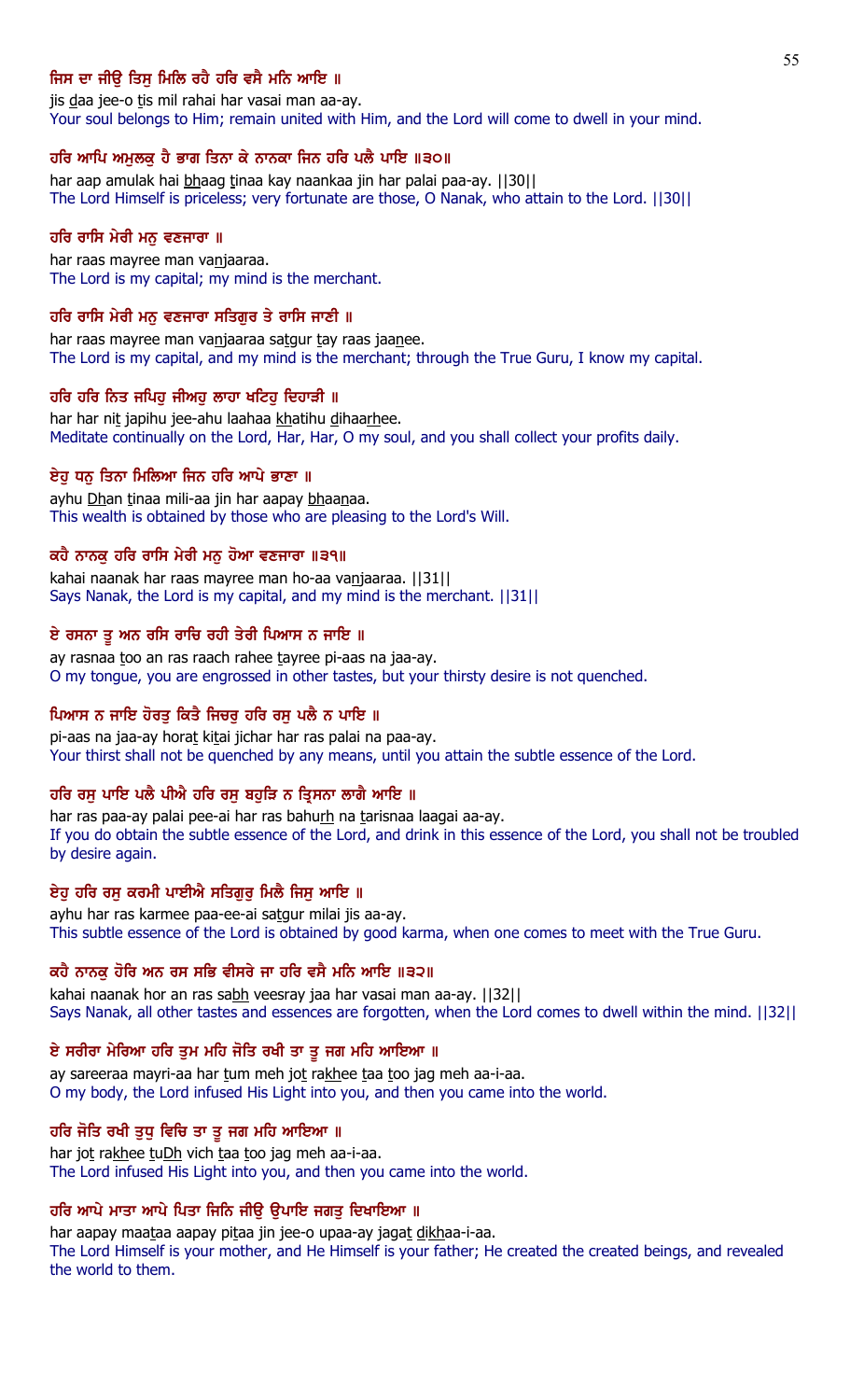### ਗਰ ਪਰਸਾਦੀ ਬਝਿਆ ਤਾ ਚਲਤ ਹੋਆ ਚਲਤ ਨਦਰੀ ਆਇਆ ॥

gur parsaadee bujhi-aa taa chalat ho-aa chalat nadree aa-i-aa. By Guru's Grace, some understand, and then it's a show; it seems like just a show.

#### ਕਹੈ ਨਾਨਕੁ ਸ੍ਰਿਸਟਿ ਕਾ ਮੁਲੁ ਰਚਿਆ ਜੋਤਿ ਰਾਖੀ ਤਾ ਤੁ ਜਗ ਮਹਿ ਆਇਆ ॥੩੩॥

kahai naanak sarisat kaa mool rachi-aa jot raakhee taa too jag meh aa-i-aa. ||33|| Says Nanak, He laid the foundation of the Universe, and infused His Light, and then you came into the world. ||33||

#### ਮਨਿ ਚਾਉ ਭਇਆ ਪ੍ਰਭ ਆਗਮੁ ਸੁਣਿਆ ॥

man chaa-o bha-i-aa parabh aagam suni-aa. My mind has become joyful, hearing of God's coming.

#### ਹਰਿ ਮੰਗਲੂ ਗਾਉ ਸਖੀ ਗ੍ਰਿਹੂ ਮੰਦਰੂ ਬਣਿਆ ॥

har mangal gaa-o sakhee garihu mandar bani-aa. Sing the songs of joy to welcome the Lord, O my companions; my household has become the Lord's Mansion.

#### ਹਰਿ ਗਾਉ ਮੰਗਲੂ ਨਿਤ ਸਖੀਏ ਸੋਗੂ ਦੁਖੂ ਨ ਵਿਆਪਏ ॥

har gaa-o mangal nit sakhee-ay sog dookh na vi-aapa-ay. Sing continually the songs of joy to welcome the Lord, O my companions, and sorrow and suffering will not afflict you.

#### ਗਰ ਚਰਨ ਲਾਗੇ ਦਿਨ ਸਭਾਗੇ ਆਪਣਾ ਪਿਰ ਜਾਪਏ ॥

gur charan laagay din sabhaagay aapnaa pir jaap-ay. Blessed is that day, when I am attached to the Guru's feet and meditate on my Husband Lord.

#### ਅਨਹਤ ਬਾਣੀ ਗੁਰ ਸਬਦਿ ਜਾਣੀ ਹਰਿ ਨਾਮੂ ਹਰਿ ਰਸੂ ਭੋਗੋ ॥

anhat banee gur sabad jaanee har naam har ras bhogo. I have come to know the unstruck sound current and the Word of the Guru's Shabad; I enjoy the sublime essence of the Lord, the Lord's Name.

#### ਕਹੈ ਨਾਨਕੂ ਪ੍ਰਭੂ ਆਪਿ ਮਿਲਿਆ ਕਰਣ ਕਾਰਣ ਜੋਗੋ ॥੩੪॥

kahai naanak parabh aap mili-aa karan kaaran jogo. [[34]] Says Nanak, God Himself has met me; He is the Doer, the Cause of causes. ||34||

#### ਏ ਸਰੀਰਾ ਮੇਰਿਆ ਇਸੂ ਜਗ ਮਹਿ ਆਇ ਕੈ ਕਿਆ ਤੁਧੂ ਕਰਮ ਕਮਾਇਆ ॥

ay sareeraa mayri-aa is jag meh aa-ay kai ki-aa tuDh karam kamaa-i-aa. O my body, why have you come into this world? What actions have you committed?

#### ਕਿ ਕਰਮ ਕਮਾਇਆ ਤੁਧੂ ਸਰੀਰਾ ਜਾ ਤੁ ਜਗ ਮਹਿ ਆਇਆ ॥

ke karam kamaa-i-aa tuDh sareeraa jaa too jag meh aa-i-aa. And what actions have you committed, O my body, since you came into this world?

#### ਜਿਨਿ ਹਰਿ ਤੇਰਾ ਰਚਨੁ ਰਚਿਆ ਸੋ ਹਰਿ ਮਨਿ ਨ ਵਸਾਇਆ ॥

jin har tayraa rachan rachi-aa so har man na vasaa-i-aa. The Lord who formed your form - you have not enshrined that Lord in your mind.

#### ਗੁਰ ਪਰਸਾਦੀ ਹਰਿ ਮੰਨਿ ਵਸਿਆ ਪੁਰਬਿ ਲਿਖਿਆ ਪਾਇਆ ॥

gur parsaadee har man vasi-aa poorab likhi-aa paa-i-aa. By Guru's Grace, the Lord abides within the mind, and one's pre-ordained destiny is fulfilled.

### ਕਹੈ ਨਾਨਕੂ ਏਹੂ ਸਰੀਰੂ ਪਰਵਾਣੂ ਹੋਆ ਜਿਨਿ ਸਤਿਗੁਰ ਸਿਊ ਚਿਤੂ ਲਾਇਆ ॥੩੫॥

kahai naanak ayhu sareer parvaan ho-aa jin satgur si-o chit laa-i-aa. | 35 | | Says Nanak, this body is adorned and honored, when one's consciousness is focused on the True Guru. ||35||

### ਏ ਨੇਤੁਹੂ ਮੇਰਿਹੋ ਹਰਿ ਤੁਮ ਮਹਿ ਜੋਤਿ ਧਰੀ ਹਰਿ ਬਿਨ੍ਹ ਅਵਰੂ ਨ ਦੇਖਹੂ ਕੋਈ ॥

ay naytarahu mayriho har tum meh jot Dharee har bin avar na daykhhu ko-ee. O my eyes, the Lord has infused His Light into you; do not look upon any other than the Lord.

#### ਹਰਿ ਬਿਨੁ ਅਵਰੁ ਨ ਦੇਖਹੁ ਕੋਈ ਨਦਰੀ ਹਰਿ ਨਿਹਾਲਿਆ ॥

har bin avar na daykhhu ko-ee nadree har nihaali-aa. Do not look upon any other than the Lord; the Lord alone is worthy of beholding.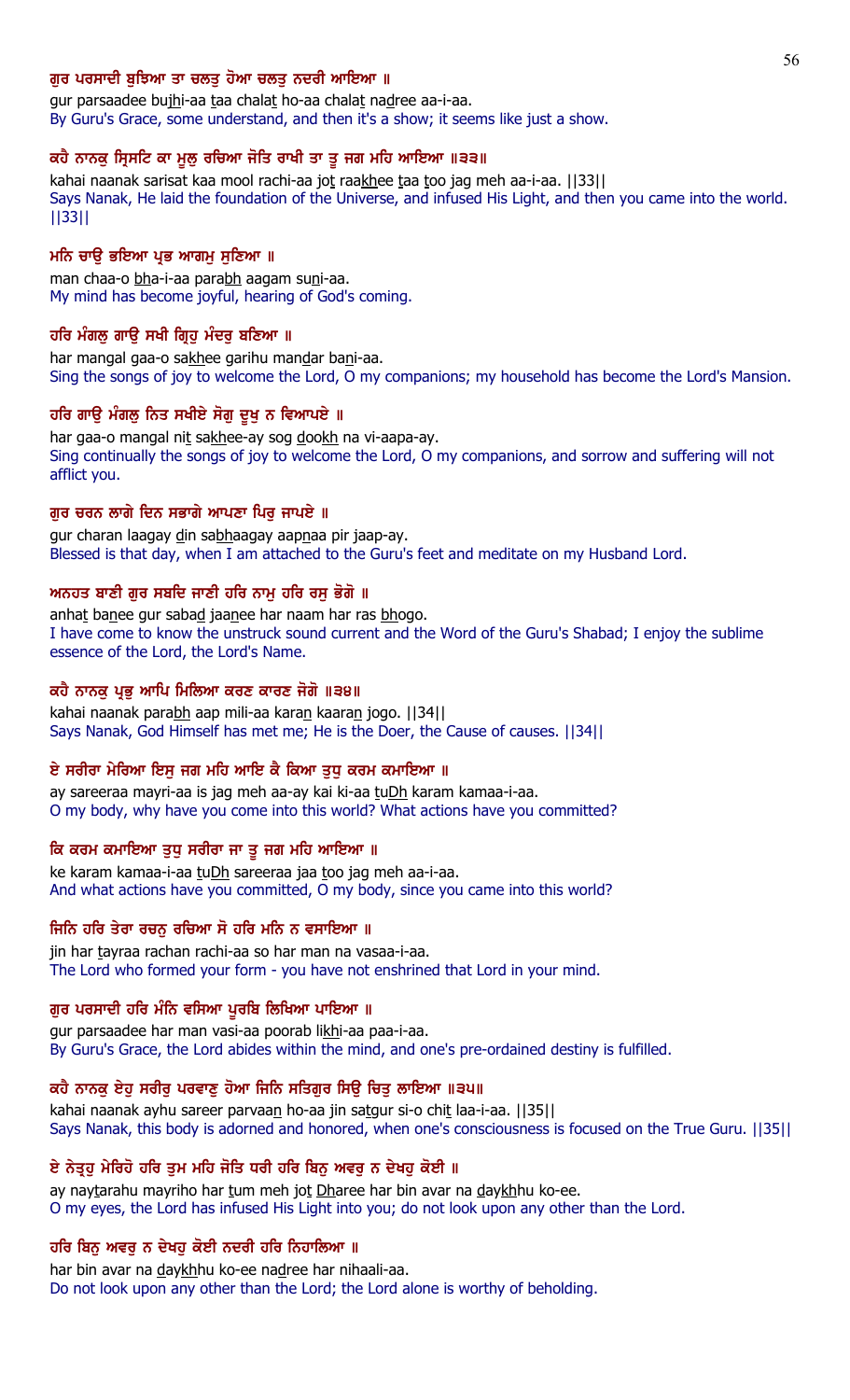# ਏਹੁ ਵਿਸੁ ਸੰਸਾਰੁ ਤੁਮ ਦੇਖਦੇ ਏਹੁ ਹਰਿ ਕਾ ਰੁਪੁ ਹੈ ਹਰਿ ਰੁਪੁ ਨਦਰੀ ਆਇਆ ॥

ayhu vis sansaar tum daykh-day ayhu har kaa roop hai har roop nadree aa-i-aa. This whole world which you see is the image of the Lord; only the image of the Lord is seen.

### ਗੁਰ ਪਰਸਾਦੀ ਬੁਝਿਆ ਜਾ ਵੇਖਾ ਹਰਿ ਇਕ ਹੈ ਹਰਿ ਬਿਨ੍ਹ ਅਵਰੂ ਨ ਕੋਈ ॥

gur parsaadee bujhi-aa jaa vaykhaa har ik hai har bin avar na ko-ee. By Guru's Grace, I understand, and I see only the One Lord; there is no one except the Lord.

# ਕਹੈ ਨਾਨਕੂ ਏਹਿ ਨੇਤ੍ਰ ਅੰਧ ਸੇ ਸਤਿਗੁਰਿ ਮਿਲਿਐ ਦਿਬ ਦ੍ਰਿਸਟਿ ਹੋਈ ॥੩੬॥

kahai naanak ayhi naytar anDh say satgur mili-ai dib darisat ho-ee. [[36]] Says Nanak, these eyes were blind; but meeting the True Guru, they became all-seeing. ||36||

# ਏ ਸੁਵਣਹੁ ਮੇਰਿਹੋ ਸਾਚੈ ਸੁਨਣੈ ਨੋ ਪਠਾਏ ॥

ay sarvanhu mayriho saachai sunnai no pathaa-ay. O my ears, you were created only to hear the Truth.

# ਸਾਚੈ ਸਨਣੈ ਨੋ ਪਠਾਏ ਸਰੀਰਿ ਲਾਏ ਸਣਹ ਸਤਿ ਬਾਣੀ ॥

saachai sunnai no pathaa-ay sareer laa-ay sunhu sat banee. To hear the Truth, you were created and attached to the body; listen to the True Bani.

# ਜਿਤੂ ਸੁਣੀ ਮਨੂ ਤਨੂ ਹਰਿਆ ਹੋਆ ਰਸਨਾ ਰਸਿ ਸਮਾਣੀ ॥

jit sunee man tan hari-aa ho-aa rasnaa ras samaanee. Hearing it, the mind and body are rejuvenated, and the tongue is absorbed in Ambrosial Nectar.

# ਸਚ ਅਲਖ ਵਿਡਾਣੀ ਤਾ ਕੀ ਗਤਿ ਕਹੀ ਨ ਜਾਏ ॥

sach alakh vidaanee taa kee gat kahee na jaa-ay. The True Lord is unseen and wondrous; His state cannot be described.

### ਕਹੈ ਨਾਨਕੂ ਅੰਮ੍ਰਿਤ ਨਾਮੂ ਸੁਣਹੁ ਪਵਿਤ੍ਰ ਹੋਵਹੂ ਸਾਚੈ ਸੁਨਣੈ ਨੋ ਪਠਾਏ ॥੩੭॥

kahai naanak amrit naam sunhu pavitar hovhu saachai sunnai no pathaa-ay. [[37]] Says Nanak, listen to the Ambrosial Naam and become holy; you were created only to hear the Truth. ||37||

### ਹਰਿ ਜੀਉ ਗੁਫਾ ਅੰਦਰਿ ਰਖਿ ਕੈ ਵਾਜਾ ਪਵਣੂ ਵਜਾਇਆ ॥

har jee-o gufaa andar rakh kai vaajaa pavan vajaa-i-aa. The Lord placed the soul to the cave of the body, and blew the breath of life into the musical instrument of the body.

# ਵਜਾਇਆ ਵਾਜਾ ਪਉਣ ਨਉ ਦੁਆਰੇ ਪਰਗਟੁ ਕੀਏ ਦਸਵਾ ਗੁਪਤੁ ਰਖਾਇਆ ॥

vajaa-i-aa vaajaa pa-un na-o du-aaray pargat kee-ay dasvaa gupat rakhaa-i-aa. He blew the breath of life into the musical instrument of the body, and revealed the nine doors; but He kept the Tenth Door hidden.

### ਗੁਰਦੁਆਰੈ ਲਾਇ ਭਾਵਨੀ ਇਕਨਾ ਦਸਵਾ ਦੁਆਰੂ ਦਿਖਾਇਆ ॥

gurdu-aarai laa-ay bhaavnee iknaa dasvaa du-aar dikhaa-i-aa. Through the Gurdwara, the Guru's Gate, some are blessed with loving faith, and the Tenth Door is revealed to them.

### ਤਹ ਅਨੇਕ ਰੂਪ ਨਾਉ ਨਵ ਨਿਧਿ ਤਿਸ ਦਾ ਅੰਤੂ ਨ ਜਾਈ ਪਾਇਆ ॥

tah anayk roop naa-o nav niDh tis daa ant na jaa-ee paa-i-aa. There are many images of the Lord, and the nine treasures of the Naam; His limits cannot be found.

### ਕਹੈ ਨਾਨਕ ਹਰਿ ਪਿਆਰੈ ਜੀੳ ਗਫਾ ਅੰਦਰਿ ਰਖਿ ਕੈ ਵਾਜਾ ਪਵਣ ਵਜਾਇਆ ॥੩੮॥

kahai naanak har pi-aarai jee-o gufaa andar rakh kai vaajaa pavan vajaa-i-aa. [[38]] Says Nanak, the Lord placed the soul to the cave of the body, and blew the breath of life into the musical instrument of the body. ||38||

### ਏਹ ਸਾਚਾ ਸੋਹਿਲਾ ਸਾਚੈ ਘਰਿ ਗਾਵਹ ॥

ayhu saachaa sohilaa saachai ghar gaavhu. Sing this true song of praise in the true home of your soul.

### ਗਾਵਹੁ ਤ ਸੋਹਿਲਾ ਘਰਿ ਸਾਚੈ ਜਿਥੈ ਸਦਾ ਸਚੁ ਧਿਆਵਹੇ ॥

gaavhu ta sohilaa ghar saachai jithai sadaa sach Dhi-aavhay. Sing the song of praise in your true home; meditate there on the True Lord forever.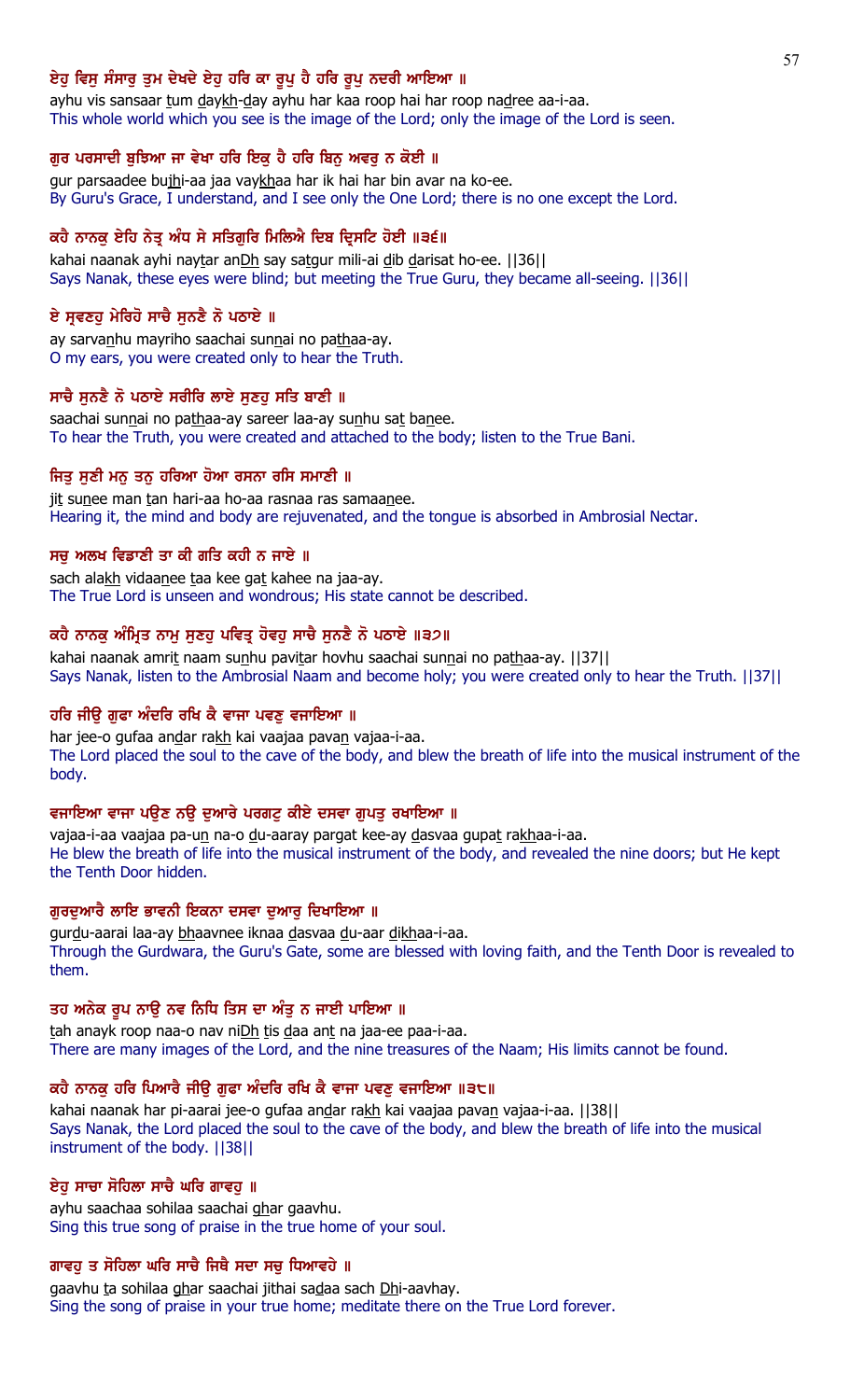# ਸਚੋ ਧਿਆਵਹਿ ਜਾ ਤਧ ਭਾਵਹਿ ਗਰਮਖਿ ਜਿਨਾ ਬਝਾਵਹੇ ॥

sacho Dhi-aavahi jaa tuDh bhaaveh gurmukh jinaa bujhaavhay. They alone meditate on You, O True Lord, who are pleasing to Your Will; as Gurmukh, they understand.

# ਇਹ ਸਚ ਸਭਨਾ ਕਾ ਖਸਮੂ ਹੈ ਜਿਸੂ ਬਖਸੇ ਸੋ ਜਨੂ ਪਾਵਹੇ ॥

ih sach sabhnaa kaa khasam hai jis bakhsay so jan paavhay. This Truth is the Lord and Master of all; whoever is blessed, obtains it.

# ਕਹੈ ਨਾਨਕੂ ਸਚੂ ਸੋਹਿਲਾ ਸਚੈ ਘਰਿ ਗਾਵਹੇ ॥੩੯॥

kahai naanak sach sohilaa sachai ghar gaavhay. ||39|| Says Nanak, sing the true song of praise in the true home of your soul. ||39||

# ਅਨਦੁ ਸੁਣਹੁ ਵਡਭਾਗੀਹੋ ਸਗਲ ਮਨੋਰਥ ਪੁਰੇ ॥

anad sunhu vadbhaageeho sagal manorath pooray. Listen to the song of bliss, O most fortunate ones; all your longings shall be fulfilled.

# ਪਾਰਬੁਹਮੂ ਪ੍ਰਭੂ ਪਾਇਆ ਉਤਰੇ ਸਗਲ ਵਿਸੁਰੇ ॥

paarbarahm parabh paa-i-aa utray sagal visooray. I have obtained the Supreme Lord God, and all sorrows have been forgotten.

# ਦੁਖ ਰੋਗ ਸੰਤਾਪ ਉਤਰੇ ਸੁਣੀ ਸਚੀ ਬਾਣੀ ॥

dookh rog santaap utray sunee sachee banee. Pain, illness and suffering have departed, listening to the True Bani.

# ਸੰਤ ਸਾਜਨ ਭਏ ਸਰਸੇ ਪੂਰੇ ਗੁਰ ਤੇ ਜਾਣੀ ॥

sant saajan bha-ay sarsay pooray gur tay jaanee. The Saints and their friends are in ecstasy, knowing the Perfect Guru.

### ਸੁਣਤੇ ਪੁਨੀਤ ਕਹਤੇ ਪਵਿਤੂ ਸਤਿਗੁਰੂ ਰਹਿਆ ਭਰਪੂਰੇ ॥

suntay puneet kahtay pavit satgur rahi-aa bharpooray. Pure are the listeners, and pure are the speakers; the True Guru is all-pervading and permeating.

# ਬਿਨਵੰਤਿ ਨਾਨਕੁ ਗੁਰ ਚਰਣ ਲਾਗੇ ਵਾਜੇ ਅਨਹਦ ਤੁਰੇ ॥੪੦॥੧॥

binvant naanak gur charan laagay vaajay anhad tooray. [[40][1]] Prays Nanak, touching the Guru's Feet, the unstruck sound current of the celestial bugles vibrates and resounds. ||40||1||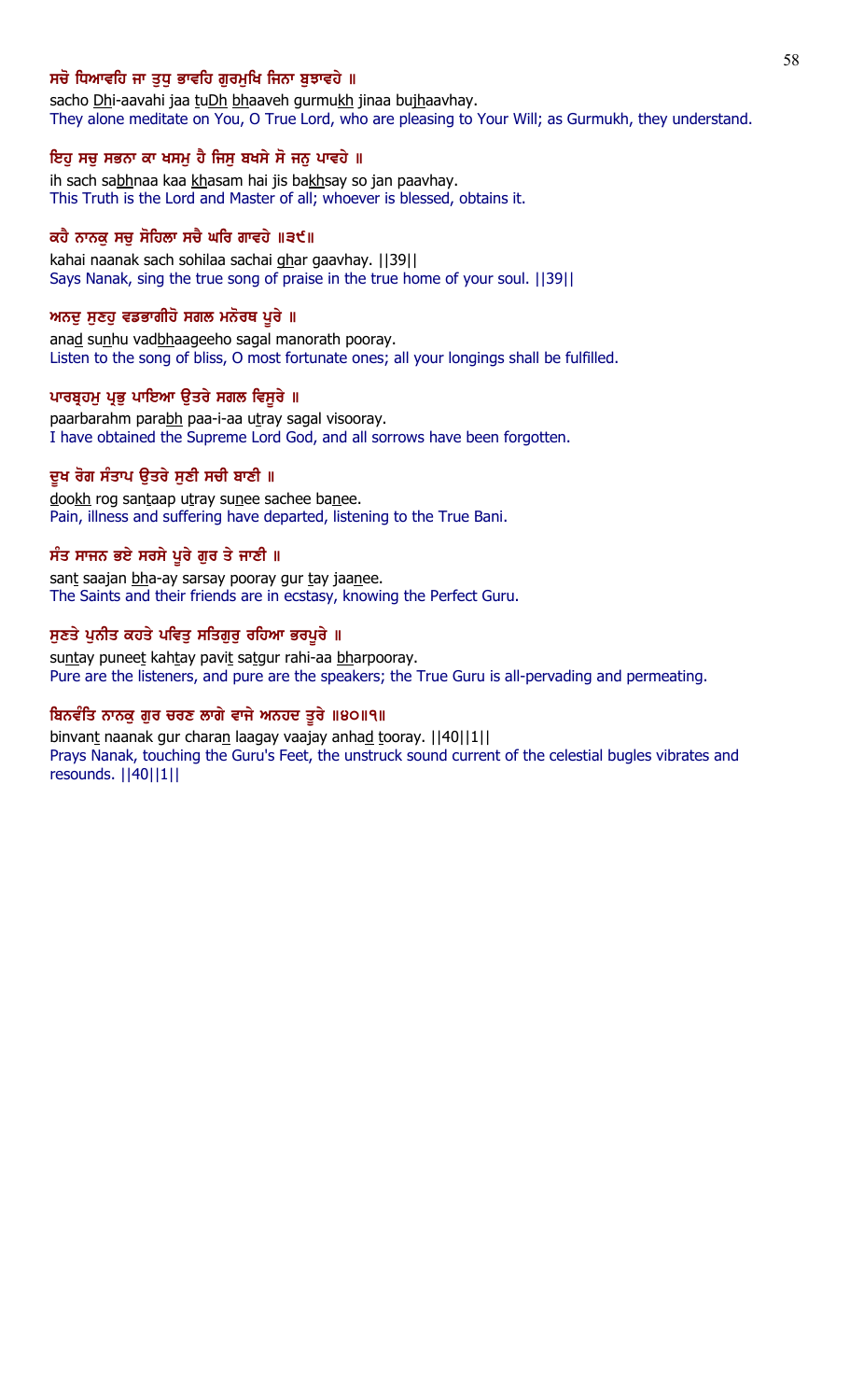# ਰਹਰਾਸਿ ਸਾਹਿਬ

Rehraas Saahib

# ਸੋ ਦਰੁ ਰਾਗੁ ਆਸਾ ਮਹਲਾ ੧

so dar raag aasaa mehlaa 1 So Dar ~ That Door. Raag Aasaa, First Mehl:

# ੧**ੳੇਸਤਿਗਰ ਪ੍ਰਸਾਦਿ** ॥

ik-o<sup>n</sup>kaar sa<u>tg</u>ur parsaa<u>d</u>. One Universal Creator God. By The Grace Of The True Guru:

# ਸੋ ਦਰੁ ਤੇਰਾ ਕੇਹਾ ਸੋ ਘਰੁ ਕੇਹਾ ਜਿਤੁ ਬਹਿ ਸਰਬ ਸਮਾਲੇ ॥

so dar tayraa kayhaa so ghar kayhaa jit bahi sarab samaalay. Where is That Door of Yours, and where is That Home, in which You sit and take care of all?

# ਵਾਜੇ ਤੇਰੇ ਨਾਦ ਅਨੇਕ ਅਸੰਖਾ ਕੇਤੇ ਤੇਰੇ ਵਾਵਣਹਾਰੇ ॥

vaajay tayray naad anayk asankhaa kaytay tayray vaavanhaaray. The Sound-current of the Naad vibrates there for You, and countless musicians play all sorts of instruments there for You.

# ਕੇਤੇ ਤੇਰੇ ਰਾਗ ਪਰੀ ਸਿਉ ਕਹੀਅਹਿ ਕੇਤੇ ਤੇਰੇ ਗਾਵਣਹਾਰੇ ॥

kaytay tayray raag paree si-o kahee-ahi kaytay tayray gaavanhaaray. There are so many Ragas and musical harmonies to You; so many minstrels sing hymns of You.

# ਗਾਵਨਿ ਤਧਨੋ ਪਵਣ ਪਾਣੀ ਬੈਸੰਤਰ ਗਾਵੈ ਰਾਜਾ ਧਰਮ ਦਆਰੇ ॥

gaavan tuDhno pavan paanee baisantar gaavai raajaa Dharam du-aaray. Wind, water and fire sing of You. The Righteous Judge of Dharma sings at Your Door.

# ਗਾਵਨਿ ਤੁਧਨੋ ਚਿਤੁ ਗੁਪਤੁ ਲਿਖਿ ਜਾਣਨਿ ਲਿਖਿ ਲਿਖਿ ਧਰਮੁ ਬੀਚਾਰੇ ॥

gaavan tuDhno chit gupat likh jaanan likh likh Dharam beechaaray. Chitr and Gupt, the angels of the conscious and the subconscious who keep the record of actions, and the Righteous Judge of Dharma who reads this record, sing of You.

# ਗਾਵਨਿ ਤਧਨੋ ਈਸਰ ਬੁਹਮਾ ਦੇਵੀ ਸੋਹਨਿ ਤੇਰੇ ਸਦਾ ਸਵਾਰੇ ॥

gaavan tuDhno eesar barahmaa dayvee sohan tayray sadaa savaaray. Shiva, Brahma and the Goddess of Beauty, ever adorned by You, sing of You.

# ਗਾਵਨਿ ਤੁਧਨੋ ਇੰਦ੍ਰ ਇੰਦ੍ਰਾਸਣਿ ਬੈਠੇ ਦੇਵਤਿਆ ਦਰਿ ਨਾਲੇ ॥

gaavan tuDhno indar indaraasan baithay dayviti-aa dar naalay. Indra, seated on His Throne, sings of You, with the deities at Your Door.

# ਗਾਵਨਿ ਤੁਧਨੋ ਸਿਧ ਸਮਾਧੀ ਅੰਦਰਿ ਗਾਵਨਿ ਤੁਧਨੋ ਸਾਧ ਬੀਚਾਰੇ ॥

gaavan tuDhno siDh samaaDhee andar gaavan tuDhno saaDh beechaaray. The Siddhas in Samaadhi sing of You; the Saadhus sing of You in contemplation.

# ਗਾਵਨਿ ਤੁਧਨੋ ਜਤੀ ਸਤੀ ਸੰਤੋਖੀ ਗਾਵਨਿ ਤੁਧਨੋ ਵੀਰ ਕਰਾਰੇ ॥

gaavan tuDhno jatee satee santokhee gaavan tuDhno veer karaaray. The celibates, the fanatics, and the peacefully accepting sing of You; the fearless warriors sing of You.

# ਗਾਵਨਿ ਤੁਧਨੋ ਪੰਡਿਤ ਪੜਨਿ ਰਖੀਸੁਰ ਜੁਗੁ ਜੁਗੁ ਵੇਦਾ ਨਾਲੇ ॥

gaavan tuDhno pandit parhan rakheesur jug jug vaydaa naalay. The Pandits, the religious scholars who recite the Vedas, with the supreme sages of all the ages, sing of You.

# ਗਾਵਨਿ ਤੁਧਨੋ ਮੋਹਣੀਆ ਮਨੁ ਮੋਹਨਿ ਸੁਰਗੁ ਮਛੁ ਪਇਆਲੇ ॥

gaavan tuDhno mohnee-aa man mohan surag machh pa-i-aalay. The Mohinis, the enchanting heavenly beauties who entice hearts in paradise, in this world, and in the underworld of the subconscious, sing of You.

# ਗਾਵਨਿ ਤੁਧਨੋ ਰਤਨ ਉਪਾਏ ਤੇਰੇ ਅਠਸਠਿ ਤੀਰਥ ਨਾਲੇ ॥

gaavan tuDhno ratan upaa-ay tayray athsath tirath naalay. The celestial jewels created by You, and the sixty-eight sacred shrines of pilgrimage, sing of You.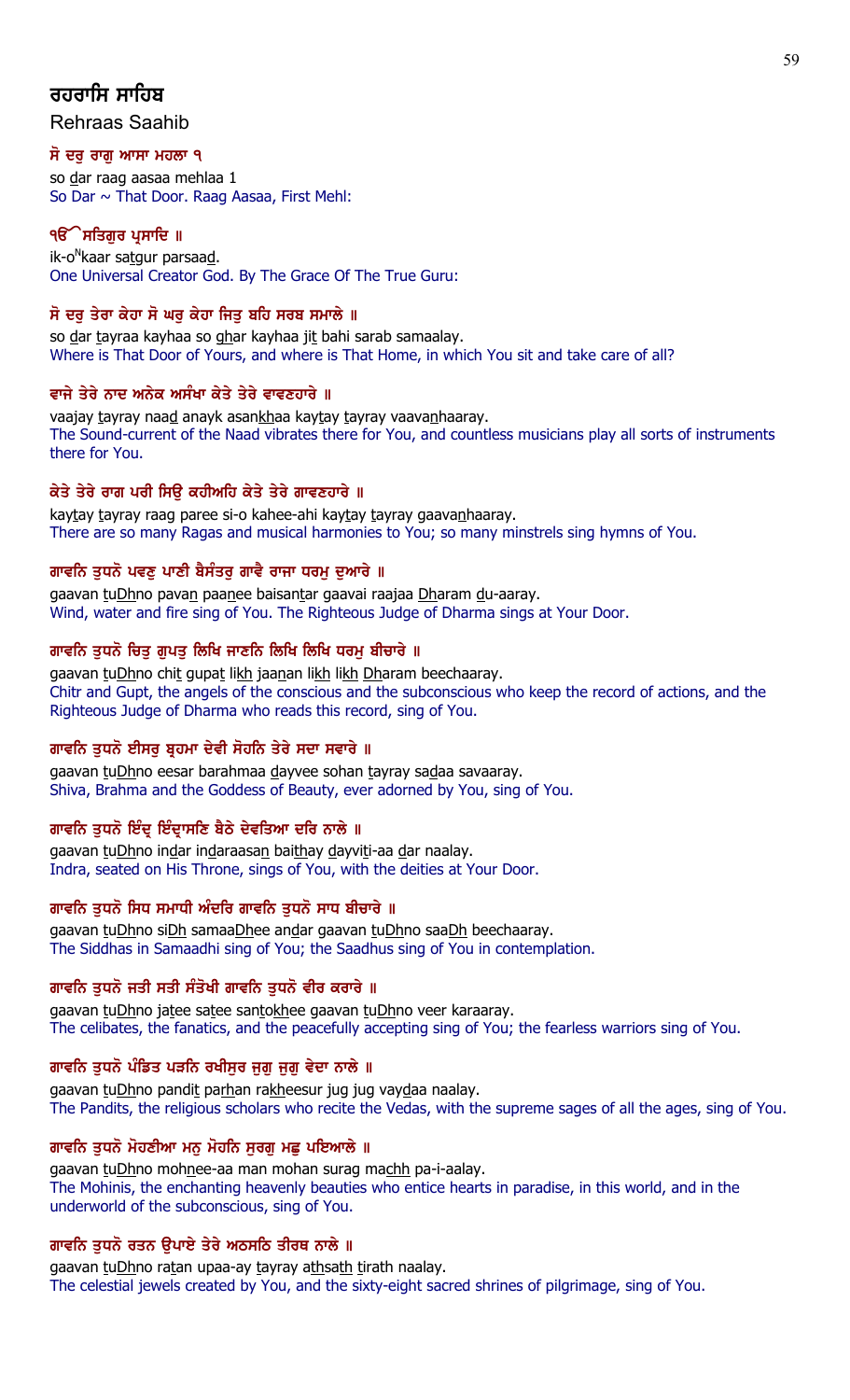### ਗਾਵਨਿ ਤਧਨੋ ਜੋਧ ਮਹਾਬਲ ਸਰਾ ਗਾਵਨਿ ਤਧਨੋ ਖਾਣੀ ਚਾਰੇ ॥

gaavan tuDhno joDh mahaabal sooraa gaavan tuDhno khaanee chaaray. The brave and mighty warriors sing of You. The spiritual heroes and the four sources of creation sing of You.

### ਗਾਵਨਿ ਤੁਧਨੋ ਖੰਡ ਮੰਡਲ ਬੁਹਮੰਡਾ ਕਰਿ ਕਰਿ ਰਖੇ ਤੇਰੇ ਧਾਰੇ ॥

gaavan tuDhno khand mandal barahmandaa kar kar rakhay tayray Dhaaray. The worlds, solar systems and galaxies, created and arranged by Your Hand, sing of You.

### ਸੇਈ ਤੁਧਨੋ ਗਾਵਨਿ ਜੋ ਤੁਧੂ ਭਾਵਨਿ ਰਤੇ ਤੇਰੇ ਭਗਤ ਰਸਾਲੇ ॥

say-ee tuDhno gaavan jo tuDh bhaavan ratay tayray bhagat rasaalay. They alone sing of You, who are pleasing to Your Will. Your devotees are imbued with Your Sublime Essence.

### ਹੋਰਿ ਕੇਤੇ ਤਧਨੋ ਗਾਵਨਿ ਸੇ ਮੈ ਚਿਤਿ ਨ ਆਵਨਿ ਨਾਨਕ ਕਿਆ ਬੀਚਾਰੇ ॥

hor kaytay tuDhno gaavan say mai chit na aavan naanak ki-aa beechaaray. So many others sing of You, they do not come to mind. O Nanak, how can I think of them all?

# ਸੋਈ ਸੋਈ ਸਦਾ ਸਚ ਸਾਹਿਬ ਸਾਚਾ ਸਾਚੀ ਨਾਈ ॥

so-ee so-ee sadaa sach saahib saachaa saachee naa-ee. That True Lord is True, forever True, and True is His Name.

# ਹੈ ਭੀ ਹੋਸੀ ਜਾਇ ਨ ਜਾਸੀ ਰਚਨਾ ਜਿਨਿ ਰਚਾਈ ॥

hai bhee hosee jaa-ay na jaasee rachnaa jin rachaa-ee. He is, and shall always be. He shall not depart, even when this Universe which He has created departs.

# ਰੰਗੀ ਰੰਗੀ ਭਾਤੀ ਕਰਿ ਕਰਿ ਜਿਨਸੀ ਮਾਇਆ ਜਿਨਿ ੳਪਾਈ ॥

rangee rangee bhaatee kar kar jinsee maa-i-aa jin upaa-ee. He created the world, with its various colors, species of beings, and the variety of Maya.

# ਕਰਿ ਕਰਿ ਦੇਖੈ ਕੀਤਾ ਆਪਣਾ ਜਿੳ ਤਿਸ ਦੀ ਵਡਿਆਈ ॥

kar kar daykhai keetaa aapnaa ji-o tis dee vadi-aa-ee. Having created the creation, He watches over it Himself, by His Greatness.

# ਜੋ ਤਿਸ ਭਾਵੈ ਸੋਈ ਕਰਸੀ ਫਿਰਿ ਹਕਮ ਨ ਕਰਣਾ ਜਾਈ ॥

jo tis bhaavai so-ee karsee fir hukam na karnaa jaa-ee. He does whatever He pleases. No one can issue any order to Him.

### ਸੋ ਪਾਤਿਸਾਹ ਸਾਹਾ ਪਤਿਸਾਹਿਬ ਨਾਨਕ ਰਹਣ ਰਜਾਈ ॥੧॥

so paatisaahu saahaa patisaahib naanak rahan rajaa-ee. ||1|| He is the King, the King of kings, the Supreme Lord and Master of kings. Nanak remains subject to His Will. ||1||

#### $MT$   $H$  $\overline{O}$   $\overline{O}$   $\overline{O}$   $\overline{O}$   $\overline{O}$   $\overline{O}$   $\overline{O}$   $\overline{O}$   $\overline{O}$   $\overline{O}$   $\overline{O}$   $\overline{O}$   $\overline{O}$   $\overline{O}$   $\overline{O}$   $\overline{O}$   $\overline{O}$   $\overline{O}$   $\overline{O}$   $\overline{O}$   $\overline{O}$   $\overline{O}$   $\overline{O}$   $\overline{O}$

aasaa mehlaa 1. Aasaa, First Mehl:

### ਸੁਣਿ ਵਡਾ ਆਖੈ ਸਭੁ ਕੋਇ ॥

sun vadaa aakhai sabh ko-ay. Hearing of His Greatness, everyone calls Him Great.

### ਕੇਵਡ ਵਡਾ ਡੀਠਾ ਹੋਇ ॥

kayvad vadaa deethaa ho-ay. But just how Great His Greatness is-this is known only to those who have seen Him.

# ਕੀਮਤਿ ਪਾਇ ਨ ਕਹਿਆ ਜਾਇ ॥

keemat paa-ay na kahi-aa jaa-ay. His Value cannot be estimated; He cannot be described.

# ਕਹਣੈ ਵਾਲੇ ਤੇਰੇ ਰਹੇ ਸਮਾਇ ॥੧॥

kahnai vaalay tayray rahay samaa-ay. | | 1 | | Those who describe You, Lord, remain immersed and absorbed in You. ||1||

### ਵਡੇ ਮੇਰੇ ਸਾਹਿਬਾ ਗਹਿਰ ਗੰਭੀਰਾ ਗੁਣੀ ਗਹੀਰਾ ॥

vaday mayray saahibaa gahir gambheeraa gunee gaheeraa. O my Great Lord and Master of Unfathomable Depth, You are the Ocean of Excellence.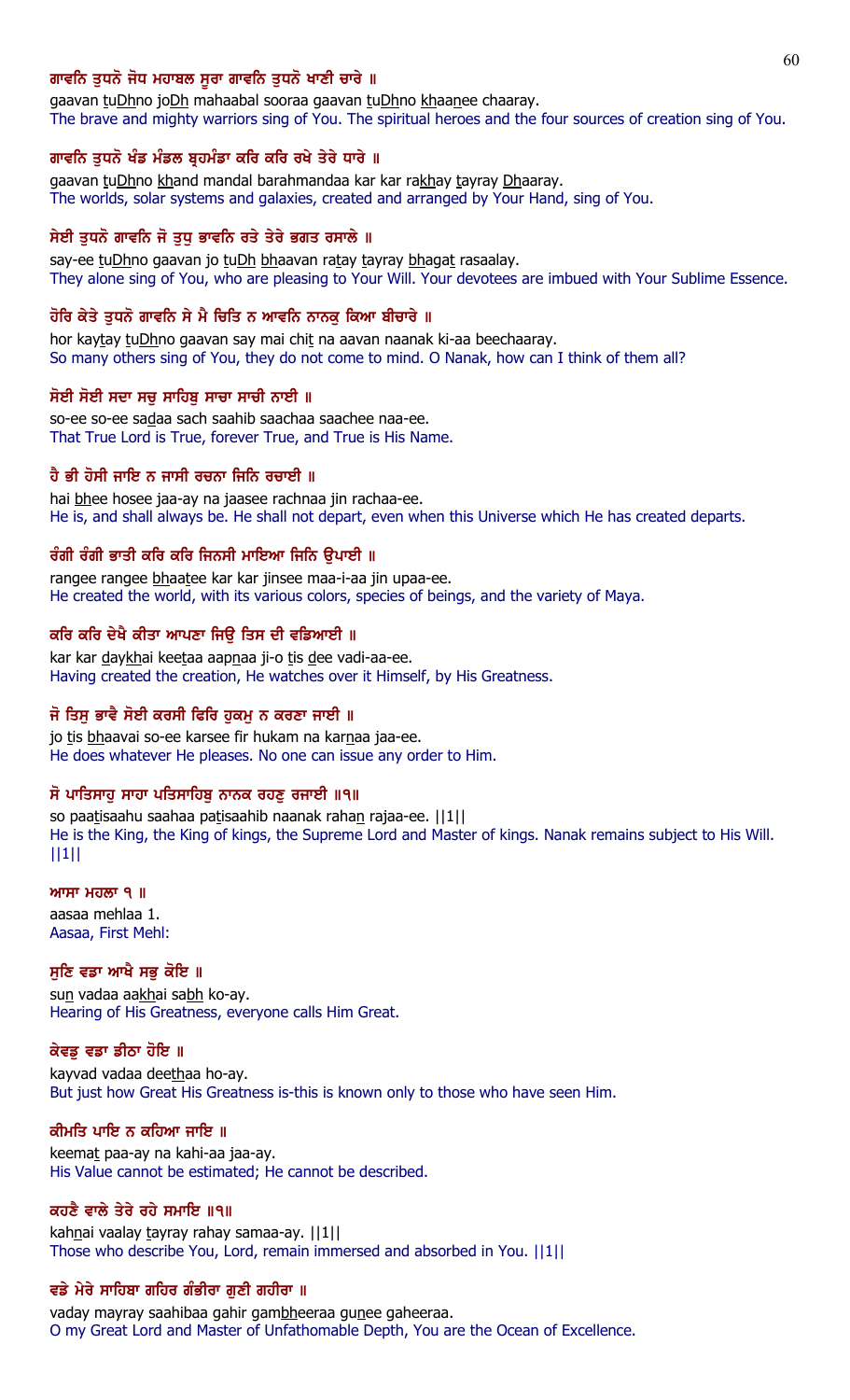# ਕੋਇ ਨ ਜਾਣੈ ਤੇਰਾ ਕੇਤਾ ਕੇਵਡ ਚੀਰਾ ॥੧॥ ਰਹਾੳ ॥

ko-ay na jaanai tayraa kaytaa kayvad cheeraa. | | 1 | rahaa-o. No one knows the extent or the vastness of Your Expanse. ||1||Pause||

#### ਸਭਿ ਸੂਰਤੀ ਮਿਲਿ ਸੂਰਤਿ ਕਮਾਈ ॥

sabh surtee mil surat kamaa-ee. All the intuitives met and practiced intuitive meditation.

### ਸਭ ਕੀਮਤਿ ਮਿਲਿ ਕੀਮਤਿ ਪਾਈ ॥

sabh keemat mil keemat paa-ee. All the appraisers met and made the appraisal.

#### ਗਿਆਨੀ ਧਿਆਨੀ ਗੁਰ ਗੁਰਹਾਈ ॥

gi-aanee Dhi-aanee gur gurhaa-ee. The spiritual teachers, the teachers of meditation, and the teachers of teachers

#### ਕਹਣ ਨ ਜਾਈ ਤੇਰੀ ਤਿਲ ਵਡਿਆਈ ॥੨॥

kahan na jaa-ee tayree til vadi-aa-ee. [2] -they cannot describe even an iota of Your Greatness. ||2||

#### ਸਭਿ ਸਤ ਸਭਿ ਤਪ ਸਭਿ ਚੰਗਿਆਈਆ ॥

sabh sat sabh tap sabh chang-aa-ee-aa. All Truth, all austere discipline, all goodness,

#### ਸਿਧਾ ਪਰਖਾ ਕੀਆ ਵਡਿਆਈਆ ॥

siDhaa purkhaa kee-aa vadi-aa-ee-aa. all the great miraculous spiritual powers of the Siddhas

#### ਤੁਧੂ ਵਿਣੂ ਸਿਧੀ ਕਿਨੈ ਨ ਪਾਈਆ ॥

tuDh vin siDhee kinai na paa-ee-aa. -without You, no one has attained such powers.

### ਕਰਮਿ ਮਿਲੈ ਨਾਹੀ ਠਾਕਿ ਰਹਾਈਆ ॥੩॥

karam milai naahee thaak rahaa-ee-aa. ||3|| They are received only by Your Grace. No one can block them or stop their flow. ||3||

### ਆਖਣ ਵਾਲਾ ਕਿਆ ਵੇਚਾਰਾ ॥

aakhan vaalaa ki-aa vaychaaraa. What can the poor helpless creatures do?

#### ਸਿਫਤੀ ਭਰੇ ਤੇਰੇ ਭੰਡਾਰਾ ॥

siftee bharay tayray bhandaaraa. Your Praises are overflowing with Your Treasures.

#### ਜਿਸੁ ਤੁ ਦੇਹਿ ਤਿਸੈ ਕਿਆ ਚਾਰਾ ॥

jis too deh tisai ki-aa chaaraa. Those, unto whom You give-how can they think of any other?

#### ਨਾਨਕ ਸਚੁ ਸਵਾਰਣਹਾਰਾ ॥੪॥੨॥

naanak sach savaaranhaaraa. ||4||2|| O Nanak, the True One embellishes and exalts. ||4||2||

ਆਸਾ ਮਹਲਾ ੧ ॥ aasaa mehlaa 1. Aasaa, First Mehl:

ਆਖਾ ਜੀਵਾ ਵਿਸਰੈ ਮਰਿ ਜਾਉ ॥ aakhaa jeevaa visrai mar jaa-o. Chanting it, I live; forgetting it, I die.

# ਆਖਣਿ ਅਉਖਾ ਸਾਚਾ ਨਾਉ ॥ aakhan a-ukhaa saachaa naa-o.

It is so difficult to chant the True Name.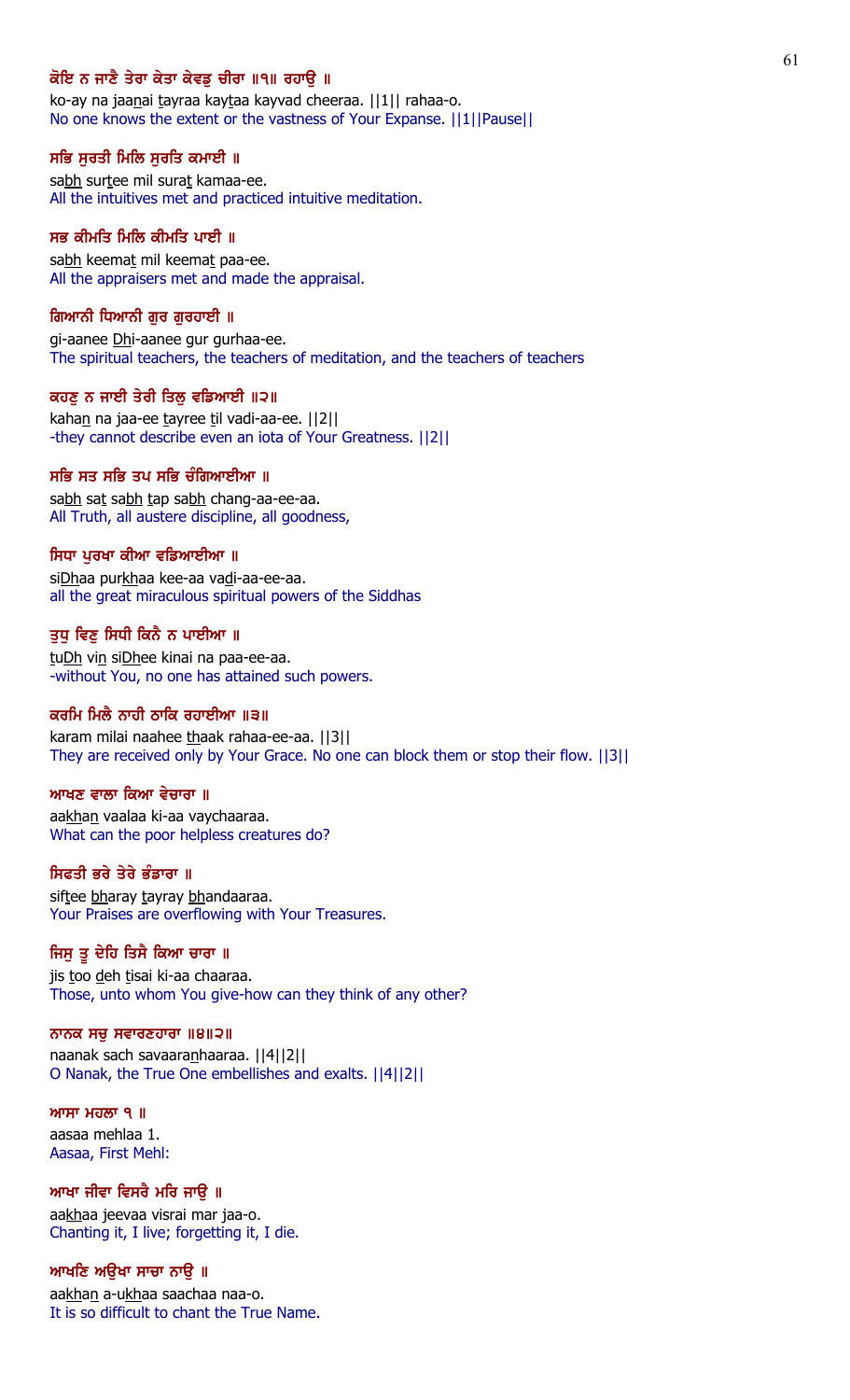#### ਸਾਚੇ ਨਾਮ ਕੀ ਲਾਗੈ ਭੁਖ ॥

saachay naam kee laagai bhookh. If someone feels hunger for the True Name,

#### ਉਤੂ ਭੁਖੈ ਖਾਇ ਚਲੀਅਹਿ ਦੁਖ ॥੧॥

ut bhookhai khaa-ay chalee-ahi dookh. ||1|| that hunger shall consume his pain. ||1||

### ਸੋ ਕਿਉ ਵਿਸਰੈ ਮੇਰੀ ਮਾਇ ॥

so ki-o visrai mayree maa-ay. How can I forget Him, O my mother?

#### ਸਾਚਾ ਸਾਹਿਬ ਸਾਚੈ ਨਾਇ ॥੧॥ ਰਹਾੳ ॥

saachaa saahib saachai naa-ay. ||1|| rahaa-o. True is the Master, True is His Name. ||1||Pause||

#### ਸਾਚੇ ਨਾਮ ਕੀ ਤਿਲ ਵਡਿਆਈ ॥

saachay naam kee til vadi-aa-ee. Trying to describe even an iota of the Greatness of the True Name,

#### ਆਖਿ ਥਕੇ ਕੀਮਤਿ ਨਹੀ ਪਾਈ ॥

aakh thakay keemat nahee paa-ee. people have grown weary, but they have not been able to evaluate it.

#### ਜੇ ਸਭਿ ਮਿਲਿ ਕੈ ਆਖਣ ਪਾਹਿ ॥

jay sabh mil kai aakhan paahi. Even if everyone were to gather together and speak of Him,

#### ਵਡਾ ਨ ਹੋਵੈ ਘਾਟਿ ਨ ਜਾਇ ॥੨॥

vadaa na hovai ghaat na jaa-ay. ||2|| He would not become any greater or any lesser. ||2||

### ਨਾ ਓਹੁ ਮਰੈ ਨ ਹੋਵੈ ਸੋਗੁ ॥

naa oh marai na hovai sog. That Lord does not die; there is no reason to mourn.

### ਦੇਦਾ ਰਹੈ ਨ ਚੁਕੈ ਭੋਗੁ ॥

daydaa rahai na chookai bhog. He continues to give, and His Provisions never run short.

# ਗੁਣੁ ਏਹੋ ਹੋਰੁ ਨਾਹੀ ਕੋਇ ॥

gun ayho hor naahee ko-ay. This Virtue is His alone; there is no other like Him.

#### ਨਾ ਕੋ ਹੋਆ ਨਾ ਕੋ ਹੋਇ ॥੩॥

naa ko ho-aa naa ko ho-ay. ||3|| There never has been, and there never will be. ||3||

### ਜੇਵਡੂ ਆਪਿ ਤੇਵਡ ਤੇਰੀ ਦਾਤਿ ॥

jayvad aap tayvad tayree daat. As Great as You Yourself are, O Lord, so Great are Your Gifts.

# ਜਿਨਿ ਦਿਨੂ ਕਰਿ ਕੈ ਕੀਤੀ ਰਾਤਿ ॥

jin din kar kai keetee raat. The One who created the day also created the night.

#### ਖਸਮੂ ਵਿਸਾਰਹਿ ਤੇ ਕਮਜਾਤਿ ॥

khasam visaareh tay kamjaat. Those who forget their Lord and Master are vile and despicable.

#### ਨਾਨਕ ਨਾਵੈ ਬਾਝੂ ਸਨਾਤਿ ॥੪॥੩॥

naanak naavai baajh sanaat. ||4||3|| O Nanak, without the Name, they are wretched outcasts. ||4||3||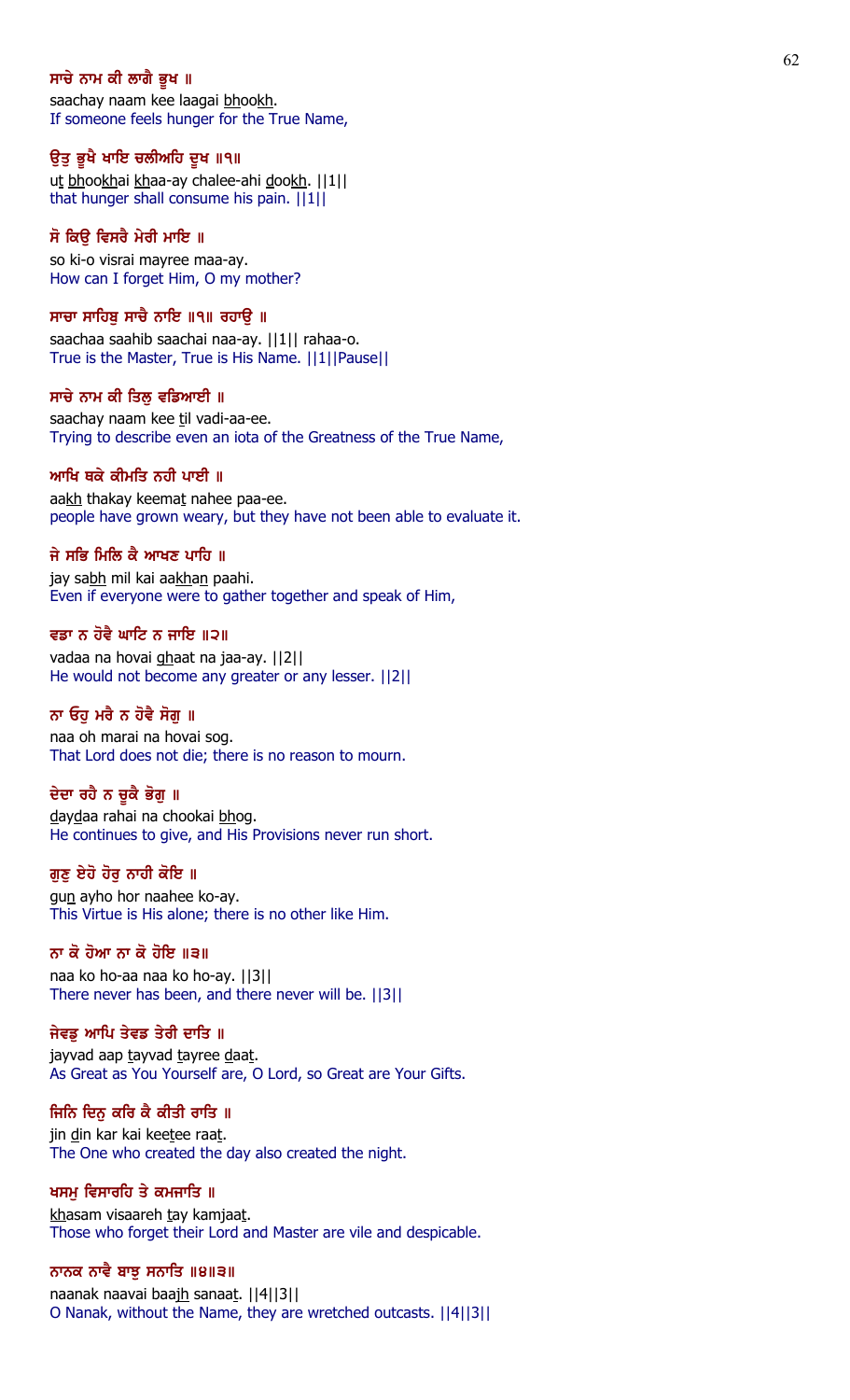# ਰਾਗ ਗ਼ਜਰੀ ਮਹਲਾ ੪ ॥

raag goojree mehlaa 4. Raag Goojaree, Fourth Mehl:

# ਹਰਿ ਕੇ ਜਨ ਸਤਿਗੁਰ ਸਤਪੁਰਖਾ ਬਿਨਉ ਕਰਉ ਗੁਰ ਪਾਸਿ ॥

har kay jan satgur satpurkhaa bina-o kara-o gur paas. O humble servant of the Lord, O True Guru, O True Primal Being: I offer my humble prayer to You, O Guru.

# ਹਮ ਕੀਰੇ ਕਿਰਮ ਸਤਿਗੁਰ ਸਰਣਾਈ ਕਰਿ ਦਇਆ ਨਾਮੂ ਪਰਗਾਸਿ ॥੧॥

ham keeray kiram satgur sarnaa-ee kar da-i-aa naam pargaas. ||1|| I am a mere insect, a worm. O True Guru, I seek Your Sanctuary. Please be merciful, and bless me with the Light of the Naam, the Name of the Lord. ||1||

# ਮੇਰੇ ਮੀਤ ਗੁਰਦੇਵ ਮੋ ਕਉ ਰਾਮ ਨਾਮੂ ਪਰਗਾਸਿ ॥

mayray meet gurdayy mo ka-o raam naam pargaas. O my Best Friend, O Divine Guru, please enlighten me with the Name of the Lord.

# ਗਰਮਤਿ ਨਾਮ ਮੇਰਾ ਪਾਨ ਸਖਾਈ ਹਰਿ ਕੀਰਤਿ ਹਮਰੀ ਰਹਰਾਸਿ ॥੧॥ ਰਹਾੳ ॥

gurmat naam mayraa paraan sakhaa-ee har keerat hamree rahraas. ||1|| rahaa-o. Through the Guru's Teachings, the Naam is my breath of life. The Kirtan of the Lord's Praise is my life's occupation. ||1||Pause||

# ਹਰਿ ਜਨ ਕੇ ਵਡ ਭਾਗ ਵਡੇਰੇ ਜਿਨ ਹਰਿ ਹਰਿ ਸਰਧਾ ਹਰਿ ਪਿਆਸ ॥

har jan kay vad bhaag vadayray jin har har sarDhaa har pi-aas. The servants of the Lord have the greatest good fortune; they have faith in the Lord, and a longing for the Lord.

# ਹਰਿ ਹਰਿ ਨਾਮ ਮਿਲੈ ਤਿ੍ਪਤਾਸਹਿ ਮਿਲਿ ਸੰਗਤਿ ਗਣ ਪਰਗਾਸਿ ॥੨॥

har har naam milai tariptaasahi mil sangat gun pargaas. ||2|| Obtaining the Name of the Lord, Har, Har, they are satisfied; joining the Sangat, the Blessed Congregation, their virtues shine forth. ||2||

# ਜਿਨ ਹਰਿ ਹਰਿ ਹਰਿ ਰਸ ਨਾਮ ਨ ਪਾਇਆ ਤੇ ਭਾਗਹੀਣ ਜਮ ਪਾਸਿ ॥

jin har har har ras naam na paa-i-aa tay bhaagheen jam paas. Those who have not obtained the Sublime Essence of the Name of the Lord, Har, Har, Har, are most unfortunate; they are led away by the Messenger of Death.

# ਜੋ ਸਤਿਗਰ ਸਰਣਿ ਸੰਗਤਿ ਨਹੀ ਆਏ ਧਿਗ ਜੀਵੇ ਧਿਗ ਜੀਵਾਸਿ ॥੩॥

jo satgur saran sangat nahee aa-ay Dharig jeevay Dharig jeevaas. [[3]] Those who have not sought the Sanctuary of the True Guru and the Sangat, the Holy Congregation-cursed are their lives, and cursed are their hopes of life. ||3||

# ਜਿਨ ਹਰਿ ਜਨ ਸਤਿਗਰ ਸੰਗਤਿ ਪਾਈ ਤਿਨ ਧਰਿ ਮਸਤਕਿ ਲਿਖਿਆ ਲਿਖਾਸਿ ॥

jin har jan satgur sangat paa-ee tin Dhur mastak likhi-aa likhaas. Those humble servants of the Lord who have attained the Company of the True Guru, have such pre-ordained destiny inscribed on their foreheads.

### ਧਨ ਧੰਨ ਸਤਸੰਗਤਿ ਜਿਤ ਹਰਿ ਰਸ ਪਾਇਆ ਮਿਲਿ ਜਨ ਨਾਨਕ ਨਾਮ ਪਰਗਾਸਿ ॥੪॥੪॥

Dhan Dhan satsangat jit har ras paa-i-aa mil jan naanak naam pargaas. ||4||4|| Blessed, blessed is the Sat Sangat, the True Congregation, where the Lord's Essence is obtained. Meeting with His humble servant, O Nanak, the Light of the Naam shines forth. ||4||4||

### ਰਾਗੁ ਗੁਜਰੀ ਮਹਲਾ ਪ ॥

raag goojree mehlaa 5. Raag Goojaree, Fifth Mehl:

### ਕਾਹੇ ਰੇ ਮਨ ਚਿਤਵਹਿ ੳਦਮ ਜਾ ਆਹਰਿ ਹਰਿ ਜੀੳ ਪਰਿਆ ॥

kaahay ray man chitvahi udam jaa aahar har jee-o pari-aa. Why, O mind, do you plot and plan, when the Dear Lord Himself provides for your care?

# ਸੈਲ ਪਥਰ ਮਹਿ ਜੰਤ ੳਪਾਏ ਤਾ ਕਾ ਰਿਜਕ ਆਗੈ ਕਰਿ ਧਰਿਆ ॥੧॥

sail pathar meh jant upaa-ay taa kaa rijak aagai kar Dhari-aa. ||1|| From rocks and stones He created living beings; He places their nourishment before them. ||1||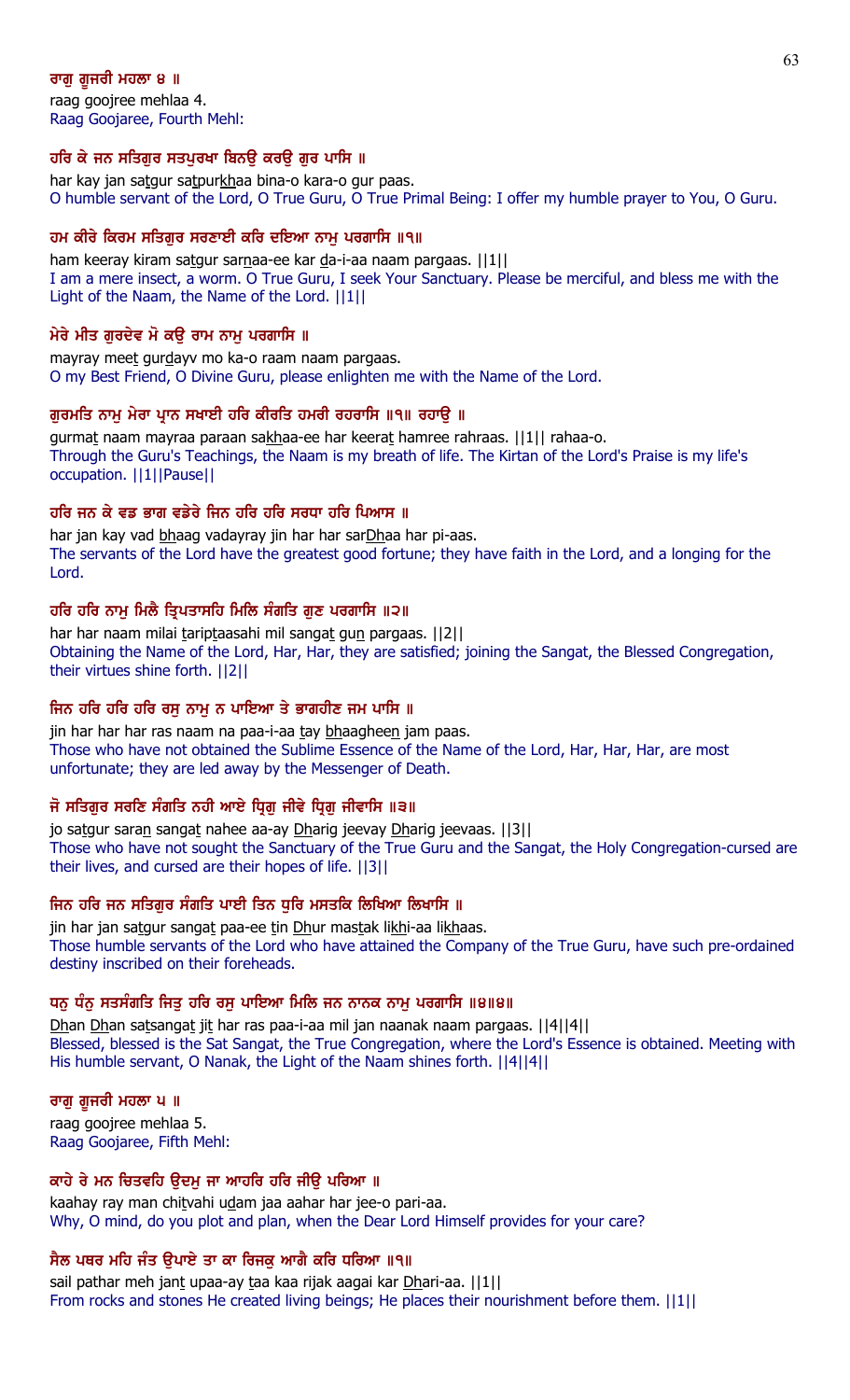# ਮੇਰੇ ਮਾਧੳ ਜੀ ਸਤਸੰਗਤਿ ਮਿਲੇ ਸ ਤਰਿਆ ॥

mayray maaDha-o jee satsangat milay so tari-aa. O my Dear Lord of souls, one who joins the Sat Sangat, the True Congregation, is saved.

#### ਗੁਰ ਪਰਸਾਦਿ ਪਰਮ ਪਦੁ ਪਾਇਆ ਸੁਕੇ ਕਾਸਟ ਹਰਿਆ ॥੧॥ ਰਹਾਉ ॥

gur parsaad param pad paa-i-aa sookay kaasat hari-aa. ||1|| rahaa-o. By Guru's Grace, the supreme status is obtained, and the dry wood blossoms forth again in lush greenery. ||1||Pause||

#### ਜਨਨਿ ਪਿਤਾ ਲੋਕ ਸੂਤ ਬਨਿਤਾ ਕੋਇ ਨ ਕਿਸ ਕੀ ਧਰਿਆ ॥

janan pitaa lok sut banitaa ko-ay na kis kee Dhari-aa. Mothers, fathers, friends, children and spouses-no one is the support of anyone else.

### ਸਿਰਿ ਸਿਰਿ ਰਿਜਕੁ ਸੰਬਾਹੇ ਠਾਕੁਰੂ ਕਾਹੇ ਮਨ ਭਉ ਕਰਿਆ ॥੨॥

sir sir rijak sambaahay thaakur kaahay man bha-o kari-aa. [[2]] For each and every person, our Lord and Master provides sustenance. Why are you so afraid, O mind? ||2||

#### ਉਡੇ ਉਡਿ ਆਵੈ ਸੈ ਕੋਸਾ ਤਿਸੁ ਪਾਛੈ ਬਚਰੇ ਛਰਿਆ ॥

ooday ood aavai sai kosaa tis paachhai bachray chhari-aa. The flamingoes fly hundreds of miles, leaving their young ones behind.

#### ਤਿਨ ਕਵਣ ਖਲਾਵੈ ਕਵਣ ਚਗਾਵੈ ਮਨ ਮਹਿ ਸਿਮਰਨ ਕਰਿਆ ॥੩॥

tin kavan khalaavai kavan chugaavai man meh simran kari-aa. [[3]] Who feeds them, and who teaches them to feed themselves? Have you ever thought of this in your mind? ||3||

#### ਸਭਿ ਨਿਧਾਨ ਦਸ ਅਸਟ ਸਿਧਾਨ ਠਾਕਰ ਕਰ ਤਲ ਧਰਿਆ ॥

sabh niDhaan das asat sidhaan thaakur kar tal Dhari-aa. All the nine treasures, and the eighteen supernatural powers are held by our Lord and Master in the Palm of His Hand.

#### ਜਨ ਨਾਨਕ ਬਲਿ ਬਲਿ ਸਦ ਬਲਿ ਜਾਈਐ ਤੇਰਾ ਅੰਤੂ ਨ ਪਾਰਾਵਰਿਆ ॥੪॥੫॥

jan naanak bal bal sad bal jaa-ee-ai tayraa ant na paraavari-aa. [[4][5]] Servant Nanak is devoted, dedicated, forever a sacrifice to You, Lord. Your Expanse has no limit, no boundary. ||4||5||

#### ਰਾਗੁ ਆਸਾ ਮਹਲਾ ੪ ਸੋ ਪੁਰਖੁ

raag aasaa mehlaa 4 so purakh Raag Aasaa, Fourth Mehl, So Purakh  $\sim$  That Primal Being:

#### ੧**ੳੇਸਤਿਗੁਰ ਪ੍ਰਸਾਦਿ** ॥

ik-o<sup>n</sup>kaar sa<u>t</u>gur parsaa<u>d</u>. One Universal Creator God. By The Grace Of The True Guru:

#### ਸੋ ਪੂਰਖੂ ਨਿਰੰਜਨੂ ਹਰਿ ਪੂਰਖੂ ਨਿਰੰਜਨੂ ਹਰਿ ਅਗਮਾ ਅਗਮ ਅਪਾਰਾ ॥

so purakh niranjan har purakh niranjan har agmaa agam apaaraa. That Primal Being is Immaculate and Pure. The Lord, the Primal Being, is Immaculate and Pure. The Lord is Inaccessible, Unreachable and Unrivalled.

### ਸਭਿ ਧਿਆਵਹਿ ਸਭਿ ਧਿਆਵਹਿ ਤੁਧੂ ਜੀ ਹਰਿ ਸਚੇ ਸਿਰਜਣਹਾਰਾ ॥

sabh Dhi-aavahi sabh Dhi-aavahi tuDh jee har sachay sirjanhaaraa. All meditate, all meditate on You, Dear Lord, O True Creator Lord.

# ਸਭਿ ਜੀਅ ਤੁਮਾਰੇ ਜੀ ਤੂੰ ਜੀਆ ਕਾ ਦਾਤਾਰਾ ॥

sa<u>bh</u> jee-a <u>t</u>umaaray jee <u>t</u>oo<sup>n</sup> jee-aa kaa <u>d</u>aa<u>t</u>aaraa. All living beings are Yours-You are the Giver of all souls.

#### ਹਰਿ ਧਿਆਵਹੂ ਸੰਤਹੂ ਜੀ ਸਭਿ ਦੁਖ ਵਿਸਾਰਣਹਾਰਾ ॥

har Dhi-aavahu santahu jee sabh dookh visaaranhaaraa. Meditate on the Lord, O Saints; He is the Dispeller of all sorrow.

### ਹਰਿ ਆਪੇ ਠਾਕੁਰੂ ਹਰਿ ਆਪੇ ਸੇਵਕੁ ਜੀ ਕਿਆ ਨਾਨਕ ਜੰਤ ਵਿਚਾਰਾ ॥੧॥

har aapay thaakur har aapay sayvak jee ki-aa naanak jant vichaaraa. ||1|| The Lord Himself is the Master, the Lord Himself is the Servant. O Nanak, the poor beings are wretched and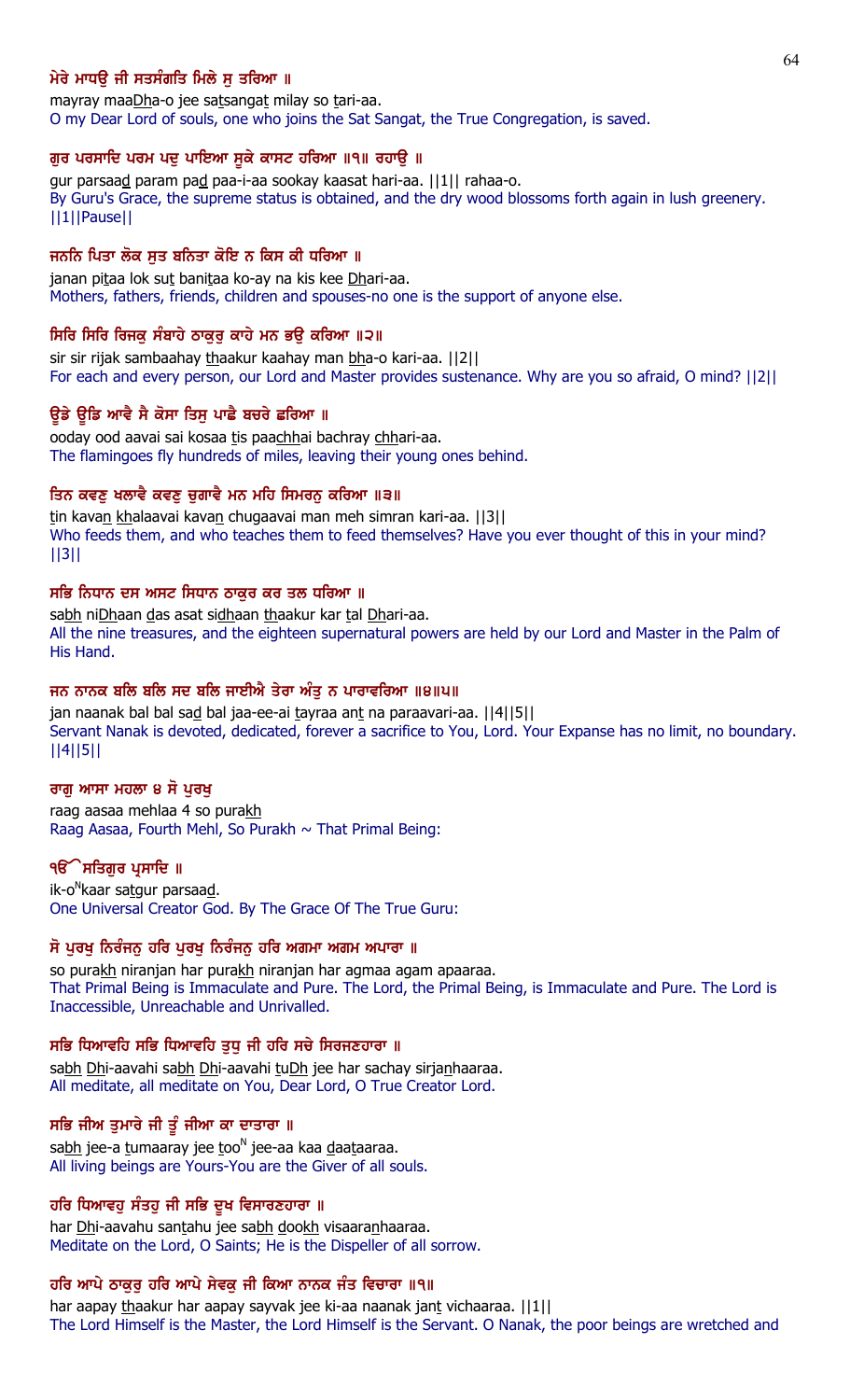miserable! ||1||

# ਤੂੰ ਘਟ ਘਟ ਅੰਤਰਿ ਸਰਬ ਨਿਰੰਤਰਿ ਜੀ ਹਰਿ ਏਕੋ ਪੂਰਖੂ ਸਮਾਣਾ ॥

too<sup>n</sup> ghat ghat antar sarab nirantar jee har ayko purakh samaanaa. You are constant in each and every heart, and in all things. O Dear Lord, you are the One.

# ਇਕਿ ਦਾਤੇ ਇਕਿ ਭੇਖਾਰੀ ਜੀ ਸਭਿ ਤੇਰੇ ਚੋਜ ਵਿਡਾਣਾ ॥

ik daatay ik bhaykhaaree jee sabh tayray choj vidaanaa. Some are givers, and some are beggars. This is all Your Wondrous Play.

# ਤੂੰ ਆਪੇ ਦਾਤਾ ਆਪੇ ਭੁਗਤਾ ਜੀ ਹਉ ਤੁਧੂ ਬਿਨੂ ਅਵਰੂ ਨ ਜਾਣਾ ॥

too<sup>n</sup> aapay <u>d</u>aataa aapay <u>bh</u>ugtaa jee ha-o tuDh bin avar na jaanaa. You Yourself are the Giver, and You Yourself are the Enjoyer. I know no other than You.

# ਤੂੰ ਪਾਰਬ੍ਰਹਮੁ ਬੇਅੰਤੂ ਬੇਅੰਤੁ ਜੀ ਤੇਰੇ ਕਿਆ ਗੁਣ ਆਖਿ ਵਖਾਣਾ ॥

<u>t</u>oo<sup>n</sup> paarbarahm bay-an<u>t</u> bay-an<u>t</u> jee <u>t</u>ayray ki-aa gu<u>n</u> aa<u>kh</u> va<u>kh</u>aa<u>n</u>aa. You are the Supreme Lord God, Limitless and Infinite. What Virtues of Yours can I speak of and describe?

# ਜੋ ਸੇਵਹਿ ਜੋ ਸੇਵਹਿ ਤੁਧੂ ਜੀ ਜਨੂ ਨਾਨਕੂ ਤਿਨ ਕੁਰਬਾਣਾ ॥੨॥

jo sayveh jo sayveh tuDh jee jan naanak tin kurbaanaa. ||2|| Unto those who serve You, unto those who serve You, Dear Lord, servant Nanak is a sacrifice. ||2||

# ਹਰਿ ਧਿਆਵਹਿ ਹਰਿ ਧਿਆਵਹਿ ਤਧ ਜੀ ਸੇ ਜਨ ਜਗ ਮਹਿ ਸਖਵਾਸੀ ॥

har Dhi-aavahi har Dhi-aavahi tuDh jee say jan jug meh sukhvaasee. Those who meditate on You, Lord, those who meditate on You-those humble beings dwell in peace in this world.

# ਸੇ ਮੁਕਤੂ ਸੇ ਮੁਕਤੂ ਭਏ ਜਿਨ ਹਰਿ ਧਿਆਇਆ ਜੀ ਤਿਨ ਤੁਟੀ ਜਮ ਕੀ ਫਾਸੀ ॥

say mukat say mukat bha-ay jin har Dhi-aa-i-aa jee tin tootee jam kee faasee. They are liberated, they are liberated-those who meditate on the Lord. For them, the noose of death is cut away.

# ਜਿਨ ਨਿਰਭਉ ਜਿਨ ਹਰਿ ਨਿਰਭਉ ਧਿਆਇਆ ਜੀ ਤਿਨ ਕਾ ਭਉ ਸਭੁ ਗਵਾਸੀ ॥

jin nirbha-o jin har nirbha-o Dhi-aa-i-aa jee tin kaa bha-o sabh gavaasee. Those who meditate on the Fearless One, on the Fearless Lord-all their fears are dispelled.

# ਜਿਨ ਸੇਵਿਆ ਜਿਨ ਸੇਵਿਆ ਮੇਰਾ ਹਰਿ ਜੀ ਤੇ ਹਰਿ ਹਰਿ ਰੁਪਿ ਸਮਾਸੀ ॥

jin sayvi-aa jin sayvi-aa mayraa har jee tay har har roop samaasee. Those who serve, those who serve my Dear Lord, are absorbed into the Being of the Lord, Har, Har.

# ਸੇ ਧੰਨੂ ਸੇ ਧੰਨੂ ਜਿਨ ਹਰਿ ਧਿਆਇਆ ਜੀ ਜਨੂ ਨਾਨਕੂ ਤਿਨ ਬਲਿ ਜਾਸੀ ॥੩॥

say Dhan say Dhan jin har Dhi-aa-i-aa jee jan naanak tin bal jaasee. [13] Blessed are they, blessed are they, who meditate on their Dear Lord. Servant Nanak is a sacrifice to them. ||3||

# ਤੇਰੀ ਭਗਤਿ ਤੇਰੀ ਭਗਤਿ ਭੰਡਾਰ ਜੀ ਭਰੇ ਬਿਅੰਤ ਬੇਅੰਤਾ ॥

tayree bhagat tayree bhagat bhandaar jee bharay bi-ant bay-antaa. Devotion to You, devotion to You, is a treasure overflowing, infinite and beyond measure.

# ਤੇਰੇ ਭਗਤ ਤੇਰੇ ਭਗਤ ਸਲਾਹਨਿ ਤੁਧੂ ਜੀ ਹਰਿ ਅਨਿਕ ਅਨੇਕ ਅਨੰਤਾ ॥

tayray bhagat tayray bhagat salaahan tuDh jee har anik anayk anantaa. Your devotees, Your devotees praise You, Dear Lord, in many and various and countless ways.

# ਤੇਰੀ ਅਨਿਕ ਤੇਰੀ ਅਨਿਕ ਕਰਹਿ ਹਰਿ ਪਜਾ ਜੀ ਤਪ ਤਾਪਹਿ ਜਪਹਿ ਬੇਅੰਤਾ ॥

tayree anik tayree anik karahi har poojaa jee tap taapeh jaapeh bay-antaa. For You, many, for You, so very many perform worship services, O Dear Infinite Lord; they practice disciplined meditation and chant endlessly.

# ਤੇਰੇ ਅਨੇਕ ਤੇਰੇ ਅਨੇਕ ਪੜਹਿ ਬਹ ਸਿਮਿਤਿ ਸਾਸਤ ਜੀ ਕਰਿ ਕਿਰਿਆ ਖਟ ਕਰਮ ਕਰੰਤਾ ॥

tayray anayk tayray anayk parheh baho simrit saasat jee kar kiri-aa khat karam karantaa. For You, many, for You, so very many read the various Simritees and Shaastras. They perform rituals and religious rites.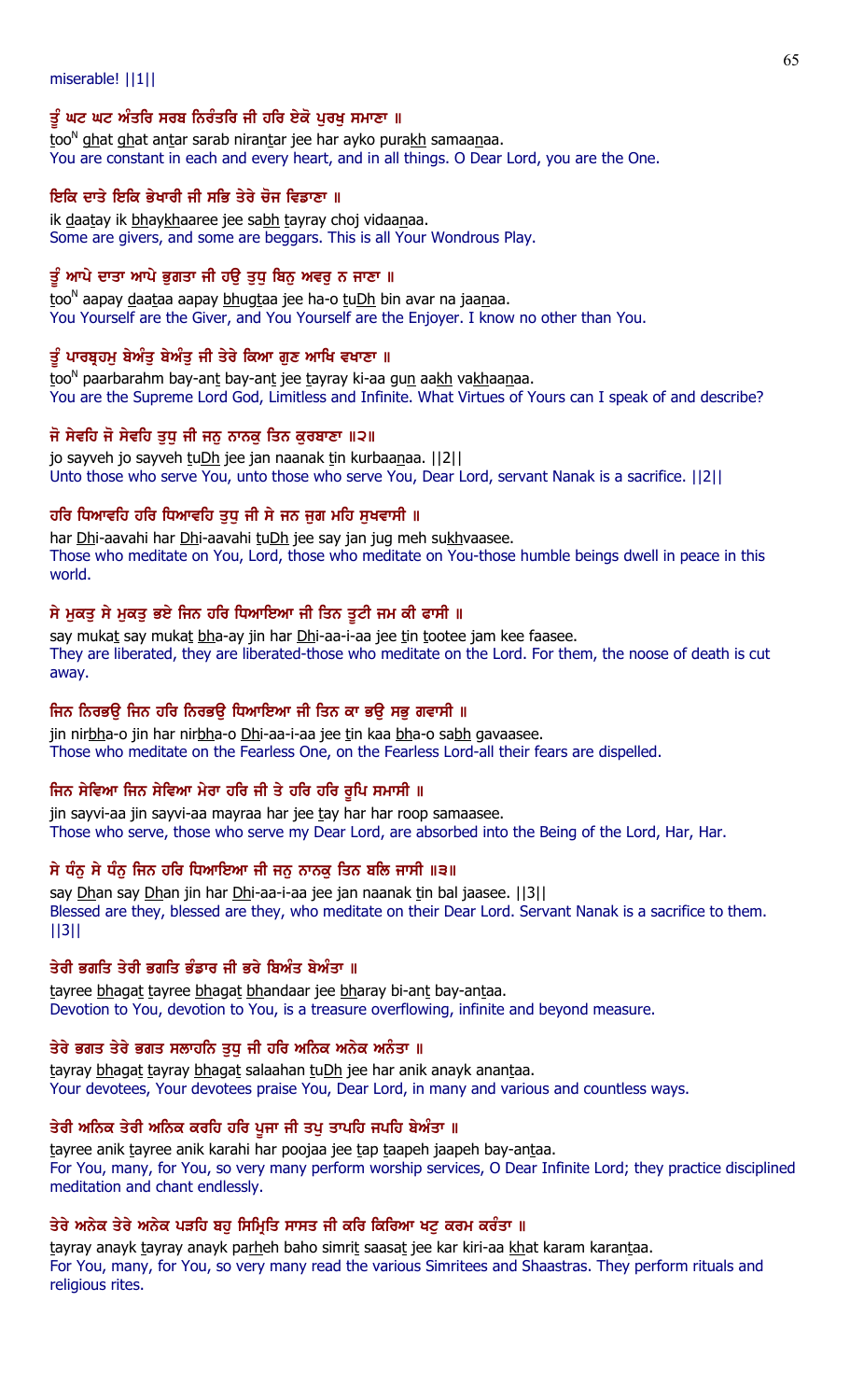# ਸੇ ਭਗਤ ਸੇ ਭਗਤ ਭਲੇ ਜਨ ਨਾਨਕ ਜੀ ਜੋ ਭਾਵਹਿ ਮੇਰੇ ਹਰਿ ਭਗਵੰਤਾ ॥੪॥

say bhagat say bhagat bhalay jan naanak jee jo bhaaveh mayray har bhagvantaa. [[4]] Those devotees, those devotees are sublime, O servant Nanak, who are pleasing to my Dear Lord God. ||4||

# ਤੂੰ ਆਦਿ ਪੂਰਖੂ ਅਪਰੰਪਰੂ ਕਰਤਾ ਜੀ ਤੁਧੂ ਜੇਵਡੂ ਅਵਰੂ ਨ ਕੋਈ ॥

too<sup>n</sup> aa<u>d</u> purakh aprampar kartaa jee tu<u>Dh</u> jayvad avar na ko-ee. You are the Primal Being, the Most Wonderful Creator. There is no other as Great as You.

# ਤੂੰ ਜੁਗੁ ਜੁਗੁ ਏਕੋ ਸਦਾ ਸਦਾ ਤੂੰ ਏਕੋ ਜੀ ਤੂੰ ਨਿਹਚਲੁ ਕਰਤਾ ਸੋਈ ॥

<u>t</u>oo<sup>n</sup> jug jug ayko sa<u>d</u>aa sa<u>d</u>aa <u>t</u>oo<sup>n</sup> ayko jee <u>t</u>oo<sup>n</sup> nihchal kar<u>t</u>aa so-ee. Age after age, You are the One. Forever and ever, You are the One. You never change, O Creator Lord.

### ਤੁਧੁ ਆਪੇ ਭਾਵੈ ਸੋਈ ਵਰਤੈ ਜੀ ਤੂੰ ਆਪੇ ਕਰਹਿ ਸੁ ਹੋਈ ॥

tu<u>Dh</u> aapay <u>bh</u>aavai so-ee vartai jee too<sup>n</sup> aapay karahi so ho-ee. Everything happens according to Your Will. You Yourself accomplish all that occurs.

### ਤੁਧੂ ਆਪੇ ਸਿਸਟਿ ਸਭ ਉਪਾਈ ਜੀ ਤੁਧੂ ਆਪੇ ਸਿਰਜਿ ਸਭ ਗੋਈ ॥

tuDh aapay sarisat sabh upaa-ee jee tuDh aapay siraj sabh go-ee. You Yourself created the entire universe, and having fashioned it, You Yourself shall destroy it all.

# ਜਨੁ ਨਾਨਕੁ ਗੁਣ ਗਾਵੈ ਕਰਤੇ ਕੇ ਜੀ ਜੋ ਸਭਸੈ ਕਾ ਜਾਣੋਈ ॥੫॥੧॥

jan naanak gun gaavai kartay kay jee jo sabhsai kaa jaano-ee. [[5][1]] Servant Nanak sings the Glorious Praises of the Dear Creator, the Knower of all. ||5||1||

### $MT$   $H$  $\overline{O}$   $\overline{O}$   $\overline{O}$   $\overline{O}$   $\overline{O}$   $\overline{O}$   $\overline{O}$   $\overline{O}$   $\overline{O}$   $\overline{O}$   $\overline{O}$   $\overline{O}$   $\overline{O}$   $\overline{O}$   $\overline{O}$   $\overline{O}$   $\overline{O}$   $\overline{O}$   $\overline{O}$   $\overline{O}$   $\overline{O}$   $\overline{O}$   $\overline{O}$   $\overline{O}$

aasaa mehlaa 4. Aasaa, Fourth Mehl:

# ਤੂੰ ਕਰਤਾ ਸਚਿਆਰੂ ਮੈਡਾ ਸਾਂਈ ॥

<u>t</u>oo<sup>n</sup> kar<u>t</u>aa sachiaar maidaa saa<sup>n</sup>-ee. You are the True Creator, my Lord and Master.

# ਜੋ ਤਉ ਭਾਵੈ ਸੋਈ ਥੀਸੀ ਜੋ ਤੂੰ ਦੇਹਿ ਸੋਈ ਹਉ ਪਾਈ ॥੧॥ ਰਹਾਉ ॥

jo <u>t</u>a-o <u>bh</u>aavai so-ee theesee jo <u>t</u>oo<sup>n</sup> deh so-ee ha-o paa-ee. [[1][ rahaa-o. Whatever pleases You comes to pass. As You give, so do we receive. ||1||Pause||

# ਸਭ ਤੇਰੀ ਤੂੰ ਸਭਨੀ ਧਿਆਇਆ ॥

sa<u>bh t</u>ayree <u>t</u>oo<sup>n</sup> sa<u>bh</u>nee <u>Dh</u>i-aa-i-aa. All belong to You, all meditate on you.

### ਜਿਸ ਨੋ ਕ੍ਰਿਪਾ ਕਰਹਿ ਤਿਨਿ ਨਾਮ ਰਤਨੂ ਪਾਇਆ ॥

jis no kirpaa karahi tin naam ratan paa-i-aa. Those who are blessed with Your Mercy obtain the Jewel of the Naam, the Name of the Lord.

### ਗੁਰਮੁਖਿ ਲਾਧਾ ਮਨਮੁਖਿ ਗਵਾਇਆ ॥

gurmukh laaDhaa manmukh gavaa-i-aa. The Gurmukhs obtain it, and the self-willed manmukhs lose it.

### ਤੁਧ ਆਪਿ ਵਿਛੋੜਿਆ ਆਪਿ ਮਿਲਾਇਆ ॥੧॥

tuDh aap vichhorhi-aa aap milaa-i-aa. ||1|| You Yourself separate them from Yourself, and You Yourself reunite with them again. ||1||

# ਤੂੰ ਦਰੀਆਉ ਸਭ ਤੁਝ ਹੀ ਮਾਹਿ ॥

<u>t</u>oo<sup>n</sup> daree-aa-o sa<u>bh t</u>ujh hee maahi. You are the River of Life; all are within You.

### ਤੁਝ ਬਿਨੁ ਦੂਜਾ ਕੋਈ ਨਾਹਿ ॥

tujh bin doojaa ko-ee naahi. There is no one except You.

### ਜੀਅ ਜੰਤ ਸਭਿ ਤੇਰਾ ਖੇਲੂ ॥

jee-a jan<u>t</u> sa<u>bh t</u>ayraa <u>kh</u>ayl. All living beings are Your playthings.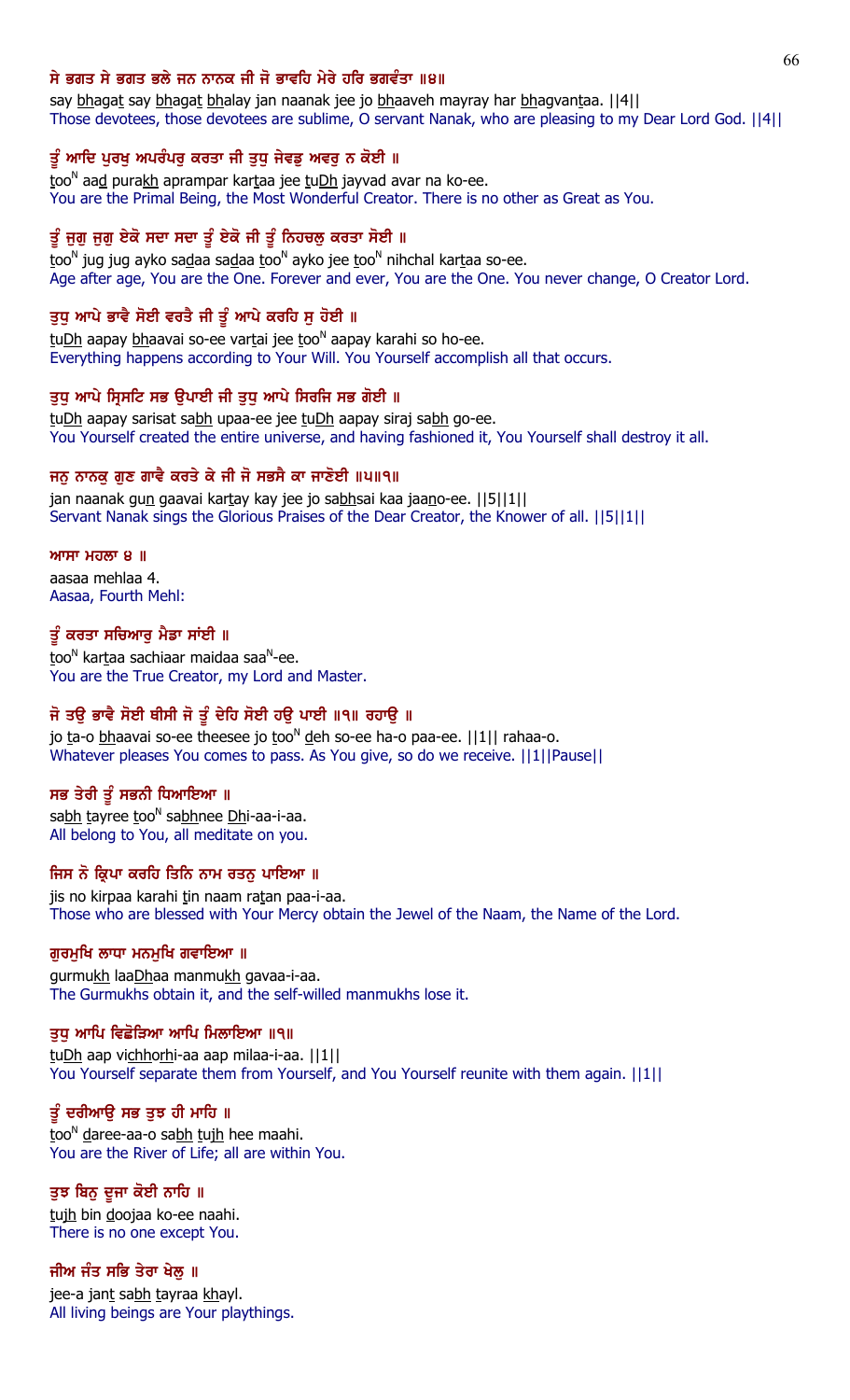# ਵਿਜੋਗਿ ਮਿਲਿ ਵਿਛੜਿਆ ਸੰਜੋਗੀ ਮੇਲ ॥੨॥

vijog mil vichhurhi-aa sanjogee mayl. | [2] The separated ones meet, and by great good fortune, those suffering in separation are reunited once again. ||2||

# ਜਿਸ ਨੋ ਤੁ ਜਾਣਾਇਹਿ ਸੋਈ ਜਨ ਜਾਣੈ ॥

jis no too jaanaa-ihi so-ee jan jaanai. They alone understand, whom You inspire to understand;

### ਹਰਿ ਗੁਣ ਸਦ ਹੀ ਆਖਿ ਵਖਾਣੈ ॥

har gun sad hee aakh vakhaanai. they continually chant and repeat the Lord's Praises.

### ਜਿਨਿ ਹਰਿ ਸੇਵਿਆ ਤਿਨਿ ਸੁਖੁ ਪਾਇਆ ॥

jin har sayvi-aa tin sukh paa-i-aa. Those who serve You find peace.

#### ਸਹਜੇ ਹੀ ਹਰਿ ਨਾਮਿ ਸਮਾਇਆ ॥੩॥

sehjay hee har naam samaa-i-aa. ||3|| They are intuitively absorbed into the Lord's Name. ||3||

#### ਤੂ ਆਪੇ ਕਰਤਾ ਤੇਰਾ ਕੀਆ ਸਭੂ ਹੋਇ ॥

too aapay kartaa tayraa kee-aa sabh ho-ay. You Yourself are the Creator. Everything that happens is by Your Doing.

#### ਤੁਧੁ ਬਿਨੁ ਦੂਜਾ ਅਵਰੁ ਨ ਕੋਇ ॥

tuDh bin doojaa avar na ko-ay. There is no one except You.

#### ਤੂ ਕਰਿ ਕਰਿ ਵੇਖਹਿ ਜਾਣਹਿ ਸੋਇ ॥

too kar kar vaykheh jaaneh so-ay. You created the creation; You behold it and understand it.

### ਜਨ ਨਾਨਕ ਗੁਰਮੁਖਿ ਪਰਗਟੁ ਹੋਇ ॥੪॥੨॥

jan naanak gurmukh pargat ho-ay. ||4||2|| O servant Nanak, the Lord is revealed through the Gurmukh, the Living Expression of the Guru's Word. ||4||2||

#### $MT$  ਮਹਲਾ ੧ ॥

aasaa mehlaa 1. Aasaa, First Mehl:

# ਤਿਤ ਸਰਵਰੜੈ ਭਈਲੇ ਨਿਵਾਸਾ ਪਾਣੀ ਪਾਵਕ ਤਿਨਹਿ ਕੀਆ ॥

tit saravrarhai bha-eelay nivaasaa paanee paavak tineh kee-aa. In that pool, people have made their homes, but the water there is as hot as fire!

### ਪੰਕਜੂ ਮੋਹ ਪਗੂ ਨਹੀ ਚਾਲੈ ਹਮ ਦੇਖਾ ਤਹ ਡੁਬੀਅਲੇ ॥੧॥

pankaj moh pag nahee chaalai ham daykhaa tah doobee-alay. [11] In the swamp of emotional attachment, their feet cannot move. I have seen them drowning there.  $||1||$ 

#### ਮਨ ਏਕੁ ਨ ਚੇਤਸਿ ਮੁੜ ਮਨਾ ॥

man ayk na chaytas moorh manaa. In your mind, you do not remember the One Lord-you fool!

### ਹਰਿ ਬਿਸਰਤ ਤੇਰੇ ਗੁਣ ਗਲਿਆ ॥੧॥ ਰਹਾਉ ॥

har bisrat tayray gun gali-aa. ||1|| rahaa-o. You have forgotten the Lord; your virtues shall wither away. ||1||Pause||

#### ਨਾ ਹਉ ਜਤੀ ਸਤੀ ਨਹੀ ਪੜਿਆ ਮੁਰਖ ਮੁਗਧਾ ਜਨਮੁ ਭਇਆ ॥

naa ha-o jatee satee nahee parhi-aa moorakh mugDhaa janam bha-i-aa. I am not celibate, nor truthful, nor scholarly. I was born foolish and ignorant into this world.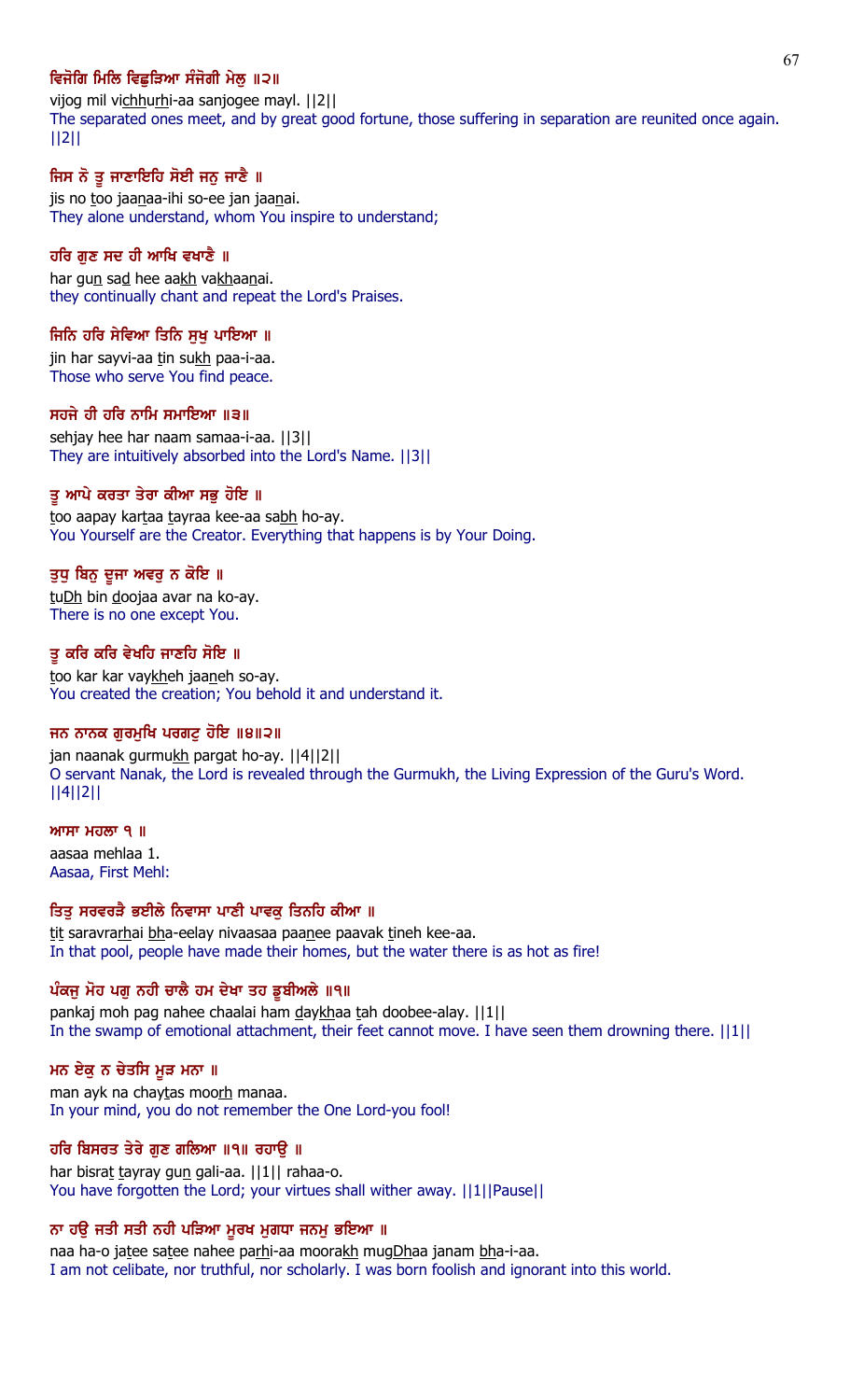### ਪ੍ਰਣਵਤਿ ਨਾਨਕ ਤਿਨ ਕੀ ਸਰਣਾ ਜਿਨ ਤੁ ਨਾਹੀ ਵੀਸਰਿਆ ॥੨॥੩॥

paranvat naanak tin kee sarnaa jin too naahee veesri-aa. | | 2 | | 3 | | Prays Nanak, I seek the Sanctuary of those who have not forgotten You, O Lord! ||2||3||

ਆਸਾ ਮਹਲਾ  $\boldsymbol{u}$  ॥ aasaa mehlaa 5. Aasaa, Fifth Mehl:

#### ਭਈ ਪਰਾਪਤਿ ਮਾਨੁਖ ਦੇਹੁਰੀਆ ॥

bha-ee paraapat maanukh dayhuree-aa. This human body has been given to you.

#### ਗੋਬਿੰਦ ਮਿਲਣ ਕੀ ਇਹ ਤੇਰੀ ਬਰੀਆ ॥

gobind milan kee ih tayree baree-aa. This is your chance to meet the Lord of the Universe.

#### ਅਵਰਿ ਕਾਜ ਤੇਰੈ ਕਿਤੈ ਨ ਕਾਮ ॥

avar kaaj tayrai kitai na kaam. Nothing else will work.

#### ਮਿਲ ਸਾਧਸੰਗਤਿ ਭਜੂ ਕੇਵਲ ਨਾਮ ॥੧॥

mil saaDhsangat bhaj kayval naam. ||1|| Join the Saadh Sangat, the Company of the Holy; vibrate and meditate on the Jewel of the Naam. ||1||

### ਸਰੰਜਾਮਿ ਲਾਗ ਭਵਜਲ ਤਰਨ ਕੈ ॥

sara<sup>n</sup>jaam laag <u>bh</u>avjal <u>t</u>aran kai. Make every effort to cross over this terrifying world-ocean.

#### ਜਨਮੂ ਬ੍ਰਿਥਾ ਜਾਤ ਰੰਗਿ ਮਾਇਆ ਕੈ ॥੧॥ ਰਹਾਉ ॥

janam baritha jaat rang maa-i-aa kai. ||1|| rahaa-o. You are squandering this life uselessly in the love of Maya. ||1||Pause||

#### ਜਪੁ ਤਪੁ ਸੰਜਮੁ ਧਰਮੁ ਨ ਕਮਾਇਆ ॥

jap tap sanjam Dharam na kamaa-i-aa. I have not practiced meditation, self-discipline, self-restraint or righteous living.

#### ਸੇਵਾ ਸਾਧ ਨ ਜਾਨਿਆ ਹਰਿ ਰਾਇਆ ॥

sayvaa saaDh na jaani-aa har raa-i-aa. I have not served the Holy; I have not acknowledged the Lord, my King.

# ਕਹੁ ਨਾਨਕ ਹਮ ਨੀਚ ਕਰੰਮਾ ॥

kaho naanak ham neech karammaa. Says Nanak, my actions are contemptible!

#### ਸਰਣਿ ਪਰੇ ਕੀ ਰਾਖਹੁ ਸਰਮਾ ॥੨॥੪॥

saran paray kee raakho sarmaa. | 2||4|| O Lord, I seek Your Sanctuary; please, preserve my honor! ||2||4||

------------------------------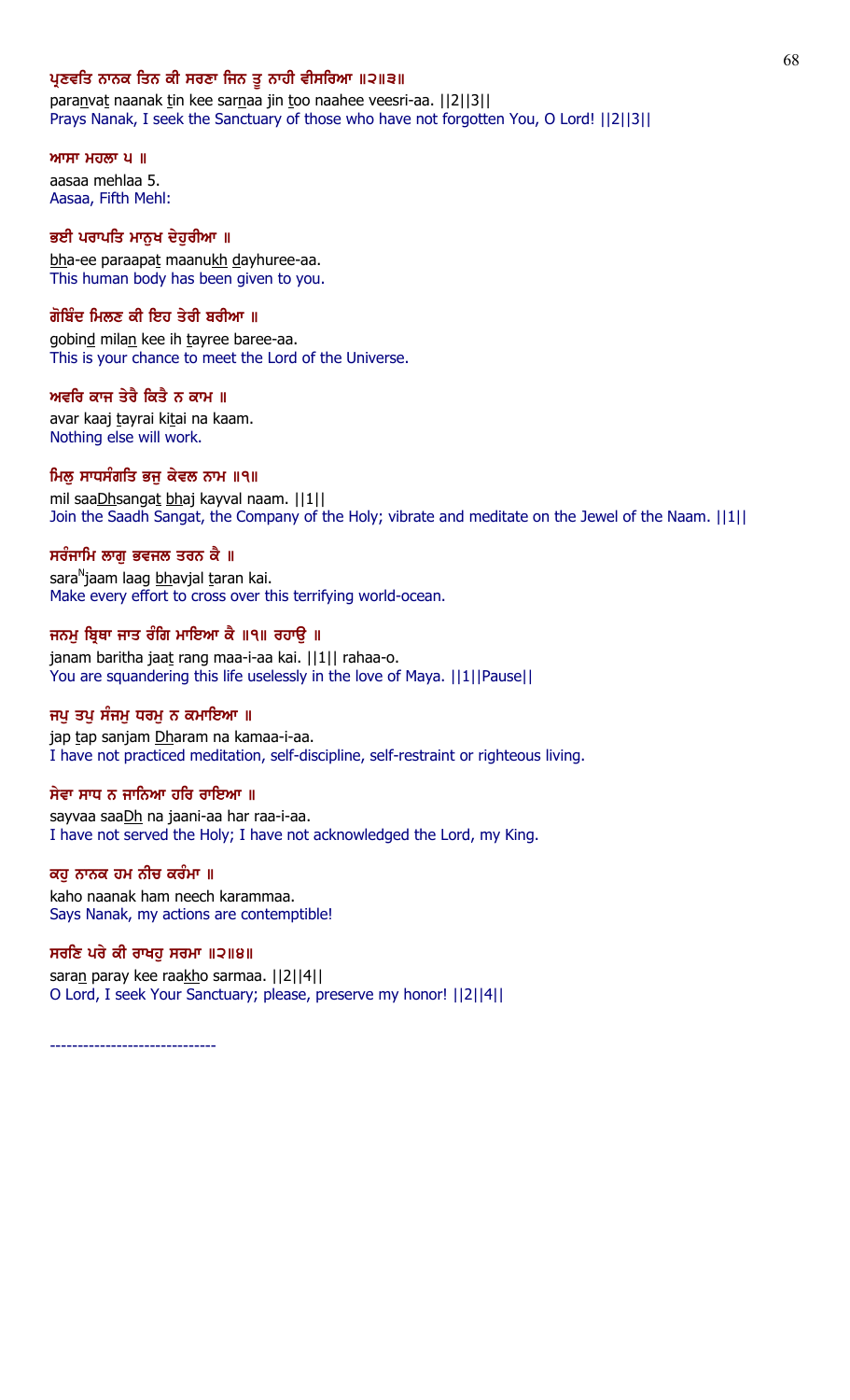# ਸੋਹਿਲਾ Sohilaa

# ਸੋਹਿਲਾ ਰਾਗ ਗੳੜੀ ਦੀਪਕੀ ਮਹਲਾ ੧

sohilaa raag ga-orhee deepkee mehlaa 1 Sohilaa  $\sim$  The Song Of Praise. Raag Gauree Deepakee, First Mehl:

# ੧**ੳੱੇ ਸਤਿਗੁਰ ਪ੍ਰਸਾਦਿ** ॥

ik-o<sup>n</sup>kaar sa<u>tg</u>ur parsaa<u>d</u>. One Universal Creator God. By The Grace Of The True Guru:

# ਜੈ ਘਰਿ ਕੀਰਤਿ ਆਖੀਐ ਕਰਤੇ ਕਾ ਹੋਇ ਬੀਚਾਰੋ ॥

jai ghar keerat aakhee-ai kartay kaa ho-ay beechaaro. In that house where the Praises of the Creator are chanted and contemplated

# ਤਿਤੂ ਘਰਿ ਗਾਵਹੂ ਸੋਹਿਲਾ ਸਿਵਰਿਹੂ ਸਿਰਜਣਹਾਰੋ ॥੧॥

tit ghar gaavhu sohilaa sivrihu sirjanhaaro. ||1|| -in that house, sing Songs of Praise; meditate and remember the Creator Lord. ||1||

# ਤੁਮ ਗਾਵਹੁ ਮੇਰੇ ਨਿਰਭਉ ਕਾ ਸੋਹਿਲਾ ॥

tum gaavhu mayray nirbha-o kaa sohilaa. Sing the Songs of Praise of my Fearless Lord.

# ਹਉ ਵਾਰੀ ਜਿਤੁ ਸੋਹਿਲੈ ਸਦਾ ਸੁਖੁ ਹੋਇ ॥੧॥ ਰਹਾਉ ॥

ha-o vaaree jit sohilai sadaa sukh ho-ay. ||1|| rahaa-o. I am a sacrifice to that Song of Praise which brings eternal peace. ||1||Pause||

# ਨਿਤ ਨਿਤ ਜੀਅੜੇ ਸਮਾਲੀਅਨਿ ਦੇਖੈਗਾ ਦੇਵਣਹਾਰ ॥

nit nit jee-arhay samaalee-an daykhaigaa dayvanhaar. Day after day, He cares for His beings; the Great Giver watches over all.

# ਤੇਰੇ ਦਾਨੈ ਕੀਮਤਿ ਨਾ ਪਵੈ ਤਿਸੂ ਦਾਤੇ ਕਵਣੂ ਸੁਮਾਰੂ ॥੨॥

tayray daanai keemat naa pavai tis daatay kavan sumaar. [[2]] Your Gifts cannot be appraised; how can anyone compare to the Giver? ||2||

### ਸੰਬਤਿ ਸਾਹਾ ਲਿਖਿਆ ਮਿਲਿ ਕਰਿ ਪਾਵਹ ਤੇਲ ॥

sambat saahaa likhi-aa mil kar paavhu tayl. The day of my wedding is pre-ordained. Come, gather together and pour the oil over the threshold.

### ਦੇਹੁ ਸਜਣ ਅਸੀਸੜੀਆ ਜਿਉ ਹੋਵੈ ਸਾਹਿਬ ਸਿਉ ਮੇਲੂ ॥੩॥

dayh sajan aseesrhee-aa ji-o hovai saahib si-o mayl. ||3|| My friends, give me your blessings, that I may merge with my Lord and Master. ||3||

### ਘਰਿ ਘਰਿ ਏਹੋ ਪਾਹੁਚਾ ਸਦੜੇ ਨਿਤ ਪਵੰਨਿ ॥

ghar ghar ayho paahuchaa sad-rhay nit pavann. Unto each and every home, into each and every heart, this summons is sent out; the call comes each and every day.

### ਸਦਣਹਾਰਾ ਸਿਮਰੀਐ ਨਾਨਕ ਸੇ ਦਿਹ ਆਵੰਨਿ ॥੪॥੧॥

sadanhaaraa simree-ai naanak say dih aavann. ||4||1|| Remember in meditation the One who summons us; O Nanak, that day is drawing near! ||4||1||

### ਰਾਗ ਆਸਾ ਮਹਲਾ ੧ ॥

raag aasaa mehlaa 1. Raag Aasaa, First Mehl:

# ਛਿਅ ਘਰ ਛਿਅ ਗੁਰ ਛਿਅ ਉਪਦੇਸ ॥

chhi-a ghar chhi-a gur chhi-a updays. There are six schools of philosophy, six teachers, and six sets of teachings.

### ਗੁਰੂ ਗੁਰੂ ਏਕੋ ਵੇਸ ਅਨੇਕ ॥੧॥

gur gur ayko vays anayk. ||1|| But the Teacher of teachers is the One, who appears in so many forms. ||1||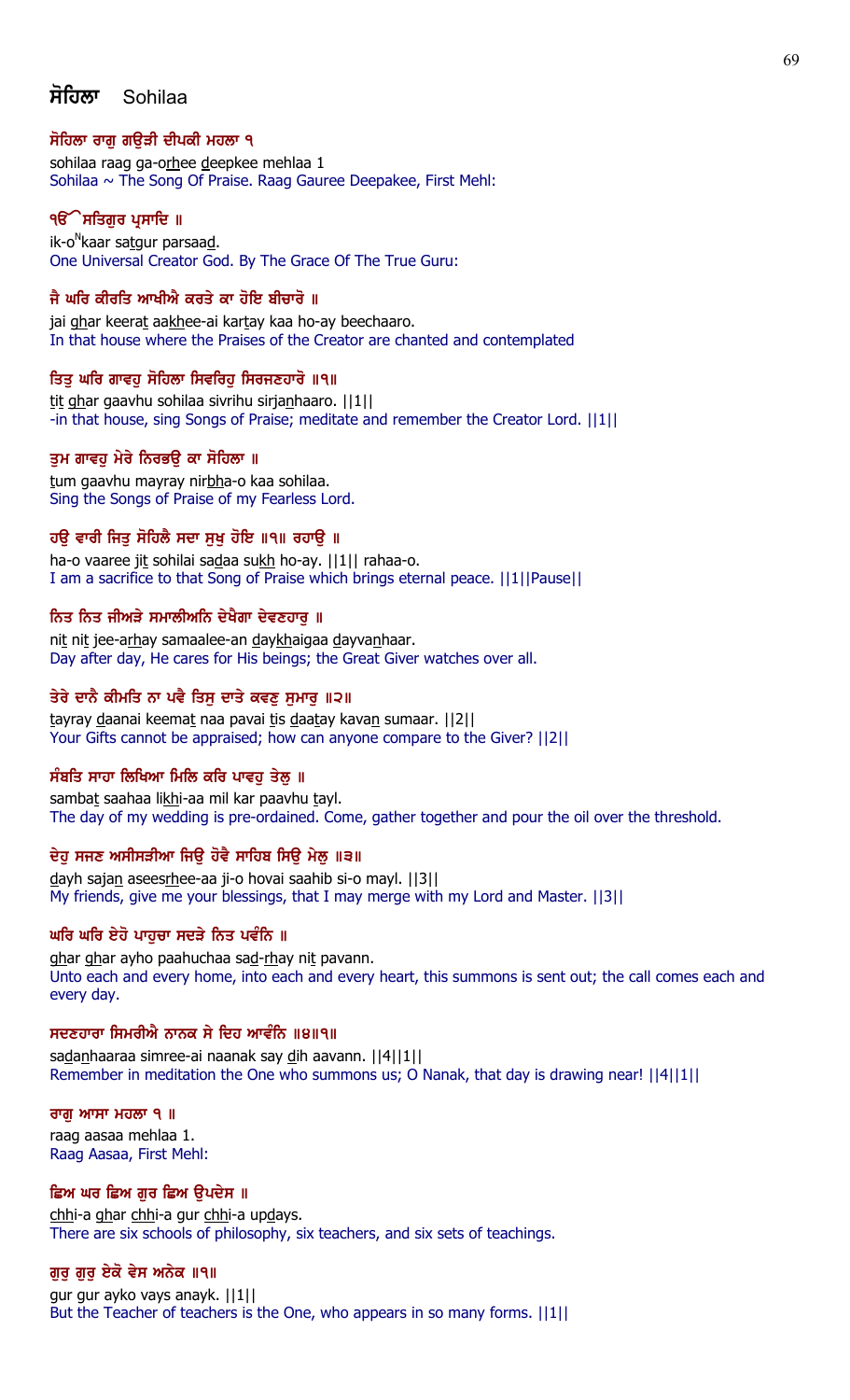### ਬਾਬਾ ਜੈ ਘਰਿ ਕਰਤੇ ਕੀਰਤਿ ਹੋਇ ॥

baabaa jai ghar kartay keerat ho-ay. O Baba: that system in which the Praises of the Creator are sung

### ਸੋ ਘਰੁ ਰਾਖੁ ਵਡਾਈ ਤੋਇ ॥੧॥ ਰਹਾਉ ॥

so ghar raakh vadaa-ee to-ay. ||1|| rahaa-o. -follow that system; in it rests true greatness. ||1||Pause||

### ਵਿਸੁਏ ਚਸਿਆ ਘੜੀਆ ਪਹਰਾ ਥਿਤੀ ਵਾਰੀ ਮਾਹੂ ਹੋਆ ॥

visu-ay chasi-aa gharhee-aa pahraa thitee vaaree maahu ho-aa. The seconds, minutes and hours, days, weeks and months,

#### ਸੁਰਜੁ ਏਕੋ ਰੁਤਿ ਅਨੇਕ ॥

sooraj ayko rut anayk. and the various seasons originate from the one sun;

#### ਨਾਨਕ ਕਰਤੇ ਕੇ ਕੇਤੇ ਵੇਸ ॥੨॥੨॥

naanak kartay kay kaytay vays. ||2||2|| O Nanak, in just the same way, the many forms originate from the Creator. ||2||2||

#### ਰਾਗੂ ਧਨਾਸਰੀ ਮਹਲਾ ੧ ॥

raag Dhanaasree mehlaa 1. Raag Dhanaasaree, First Mehl:

### ਗਗਨ ਮੈ ਥਾਲ ਰਵਿ ਚੰਦ ਦੀਪਕ ਬਨੇ ਤਾਰਿਕਾ ਮੰਡਲ ਜਨਕ ਮੋਤੀ ॥

gagan mai thaal rav chand deepak banay taarikaa mandal janak motee. Upon that cosmic plate of the sky, the sun and the moon are the lamps. The stars and their orbs are the studded pearls.

### ਧੁਪੁ ਮਲਆਨਲੋ ਪਵਣੁ ਚਵਰੋ ਕਰੇ ਸਗਲ ਬਨਰਾਇ ਫੁਲੰਤ ਜੋਤੀ ॥੧॥

Dhoop mal-aanlo pavan chavro karay sagal banraa-ay foolant jotee.  $||1||$ The fragrance of sandalwood in the air is the temple incense, and the wind is the fan. All the plants of the world are the altar flowers in offering to You, O Luminous Lord. ||1||

### ਕੈਸੀ ਆਰਤੀ ਹੋਇ ॥ ਭਵ ਖੰਡਨਾ ਤੇਰੀ ਆਰਤੀ ॥

kaisee aartee ho-ay. bhav khandnaa tayree aartee. What a beautiful Aartee, lamp-lit worship service this is! O Destroyer of Fear, this is Your Ceremony of Light.

### ਅਨਹਤਾ ਸਬਦ ਵਾਜੰਤ ਭੇਰੀ ॥੧॥ ਰਹਾਉ ॥

anhataa sabad vaajant bhayree. ||1|| rahaa-o. The Unstruck Sound-current of the Shabad is the vibration of the temple drums. ||1||Pause||

# ਸਹਸ ਤਵ ਨੈਨ ਨਨ ਨੈਨ ਹਹਿ ਤੋਹਿ ਕਉ ਸਹਸ ਮੂਰਤਿ ਨਨਾ ਏਕ ਤੁਹੀ ॥

sahas tav nain nan nain heh tohi ka-o sahas moorat nanaa ayk tohee. You have thousands of eyes, and yet You have no eyes. You have thousands of forms, and yet You do not have even one.

#### ਸਹਸ ਪਦ ਬਿਮਲ ਨਨ ਏਕ ਪਦ ਗੰਧ ਬਿਨੁ ਸਹਸ ਤਵ ਗੰਧ ਇਵ ਚਲਤ ਮੋਹੀ ॥੨॥

sahas pad bimal nan ayk pad ganDh bin sahas tav ganDh iv chalat mohee. ||2|| You have thousands of Lotus Feet, and yet You do not have even one foot. You have no nose, but you have thousands of noses. This Play of Yours entrances me. ||2||

#### ਸਭ ਮਹਿ ਜੋਤਿ ਜੋਤਿ ਹੈ ਸੋਇ ॥

sabh meh jot jot hai so-ay. Amongst all is the Light-You are that Light.

#### ਤਿਸ ਦੈ ਚਾਨਣਿ ਸਭ ਮਹਿ ਚਾਨਣ ਹੋਇ ॥

tis dai chaanan sabh meh chaanan ho-ay. By this Illumination, that Light is radiant within all.

### ਗੁਰ ਸਾਖੀ ਜੋਤਿ ਪਰਗਟੁ ਹੋਇ ॥

gur saakhee jot pargat ho-ay. Through the Guru's Teachings, the Light shines forth.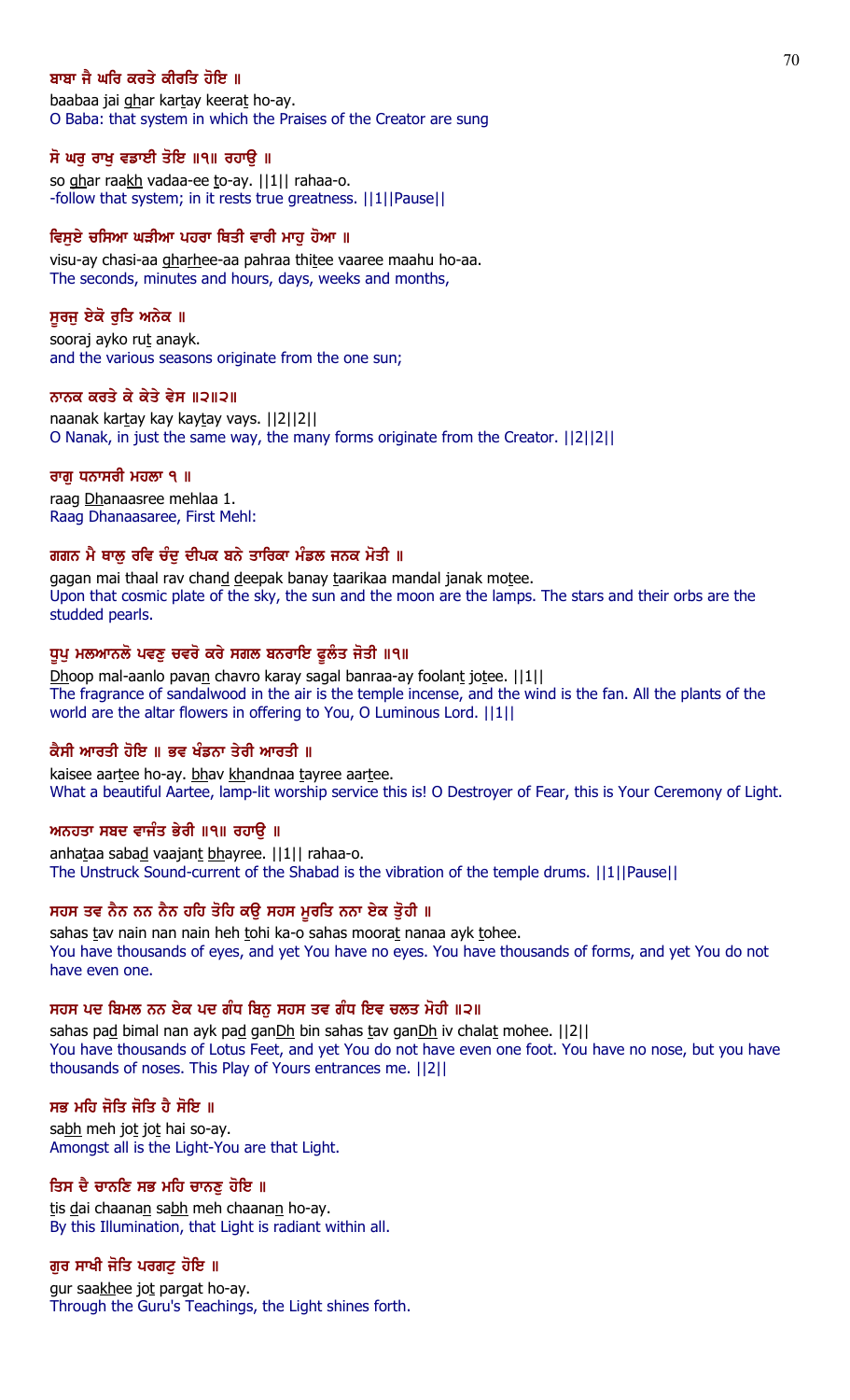# ਜੋ ਤਿਸ ਭਾਵੈ ਸ ਆਰਤੀ ਹੋਇ ॥੩॥

jo tis bhaavai so aartee ho-ay. [[3]] That which is pleasing to Him is the lamp-lit worship service. ||3||

# ਹਰਿ ਚਰਣ ਕਵਲ ਮਕਰੰਦ ਲੋਭਿਤ ਮਨੋ ਅਨਦਿਨੋਂ ਮੋਹਿ ਆਹੀ ਪਿਆਸਾ ॥

har charan kaval makrand lobhit mano andino mohi aahee pi-aasaa. My mind is enticed by the honey-sweet Lotus Feet of the Lord. Day and night, I thirst for them.

# ਕ੍ਰਿਪਾ ਜਲੂ ਦੇਹਿ ਨਾਨਕ ਸਾਰਿੰਗ ਕਉ ਹੋਇ ਜਾ ਤੇ ਤੇਰੈ ਨਾਇ ਵਾਸਾ ॥੪॥੩॥

kirpaa jal deh naanak saaring ka-o ho-ay jaa tay tayrai naa-ay vaasaa. [[4][3]] Bestow the Water of Your Mercy upon Nanak, the thirsty song-bird, so that he may come to dwell in Your Name. ||4||3||

### ਰਾਗੁ ਗਉੜੀ ਪੁਰਬੀ ਮਹਲਾ ੪ ॥

raag ga-orhee poorbee mehlaa 4. Raag Gauree Poorbee, Fourth Mehl:

# ਕਾਮਿ ਕਰੋਧਿ ਨਗਰੂ ਬਹੁ ਭਰਿਆ ਮਿਲਿ ਸਾਧੂ ਖੰਡਲ ਖੰਡਾ ਹੇ ॥

kaam karoDh nagar baho bhari-aa mil saaDhoo khandal khanda hay. The body-village is filled to overflowing with anger and sexual desire; these were broken into bits when I met with the Holy Saint.

# ਪੁਰਬਿ ਲਿਖਤ ਲਿਖੇ ਗਰ ਪਾਇਆ ਮਨਿ ਹਰਿ ਲਿਵ ਮੰਡਲ ਮੰਡਾ ਹੇ ॥੧॥

poorab likhat likhay gur paa-i-aa man har liv mandal mandaa hay. ||1|| By pre-ordained destiny, I have met with the Guru. I have entered into the realm of the Lord's Love. ||1||

# ਕਰਿ ਸਾਧੂ ਅੰਜੂਲੀ ਪੁਨੂ ਵਡਾ ਹੇ ॥

kar saaDhoo anjulee pun vadaa hay. Greet the Holy Saint with your palms pressed together; this is an act of great merit.

# ਕਰਿ ਡੰਡੳਤ ਪਨ ਵਡਾ ਹੇ ॥੧॥ ਰਹਾੳ ॥

kar dand-ut pun vadaa hay. ||1|| rahaa-o. Bow down before Him; this is a virtuous action indeed. ||1||Pause||

# ਸਾਕਤ ਹਰਿ ਰਸ ਸਾਦੂ ਨ ਜਾਣਿਆ ਤਿਨ ਅੰਤਰਿ ਹਉਮੈ ਕੰਡਾ ਹੇ ॥

saakat har ras saad na jaani-aa tin antar ha-umai kandaa hay. The wicked shaaktas, the faithless cynics, do not know the Taste of the Lord's Sublime Essence. The thorn of egotism is embedded deep within them.

# ਜਿਉ ਜਿਉ ਚਲਹਿ ਚੁਭੈ ਦੁਖੁ ਪਾਵਹਿ ਜਮਕਾਲੂ ਸਹਹਿ ਸਿਰਿ ਡੰਡਾ ਹੇ ॥੨॥

ji-o ji-o chaleh chubhai dukh paavahi jamkaal saheh sir dandaa hay. [[2]] The more they walk away, the deeper it pierces them, and the more they suffer in pain, until finally, the Messenger of Death smashes his club against their heads. ||2||

### ਹਰਿ ਜਨ ਹਰਿ ਹਰਿ ਨਾਮਿ ਸਮਾਣੇ ਦਖ ਜਨਮ ਮਰਣ ਭਵ ਖੰਡਾ ਹੇ ॥

har jan har har naam samaanay dukh janam maran bhav khanda hay. The humble servants of the Lord are absorbed in the Name of the Lord, Har, Har. The pain of birth and the fear of death are eradicated.

### ਅਬਿਨਾਸੀ ਪੂਰਖੂ ਪਾਇਆ ਪਰਮੇਸਰੂ ਬਹੁ ਸੋਭ ਖੰਡ ਬੁਹਮੰਡਾ ਹੇ ॥੩॥

abhinaasee purakh paa-i-aa parmaysar baho sobh khand barahmandaa hay. ||3|| They have found the Imperishable Supreme Being, the Transcendent Lord God, and they receive great honor throughout all the worlds and realms. ||3||

# ਹਮ ਗਰੀਬ ਮਸਕੀਨ ਪ੍ਰਭ ਤੇਰੇ ਹਰਿ ਰਾਖੂ ਰਾਖੂ ਵਡ ਵਡਾ ਹੇ ॥

ham gareeb maskeen parabh tayray har raakh raakh vad vadaa hay. I am poor and meek, God, but I belong to You! Save me-please save me, O Greatest of the Great!

### ਜਨ ਨਾਨਕ ਨਾਮੂ ਅਧਾਰੂ ਟੇਕ ਹੈ ਹਰਿ ਨਾਮੇ ਹੀ ਸੁਖੂ ਮੰਡਾ ਹੇ ॥੪॥੪॥

jan naanak naam aDhaar tayk hai har naamay hee sukh mandaa hay. ||4||4|| Servant Nanak takes the Sustenance and Support of the Naam. In the Name of the Lord, he enjoys celestial peace. ||4||4||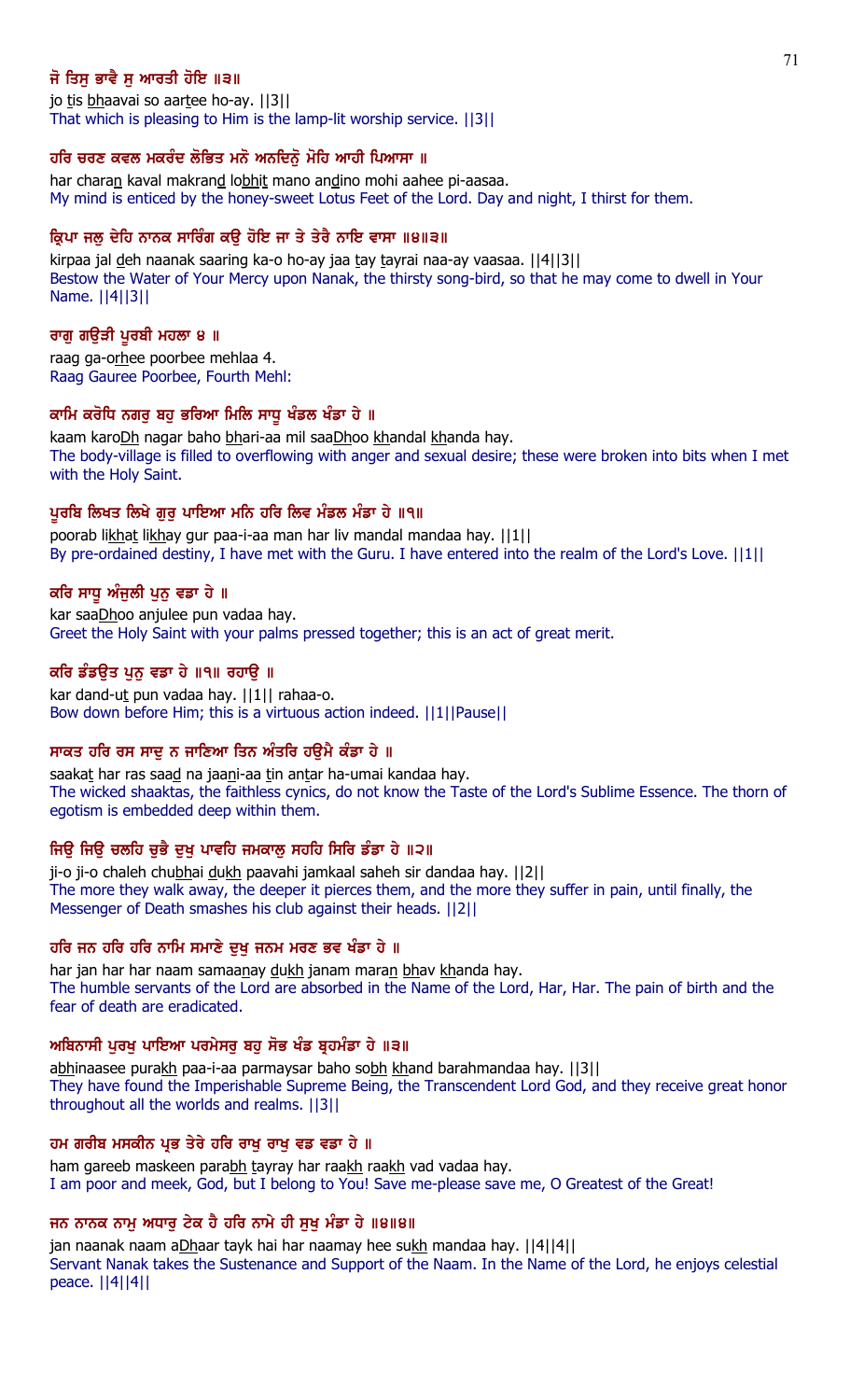# ਰਾਗ ਗੳੜੀ ਪਰਬੀ ਮਹਲਾ ਪ ॥

raag ga-orhee poorbee mehlaa 5. Raag Gauree Poorbee, Fifth Mehl:

### ਕਰਊ ਬੇਨੰਤੀ ਸੁਣਹੁ ਮੇਰੇ ਮੀਤਾ ਸੰਤ ਟਹਲ ਕੀ ਬੇਲਾ ॥

kara-o baynantee sunhu mayray meetaa sant tahal kee baylaa. Listen, my friends, I beg of you: now is the time to serve the Saints!

### ਈਹਾ ਖਾਟਿ ਚਲਹੂ ਹਰਿ ਲਾਹਾ ਆਗੈ ਬਸਨੂ ਸੁਹੇਲਾ ॥੧॥

eehaa khaat chalhu har laahaa aagai basan suhaylaa. ||1|| In this world, earn the profit of the Lord's Name, and hereafter, you shall dwell in peace. ||1||

# ਅੳਧ ਘਟੈ ਦਿਨਸ ਰੈਣਾਰੇ ॥ ਮਨ ਗਰ ਮਿਲਿ ਕਾਜ ਸਵਾਰੇ ॥੧॥ ਰਹਾੳ ॥

a-oDh ghatai dinas rainaaray. man gur mil kaaj savaaray. ||1|| rahaa-o. This life is diminishing, day and night. Meeting with the Guru, your affairs shall be resolved. ||1||Pause||

# ਇਹ ਸੰਸਾਰ ਬਿਕਾਰ ਸੰਸੇ ਮਹਿ ਤਰਿਓ ਬਹਮ ਗਿਆਨੀ ॥

ih sansaar bikaar sansay meh tari-o barahm gi-aanee. This world is engrossed in corruption and cynicism. Only those who know God are saved.

# ਜਿਸਹਿ ਜਗਾਇ ਪੀਆਵੈ ਇਹ ਰਸ ਅਕਥ ਕਥਾ ਤਿਨਿ ਜਾਨੀ ॥੨॥

jisahi jagaa-ay pee-aavai ih ras akath kathaa tin jaanee. ||2|| Only those who are awakened by the Lord to drink in this Sublime Essence, come to know the Unspoken Speech of the Lord. ||2||

# ਜਾ ਕੳ ਆਏ ਸੋਈ ਬਿਹਾਝਹ ਹਰਿ ਗਰ ਤੇ ਮਨਹਿ ਬਸੇਰਾ ॥

jaa ka-o aa-ay so-ee bihaajhahu har gur tay maneh basayraa. Purchase only that for which you have come into the world, and through the Guru, the Lord shall dwell within your mind.

# ਨਿਜ ਘਰਿ ਮਹਲ ਪਾਵਹ ਸਖ ਸਹਜੇ ਬਹਰਿ ਨ ਹੋਇਗੋ ਫੇਰਾ ॥੩॥

nij ghar mahal paavhu sukh sehjay bahur na ho-igo fayraa. [[3]] Within the home of your own inner being, you shall obtain the Mansion of the Lord's Presence with intuitive ease. You shall not be consigned again to the wheel of reincarnation. ||3||

# ਅੰਤਰਜਾਮੀ ਪੂਰਖ ਬਿਧਾਤੇ ਸਰਧਾ ਮਨ ਕੀ ਪੂਰੇ ॥

antarjaamee purakh biDhaatay sarDhaa man kee pooray. O Inner-knower, Searcher of Hearts, O Primal Being, Architect of Destiny: please fulfill this yearning of my mind.

# ਨਾਨਕ ਦਾਸੂ ਇਹੈ ਸੁਖੂ ਮਾਗੈ ਮੋ ਕਉ ਕਰਿ ਸੰਤਨ ਕੀ ਧੂਰੇ ॥੪॥੫॥

naanak daas ihai sukh maagai mo ka-o kar santan kee Dhooray. [[4][5]] Nanak, Your slave, begs for this happiness: let me be the dust of the feet of the Saints. ||4||5||

-----------------------------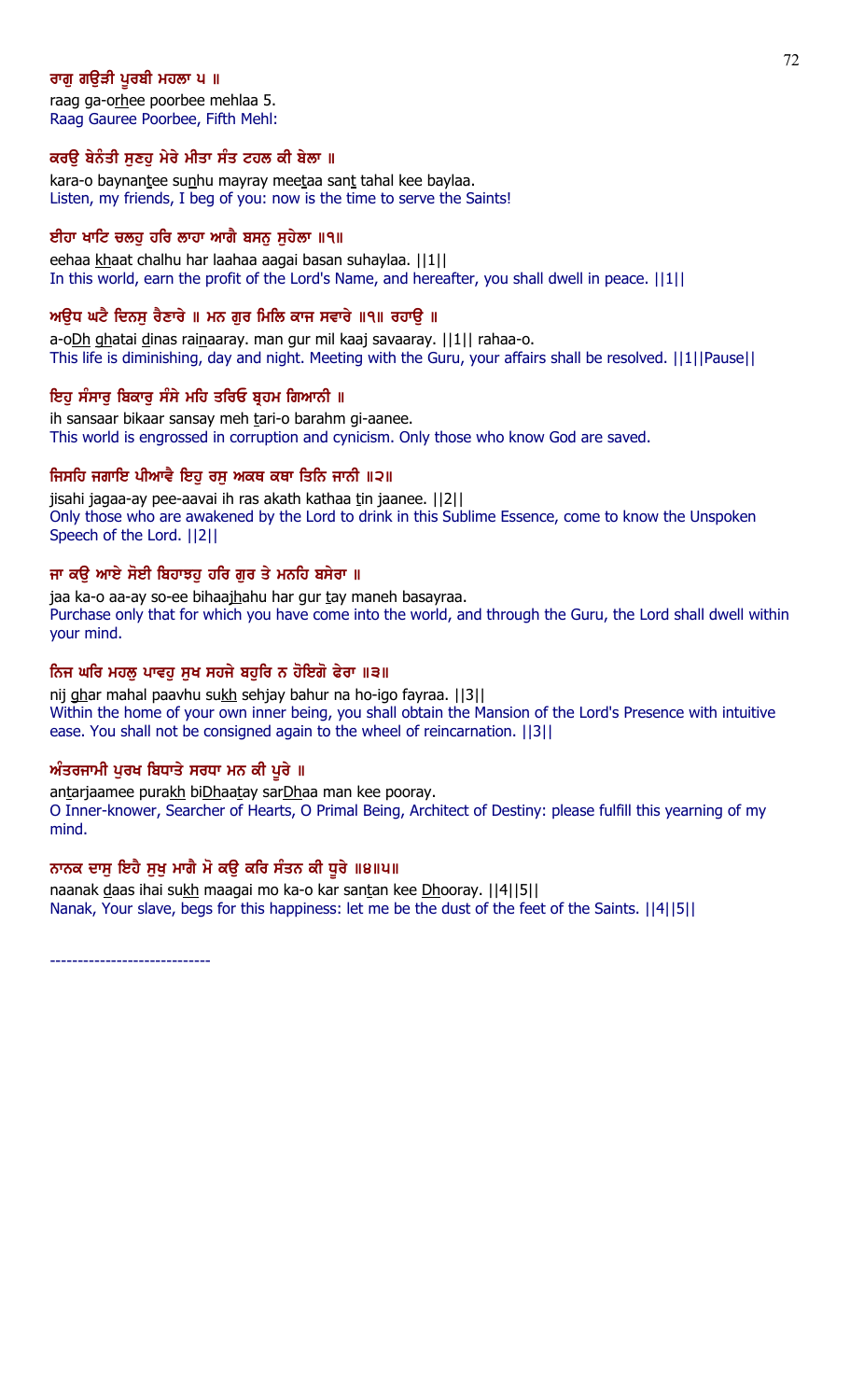# ਬਾਰਹ ਮਾਹਾ

Baareh Maahaa

### ਬਾਰਹ ਮਾਹਾ ਮਾਂਝ ਮਹਲਾ ੫ ਘਰ ੪

baarah maahaa maa<sup>n</sup>ih mehlaa 5 <u>gh</u>ar 4 Baarah Maahaa  $\sim$  The Twelve Months: Maajh, Fifth Mehl, Fourth House:

# ੧**ੳੇਸਤਿਗਰ ਪ੍ਰਸਾਦਿ** ॥

ik-o<sup>n</sup>kaar sa<u>t</u>gur parsaa<u>d</u>. One Universal Creator God. By The Grace Of The True Guru:

# ਕਿਰਤਿ ਕਰਮ ਕੇ ਵੀਛੜੇ ਕਰਿ ਕਿਰਪਾ ਮੇਲਹ ਰਾਮ ॥

kirat karam kay veechhurhay kar kirpaa maylhu raam. By the actions we have committed, we are separated from You. Please show Your Mercy, and unite us with Yourself, Lord.

### ਚਾਰਿ ਕੁੰਟ ਦਹ ਦਿਸ ਭ੍ਰਮੇ ਥਕਿ ਆਏ ਪ੍ਰਭ ਕੀ ਸਾਮ ॥

chaar kunt dah dis bharamay thak aa-ay parabh kee saam. We have grown weary of wandering to the four corners of the earth and in the ten directions. We have come to Your Sanctuary, God.

### ਧੇਨੂ ਦੁਧੈ ਤੇ ਬਾਹਰੀ ਕਿਤੈ ਨ ਆਵੈ ਕਾਮ ॥

Dhayn duDhai tay baahree kitai na aavai kaam. Without milk, a cow serves no purpose.

### ਜਲ ਬਿਨ ਸਾਖ ਕਮਲਾਵਤੀ ੳਪਜਹਿ ਨਾਹੀ ਦਾਮ ॥

jal bin saakh kumlaavatee upjahi naahee daam. Without water, the crop withers, and it will not bring a good price.

### ਹਰਿ ਨਾਹ ਨ ਮਿਲੀਐ ਸਾਜਨੈ ਕਤ ਪਾਈਐ ਬਿਸਰਾਮ ॥

har naah na milee-ai saajnai kat paa-ee-ai bisraam. If we do not meet the Lord, our Friend, how can we find our place of rest?

# ਜਿਤੂ ਘਰਿ ਹਰਿ ਕੰਤੂ ਨ ਪ੍ਰਗਟਈ ਭਠਿ ਨਗਰ ਸੇ ਗ੍ਰਾਮ ॥

jit ghar har kant na pargata-ee bhath nagar say garaam. Those homes, those hearts, in which the Husband Lord is not manifest-those towns and villages are like burning furnaces.

### ਸੂਬ ਸੀਗਾਰ ਤੰਬੋਲ ਰਸ ਸਣ ਦੇਹੀ ਸਭ ਖਾਮ ॥

sarab seegaar tambol ras san dayhee sabh khaam. All decorations, the chewing of betel to sweeten the breath, and the body itself, are all useless and vain.

# ਪ੍ਰਭ ਸੁਆਮੀ ਕੰਤ ਵਿਹੁਣੀਆ ਮੀਤ ਸਜਣ ਸਭਿ ਜਾਮ ॥

parabh su-aamee kant vihoonee-aa meet sajan sabh jaam. Without God, our Husband, our Lord and Master, all friends and companions are like the Messenger of Death.

### ਨਾਨਕ ਕੀ ਬੇਨੰਤੀਆ ਕਰਿ ਕਿਰਪਾ ਦੀਜੈ ਨਾਮ ॥

naanak kee banantee-aa kar kirpaa deejai naam. This is Nanak's prayer: "Please show Your Mercy, and bestow Your Name.

### ਹਰਿ ਮੇਲਹ ਸਆਮੀ ਸੰਗਿ ਪ੍ਰਭ ਜਿਸ ਕਾ ਨਿਹਚਲ ਧਾਮ ॥੧॥

har maylhu su-aamee sang parabh jis kaa nihchal Dhaam. ||1|| O my Lord and Master, please unite me with Yourself, O God, in the Eternal Mansion of Your Presence". ||1||

### ਚੇਤਿ ਗੋਵਿੰਦ ਅਰਾਧੀਐ ਹੋਵੈ ਅਨੰਦ ਘਣਾ ॥

chayt govind araaDhee-ai hovai anand ghanaa. In the month of Chayt, by meditating on the Lord of the Universe, a deep and profound joy arises.

### ਸੰਤ ਜਨਾ ਮਿਲਿ ਪਾਈਐ ਰਸਨਾ ਨਾਮੁ ਭਣਾ ॥

sant janaa mil paa-ee-ai rasnaa naam bhanaa. Meeting with the humble Saints, the Lord is found, as we chant His Name with our tongues.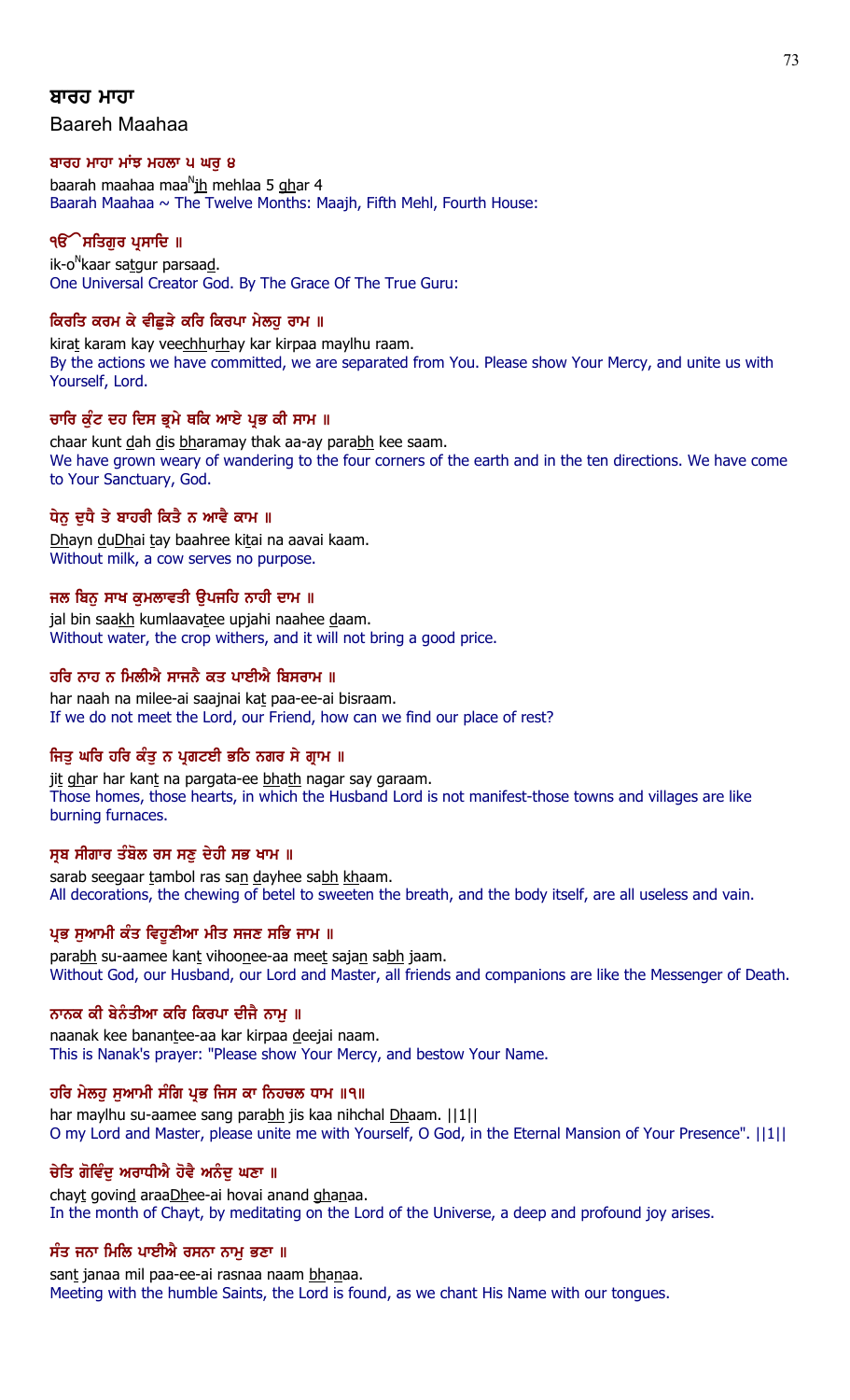### ਜਿਨਿ ਪਾਇਆ ਪ੍ਰਭ ਆਪਣਾ ਆਏ ਤਿਸਹਿ ਗਣਾ ॥

jin paa-i-aa parabh aapnaa aa-ay tiseh ganaa. Those who have found God-blessed is their coming into this world.

#### ਇਕ ਖਿਨ੍ਹ ਤਿਸੁ ਬਿਨੁ ਜੀਵਣਾ ਬਿਰਥਾ ਜਨਮੁ ਜਣਾ ॥

ik khin tis bin jeevnaa birthaa janam janaa. Those who live without Him, for even an instant-their lives are rendered useless.

#### ਜਲਿ ਥਲਿ ਮਹੀਅਲਿ ਪੁਰਿਆ ਰਵਿਆ ਵਿਚਿ ਵਣਾ ॥

jal thal mahee-al poori-aa ravi-aa vich vanaa. The Lord is totally pervading the water, the land, and all space. He is contained in the forests as well.

#### ਸੋ ਪ੍ਰਭੂ ਚਿਤਿ ਨ ਆਵਈ ਕਿਤੜਾ ਦੁਖੁ ਗਣਾ ॥

so parabh chit na aavee kit-rhaa dukh ganaa. Those who do not remember God-how much pain must they suffer!

#### ਜਿਨੀ ਰਾਵਿਆ ਸੋ ਪ੍ਰਭੂ ਤਿੰਨਾ ਭਾਗੂ ਮਣਾ ॥

jinee raavi-aa so parabhoo tinnaa bhaag manaa. Those who dwell upon their God have great good fortune.

### ਹਰਿ ਦਰਸਨ ਕੰਉ ਮਨੁ ਲੋਚਦਾ ਨਾਨਕ ਪਿਆਸ ਮਨਾ ॥

har <u>d</u>arsan ka<sup>n</sup>-u man loch<u>d</u>aa naanak pi-aas manaa. My mind yearns for the Blessed Vision of the Lord's Darshan. O Nanak, my mind is so thirsty!

#### ਚੇਤਿ ਮਿਲਾਏ ਸੋ ਪ੍ਰਭੂ ਤਿਸ ਕੈ ਪਾਇ ਲਗਾ ॥੨॥

chayt milaa-ay so parabhoo tis kai paa-ay lagaa. [[2]] I touch the feet of one who unites me with God in the month of Chayt. ||2||

#### ਵੈਸਾਖਿ ਧੀਰਨਿ ਕਿਉ ਵਾਢੀਆ ਜਿਨਾ ਪ੍ਰੇਮ ਬਿਛੋਹੁ ॥

vaisaakh Dheeran ki-o vaadhee-aa jinaa paraym bichhohu. In the month of Vaisaakh, how can the bride be patient? She is separated from her Beloved.

# ਹਰਿ ਸਾਜਨੁ ਪੁਰਖੁ ਵਿਸਾਰਿ ਕੈ ਲਗੀ ਮਾਇਆ ਧੋਹ ॥

har saajan purakh visaar kai lagee maa-i-aa Dhohu. She has forgotten the Lord, her Life-companion, her Master; she has become attached to Maya, the deceitful one.

### ਪੁਤ੍ਰ ਕਲਤ੍ਰ ਨ ਸੰਗਿ ਧਨਾ ਹਰਿ ਅਵਿਨਾਸੀ ਓਹੁ ॥

putar kaltar na sang Dhanaa har avinaasee oh. Neither son, nor spouse, nor wealth shall go along with you-only the Eternal Lord.

### ਪਲਚਿ ਪਲਚਿ ਸਗਲੀ ਮੁਈ ਝੁਠੈ ਧੰਧੈ ਮੋਹੁ ॥

palach palach saglee mu-ee jhoothai DhanDhai moh. Entangled and enmeshed in the love of false occupations, the whole world is perishing.

#### ਇਕਸੂ ਹਰਿ ਕੇ ਨਾਮ ਬਿਨੂ ਅਗੈ ਲਈਅਹਿ ਖੋਹਿ ॥

ikas har kay naam bin agai la-ee-ah khohi. Without the Naam, the Name of the One Lord, they lose their lives in the hereafter.

### ਦਯੁ ਵਿਸਾਰਿ ਵਿਗੁਚਣਾ ਪ੍ਰਭ ਬਿਨੁ ਅਵਰੁ ਨ ਕੋਇ ॥

da-yu visaar viguchnaa parabh bin avar na ko-ay. Forgetting the Merciful Lord, they are ruined. Without God, there is no other at all.

### ਪੀਤਮ ਚਰਣੀ ਜੋ ਲਗੇ ਤਿਨ ਕੀ ਨਿਰਮਲ ਸੋਇ ॥

pareetam charnee jo lagay tin kee nirmal so-ay. Pure is the reputation of those who are attached to the Feet of the Beloved Lord.

### ਨਾਨਕ ਕੀ ਪ੍ਰਭ ਬੇਨਤੀ ਪ੍ਰਭ ਮਿਲਹੂ ਪਰਾਪਤਿ ਹੋਇ ॥

naanak kee parabh bayntee parabh milhu paraapat ho-ay. Nanak makes this prayer to God: "Please, come and unite me with Yourself."

### ਵੈਸਾਖੂ ਸੁਹਾਵਾ ਤਾਂ ਲਗੈ ਜਾ ਸੰਤੂ ਭੇਟੈ ਹਰਿ ਸੋਇ ॥੩॥

vaisaa<u>kh</u> suhaavaa taa<sup>n</sup> lagai jaa sant <u>bh</u>aytai har so-ay. [[3]] The month of Vaisaakh is beautiful and pleasant, when the Saint causes me to meet the Lord. ||3||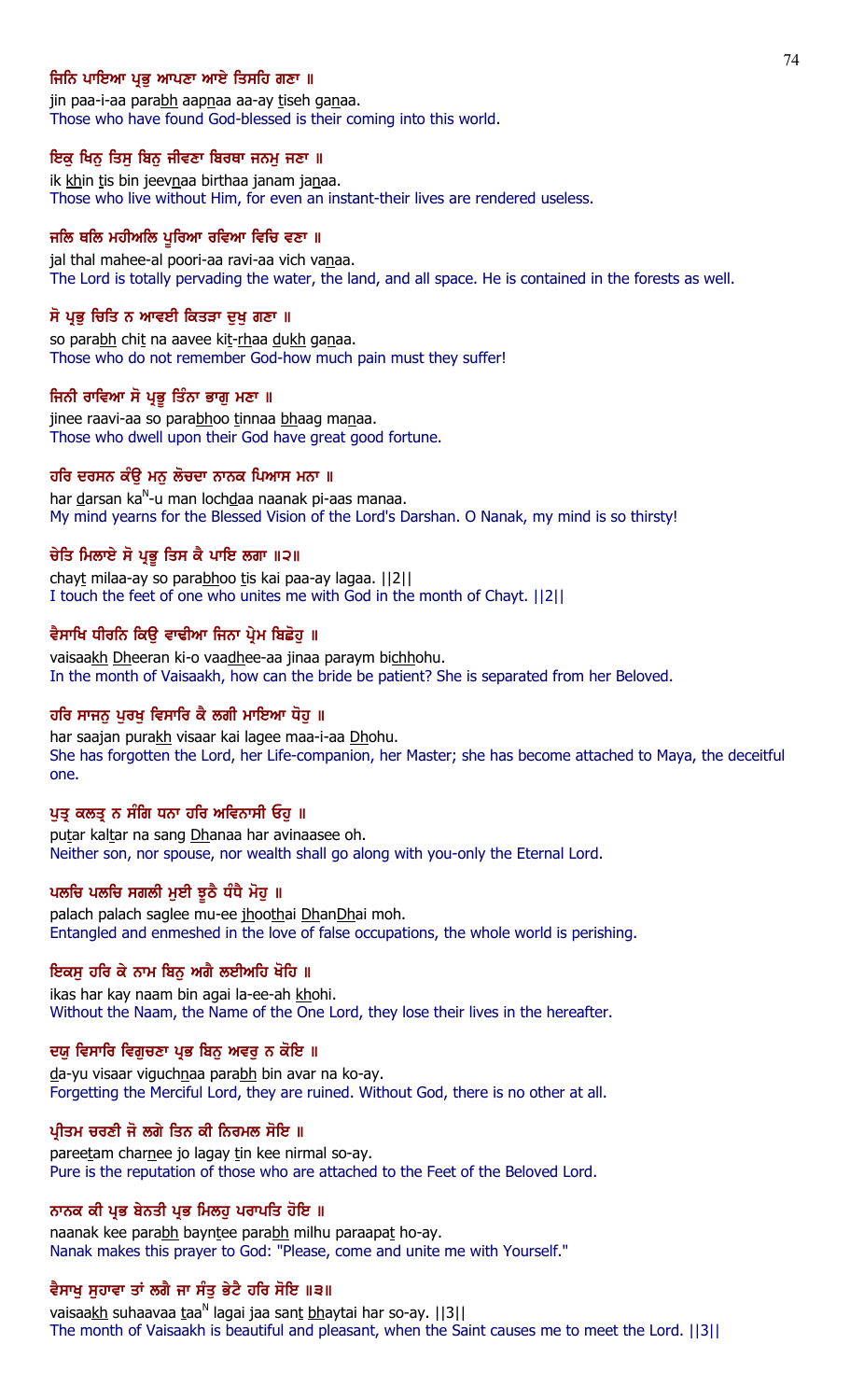# ਹਰਿ ਜੇਠਿ ਜੜੰਦਾ ਲੋੜੀਐ ਜਿਸ ਅਗੈ ਸਭਿ ਨਿਵੰਨਿ ॥

har jayth jurhandaa lorhee-ai jis agai sabh nivann. In the month of Jayt'h, the bride longs to meet with the Lord. All bow in humility before Him.

#### ਹਰਿ ਸਜਣ ਦਾਵਣਿ ਲਗਿਆ ਕਿਸੈ ਨ ਦੇਈ ਬੰਨਿ ॥

har sajan daavan lagi-aa kisai na day-ee bann. One who has grasped the hem of the robe of the Lord, the True Friend-no one can keep him in bondage.

### ਮਾਣਕ ਮੋਤੀ ਨਾਮੂ ਪ੍ਰਭ ਉਨ ਲਗੈ ਨਾਹੀ ਸੰਨਿ ॥

maanak motee naam parabh un lagai naahee sann. God's Name is the Jewel, the Pearl. It cannot be stolen or taken away.

### ਰੰਗ ਸਭੇ ਨਾਰਾਇਣੈ ਜੇਤੇ ਮਨਿ ਭਾਵੰਨਿ ॥

rang sabhay naaraa-inai jaytay man bhaavann. In the Lord are all pleasures which please the mind.

#### ਜੋ ਹਰਿ ਲੋੜੇ ਸੋ ਕਰੇ ਸੋਈ ਜੀਅ ਕਰੰਨਿ ॥

jo har lorhay so karay so-ee jee-a karann. As the Lord wishes, so He acts, and so His creatures act.

#### ਜੋ ਪ੍ਰਭਿ ਕੀਤੇ ਆਪਣੇ ਸੇਈ ਕਹੀਅਹਿ ਧੰਨਿ ॥

jo parabh keetay aapnay say-ee kahee-ahi Dhan. They alone are called blessed, whom God has made His Own.

#### ਆਪਣ ਲੀਆ ਜੇ ਮਿਲੈ ਵਿਛੜਿ ਕਿੳ ਰੋਵੰਨਿ ॥

aapan lee-aa jay milai vichhurh ki-o rovann. If people could meet the Lord by their own efforts, why would they be crying out in the pain of separation?

#### ਸਾਧੂ ਸੰਗੂ ਪਰਾਪਤੇ ਨਾਨਕ ਰੰਗ ਮਾਣੰਨਿ ॥

saaDhoo sang paraapatay naanak rang maanan. Meeting Him in the Saadh Sangat, the Company of the Holy, O Nanak, celestial bliss is enjoyed.

### ਹਰਿ ਜੇਠ ਰੰਗੀਲਾ ਤਿਸ ਧਣੀ ਜਿਸ ਕੈ ਭਾਗ ਮਥੰਨਿ ॥੪॥

har jayth rangeelaa tis Dhanee jis kai bhaag mathann. ||4|| In the month of Jayt'h, the playful Husband Lord meets her, upon whose forehead such good destiny is recorded. ||4||

#### ਆਸਾੜ ਤਪੰਦਾ ਤਿਸ ਲਗੈ ਹਰਿ ਨਾਹ ਨ ਜਿੰਨਾ ਪਾਸਿ ॥

aasaarh tapandaa tis lagai har naahu na jinna paas. The month of Aasaarh seems burning hot, to those who are not close to their Husband Lord.

### ਜਗਜੀਵਨ ਪਰਖ ਤਿਆਗਿ ਕੈ ਮਾਣਸ ਸੰਦੀ ਆਸ ॥

jagjeevan purakh ti-aag kai maanas sandee aas. They have forsaken God the Primal Being, the Life of the World, and they have come to rely upon mere mortals.

#### ਦਯੈ ਭਾਇ ਵਿਗਚੀਐ ਗਲਿ ਪਈਸ ਜਮ ਕੀ ਫਾਸ ॥

duyai bhaa-ay viguchee-ai gal pa-ees jam kee faas. In the love of duality, the soul-bride is ruined; around her neck she wears the noose of Death.

### ਜੇਹਾ ਬੀਜੈ ਸੋ ਲੁਣੈ ਮਥੈ ਜੋ ਲਿਖਿਆਸੁ ॥

jayhaa beejai so lunai mathai jo likhi-aas. As you plant, so shall you harvest; your destiny is recorded on your forehead.

#### ਰੈਣਿ ਵਿਹਾਣੀ ਪਛੁਤਾਣੀ ਉਠਿ ਚਲੀ ਗਈ ਨਿਰਾਸ ॥

rain vihaanee pachhutaanee uth chalee ga-ee niraas. The life-night passes away, and in the end, one comes to regret and repent, and then depart with no hope at all.

#### ਜਿਨ ਕੌ ਸਾਧੁ ਭੇਟੀਐ ਸੋ ਦਰਗਹ ਹੋਇ ਖਲਾਸੁ ॥

jin kou saaDhoo bhaytee-ai so dargeh ho-ay khalaas. Those who meet with the Holy Saints are liberated in the Court of the Lord.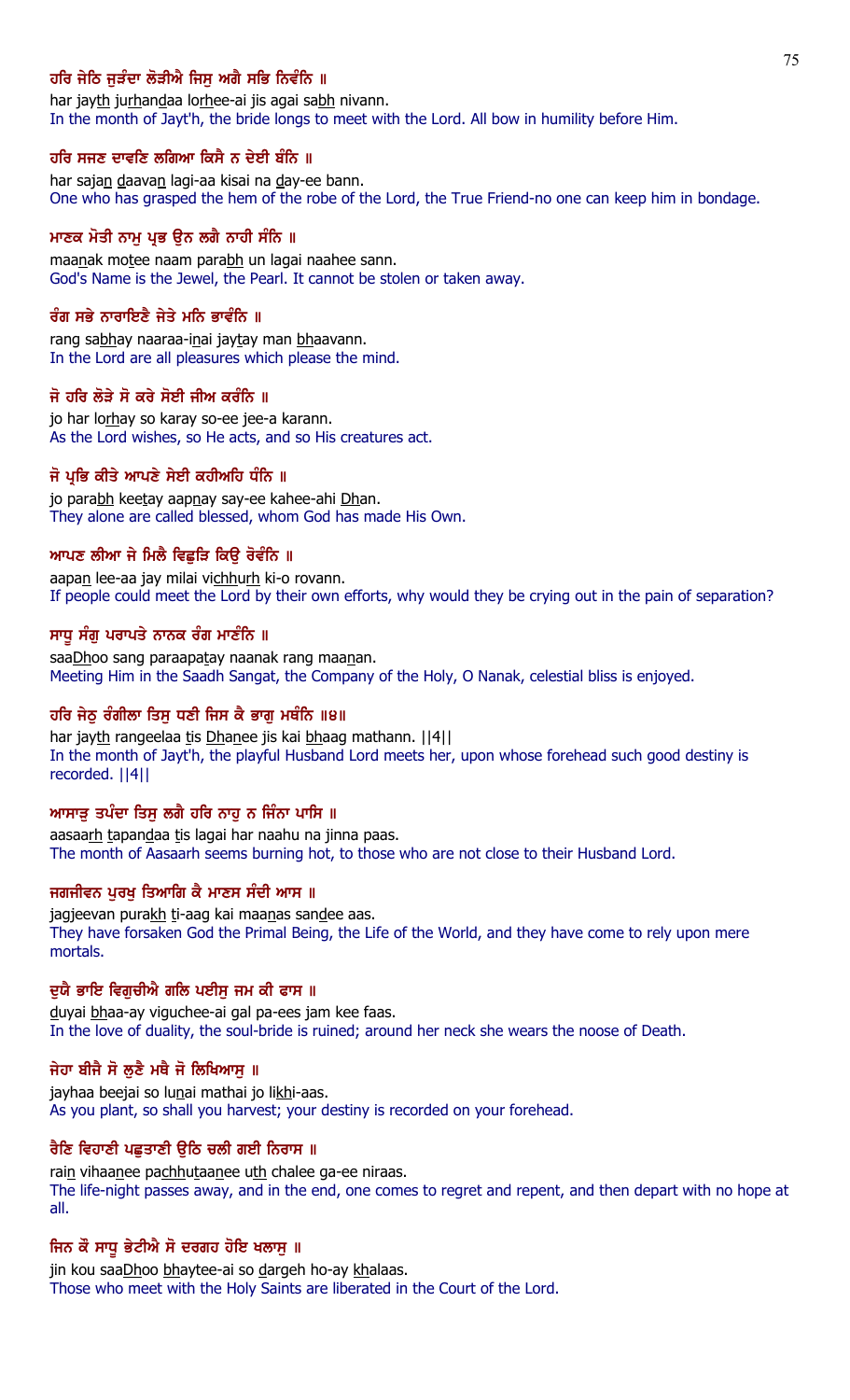### ਕਰਿ ਕਿਰਪਾ ਪ੍ਰਭ ਆਪਣੀ ਤੇਰੇ ਦਰਸਨ ਹੋਇ ਪਿਆਸ ॥

kar kirpaa parabh aapnee tayray darsan ho-ay pi-aas. Show Your Mercy to me, O God; I am thirsty for the Blessed Vision of Your Darshan.

#### ਪ੍ਰਭ ਤੁਧ ਬਿਨੂ ਦੂਜਾ ਕੋ ਨਹੀ ਨਾਨਕ ਕੀ ਅਰਦਾਸਿ ॥

parabh tuDh bin doojaa ko nahee naanak kee ardaas. Without You, God, there is no other at all. This is Nanak's humble prayer.

### ਆਸਾੜ ਸੁਹੰਦਾ ਤਿਸੁ ਲਗੈ ਜਿਸੁ ਮਨਿ ਹਰਿ ਚਰਣ ਨਿਵਾਸ ॥੫॥

aasaarh suhandaa tis lagai jis man har charan nivaas. [[5]] The month of Aasaarh is pleasant, when the Feet of the Lord abide in the mind. ||5||

#### ਸਾਵਣਿ ਸਰਸੀ ਕਾਮਣੀ ਚਰਨ ਕਮਲ ਸਿੳ ਪਿਆਰ ॥

saavan sarsee kaamnee charan kamal si-o pi-aar. In the month of Saawan, the soul-bride is happy, if she falls in love with the Lotus Feet of the Lord.

#### ਮਨ ਤਨ ਰਤਾ ਸਚ ਰੰਗਿ ਇਕੋ ਨਾਮ ਅਧਾਰ ॥

man tan rataa sach rang iko naam aDhaar. Her mind and body are imbued with the Love of the True One; His Name is her only Support.

#### ਬਿਖਿਆ ਰੰਗ ਕੁੜਾਵਿਆ ਦਿਸਨਿ ਸਭੇ ਛਾਰੂ ॥

bikhi-aa rang koorhaavi-aa disan sabhay chhaar. The pleasures of corruption are false. All that is seen shall turn to ashes.

### ਹਰਿ ਅੰਮ੍ਰਿਤ ਬੰਦ ਸਹਾਵਣੀ ਮਿਲਿ ਸਾਧੂ ਪੀਵਣਹਾਰ ॥

har amrit boond suhaavanee mil saaDhoo peevanhaar. The drops of the Lord's Nectar are so beautiful! Meeting the Holy Saint, we drink these in.

#### ਵਣੂ ਤਿਣੂ ਪ੍ਰਭ ਸੰਗਿ ਮਉਲਿਆ ਸੰਮੁਥ ਪੂਰਖ ਅਪਾਰੂ ॥

van tin parabh sang ma-oli-aa samrath purakh apaar. The forests and the meadows are rejuvenated and refreshed with the Love of God, the All-powerful, Infinite Primal Being.

### ਹਰਿ ਮਿਲਣੈ ਨੋ ਮਨੁ ਲੋਚਦਾ ਕਰਮਿ ਮਿਲਾਵਣਹਾਰੁ ॥

har milnai no man lochdaa karam milaavanhaar. My mind yearns to meet the Lord. If only He would show His Mercy, and unite me with Himself!

#### ਜਿਨੀ ਸਖੀਏ ਪ੍ਰਭ ਪਾਇਆ ਹੰੳ ਤਿਨ ਕੈ ਸਦ ਬਲਿਹਾਰ ॥

jinee sa<u>kh</u>ee-ay para<u>bh</u> paa-i-aa ha<sup>n</sup>-u <u>t</u>in kai sa<u>d</u> balihaar. Those brides who have obtained God-I am forever a sacrifice to them.

### ਨਾਨਕ ਹਰਿ ਜੀ ਮਇਆ ਕਰਿ ਸਬਦਿ ਸਵਾਰਣਹਾਰ ॥

naanak har jee ma-i-aa kar sabad savaaranhaar. O Nanak, when the Dear Lord shows kindness, He adorns His bride with the Word of His Shabad.

#### ਸਾਵਣੂ ਤਿਨਾ ਸੁਹਾਗਣੀ ਜਿਨ ਰਾਮ ਨਾਮੂ ਉਰਿ ਹਾਰੂ ॥੬॥

saavan tinaa suhaaganee jin raam naam ur haar. [6] Saawan is delightful for those happy soul-brides whose hearts are adorned with the Necklace of the Lord's Name. ||6||

#### ਭਾਦੁਇ ਭਰਮਿ ਭੁਲਾਣੀਆ ਦੂਜੈ ਲਗਾ ਹੇਤੁ ॥

bhaadu-ay bharam bhulaanee-aa doojai lagaa hayt. In the month of Bhaadon, she is deluded by doubt, because of her attachment to duality.

#### ਲਖ ਸੀਗਾਰ ਬਣਾਇਆ ਕਾਰਜਿ ਨਾਹੀ ਕੇਤੁ ॥

lakh seegaar banaa-i-aa kaaraj naahee kayt. She may wear thousands of ornaments, but they are of no use at all.

### ਜਿਤੂ ਦਿਨਿ ਦੇਹ ਬਿਨਸਸੀ ਤਿਤੂ ਵੇਲੈ ਕਹਸਨਿ ਪ੍ਰੇਤੂ ॥

jit din dayh binsasee tit vaylai kahsan parayt. On that day when the body perishes-at that time, she becomes a ghost.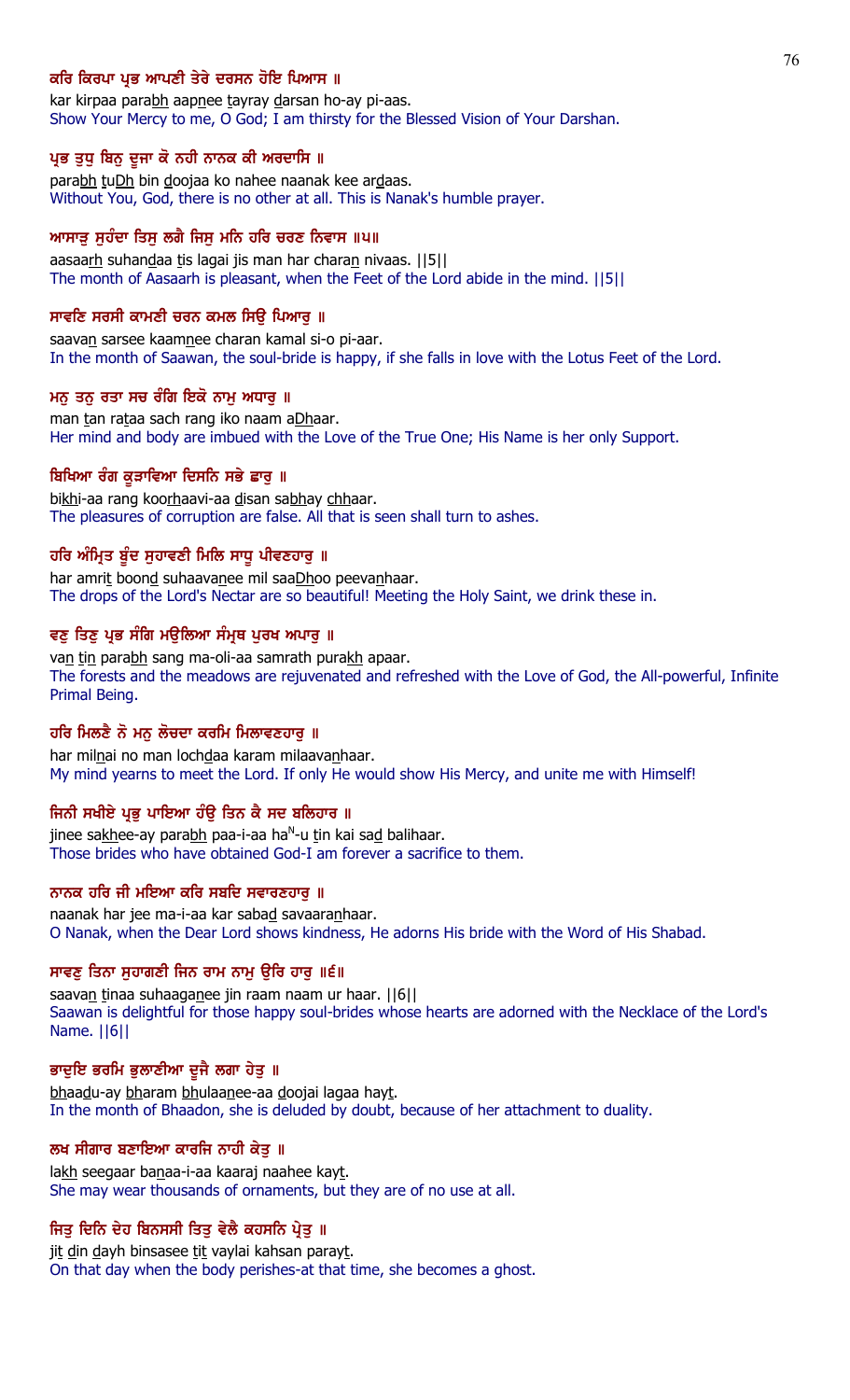# ਪਕੜਿ ਚਲਾਇਨਿ ਦੂਤ ਜਮ ਕਿਸੈ ਨ ਦੇਨੀ ਭੇਤ ॥

pakarh chalaa-in doot jam kisai na daynee bhayt. The Messenger of Death seizes and holds her, and does not tell anyone his secret.

### ਛਡਿ ਖੜੋਤੇ ਖਿਨੈ ਮਾਹਿ ਜਿਨ ਸਿਉ ਲਗਾ ਹੇਤੁ ॥

chhad kharhotay khinai maahi jin si-o lagaa hayt. And her loved ones-in an instant, they move on, leaving her all alone.

# ਹਥ ਮਰੋੜੈ ਤਨੂ ਕਪੇ ਸਿਆਹਹੂ ਹੋਆ ਸੇਤੂ ॥

hath marorhai tan kapay si-aahhu ho-aa sayt. She wrings her hands, her body writhes in pain, and she turns from black to white.

### ਜੇਹਾ ਬੀਜੈ ਸੋ ਲਣੈ ਕਰਮਾ ਸੰਦੜਾ ਖੇਤ ॥

jayhaa beejai so lunai karmaa sand-rhaa khayt. As she has planted, so does she harvest; such is the field of karma.

### ਨਾਨਕ ਪਭ ਸਰਣਾਗਤੀ ਚਰਣ ਬੋਹਿਥ ਪਭ ਦੇਤ ॥

naanak parabh sarnaagatee charan bohith parabh dayt. Nanak seeks God's Sanctuary; God has given him the Boat of His Feet.

### ਸੇ ਭਾਦੁਇ ਨਰਕਿ ਨ ਪਾਈਅਹਿ ਗੁਰੁ ਰਖਣ ਵਾਲਾ ਹੇਤੁ ॥੭॥

say bhaadu-ay narak na paa-ee-ah gur rakhan vaalaa hayt. ||7|| Those who love the Guru, the Protector and Savior, in Bhaadon, shall not be thrown down into hell. ||7||

### ਅਸਨਿ ਪ੍ਰੇਮ ੳਮਾਹੜਾ ਕਿੳ ਮਿਲੀਐ ਹਰਿ ਜਾਇ ॥

asun paraym umaahrhaa ki-o milee-ai har jaa-ay. In the month of Assu, my love for the Lord overwhelms me. How can I go and meet the Lord?

### ਮਨਿ ਤਨਿ ਪਿਆਸ ਦਰਸਨ ਘਣੀ ਕੋਈ ਆਣਿ ਮਿਲਾਵੈ ਮਾਇ ॥

man tan pi-aas darsan ghanee ko-ee aan milaavai maa-ay. My mind and body are so thirsty for the Blessed Vision of His Darshan. Won't someone please come and lead me to him, O my mother.

# ਸੰਤ ਸਹਾਈ ਪ੍ਰੇਮ ਕੇ ਹਉ ਤਿਨ ਕੈ ਲਾਗਾ ਪਾਇ ॥

sant sahaa-ee paraym kay ha-o tin kai laagaa paa-ay. The Saints are the helpers of the Lord's lovers; I fall and touch their feet.

### ਵਿਣੁ ਪ੍ਰਭ ਕਿਉ ਸੁਖੁ ਪਾਈਐ ਦੂਜੀ ਨਾਹੀ ਜਾਇ ॥

vin parabh ki-o sukh paa-ee-ai doojee naahee jaa-ay. Without God, how can I find peace? There is nowhere else to go.

# ਜਿੰਨੀ ਚਾਖਿਆ ਪ੍ਰੇਮ ਰਸੂ ਸੇ ਤ੍ਰਿਪਤਿ ਰਹੇ ਆਘਾਇ ॥

jin<sup>H</sup>ee chaa<u>kh</u>i-aa paraym ras say <u>t</u>aripa<u>t</u> rahay aa<u>gh</u>aa-ay. Those who have tasted the sublime essence of His Love, remain satisfied and fulfilled.

### ਆਪੂ ਤਿਆਗਿ ਬਿਨਤੀ ਕਰਹਿ ਲੇਹੂ ਪ੍ਰਭੂ ਲੜਿ ਲਾਇ ॥

aap ti-aag bintee karahi layho parabhoo larh laa-ay. They renounce their selfishness and conceit, and they pray, "God, please attach me to the hem of Your robe."

### ਜੋ ਹਰਿ ਕੰਤਿ ਮਿਲਾਈਆ ਸਿ ਵਿਛੜਿ ਕਤਹਿ ਨ ਜਾਇ ॥

jo har kant milaa-ee-aa se vichhurh kateh na jaa-ay. Those whom the Husband Lord has united with Himself, shall not be separated from Him again.

### ਪ੍ਰਭ ਵਿਣੁ ਦੂਜਾ ਕੋ ਨਹੀ ਨਾਨਕ ਹਰਿ ਸਰਣਾਇ ॥

parabh vin doojaa ko nahee naanak har sarnaa-ay. Without God, there is no other at all. Nanak has entered the Sanctuary of the Lord.

### ਅਸੁ ਸੁਖੀ ਵਸੰਦੀਆ ਜਿਨਾ ਮਇਆ ਹਰਿ ਰਾਇ ॥੮॥

asoo sukhee vasandee-aa jinaa ma-i-aa har raa-ay. ||8|| In Assu, the Lord, the Sovereign King, has granted His Mercy, and they dwell in peace. ||8||

### ਕਤਿਕਿ ਕਰਮ ਕਮਾਵਣੇ ਦੋਸੂ ਨ ਕਾਹੂ ਜੋਗੂ ॥

katik karam kamaavnay dos na kaahoo jog. In the month of Katak, do good deeds. Do not try to blame anyone else.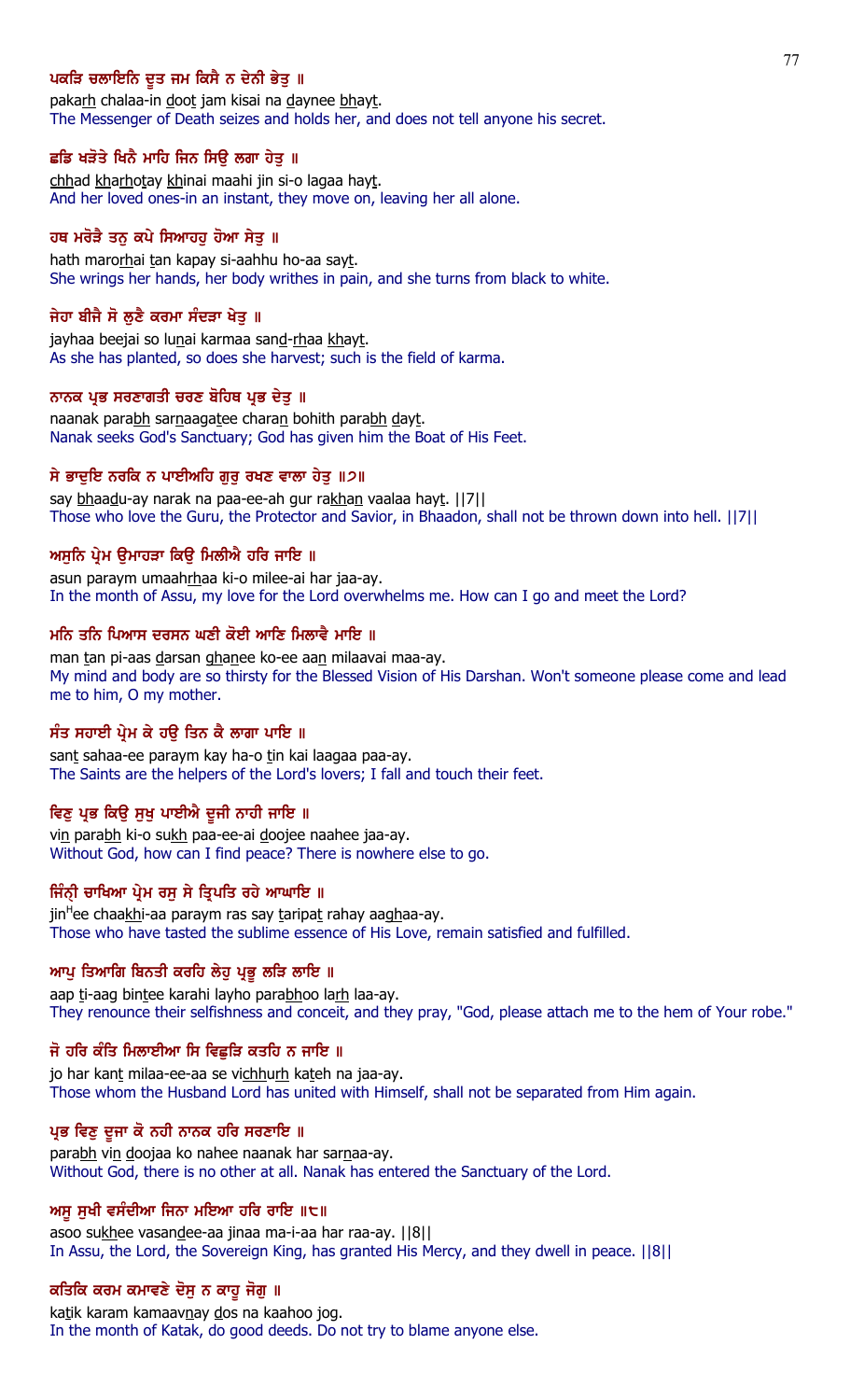# ਪਰਮੇਸਰ ਤੇ ਭਲਿਆਂ ਵਿਆਪਨਿ ਸਭੇ ਰੋਗ ॥

parmaysar <u>t</u>ay <u>bh</u>uli-aa<sup>n</sup> vi-aapan sa<u>bh</u>ay rog. Forgetting the Transcendent Lord, all sorts of illnesses are contracted.

### ਵੇਮੁਖ ਹੋਏ ਰਾਮ ਤੇ ਲਗਨਿ ਜਨਮ ਵਿਜੋਗ ॥

vaimukh ho-ay raam tay lagan janam vijog. Those who turn their backs on the Lord shall be separated from Him and consigned to reincarnation, over and over again.

### ਖਿਨ ਮਹਿ ਕੳੜੇ ਹੋਇ ਗਏ ਜਿਤੜੇ ਮਾਇਆ ਭੋਗ ॥

khin meh ka-urhay ho-ay ga-ay jit-rhay maa-i-aa bhog. In an instant, all of Maya's sensual pleasures turn bitter.

# ਵਿਚੂ ਨ ਕੋਈ ਕਰਿ ਸਕੈ ਕਿਸ ਥੈ ਰੋਵਹਿ ਰੋਜ ॥

vich na ko-ee kar sakai kis thai roveh roj. No one can then serve as your intermediary. Unto whom can we turn and cry?

### ਕੀਤਾ ਕਿਛ ਨ ਹੋਵਈ ਲਿਖਿਆ ਧਰਿ ਸੰਜੋਗ ॥

keetaa kichhoo na hova-ee likhi-aa Dhur sanjog. By one's own actions, nothing can be done; destiny was pre-determined from the very beginning.

# ਵਡਭਾਗੀ ਮੇਰਾ ਪਭ ਮਿਲੈ ਤਾਂ ੳਤਰਹਿ ਸਭਿ ਬਿਓਗ ॥

vad<u>bh</u>aagee mayraa para<u>bh</u> milai taa<sup>n</sup> utreh sa<u>bh</u> bi-og. By great good fortune, I meet my God, and then all pain of separation departs.

### ਨਾਨਕ ਕੳ ਪਭ ਰਾਖਿ ਲੇਹਿ ਮੇਰੇ ਸਾਹਿਬ ਬੰਦੀ ਮੋਚ ॥

naanak ka-o parabh raakh layhi mayray saahib bandee moch. Please protect Nanak, God; O my Lord and Master, please release me from bondage.

### ਕਤਿਕ ਹੋਵੈ ਸਾਧਸੰਗ ਬਿਨਸਹਿ ਸਭੇ ਸੋਚ ॥੯॥

katik hovai saaDhsang binsahi sabhay soch. ||9|| In Katak, in the Company of the Holy, all anxiety vanishes. ||9||

# ਮੰਘਿਰਿ ਮਾਹਿ ਸੋਹੰਦੀਆ ਹਰਿ ਪਿਰ ਸੰਗਿ ਬੈਠੜੀਆਹ ॥

manghir maahi sohandee-aa har pir sang baith-rhee-aah. In the month of Maghar, those who sit with their Beloved Husband Lord are beautiful.

### ਤਿਨ ਕੀ ਸੋਭਾ ਕਿਆ ਗਣੀ ਜਿ ਸਾਹਿਬਿ ਮੇਲੜੀਆਹ ॥

tin kee sobhaa ki-aa ganee je saahib maylrhee-aah. How can their glory be measured? Their Lord and Master blends them with Himself.

### ਤਨ ਮਨ ਮੳਲਿਆ ਰਾਮ ਸਿੳ ਸੰਗਿ ਸਾਧ ਸਹੇਲੜੀਆਹ ॥

tan man ma-oli-aa raam si-o sang saaDh sahaylrhee-aah. Their bodies and minds blossom forth in the Lord; they have the companionship of the Holy Saints.

### ਸਾਧ ਜਨਾ ਤੇ ਬਾਹਰੀ ਸੇ ਰਹਨਿ ਇਕੇਲੜੀਆਹ ॥

saaDh janaa tay baahree say rahan ikaylarhee-aah. Those who lack the Company of the Holy, remain all alone.

# ਤਿਨ ਦਖ ਨ ਕਬਹੁ ੳਤਰੈ ਸੇ ਜਮ ਕੈ ਵਸਿ ਪੜੀਆਹ ॥

tin dukh na kabhoo utrai say jam kai vas parhee-aah. Their pain never departs, and they fall into the grip of the Messenger of Death.

### ਜਿਨੀ ਰਾਵਿਆ ਪ੍ਰਭੂ ਆਪਣਾ ਸੇ ਦਿਸਨਿ ਨਿਤ ਖੜੀਆਹ ॥

jinee raavi-aa parabh aapnaa say disan nit kharhee-aah. Those who have ravished and enjoyed their God, are seen to be continually exalted and uplifted.

### ਰਤਨ ਜਵੇਹਰ ਲਾਲ ਹਰਿ ਕੰਠਿ ਤਿਨਾ ਜੜੀਆਹ ॥

ratan javayhar laal har kanth tinaa jarhee-aah. They wear the Necklace of the jewels, emeralds and rubies of the Lord's Name.

### ਨਾਨਕ ਬਾਂਛੇ ਧੁੜਿ ਤਿਨ ਪ੍ਰਭ ਸਰਣੀ ਦਰਿ ਪੜੀਆਹ ॥

naanak baa<sup>n</sup><u>chh</u>ai <u>Dhoorh t</u>in para<u>bh</u> sarnee dar parhee-aah. Nanak seeks the dust of the feet of those who take to the Sanctuary of the Lord's Door.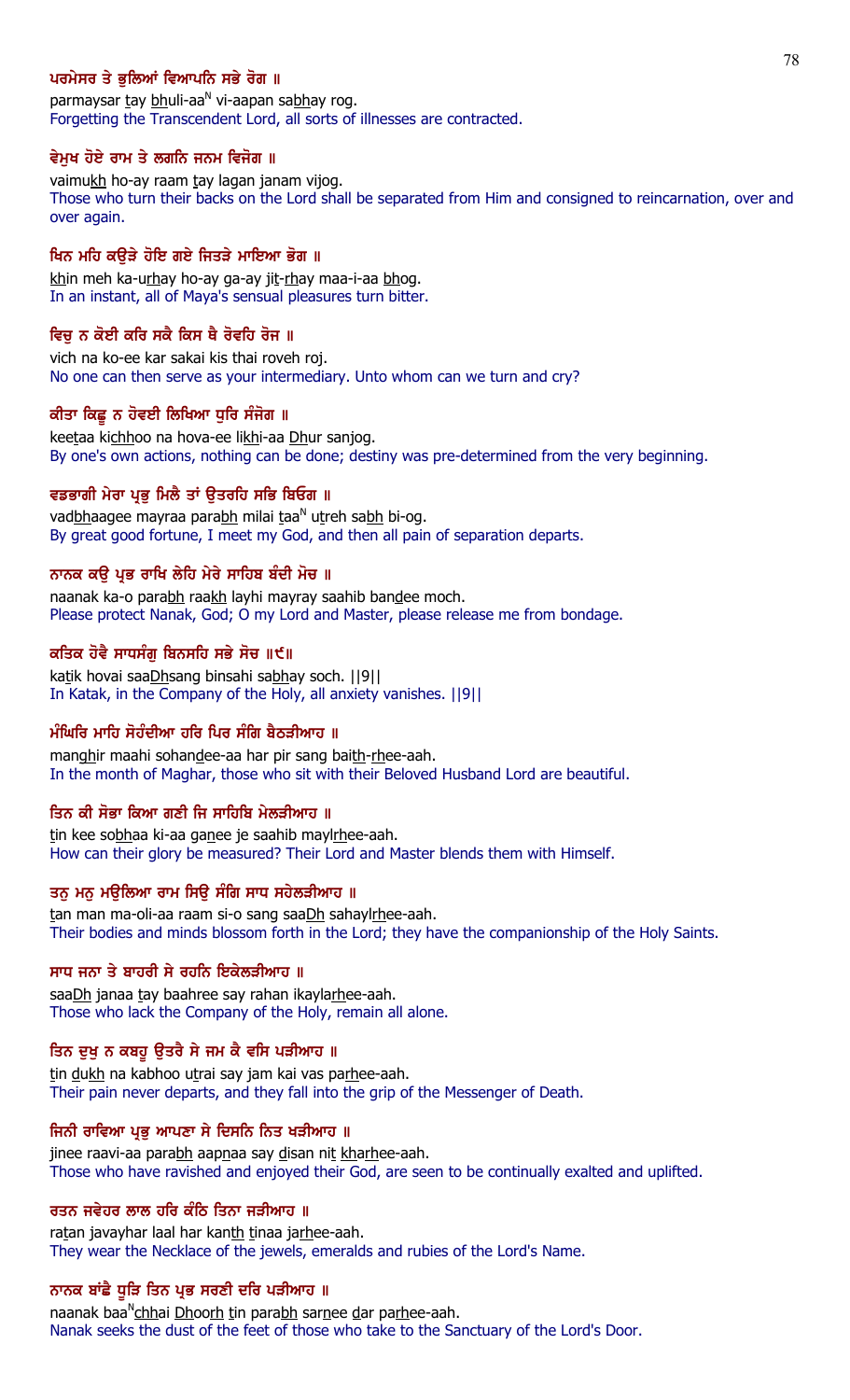# ਮੰਘਿਰਿ ਪ੍ਰਭ ਆਰਾਧਣਾ ਬਹੜਿ ਨ ਜਨਮੜੀਆਹ ॥੧੦॥

manghir parabh aaraaDhanaa bahurh na janamrhee-aah. ||10|| Those who worship and adore God in Maghar, do not suffer the cycle of reincarnation ever again. ||10||

# ਪੋਖਿ ਤੁਖਾਰੂ ਨ ਵਿਆਪਈ ਕੰਠਿ ਮਿਲਿਆ ਹਰਿ ਨਾਹੂ ॥

pokh tukhaar na vi-aapa-ee kanth mili-aa har naahu. In the month of Poh, the cold does not touch those, whom the Husband Lord hugs close in His Embrace.

### ਮਨੂ ਬੇਧਿਆ ਚਰਨਾਰਬਿੰਦ ਦਰਸਨਿ ਲਗੜਾ ਸਾਹੂ ॥

man bayDhi-aa charnaarbind darsan lagrhaa saahu. Their minds are transfixed by His Lotus Feet. They are attached to the Blessed Vision of the Lord's Darshan.

### ਓਟ ਗੋਵਿੰਦ ਗੋਪਾਲ ਰਾਇ ਸੇਵਾ ਸਆਮੀ ਲਾਹ ॥

ot govind gopaal raa-ay sayvaa su-aamee laahu. Seek the Protection of the Lord of the Universe; His service is truly profitable.

### ਬਿਖਿਆ ਪੋਹਿ ਨ ਸਕਈ ਮਿਲਿ ਸਾਧੂ ਗੁਣ ਗਾਹੁ ॥

bikhi-aa pohi na sak-ee mil saaDhoo gun gaahu. Corruption shall not touch you, when you join the Holy Saints and sing the Lord's Praises.

### ਜਹ ਤੇ ਉਪਜੀ ਤਹ ਮਿਲੀ ਸਚੀ ਪ੍ਰੀਤਿ ਸਮਾਹੂ ॥

jah tay upjee tah milee sachee pareet samaahu. From where it originated, there the soul is blended again. It is absorbed in the Love of the True Lord.

# ਕਰ ਗਹਿ ਲੀਨੀ ਪਾਰਬੁਹਮਿ ਬਹੜਿ ਨ ਵਿਛੜੀਆਹ ॥

kar geh leenee paarbarahm bahurh na vichhurhi-aahu. When the Supreme Lord God grasps someone's hand, he shall never again suffer separation from Him.

### ਬਾਰਿ ਜਾੳ ਲਖ ਬੇਰੀਆ ਹਰਿ ਸਜਣ ਅਗਮ ਅਗਾਹ ॥

baar jaa-o lakh bayree-aa har sajan agam agaahu. I am a sacrifice, 100,000 times, to the Lord, my Friend, the Unapproachable and Unfathomable.

# ਸਰਮ ਪਈ ਨਾਰਾਇਣੈ ਨਾਨਕ ਦਰਿ ਪਈਆਹ ॥

saram pa-ee naaraa-inai naanak dar pa-ee-aahu. Please preserve my honor, Lord; Nanak begs at Your Door.

# ਪੋਖ ਸੋਹੰਦਾ ਸਰਬ ਸਖ ਜਿਸ ਬਖਸੇ ਵੇਪਰਵਾਹ ॥੧੧॥

pokh sohandaa sarab sukh jis bakhsay vayparvaahu. ||11|| Poh is beautiful, and all comforts come to that one, whom the Carefree Lord has forgiven.  $||11||$ 

# ਮਾਘਿ ਮਜਨੂ ਸੰਗਿ ਸਾਧੁਆ ਧੁੜੀ ਕਰਿ ਇਸਨਾਨੂ ॥

maagh majan sang saaDhoo-aa Dhoorhee kar isnaan. In the month of Maagh, let your cleansing bath be the dust of the Saadh Sangat, the Company of the Holy.

### ਹਰਿ ਕਾ ਨਾਮ ਧਿਆਇ ਸਣਿ ਸਭਨਾ ਨੋ ਕਰਿ ਦਾਨ ॥

har kaa naam Dhi-aa-ay sun sabhnaa no kar daan. Meditate and listen to the Name of the Lord, and give it to everyone.

### ਜਨਮ ਕਰਮ ਮਲੂ ਉਤਰੈ ਮਨ ਤੇ ਜਾਇ ਗੁਮਾਨੂ ॥

janam karam mal utrai man tay jaa-ay gumaan. In this way, the filth of lifetimes of karma shall be removed, and egotistical pride shall vanish from your mind.

# ਕਾਮਿ ਕਰੋਧਿ ਨ ਮੋਹੀਐ ਬਿਨਸੈ ਲੋਭੂ ਸੁਆਨੂ ॥

kaam karoDh na mohee-ai binsai lobh su-aan. Sexual desire and anger shall not seduce you, and the dog of greed shall depart.

### ਸਚੈ ਮਾਰਗਿ ਚਲਦਿਆ ਉਸਤਤਿ ਕਰੇ ਜਹਾਨੂ ॥

sachai maarag chaldi-aa ustat karay jahaan. Those who walk on the Path of Truth shall be praised throughout the world.

### ਅਠਸਠਿ ਤੀਰਥ ਸਗਲ ਪੁੰਨ ਜੀਅ ਦਇਆ ਪਰਵਾਨੂ ॥

athsath tirath sagal punn jee-a da-i-aa parvaan. Be kind to all beings-this is more meritorious than bathing at the sixty-eight sacred shrines of pilgrimage and the giving of charity.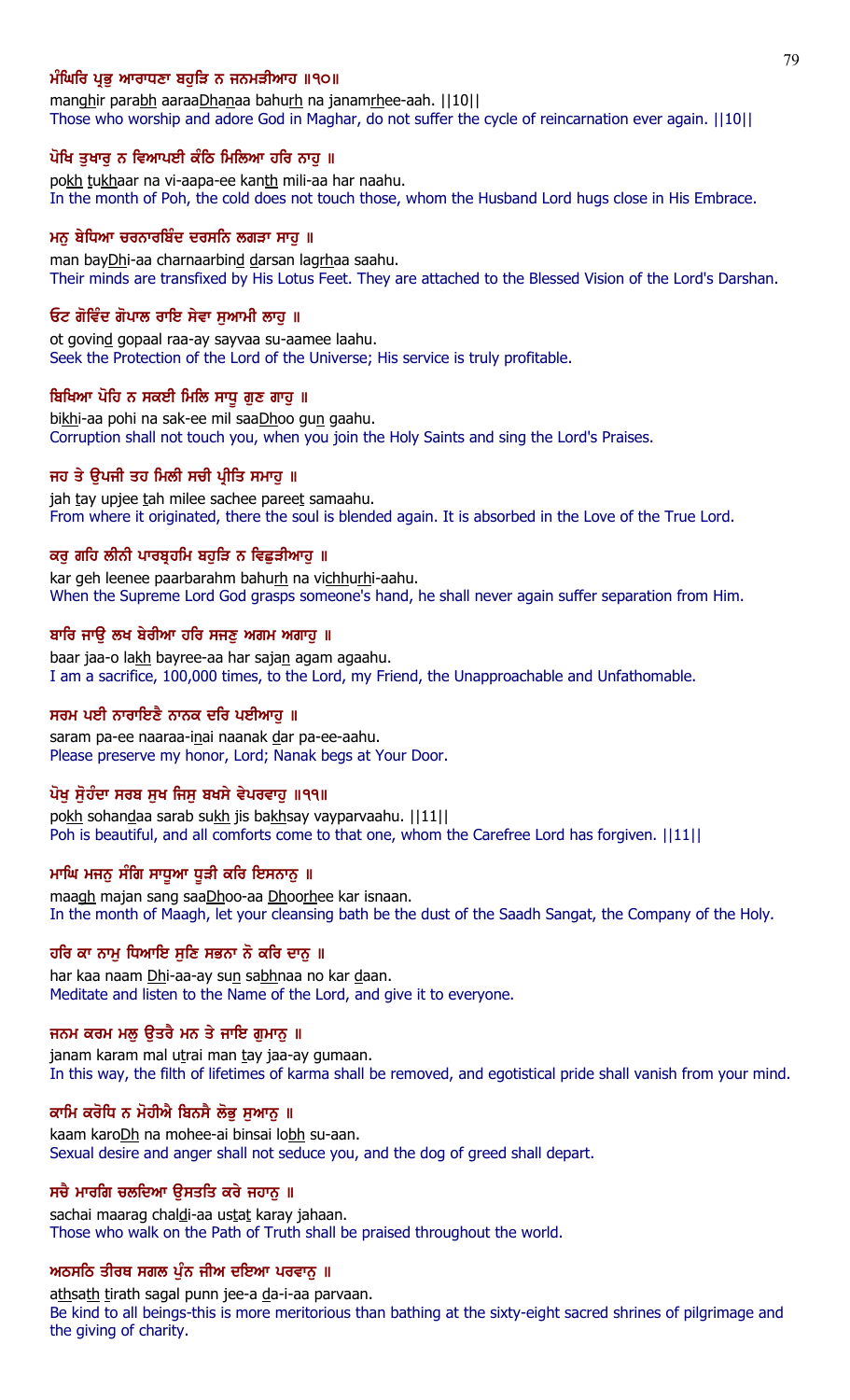# ਜਿਸ ਨੋ ਦੇਵੈ ਦਇਆ ਕਰਿ ਸੋਈ ਪਰਖ ਸਜਾਨ ॥

jis no dayvai da-i-aa kar so-ee purakh sujaan. That person, upon whom the Lord bestows His Mercy, is a wise person.

### ਜਿਨਾ ਮਿਲਿਆ ਪ੍ਰਭੂ ਆਪਣਾ ਨਾਨਕ ਤਿਨ ਕੁਰਬਾਨੂ ॥

jinaa mili-aa parabh aapnaa naanak tin kurbaan. Nanak is a sacrifice to those who have merged with God.

### ਮਾਘਿ ਸੁਚੇ ਸੇ ਕਾਂਢੀਅਹਿ ਜਿਨ ਪੁਰਾ ਗੁਰੂ ਮਿਹਰਵਾਨੂ ॥੧੨॥

maagh suchay say kaa<sup>n</sup>dhee-ah jin pooraa gur miharvaan. ||12|| In Maagh, they alone are known as true, unto whom the Perfect Guru is Merciful. ||12||

### ਫਲਗੁਣਿ ਅਨੰਦ ਉਪਾਰਜਨਾ ਹਰਿ ਸਜਣ ਪ੍ਰਗਟੇ ਆਇ ॥

fulgun anand upaarjanaa har sajan pargatay aa-ay. In the month of Phalgun, bliss comes to those, unto whom the Lord, the Friend, has been revealed.

### ਸੰਤ ਸਹਾਈ ਰਾਮ ਕੇ ਕਰਿ ਕਿਰਪਾ ਦੀਆ ਮਿਲਾਇ ॥

sant sahaa-ee raam kay kar kirpaa dee-aa milaa-ay. The Saints, the Lord's helpers, in their mercy, have united me with Him.

### ਸੇਜ ਸੁਹਾਵੀ ਸਰਬ ਸੁਖ ਹੁਣਿ ਦੁਖਾ ਨਾਹੀ ਜਾਇ ॥

sayj suhaavee sarab sukh hun dukhaa naahee jaa-ay. My bed is beautiful, and I have all comforts. I feel no sadness at all.

### ਇਛ ਪਨੀ ਵਡਭਾਗਣੀ ਵਰ ਪਾਇਆ ਹਰਿ ਰਾਇ ॥

ichh punee vadbhaagnee var paa-i-aa har raa-ay. My desires have been fulfilled-by great good fortune, I have obtained the Sovereign Lord as my Husband.

### ਮਿਲਿ ਸਹੀਆ ਮੰਗਲ ਗਾਵਹੀ ਗੀਤ ਗੋਵਿੰਦ ਅਲਾਇ ॥

mil sahee-aa mangal gaavhee geet govind alaa-ay. Join with me, my sisters, and sing the songs of rejoicing and the Hymns of the Lord of the Universe.

# ਹਰਿ ਜੇਹਾ ਅਵਰੂ ਨ ਦਿਸਈ ਕੋਈ ਦੂਜਾ ਲਵੈ ਨ ਲਾਇ ॥

har jayhaa avar na dis-ee ko-ee doojaa lavai na laa-ay. There is no other like the Lord-there is no equal to Him.

# ਹਲਤੁ ਪਲਤੁ ਸਵਾਰਿਓਨੁ ਨਿਹਚਲ ਦਿਤੀਅਨੁ ਜਾਇ ॥

halat palat savaari-on nihchal ditee-an jaa-ay. He embellishes this world and the world hereafter, and He gives us our permanent home there.

### ਸੰਸਾਰ ਸਾਗਰ ਤੇ ਰਖਿਅਨੂ ਬਹੁੜਿ ਨ ਜਨਮੈ ਧਾਇ ॥

sansaar saagar tay rakhi-an bahurh na janmai Dhaa-ay. He rescues us from the world-ocean; never again do we have to run the cycle of reincarnation.

### ਜਿਹਵਾ ਏਕ ਅਨੇਕ ਗਣ ਤਰੇ ਨਾਨਕ ਚਰਣੀ ਪਾਇ ॥

jihvaa ayk anayk gun taray naanak charnee paa-ay. I have only one tongue, but Your Glorious Virtues are beyond counting. Nanak is saved, falling at Your Feet.

### ਫਲਗੁਣਿ ਨਿਤ ਸਲਾਹੀਐ ਜਿਸ ਨੋ ਤਿਲ੍ਹ ਨ ਤਮਾਇ ॥੧੩॥

fulgun nit salaahee-ai jis no til na tamaa-ay. ||13|| In Phalgun, praise Him continually; He has not even an iota of greed. ||13||

# ਜਿਨਿ ਜਿਨਿ ਨਾਮੁ ਧਿਆਇਆ ਤਿਨ ਕੇ ਕਾਜ ਸਰੇ ॥

jin jin naam Dhi-aa-i-aa tin kay kaaj saray. Those who meditate on the Naam, the Name of the Lord-their affairs are all resolved.

### ਹਰਿ ਗੁਰੂ ਪੂਰਾ ਆਰਾਧਿਆ ਦਰਗਹ ਸਚਿ ਖਰੇ ॥

har gur pooraa aaraaDhi-aa dargeh sach kharay. Those who meditate on the Perfect Guru, the Lord-Incarnate-they are judged true in the Court of the Lord.

### ਸਰਬ ਸੁਖਾ ਨਿਧਿ ਚਰਣ ਹਰਿ ਭਉਜਲੂ ਬਿਖਮੂ ਤਰੇ ॥

sarab sukhaa niDh charan har bha-ojal bikham taray. The Lord's Feet are the Treasure of all peace and comfort for them; they cross over the terrifying and treacherous world-ocean.